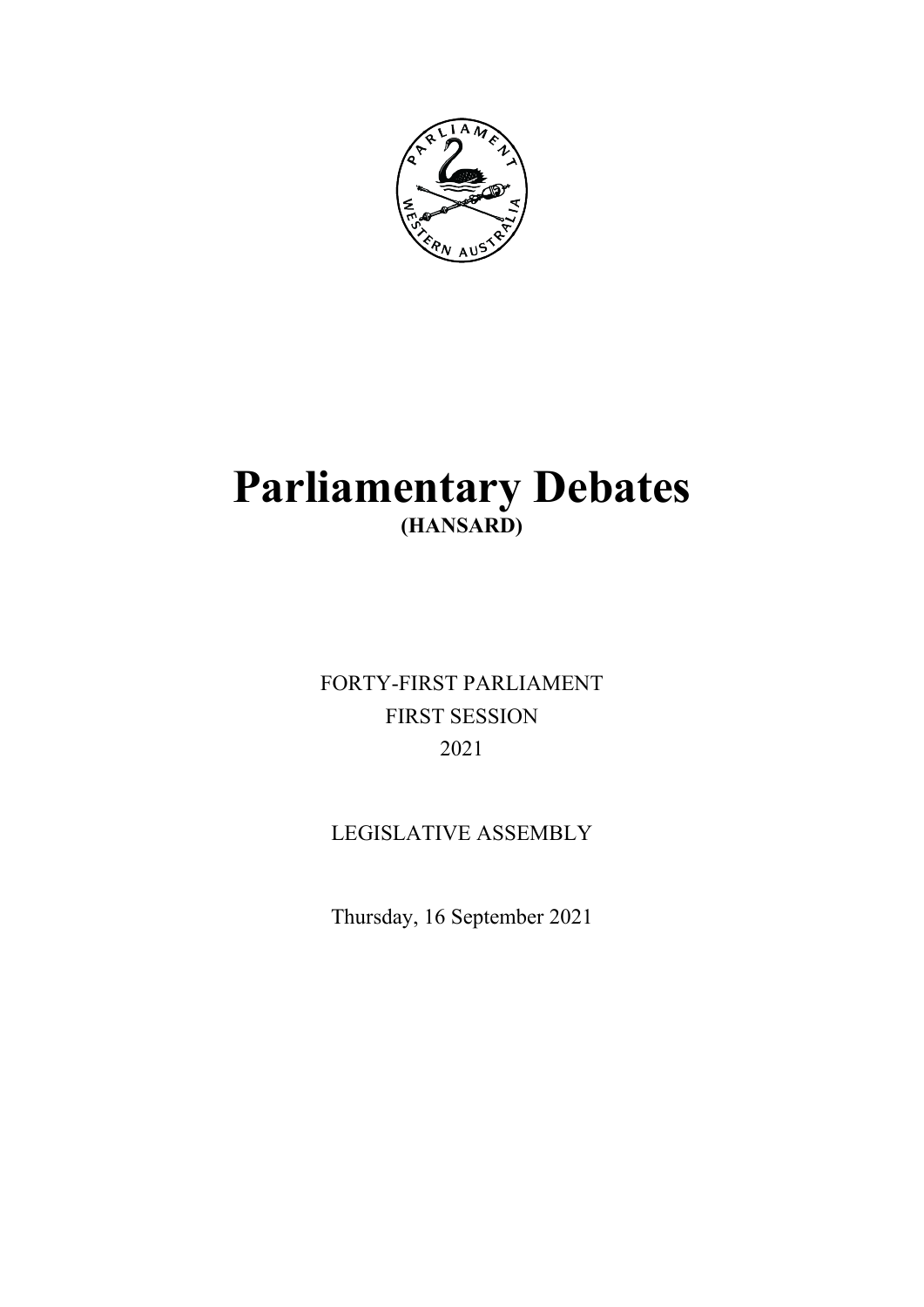### Legislative Assembly

Thursday, 16 September 2021

**THE SPEAKER (Mrs M.H. Roberts)** took the chair at 9.00 am, acknowledged country and read prayers.

l

### **PAPERS TABLED**

Papers were tabled and ordered to lie upon the table of the house.

#### **ANNUAL REPORTS — TABLING**

*Statement by Treasurer*

**MR M. McGOWAN (Rockingham — Treasurer)** [9.04 am]: I rise to inform the house about the late tabling of some 2020–21 annual reports. A number of agencies are unable to table their 2020–21 annual reports within the time frame required by the Financial Management Act 2006. Section 64 of the act requires ministers to table an agency's annual report and the Auditor General's opinion, if applicable, within 90 days of the financial year's end, being 28 September. When a minister is unable to table an agency's annual report within the 90-day period, they are required to inform Parliament under section 65 of the act on or before the expiry of the 90 days regarding the minister's inability to do so, the reasons for that inability and the anticipated date of tabling of the annual report.

Following precedent set in 2017, these accountability requirements can be administratively achieved by way of tabling individual ministerial notifications in Parliament through one minister—me as Treasurer in the Legislative Assembly and the minister representing the Treasurer in the Legislative Council—on behalf of other ministers. Ministers have notified me in writing of the agencies within their portfolios that are unable to table their annual report by 28 September as well as the reasons for that inability and the anticipated date on which the annual report will be tabled. Therefore, in accordance with section 65 of the act, I now table the notifications provided by affected ministers.

[See papers [578](https://www.parliament.wa.gov.au/publications/tabledpapers.nsf/displaypaper/4110578a670e765199b0ed64482587530007e4f5/$file/tp+578.pdf) t[o 599.](https://www.parliament.wa.gov.au/publications/tabledpapers.nsf/displaypaper/4110599a3f5fd4b8b65ab61d482587530007e90b/$file/tp+599.pdf)]

### **NATIONAL PALLIATIVE CARE AWARDS**

#### *Statement by Minister for Health*

**MR R.H. COOK (Kwinana — Minister for Health)** [9.06 am]: I would like to share the wonderful news that three WA Country Health Service clinicians have been honoured at the National Palliative Care Awards, acknowledging the outstanding contributions each has made in their field. Congratulations to Robyn Ellis, regional nurse manager midwest, who received the Excellence in Palliative Care—Rural and Remote award. Robyn was recognised for her innovative, creative and collaborative approach to providing palliative care services across a vast geographic region. The winner in the Excellence in Generalist Palliative Care category was Dr Ramachenderan, who is a general practitioner from the great southern. Dr Paula Moffat took home the top honour for Excellence in Palliative Care— Community Based Care. Dr Moffat is a palliative care consultant employed at Bethesda Health Care palliative care unit and also provides important end-of-life care in the Pilbara.

These awards highlight the quality of care and support available to regional Western Australians. Providing compassionate care to our country communities is central to the WA Country Health Service's mission, which the McGowan government proudly supports. WACHS provides palliative care services across Western Australia's seven regions and is committed to delivering exceptional care for WA communities both on country and close to home. Palliative care consultants are available in every region and telepalliative care is now available direct to patients in their homes. In recent years, WA Country Health Service has focused on developing palliative care services to meet its patients' clinical, spiritual and social needs. WACHS has also committed to bringing the best possible palliative care services closer to home for regional families by implementing the \$39.7 million palliative care program. Importantly, we are also investing in palliative care support for Aboriginal people. Aboriginal healthcare workers are vital members of our multidisciplinary palliative care teams across regional WA, working with other specialists to connect Aboriginal people with end-of-life services that reflect their spiritual connection to country and family. In the past two years, WACHS has increased the number of Aboriginal palliative care workers to six, with further recruitment planned. Thank you to all the wonderful healthcare workers working in palliative care.

### **ORD VALLEY MUSTER**

#### *Statement by Minister for Tourism*

**MR D.A. TEMPLEMAN (Mandurah — Minister for Tourism)** [9.08 am]: I am very pleased to inform the house that the twentieth Ord Valley Muster event, which took place in Kununurra earlier this year, was a huge success. Close to 2 300 people from outside the Kimberley region attended the Argyle Diamonds 2021 Ord Valley Muster, injecting around \$6 million into the local economy. The event recorded its highest ever turnout, with 11 400 people attending the East Kimberley's biggest festival over nine days. Held from 21 to 29 May, the Ord Valley Muster's program featured music, food, art, comedy and cultural experiences. Almost all events sold out for the first time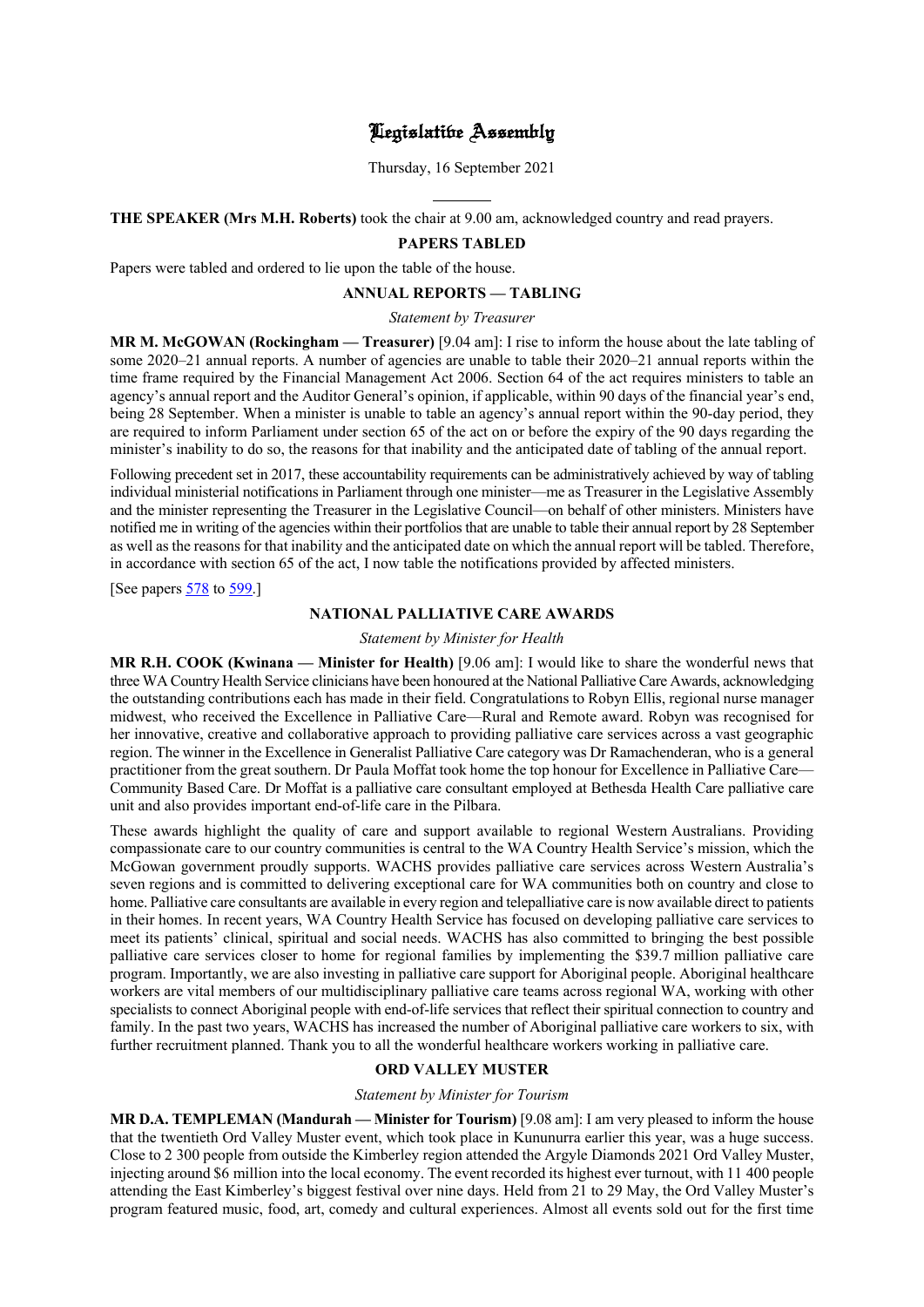in its 20-year history, with ticket sales reaching nearly 5 800. That represented a 64 per cent increase in ticket sales on the 2019 event, which is the last time the Muster was held. Independent economic impact research commissioned by Tourism Western Australia showed that 2 296 people attended from outside the region, generating close to 24 000 visitor nights. The new money injected into the East Kimberley economy was no doubt welcomed by local businesses that have been impacted by COVID-19.

A strong focus of the 2021 Ord Valley Muster was Aboriginal performers and cultural experiences, with a program that incorporated specific Aboriginal events and saw Aboriginal culture weaved throughout the festival. This was reflected in an entirely Aboriginal line-up at the Aviair HeliSpirit Kimberley Moon Experience, a welcome to country at all events, and a strong representation of Aboriginal artists at the inaugural Art in the Park event.

The Ord Valley Muster is proudly supported by the state government, with funding from Tourism Western Australia and the royalties for regions' regional events program since 2012. The 2021 event was the first year of a new three-year funding agreement through to 2023. I am very proud of the results achieved this year and the impact the event has had on the local community of Kununurra. The Ord Valley Muster will celebrate its twenty-first anniversary in 2022, which is a huge milestone for an event that has evolved from a simple outback concert to an award-winning festival. I encourage anyone who has not travelled to the magical East Kimberley region of our beautiful state to consider a trip to experience this premier event next year.

### **CINEFESTOZ FILM FESTIVAL**

#### *Statement by Minister for Culture and the Arts*

**MR D.A. TEMPLEMAN (Mandurah — Minister for Culture and the Arts)** [9.11 am]: I am pleased to update the house on the 2021 CinefestOZ Film Festival. CinefestOZ is proudly supported by the state government through Tourism Western Australia and Screenwest. CinefestOZ has become one of Australia's most well-regarded film festivals. Its growth has paralleled the growth of the Western Australian film industry and it has hosted many outstanding Australian filmmakers. With 270 films and events over five days across the south west, it has delivered significant economic benefits to the region. This year's program featured national and international speakers and provided important networking opportunities through its two-day industry program. Hollywood heavyweight Isla Fisher was named the 2021 Screen Legend, recognising the star for her valuable role in supporting excellence in Australian filmmaking. Orana Cinemas in Busselton was transformed as filmmakers and festival attendees walked the red carpet before the Film Prize winner was announced. The \$100 000 CinefestOZ Film Prize is the largest film prize in Australia. The 2021 Film Prize was awarded to Justin Kurzel's compelling drama-thriller *Nitram*. It is remarkable that despite COVID-19 restrictions, Western Australia could host the 2021 CinefestOZ in person and industry representatives from interstate were able to join in online from their homes.

The film industry is a significant growth area and in recognition we have committed to our own \$105 million film studio. This is the first film studio in the state and it will compete for national and international productions with existing major studios in Australia. The Western Australian screen sector has grown considerably over the last five years due to the \$16 million investment through the Western Australian screen fund, attracting productions in regional Western Australia and providing creative employment and regional economic benefits. In addition, the state will continue to attract national and international filmmakers through the recently announced production attraction fund. The \$20 million fund will not only increase the level of production in the state, but also ultimately create a steady pipeline of productions for the studio that will create jobs, boost local business activity and provide training and skills development opportunities.

I would like to thank Hon Don Punch and my parliamentary secretary Jessica Shaw who attended this year's CinefestOZ and who have informed me of what a great event it was. It will be another great event next year.

#### **CORONAVIRUS — RELIEF FUND — INDIA**

#### *Statement by Minister for Citizenship and Multicultural Interests*

**DR A.D. BUTI (Armadale — Minister for Citizenship and Multicultural Interests)** [9.13 am]: I would like to update the house on the status of the India COVID-19 crisis relief fund. The fund was announced in response to the terrible second wave of the COVID-19 pandemic in India and was aimed at supporting those who have been directly affected. The \$2 million India COVID-19 crisis relief fund was announced by the McGowan government in May this year and has been administered as a grant program by the Office of Multicultural Interests within the Department of Local Government, Sport and Cultural Industries. This fund recognises the importance of our economic, cultural and person-to-person links with India and its people, and supports the excellent work of registered charities that are delivering aid in the areas that are most in need. The second wave has infected tens of millions of people across India and resulted in the deaths of over 400 000 people.

The impact of this crisis is heavily felt by our local Indian communities here in Western Australia. Throughout the pandemic, Western Australians from Indian backgrounds have been an important part of our response to COVID-19. They have been working on the front lines in our hospitals, in primary health, in hotel quarantine and in essential services and other fields to keep our state healthy and safe. At the same time, they have also supported relief initiatives in India. This relief funding is being delivered through Western Australian Indian community associations that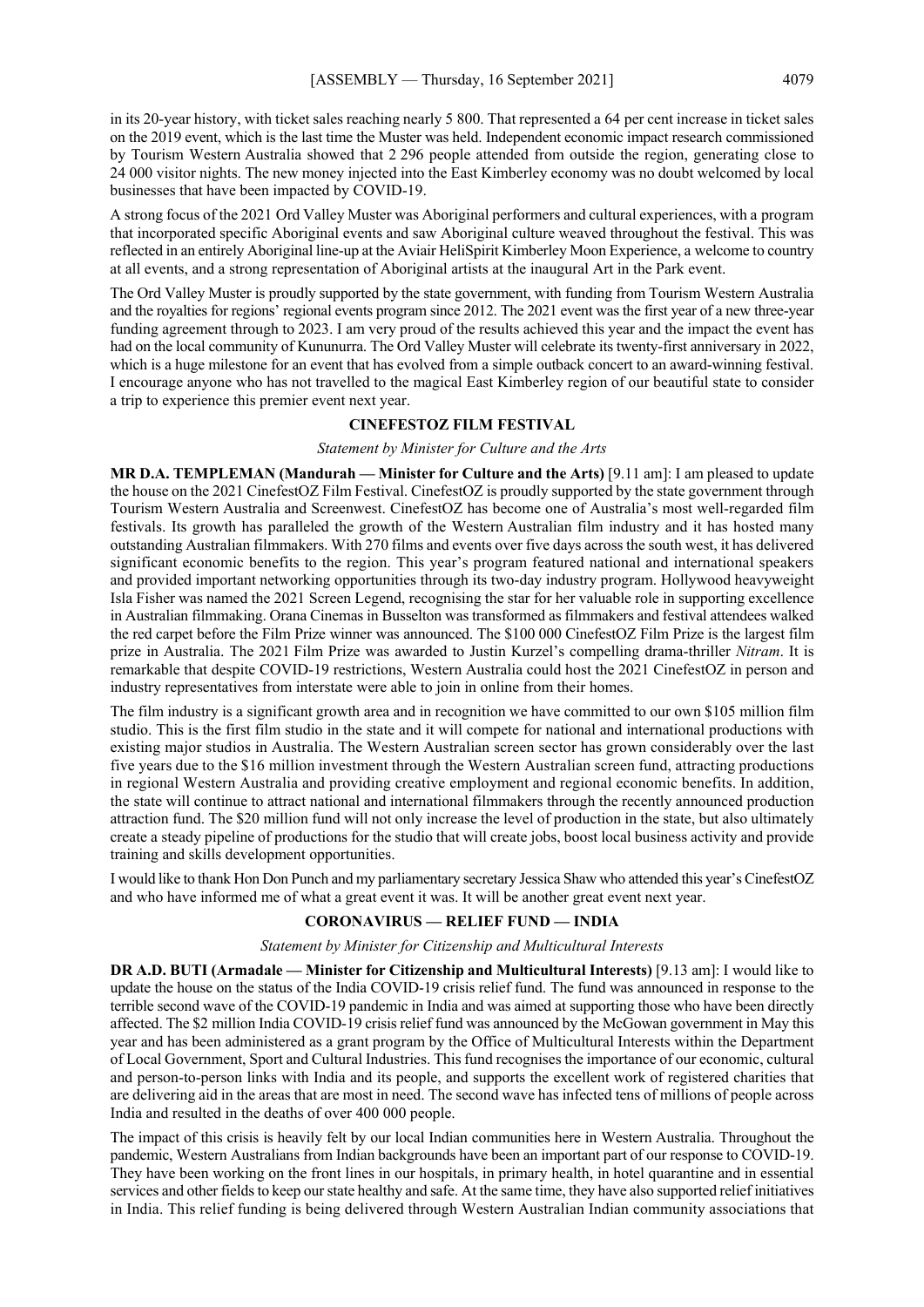are partnered with registered Australian charity organisations already working in India, or with affiliate charity organisations in India. While grants were allocated to 12 Western Australian Indian community associations partnered with charities on the ground in India, all WA Indian community associations have been part of this important initiative as joint applicants. This funding has enabled the distribution of medical equipment and consumables such as oxygen concentrators, nebulisers and medication to hospitals, COVID-19 care centres and community outreach programs across India. It has also allowed for a COVID-19 vaccination program in some areas. The funding is also being used to supply emergency relief and COVID-19 survival kits to residents in regional or remote areas of India.

I am also proud to advise that the McGowan government is in the final stages of the grant process for the allocation of \$2 million to assist the mounting crisis in Indonesia, our closest international neighbour, as it manages its second wave of the pandemic.

### **FIRE AND EMERGENCY SERVICES CONFERENCE**

#### *Statement by Minister for Emergency Services*

**MR R.R. WHITBY (Baldivis — Minister for Emergency Services)** [9.16 am]: I would like to take this opportunity to inform the house about the Western Australian Fire and Emergency Services conference and awards that took place on the weekend. The two-day event saw more than 900 Department of Fire and Emergency Services volunteers from the volunteer marine rescue services, the State Emergency Service, the volunteer fire and rescue service, the volunteer fire and emergency services and the bush fire brigades, as well as career fire and rescue service and DFES personnel, come together to build their knowledge, and network and celebrate the achievements of the past 12 months.

The theme of this year's WAFES conference was recovery and resilience, an appropriate theme given the significant events of the Wooroloo bushfire and tropical cyclone Seroja. Delegates at the conference had the opportunity to take part in a range of tours and go behind the scenes at facilities such as the State Operations Centre, the Bushfire Centre of Excellence and the new Koolinup Emergency Services Centre in Collie. Delegates also engaged with a rich program of speakers including an online presentation from Shane Fitzsimmons, Commissioner of Resilience NSW, who provided valuable insight into the Black Summer bushfires. I had the privilege of attending the events over the weekend and met many of the dedicated and committed volunteers who work tirelessly in their communities. I also led my first ministerial volunteer advisory forum where I was able to speak and listen to about 50 volunteers.

I would especially like to congratulate the 16 award winners at the 2021 WAFES Awards on Saturday night. They include: Marine Rescue Albany; Marine Rescue Jurien Bay; Marine Rescue East Kimberley; Kalbarri Volunteer Fire and Rescue Service; the Communications Support Unit; Alex Williams, Marine Rescue Walpole; Zac Berglund, Marine Rescue Dampier; James Taylor, Broome Regional Bush Fire Brigade; Rik Fennell, Joondalup Fire and Rescue Service; Simone Conklin, Eucla Volunteer Fire and Emergency Services; Sheree Lowe, Merredin Volunteer Fire and Rescue Service; Jay Dwyer, Quinns Rocks Bush Fire Brigade; Connie Eikelboom, Armadale State Emergency Service; James Cotter, Carnarvon State Emergency Service; Nicola O'Callaghan, Marine Services officer; and area officer Andy Thompson, Lower South West Regional Office. I am sure that all members of the house will join me in acknowledging these winners and thanking the thousands of DFES volunteer and career emergency service workers who work day in, day out to keep our state safe. Thank you.

**The SPEAKER**: Hear, hear! They do a marvellous job.

### **ALCOHOL ONSELLING — PROHIBITION REGULATIONS — KIMBERLEY**

#### *Statement by Minister for Racing and Gaming*

**MR R.R. WHITBY (Baldivis — Minister for Racing and Gaming)** [9.19 am]: I inform the house that this Saturday, 18 September, new regulations will begin that address the deplorable practice of sly grogging in the Kimberley. For those members who are not aware, the term "sly grogging" refers to the practice of purchasing large quantities of alcohol and then onselling that product at highly inflated prices to vulnerable people and communities. Reports of beer being sold for up to \$250 a carton to the vulnerable is not uncommon in certain parts of the state's north. Not only is selling alcohol without a licence illegal, selling alcohol to vulnerable people and communities is immoral and these regulations seek to curb the business model of individuals who would prey on those most at risk. Alcohol harm minimisation is not easy and there is never a silver bullet. These sly grogging regulations will build on the work the McGowan Labor government has already done in tackling alcohol related harm, and I acknowledge the work of the Minister for Police in his previous role. I know he is a very strong advocate for these new measures.

The regulations will be directly tied to the current restrictions in the Kimberley under the Emergency Management Act 2005 and include one carton of beer, or three bottles of wine, or one litre of spirits—or a combination of two products, but not two of the same, per day. Vehicles will be able to carry only one daily limit for each adult person travelling in the vehicle, up to a maximum of five quantities per vehicle. This will mean if there is one person in the car, they can have one daily limit in the car; four people in a car can have four daily limits. Six people in a minivan can still have only five daily limits in the vehicle. Western Australia police will enforce these regulations and will have the power to seize and destroy any alcohol found to be above the allowable limit. Offenders face fines up to \$10 000. The regulations will apply in the towns of Broome, Derby, Fitzroy Crossing, Halls Creek, Kununurra and Wyndham, and within 20 kilometres of those towns and within five kilometres of a dry community. Exemptions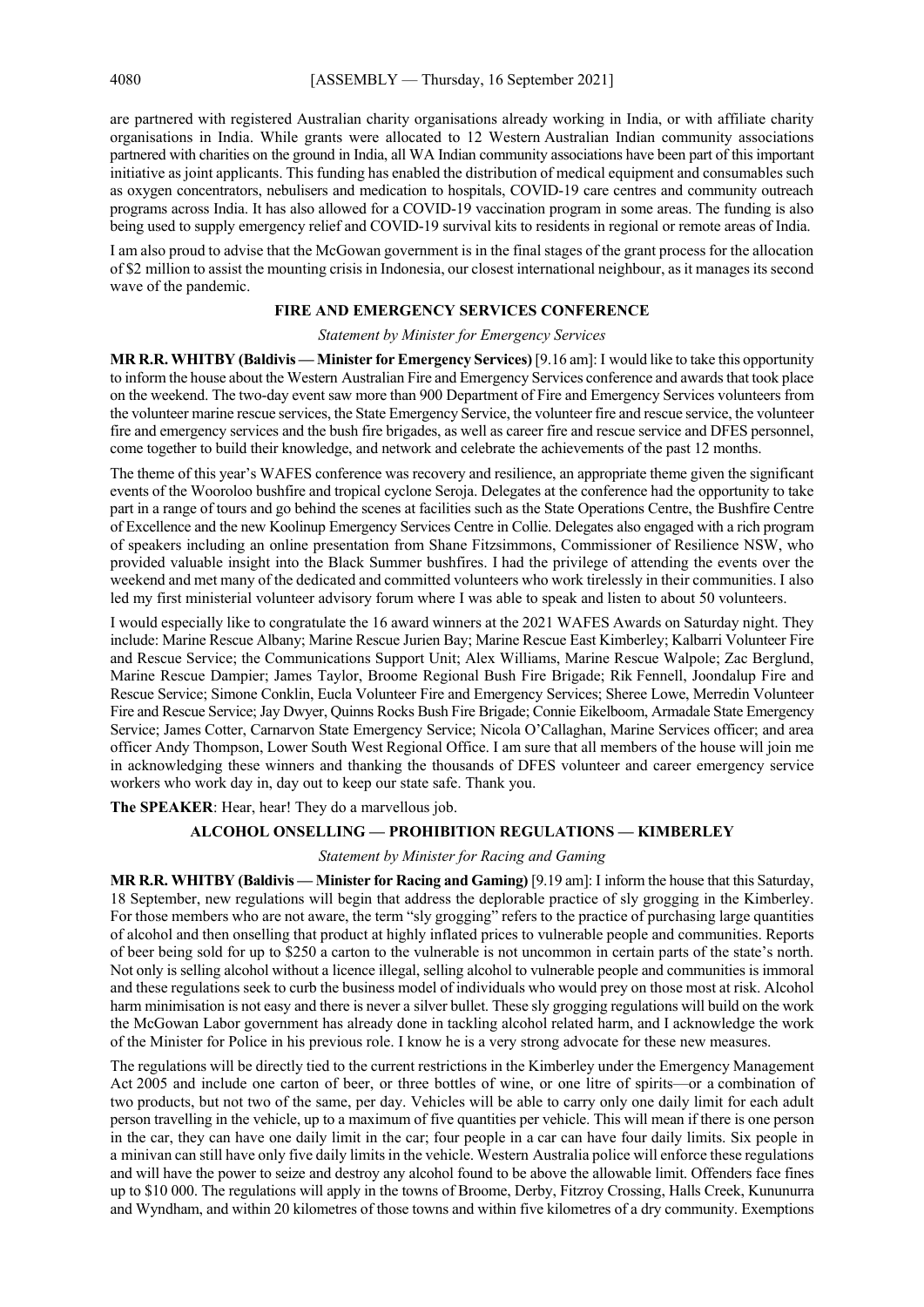apply for freight providers, licensees carrying out lawful deliveries, pastoralists, remote camp site operators and tourists. Exemptions are available also for local residents who have applied for a 72-hour exemption to purchase the alcohol. I am proud to be part of a government that is working to put a stop to sly grogging in the Kimberley.

#### **GRIEVANCES**

*Statement by Speaker*

**THE SPEAKER (Mrs M.H. Roberts)** [9.21 am]: Members, I understand there has been agreement that grievances will not be taken today, so I will not call for any grievances.

#### **PROCEDURE AND PRIVILEGES COMMITTEE**

*First Report — Report on a person adversely referred to in the Legislative Assembly—Hon Simon O'Brien — Tabling*

**MR S.J. PRICE (Forrestfield — Deputy Speaker)** [9.22 am]: I present for tabling the first report of the Procedure and Privileges Committee of the forty-first Parliament titled *Report on a person adversely referred to in the Legislative Assembly—Hon Simon O'Brien*.

[See paper [600.](https://www.parliament.wa.gov.au/publications/tabledpapers.nsf/displaypaper/4110600a43f75caa19920fe6482587530007e933/$file/tp+600.pdf)]

**Mr S.J. PRICE**: The Chair of the Procedure and Privileges Committee received a letter from Hon Simon O'Brien seeking to respond to comments made in the Legislative Assembly on 4 December 2020 and 16 June 2021 by the Attorney General, Hon John Quigley, MLA. The committee has agreed to recommend the incorporation in *Hansard* of the response by Hon Simon O'Brien, and the response is appended to the report just tabled. I advise that in accordance with standing order 114, the committee has not considered or judged the truth of any statements made in the report or in the submission.

*Adoption of Report — Motion*

On motion by **Mr S.J. Price (Deputy Speaker)**, resolved —

That the report be adopted.

The following response was incorporated, pursuant to standing order 114 —

#### **Response Pursuant to Legislative Assembly Standing Order 114**

I write to seek an opportunity to respond to false and damaging claims made on several occasions by Hon J.R. Quigley MLA in his capacity as Attorney General, notably during Question Time on 4 December 2020 and during debate on the Corruption, Crime and Misconduct Amendment Bill 2021 on 16 June 2021.

The remarks which I challenge as false and damaging are contained in these passages:

LA *Hansard* 4 December 2020 page 8406 during Question Time (in answer to QWN 984)

… in the Legislative Council on 5 September 2019, Hon Simon O'Brien said —

I might add that I feel some empathy for anyone caught in the situation that Mr Edman and his family seem to be caught in at the moment.

He was expressing support publicly in the Parliament for Mr Edman, who we know is corrupt on the findings of the report. (1A)

And

Only two days before Hon Simon O'Brien telephoned support for Mr Edman, on 14 August, the procedure and privileges committee tabled the report.

… [Point of Order, interjections and responses omitted]

The whole procedure of the committee has been corrupted by someone within that committee ringing up a former Liberal colleague who was a target of the CCC to offer support for them whilst they were sitting on that privileges committee. (1B)

And

It is up to the new Leader of the Opposition now to go out and ask Mr O'Brien whether it was he who sent this text or voicemail message to Mr Edman, and, if it is, he should ask Mr O'Brien to resign from the privileges committee and the Liberal Party should throw him out of the Liberal Party room before Christmas. Otherwise, there is no room for the new leader of the Liberal Party to say, "We are against corruption at all levels." You will go into this election with a stinking mess hanging around your neck like a dead albatross if you do not deal with this corruption at this stage. This state cannot afford to return to a party that tolerates this sort of corruption and this sort of cover-up, Leader of the Opposition. (1C)

And

LA *Hansard* 16 June 2021 page 1590 during debate on the Corruption, Crime and Misconduct Amendment Bill 2021

… the most senior person then in the Liberal Party, the longest-serving member of the Liberal Party and a member of the Standing Committee on Procedure and Privileges of the upper house, Mr Simon O'Brien, rang the corrupt Mr Edman to say, "I support you, mate, and I'll support you all the way." (2A)

And

Someone in the Liberal Party, the longest serving member of the Liberal Party, at the time also a member of one of the most senior committees of this Parliament, the Standing Committee on Procedure and Privileges of the Legislative Council, was ringing up the corrupt Mr Edman offering him his ongoing support. (2B)

And

[Referring to me] One of the "Black Hand Gang" was embedded in the committee and was able to cut off the inquirer at the knees. Mr Deputy Speaker, I rest our case. I say no more. I commend the bill to the house. (2C)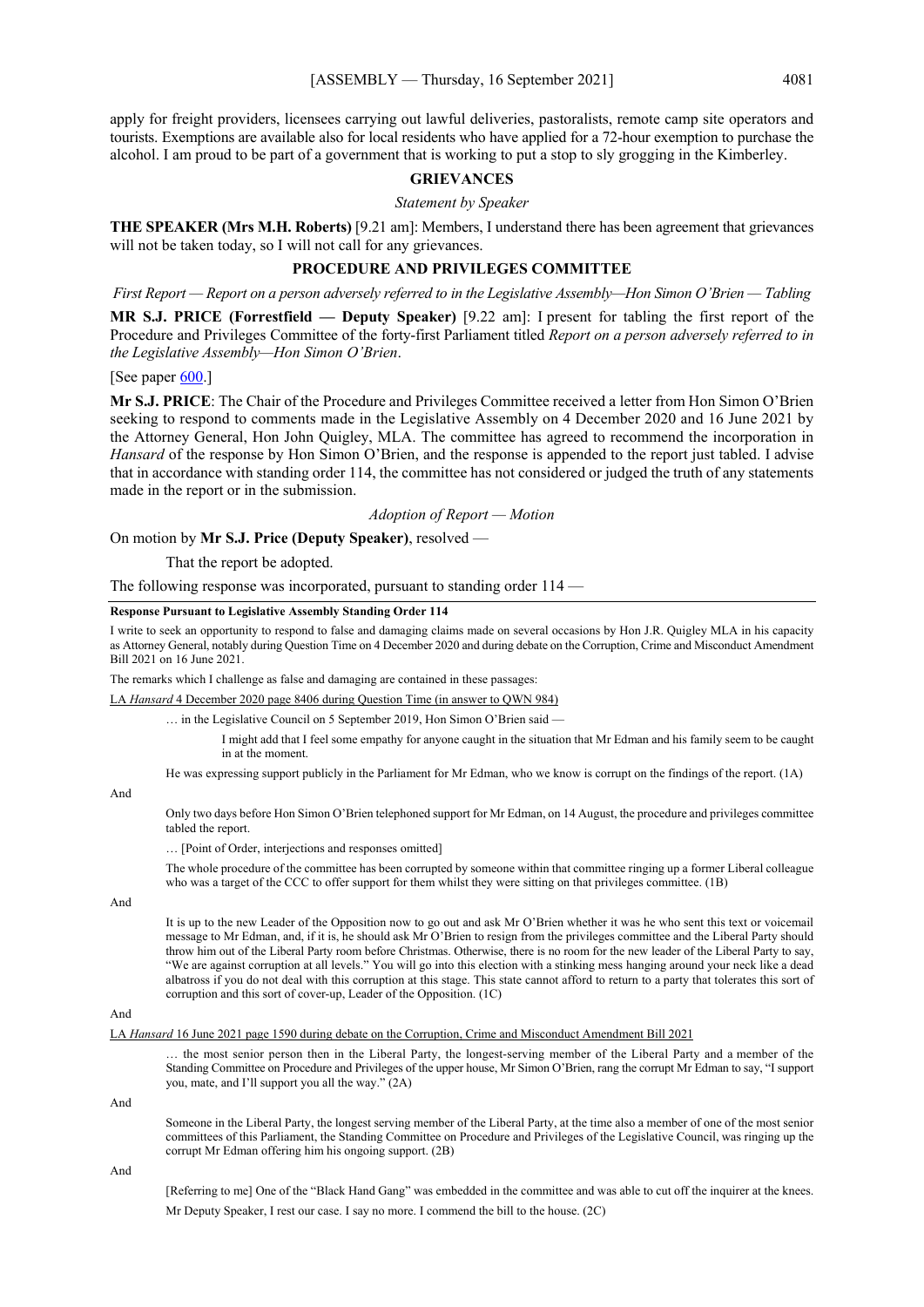The one aspect of these remarks which is accurate is that I was indeed at the material time the longest serving member of the Liberal Party and a member of the Standing Committee on Procedure and Privileges (PPC). I was also Father of the House, Deputy President and Chairman of Committees. For one in such a position to be accused of corrupting the workings of a Standing Committee and using membership of a Standing Committee to attempt to interfere in an inquiry for the benefit of a suspect are allegations of extraordinary gravity. The Parliament needs to be reassured that these claims are false.

#### Background

This mischief appears to derive from paragraph 437 of the Corruption and Crime Commission (CCC) Report dated 26 November 2020: *Report on electorate allowances and management of electorate offices.*

Paragraph 437 stated:

On 16 August 2019, Mr Edman received a text message from a member of the Procedure and Privileges Committee (not the Hon Ricky Mazza MLC) offering support.

The paragraph refers to a text message sent to Mr Phil Edman; the footnote refers to a telephone call. I understand the CCC subsequently clarified this ambiguity by letter to the Speaker dated 3 December 2020 advising that the communication was in fact a voice message.

#### The relevant background is as follows:

In August 2019 I had for some months been aware (through the PPC) of a covert investigation by the CCC into Mr Edman. Throughout this period, the PPC interest in the matter was not publicly known. Mr Edman attempted to telephone me during this time – possibly two or three calls. I neither answered nor returned those calls, specifically to avoid being placed, or being seen to be placed, in a conflicted position. (As it happens, I had not communicated with Mr Edman for years anyway – probably not since he left Parliament in May 2017, or shortly thereafter.) I reported these attempts to contact me to the PPC contemporaneously.

On 14 August 2019 the CCC investigation became public knowledge, with raids and media attention and so on. It was reported among other things that Mrs Edman, rather than expose herself and her children to the distress and humiliation of that event, had refused to remain at the Edman residence during the search of the property. Given the degree of public infamy that had been visited on Mr Edman since the earlier revelations about him in the Craig Peacock case, the ongoing pressure of CCC actions, the likely reactions of family and associates to these disclosures (regardless of whether he had brought it upon himself or not), one might understandably be concerned for Mr Edman's state of mind. (WA Police apparently were, I am told, visiting to take possession of his licensed firearms.) That also occurred to me when I saw he tried to call me at 10.14 am on 16 August 2019. My dilemma then was to maintain a prudent separation, whilst being mindful that seeming to reject contact completely might be a factor that could lead Mr Edman to self-harm.

I have requested of the CCC a copy of the transcript of the message referred to in paragraph 437, specifically for the purpose of giving it to the Legislative Assembly Procedure and Privileges Committee; that request has been declined.

Nonetheless, I have an independent recollection of leaving a voice message on Mr Edman's telephone about this time and generally recall the content of the message and the demeanour in which it was given.

My message to Mr Edman was to this effect:

Phil, I am glad this call has gone through to message bank, because the reason I am ringing is to say it is not possible for us to talk, given the respective positions we find ourselves in. I understand you are doing it tough right now; try not to let it get you down too much, but as I say it is not possible to have a discussion.

Clearly, this was not a message of support in anything like the way it has been portrayed. Motivated by decent concerns, it was a polite way of saying "don't call me  $-$  I won't be talking to you".

#### My response to the comments made

Mr Quigley's remarks on 4 December 2020 were clearly for political consumption, being premeditated and intended to reflect adversely on my character and my role in an ongoing PPC inquiry related to the privileges of the Parliament. My objection is they were also false, as well as injurious to my reputation.

(1A) … in the Legislative Council on 5 September 2019, Hon Simon O'Brien said—

- I might add that I feel some empathy for anyone caught in the situation that Mr Edman and his family seem to be caught in at the moment.
- He was expressing support publicly in the Parliament for Mr Edman, who we know is corrupt on the findings of the report.

I did not express "support publicly in the Parliament for Mr Edman, who we know is corrupt". The context in which I used the word empathy clearly meant I could understand the nature of the difficult circumstances facing anyone caught in the situation that Mr Edman and his family were in.

(1B) Only two days before Hon Simon O'Brien telephoned support for Mr Edman, on 14 August, the procedure and privileges committee tabled the report.

… [Point of Order, interjections and responses omitted]

The whole procedure of the committee has been corrupted by someone within that committee ringing up a former Liberal colleague who was a target of the CCC to offer support for them whilst they were sitting on that privileges committee.

It has been my experience over many years that the integrity of Parliamentary Standing Committees is sacrosanct, an integrity that is further protected by the professional guidance of Parliamentary staff. It is preposterous to allege that the "whole procedure" of the PPC was corrupted and I reject the allegation. In fact, the PPC steadfastly resisted outside pressures to abandon its duty to the Parliament throughout the period May 2019 to December 2020.

(1C) It is up to the new Leader of the Opposition now to go out and ask Mr O'Brien whether it was he who sent this text or voicemail message to Mr Edman, and, if it is, he should ask Mr O'Brien to resign from the privileges committee and the Liberal Party should throw him out of the Liberal Party room before Christmas. Otherwise, there is no room for the new leader of the Liberal Party to say, "We are against corruption at all levels." You will go into this election with a stinking mess hanging around your neck like a dead albatross if you do not deal with this corruption at this stage. This state cannot afford to return to a party that tolerates this sort of corruption and this sort of cover-up, Leader of the Opposition.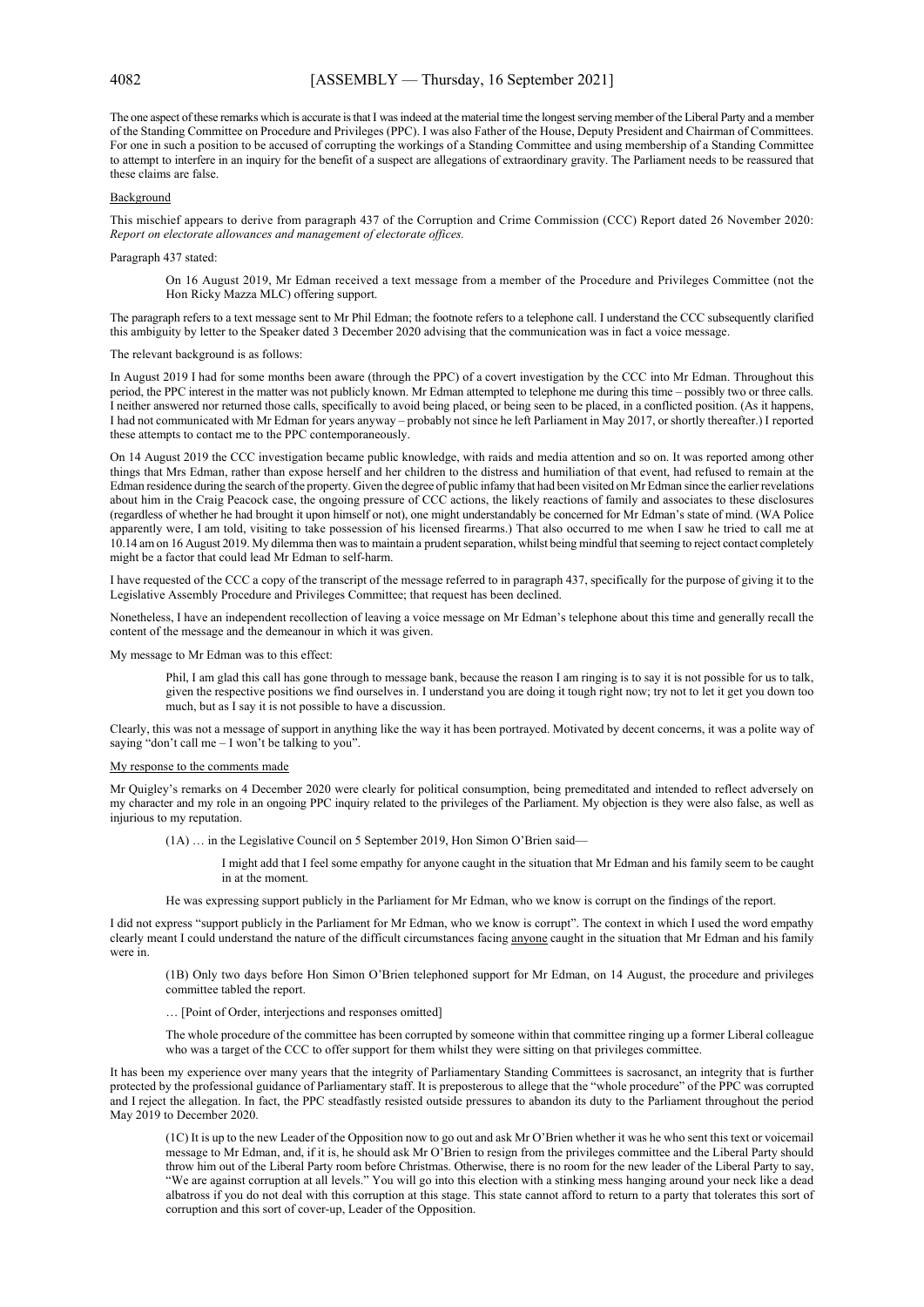Putting to one side the political hyperbole, this is a direct charge of corruption against me and was obviously intended to cause reputational damage.

My advice to the Parliament in response is there was never any malfeasance, nor any "cover-up". I had reported the fact of the rejected telephone call and my response to it to the President and the PPC members at the time. I self-identified publicly in response to questions from the media following the Question.

(2A) … the most senior person then in the Liberal Party, the longest-serving member of the Liberal Party and a member of the Standing Committee on Procedure and Privileges of the upper house, Mr Simon O'Brien, rang the corrupt Mr Edman to say, "I support you, mate, and I'll support you all the way."

Whether this assertion is an invention of Mr Quigley, or based on erroneous advice provided to him, or a combination of both, it is completely untrue.

(2B) Someone in the Liberal Party, the longest serving member of the Liberal Party, at the time also a member of one of the most senior committees of this Parliament, the Standing Committee on Procedure and Privileges of the Legislative Council, was ringing up the corrupt Mr Edman offering him his ongoing support.

Again, whether this assertion is an invention of Mr Quigley, or based on erroneous advice provided to him, or a combination of both, it is completely untrue.

(2C) [Referring to me] One of the "Black Hand Gang" was embedded in the committee and was able to cut off the inquirer at the knees.

Mr Deputy Speaker, I rest our case. I say no more. I commend the bill to the house.

This is the most serious and disturbing allegation, for two reasons.

Firstly, the suggestion that an inquiry was sabotaged (by me or the PPC) is a fiction.

Secondly, the narrative seems to suggest that this falsehood was the final vocal flourish to decide argument on a controversial Bill then before the House. If the House did give weight to this argument, then the House may have been misled. It is this final point which compels me to bring my submission; that is, knowing the truth I am obliged to bring it to your attention.

It is necessary that a firm rebuttal of this allegation and an enunciation of the facts be placed on the record, which I offer in these terms:

The allegation is baseless and false. The PPC was not involved in the Edman investigation except for safeguarding the privileges of the Parliament. This is made clear in the several published reports of the PPC relating to these matters. My comments to the Legislative Council on 5 September 2019 (see *Hansard* p. 6515) detailed what the PPC's actions were about. I later summarised the key point in these terms:

As I said earlier, this is not about a former member, whether they be called Edman or anything else. It is about the privileges of the house. (*Hansard* p. 6536, 5 September 2019.)

Never to my knowledge has any person (within the PPC or without) suggested that the outcomes for a person under investigation should be mitigated. The PPC and all its members went to great efforts to facilitate the inquiries of the CCC and WA Police, whilst ensuring to the greatest extent possible that the privileges of the Parliament were safeguarded.

The PPC has consistently asserted that questions of parliamentary privilege were not matters for the Director General of the DPC, the State Solicitor's Office, the Attorney General or the Solicitor General (see for example PPC Report 55, p. 95). The recent findings of the Supreme Court on this subject are also worthy of Members' attention (see [2021] WASC 223).

The foregoing is my response to allegations raised in the House which adversely affect my reputation. In accordance with Standing Order 114, I now respectfully request my response be recorded in *Hansard*.

#### **Simon O'Brien**

**9 September 2021**

### **ECONOMICS AND INDUSTRY STANDING COMMITTEE**

*Second Report — Annual report 2020–2021 — Tabling*

**MR P.C. TINLEY (Willagee)** [9.23 am]: I present for tabling the second report of the Economics and Industry Standing Committee titled *Annual report 2020–2021.*

[See paper [601.](https://www.parliament.wa.gov.au/publications/tabledpapers.nsf/displaypaper/4110601a1d5e502494299a34482587530007e960/$file/tp+601.pdf)]

**Mr P.C. TINLEY**: I have some very short comments on a very short report. Simply, this report at best meets its requirements in terms of the act, but also signifies the transition from the fortieth Parliament to the forty-first Parliament of the previous committee. I commend the work of the previous committee: the chair, member for Swan Hills; the deputy chair, Hon Terry Redman, former member for Warren–Blackwood, who is no longer in this place; Dr David Honey, member for Cottesloe; Mr Yaz Mubarakai, member for Jandakot; and Mr Stephen Price, member for Forrestfield. The committee was moved, particularly in its initial stages, to ensure that one of the three reports did not go unnoticed; that is, the tenth report, *Turning to India: Investing in our future*. That report is a very good indicator of what is possible in our diversified economy and by diversifying our trading partners. The India report was re-tabled by this committee to ensure that we saw from government a detailed response to each of the recommendations in the report, which are not insignificant. I commend this report to the house.

#### **JOINT STANDING COMMITTEE ON THE COMMISSIONER FOR CHILDREN AND YOUNG PEOPLE**

*First Report — Annual report 2020–2021 — Tabling*

**MRS R.M.J. CLARKE (Murray–Wellington)** [9.25 am]: I present for tabling the first report of the Joint Standing Committee on the Commissioner for Children and Young People titled *Annual report 2020–2021.*

[See paper [602.](https://www.parliament.wa.gov.au/publications/tabledpapers.nsf/displaypaper/4110602a794ea7f87b541e23482587530007e98d/$file/tp+602.pdf)]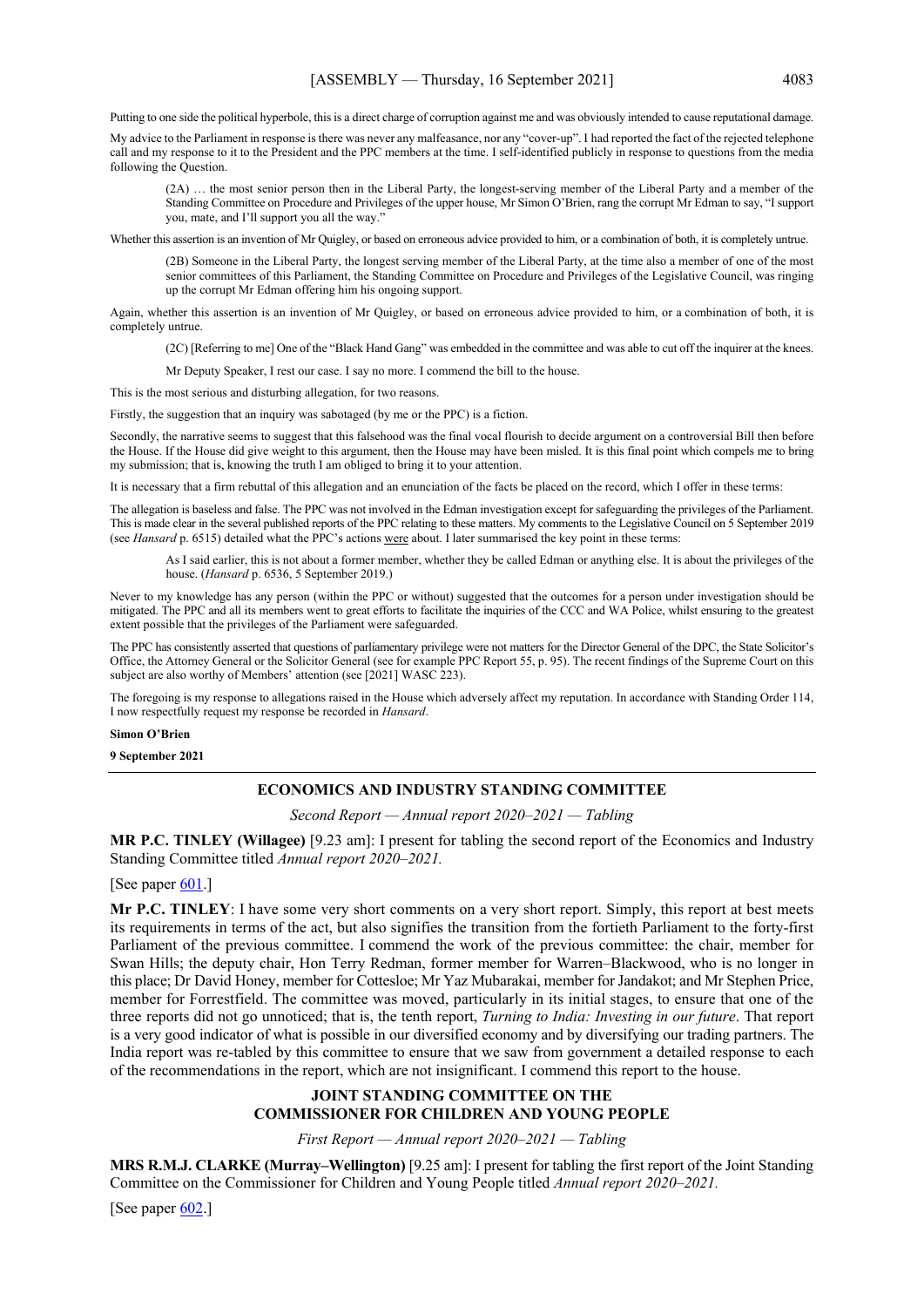**Mrs R.M.J. CLARKE**: As the Chair of the Joint Standing Committee on the Commissioner for Children and Young People, I am pleased to present the *Annual report 2020–2021*. This annual reporting period spans the end of the previous Parliament, the fortieth, and the start of the current Parliament, the forty-first. The JSCCCYP of the forty-first Parliament met for the first time on 2 June 2021 with four new members. With just one month of operating before the end of the financial year, there were limited activities on which to report. However, an important starting point was holding a briefing with the Commissioner for Children and Young People, Colin Pettit. Mr Pettit provided an overview of his role and key projects he has been working on with his staff in the past months. The committee will report on some of these in its review of the commissioner's annual report later in the year.

Mr Pettit's tenure will end in November and I take this opportunity to thank him for his dedicated service and for furthering the interests of children and young people in this state. In Mr Pettit's time as commissioner he has dealt with three different JSCCCYPs, from 2015 through to 2021. Although we bid him farewell towards the end of the year, we will follow with interest the outcomes and progress of the projects and initiatives he has established. We will also look into some of the concerns that have been aired with previous committees.

In this reporting period, the previous JSCCCYP tabled the inquiry report *From words to action: Fulfilling the obligation to be child safe*. This was a comprehensive review of what is required to ensure that organisations working with children implement the National Principles for Child Safe Organisations, and that appropriate monitoring and oversight is in place. I thank the previous committee for its hard work on this inquiry. We will maintain a watching brief on the progress of the key recommendations.

I thank the previous committee members—the chair, Hon Dr Sally Talbot, MLC; deputy chair, Kyran O'Donnell; Hon Donna Faragher, MLC; and Jessica Stojkovski, MLA. The principal research officer was Renee Gould and the research officer was Michele Chiasson. I wish to express my thanks to the current members for the interest and dedication they have shown so far. There is important work to be done and I look forward to proceeding with it with their support. I thank also the current secretariat—the principal research officer, Dr Sarah Palmer, and research officers Ms Lucy Roberts and Ms Catie Parsons.

### **COMMUNITY DEVELOPMENT AND JUSTICE STANDING COMMITTEE**

*First Report — Annual report 2020–21— Tabling*

**MS L. METTAM (Vasse — Deputy Leader of the Liberal Party)** [9.28 am]: I present for tabling the first report of the Community Development and Justice Standing Committee titled *Annual report 2020–21*.

### [See paper [603.](https://www.parliament.wa.gov.au/publications/tabledpapers.nsf/displaypaper/4110603a653b4289e5ac66a2482587530007e9a9/$file/tp+603.pdf)]

**Ms L. METTAM:** This report covers the period 1 July 2020 to 30 June 2021, representing the activity of two iterations of this committee in the fortieth and forty-first Parliaments, a period which has been extraordinary on a number of fronts. The state election process and the establishment of this committee in early May 2021 means there is little to report on for the second half of the financial year.

I would like to begin by acknowledging the work of the committee of the previous Parliament, ably led by the former member for Hillarys, Mr Peter Katsambanis, MLA. That committee tabled a report, *Opening doors to justice*, into how the management of family and domestic violence matters could be better managed in the Magistrates Court of Western Australia. The government in its response stated that the 72 recommendations aligned with what it was already considering and would be considered or implemented over the 10-year life of the current policy plan. The committee also undertook multiple agency reviews into the state government's COVID response.

Towards the end of the fortieth Parliament, the committee was approached by the Attorney General, who was seeking consideration for a committee inquiry into matters raised by Mr Aaron Cockman about issues with the Family Court of Western Australia as they related to the tragic death of his children and former family members in Osmington in May 2018. That committee determined there was insufficient time to deal with the matter during the fortieth Parliament, but asked the future committee to consider these matters.

During the short time available to the current committee before the end of the financial year, the committee began preparing its work program. This involved considering where we might best make a difference across the 22 portfolios for which we have responsibility. This included the questions raised by the previous committee, the oversight of the election process itself, and options for a standalone inquiry. Some of these considerations and decisions have since been made and our work has certainly begun in earnest, but some will be considered as the committee and the Parliament progresses. I look forward to continuing that work with my fellow committee members in this Parliament.

I would also like to acknowledge for the record the committee members in the fortieth Parliament, namely Peter Katsambanis, the former chair of the committee and member for Hillarys; Mark Folkard, the deputy chair and member for Burns Beach; Sean L'Estrange, the former member for Churchlands; and Don Punch, the member for Bunbury. The current members of the committee are the members for Burns Beach, Bateman, Kimberley and Collie–Preston. I would also like to acknowledge the work of the committee staff. All of us in this place share a great deal of respect for the work and support that we receive from the committee staff in the good work that our parliamentary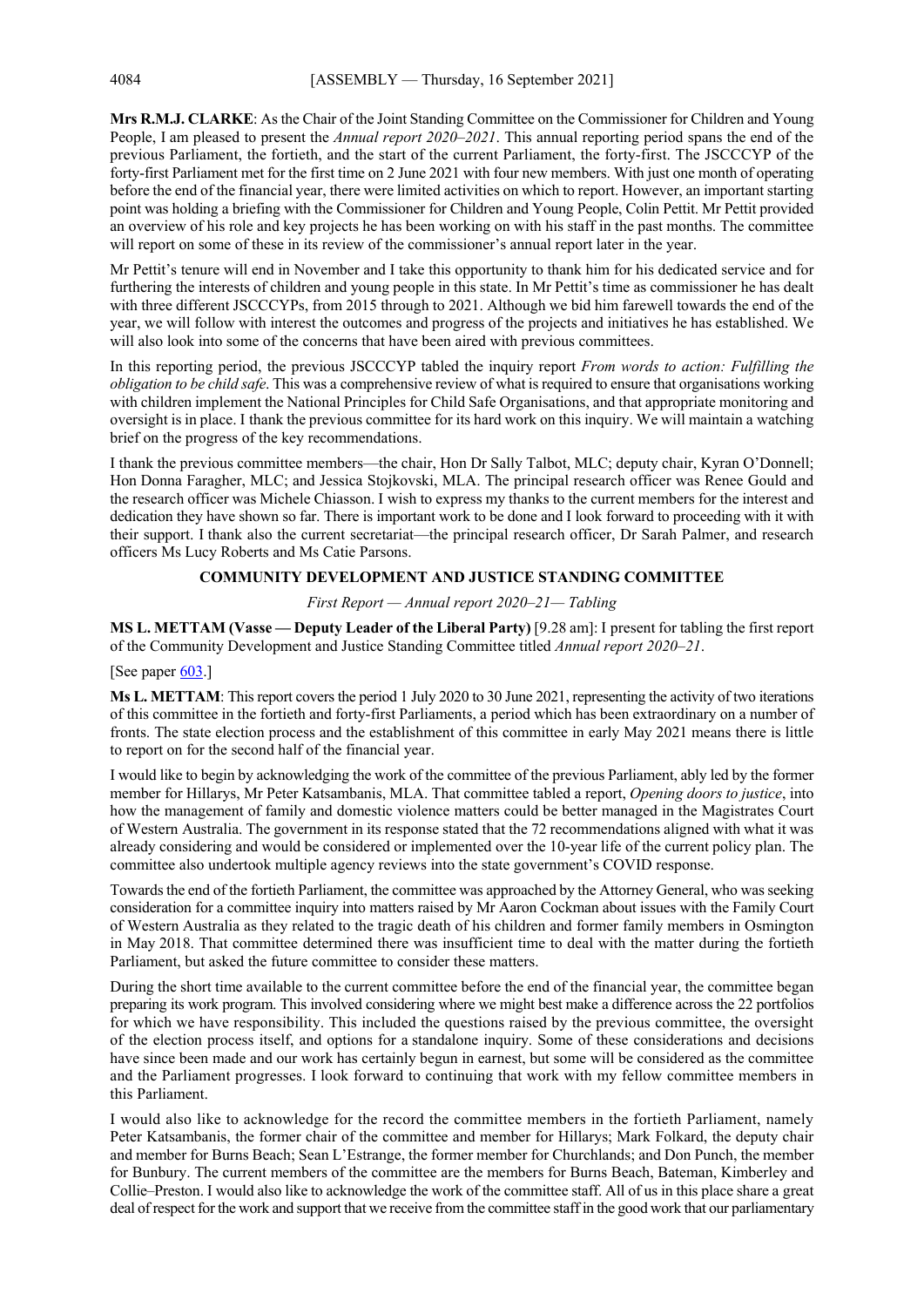committees undertake. The committee staff of the fortieth Parliament were the principal research officer, Alison Sharpe, and research officers Catie Parsons, and Alice Jones, who was part of that committee until November 2020. I would also like to acknowledge Dr Alan Charlton, the current principal research officer of the committee of the forty-first Parliament, and the research officer, Dr Sam Hutchinson. They are doing an outstanding job supporting the current committee in its deliberations going forward. Thank you.

### **EDUCATION AND HEALTH STANDING COMMITTEE**

#### *First Report — Annual report 2020–21 — Tabling*

**MR C.J. TALLENTIRE (Thornlie)** [9.33 am]: I present for tabling the first report of the Education and Health Standing Committee titled *Annual report 2020–21*.

[See paper [604.](https://www.parliament.wa.gov.au/publications/tabledpapers.nsf/displaypaper/4110604a981ca3e8b55f7eb4482587530007e9d5/$file/tp+604.pdf)]

**Mr C.J. TALLENTIRE**: Since the formation of the committee on 12 May this year, we have established our working principles. The portfolio areas of the committee include two of the largest areas of state government expenditure, namely health and education, and, as such, we recognise the responsibilities that have been given to our committee. Indeed, for a Labor government, those two areas of expenditure, which involve keeping our citizens healthy, and ensuring that they receive the best possible educational opportunities to enable them to flourish, are major priorities, because they provide for the betterment of Western Australians and our state. We will seek to use the procedures, the scrutiny and the lawmaking functions, and our ability to hold complex inquiries, when looking into these sometimes difficult issues.

The report that has just been tabled highlights the work that was principally done by the Education and Health Standing Committee that was in formation during the final year of the fortieth Parliament. At this point, I want to acknowledge the work done by that committee, and especially by the former chair of the committee, Ms Janine Freeman, whose chairing went over several terms of parliamentary duty, and the outstanding work that she was able to lead.

The committee's reporting period covers the time of the COVID-19 pandemic. I want to acknowledge the work that has been done by the Department of Health over this period. I think it is fair to say that both the previous committee and our current committee are mindful of the draw that we could impose on that agency at a time when it is managing a health crisis—in fact, managing it extremely well. Therefore, we will seek the advice of the Department of Health when necessary, but we will not seek to impose an unnecessary burden on its time.

It is interesting to look at some of the issues that arose in our initial agency briefings. One of the highlights for me from our briefing with the Department of Health officers was the expenditure of this state government on COVID-19 testing and contact tracing. Information was provided that the cost to July 2021 of COVID-19 testing was \$43.5 million, and the cost of contact tracing was \$17.3 million. That is a total of \$60.8 million. That is a good investment in keeping Western Australians safe. I contrast that with another jurisdiction, the United Kingdom. The work of the Public Accounts Committee in the United Kingdom Parliament has revealed that the expenditure on what the UK calls the test, track and trace system was \$70 billion. That \$70 billion can be contrasted with the \$60.8 million in this state. On a per person basis, we have kept Western Australians safe for \$21 per person, whereas the UK has expended \$1 028 per person. That is a huge disparity. I believe that the UK Public Accounts Committee is looking into the cronyism and problems with the privatisation and contract-letting that have caused that huge cost. It has to be said also that even with that massive expenditure of \$70 billion, the UK has faced a COVID death rate of 130 000 people, one of the highest rates in the world on a per capita basis, higher than the COVID death rate in the United States, and that the number of positive COVID-19 cases is still averaging 30 000 a day. That is testament to the quality of our expenditure and the quality of the work that has been done in this state to keep Western Australians safe. We have been able to do that incredibly efficiently and have delivered great results for this state. May we continue to achieve such a high success rate.

During the reporting period, we had a briefing with the Department of Education. We discussed many issues and were able to get a good sense of all the good work the department is doing for our school system. The one issue that I particularly want to focus on is tertiary education. There is no doubt that our university sector is facing many challenges. I was provided with supplementary information to the agency briefing held on 23 June, which states —

State legislation establishing universities and the Commonwealth's *Tertiary Education Quality and Standards Agency Act 2011* … serve different functions and are best seen as complementary. Whereas State legislation mainly refers to governance of universities, the Act focuses on quality, standards and regulation of the higher education sector nationally.

That is interesting information because it establishes that we as a state Parliament have responsibility for the governance of the university sector. We know that our university sector is facing many challenges. We have absolutely magnificent campuses. They are beautiful places with fabulous learning facilities, but there are some challenges, especially with the trend towards more and more online learning as well as the challenges that have come about with the COVID-19 pandemic and how the university sector has adapted to that. They are some of the challenges the university sector is facing, and we need to look at how we can adapt to them.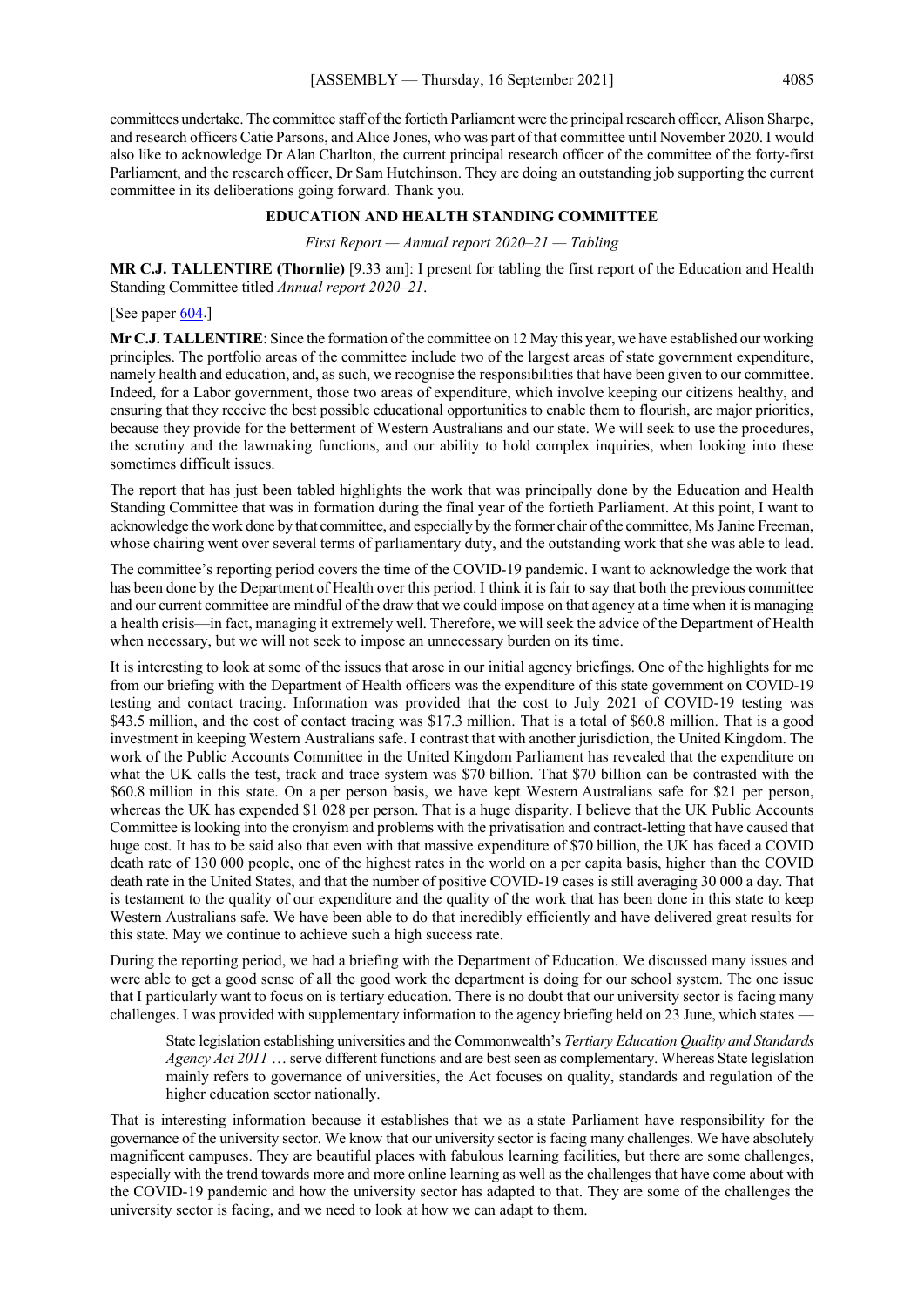We had the Chief Scientist, Professor Peter Klinken, in for a hearing. Professor Klinken was very candid in his comments to us about how he sees the future of our university sector in Western Australia, especially relating to the governance of the sector. The points that he raised with us on the actual structure and the number of universities in Western Australia were most interesting. I will quote some of Professor Klinken's evidence to us. He said -

There are four public universities. They are all established under state acts of Parliament. I think there should be a single university of Western Australia or a university of Perth that brings all four universities into one. Each one of them has a burning financial platform right now. Australia has 43 universities for a country of 25 million people. That is extraordinary and not viable. We will see, in the not too distant future, some of these universities closing.

In further evidence, Professor Klinken mentioned to us —

Preliminary analyses that I have seen suggest that if you combine them all into one university, it would go into the top 40 or 50 in the world and that would then provide you with great marketing tool: "Come to WA. We're a top 40 or top 50 university in the world." It would take us close to being the highest ranked university in the country and it would provide serious scale.

Bear in mind that Professor Klinken comes from a medical research background and is very keen to attract people to Western Australia and continue to see WA be an absolute leader in medical research. This capability that could be achieved is not liked by people in the vice-chancelleries at the various universities, but the very hardworking academics who do the teaching and all the research can see that this would be a real golden opportunity.

Professor Klinken also said —

We are at a point where, I think, we have to look seriously at amalgamating our universities, bringing them together, presenting a cohesive view of WA and saying, "You know what? We should be seen as University City."

We asked Professor Klinken about previous amalgamation attempts. He went on to say —

Yes, the first one, Murdoch and UWA, my recollection of the time is it failed by a single vote in the upper house.

That is a matter of parliamentary record. I believe that was in December 1989. There was also a second merger attempt. Professor Klinken said —

The second merger really came down to personalities and the vice chancellors and who was going to run the combined university, so that did not go ahead. I think now is the time for a much more mature conversation. I think the universities here in Perth have been so focused on internecine warfare that they feel the competition is local, not global.

That was in specific reference to the proposed merger between Murdoch University and Curtin University in October 2005. This is all very well documented in the book *Murdoch voices: the first 40 years at Murdoch University*. Professor Klinken's evidence represents a very interesting case for us.

I am really honoured to be the Chair of the Education and Health Standing Committee, building on the work and traditions of the committee in the past. I am honoured to have with me on the committee my deputy chair, the member for Maylands; the member for Dawesville, who brings her paramedical training and psychologist background to the committee; I am very pleased to have the member for Hillarys, who, as a professional educator, adds her background to the committee's expertise; and the member for Pilbara, who has a deep-rooted connection with regional Western Australia and brings that to the committee's deliberations. We have a really exciting task ahead of us looking at all kinds of issues in the education and health sector. Thanks to the wonderful support staff. We began with principal research officer Renee Gould and we now have Mrs Catie Parsons as our principal research officer, research officer Rachel Wells and Ms Franchesca Walker, who may be rejoining us. It is a very exciting time to be working in this area in the forty-first Parliament and I commend this annual report to the house.

**MS C.M. COLLINS (Hillarys)** [9.46 am]: I, too, would like to make a contribution to the consideration of the Education and Health Standing Committee's *Annual report 2020–21*. It is a privilege to be on the committee. Prior to being elected to this place, just over a year ago, I was teaching year 11 politics and law and was telling students how integral committees are to our Westminster system and our democracy. I will take very seriously this opportunity to analyse and investigate current and topical issues as well as make recommendations alongside my colleagues. I am very passionate about health and education. As the member for Thornlie mentioned, they are the two most important sectors in our state government activity and are often given priority in the budget.

As leaders, we all have a responsibility to understand the challenges and opportunities within government departments and maintain a constant awareness of what our health workers and teachers are doing in the schools and in the workplace. Our committee has already held a number of public hearings and it has had an incredible opportunity to hear from specialists, experts in their fields and academics about their key areas. It is not a surprise that COVID came up again and again in various hearings. We know that the mental health needs of our community need to be addressed by both the education and health departments.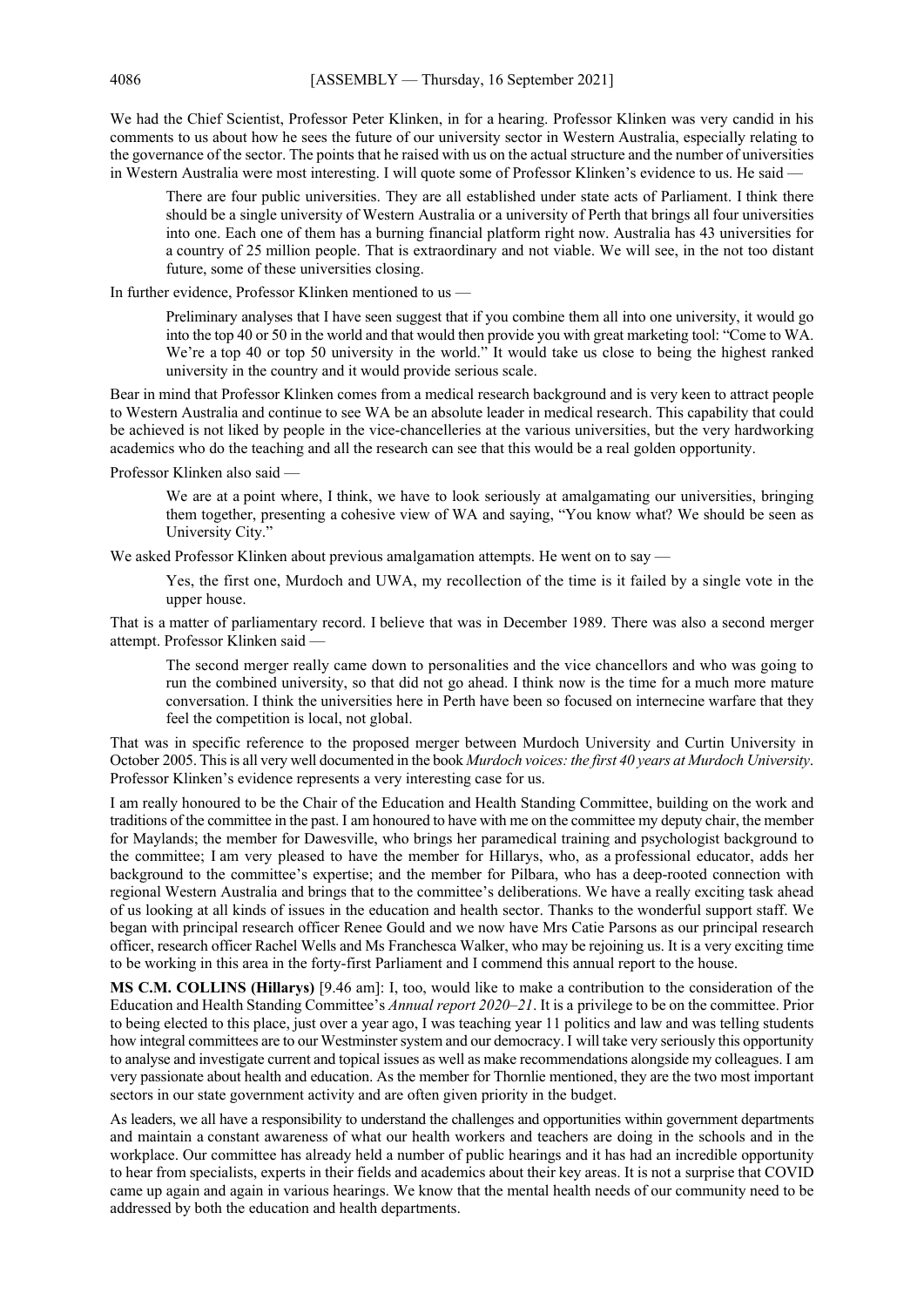We asked representatives from the Department of Education to outline some of the specific impacts that the COVID-19 pandemic has had on the wellbeing of children and their participation in school. It was certainly noted that here in Western Australia we have been very fortunate to not have the large number of school closures that other states have had to face. It was recognised that a number of issues have arisen around online and remote learning. Particular mention was made of resistance by some families who had been used to having their children learn with hardcopy-style texts to suddenly switch to online learning. It was a confronting situation to be told that everything was now online, but people managed really well. There was also a struggle to get students back to schools, particularly in rural and regional areas.

We got the opportunity to hear from the Mental Health Commissioner, who talked about how telehealth had led safer service delivery during the COVID-19 lockdowns. She also mentioned issues that arose during the lockdown periods from the ease of alcohol delivery, alcohol advertising and problem drinking, and the services that were needed to attend to those situations. It was announced that \$129 million has been allocated in the state budget to youth mental health services. The committee got the opportunity to learn how the commission was able to offer a child, adolescent and youth forensic outreach service. Of particular concern when we were discussing the rise of anxiety as a symptom of the COVID-19 pandemic was talk of an increase in racism reported by young people in schools, and particularly young people with Asian backgrounds. This was noted as making quite a large contribution to the increase in anxiety levels.

The public servants who spoke to us told us a lot about the Western Australian health system and how we do not rely upon the commonwealth for assistance. We learnt how the department's leadership had heeded the lesson from overseas that going hard and going early is the most effective method to deal with this virus, and how department staff had planned for the worst-case scenarios had a vaccine been difficult to make. We discussed how quickly, fortunately, vaccines were produced across the world. The leadership of the department mentioned their frustrations with the anti-vax movement. They are thinking ahead now to how Australian hospitals will look in 2022 and how we can ensure that they are prepared. We also spoke about the contribution of the state's health system to the international research community during the first few months of COVID-19, particularly around the application of the drug dexamethasone.

As the member for Thornlie mentioned in his speech, Chief Scientist Peter Klinken came in for a hearing. He was a whirlwind of positive and interesting ideas for this state. He discussed how to empower schools with the ability to transfer twenty-first century learning skills, given that we are moving to a time of increased automation in industries. We discussed how sometimes the statistics that are used to measure schools are not conducive to creating schools that do exciting work behind closed doors and prepare students for the workplace today and tomorrow. We discussed the idea that schools can have excellent pastoral care, wellbeing programs and extracurricular programs, but there is always a focus on a ladder of statistics. He shared his concerns about the growing dissociation between the haves and have-nots in the Western Australian education system. He also talked about the challenge that is exacerbating this, which is the changes to workplaces and industries through automation. Students who do not have access to 3D printers, robotic machines and other sorts of tech at school will slowly fall behind those who do have access to those things. Professor Klinken also identified the risks of an exam-focused education system and talked about the need to create intelligent and creative workers who really understand design, code, navigation and creation.

I will briefly mention another key person whom we had the opportunity to speak to. I was not present for the public hearing with Dr Weeramanthri, but he came and spoke to the committee about his climate health WA inquiry. He said that the WA health sector, like any sector, is a contributor to emissions. His report outlined the desire to bring this industry to a place where it will be able to mitigate some of these issues.

In finishing, I want to thank all the members of the committee—the members for Thornlie, Maylands, Dawesville and Pilbara—as well as the wonderful research officers, Catie Parsons and Rachel Wells. I have enjoyed every minute of the committee so far and am looking forward to what we will find out next.

**MRS L.A. MUNDAY (Dawesville)** [9.55 am]: I also rise in support of the first report of the Education and Health Standing Committee, *Annual report 2020–21*. Our committee has been formed for only four months as part of the forty-first Parliament, so I will spend a couple of minutes talking about who makes up the standing committee and where our focus lies. The member for Thornlie is very passionate about education and training. He has an agricultural business degree. Before being elected to Parliament, he was a chair and director of the Conservation Council of Western Australia, where he led the council's environmental campaigning, policy development and community engagement. He is the perfect person to chair the Education and Health Standing Committee. Our deputy chair is the member for Maylands, Lisa Baker, who is an avid supporter of our LGBTIQ+ contingency and is really big on social justice. Our deputy chair is a very rich and dynamic member. The member for Pilbara has lived in that region for nearly 20 years and has a great understanding of the needs of regional areas. When it comes to the health issues and educational needs of our regional people, he is passionate about speaking up for the social, emotional and financial needs of regional constituents. He speaks from experience. On the subject of experience, both the member for Pilbara and I can offer the special insights that can come only from those who live in the regions. My fellow 2021 colleague and newbie of the forty-first Parliament is the member for Hillarys, who has an extensive background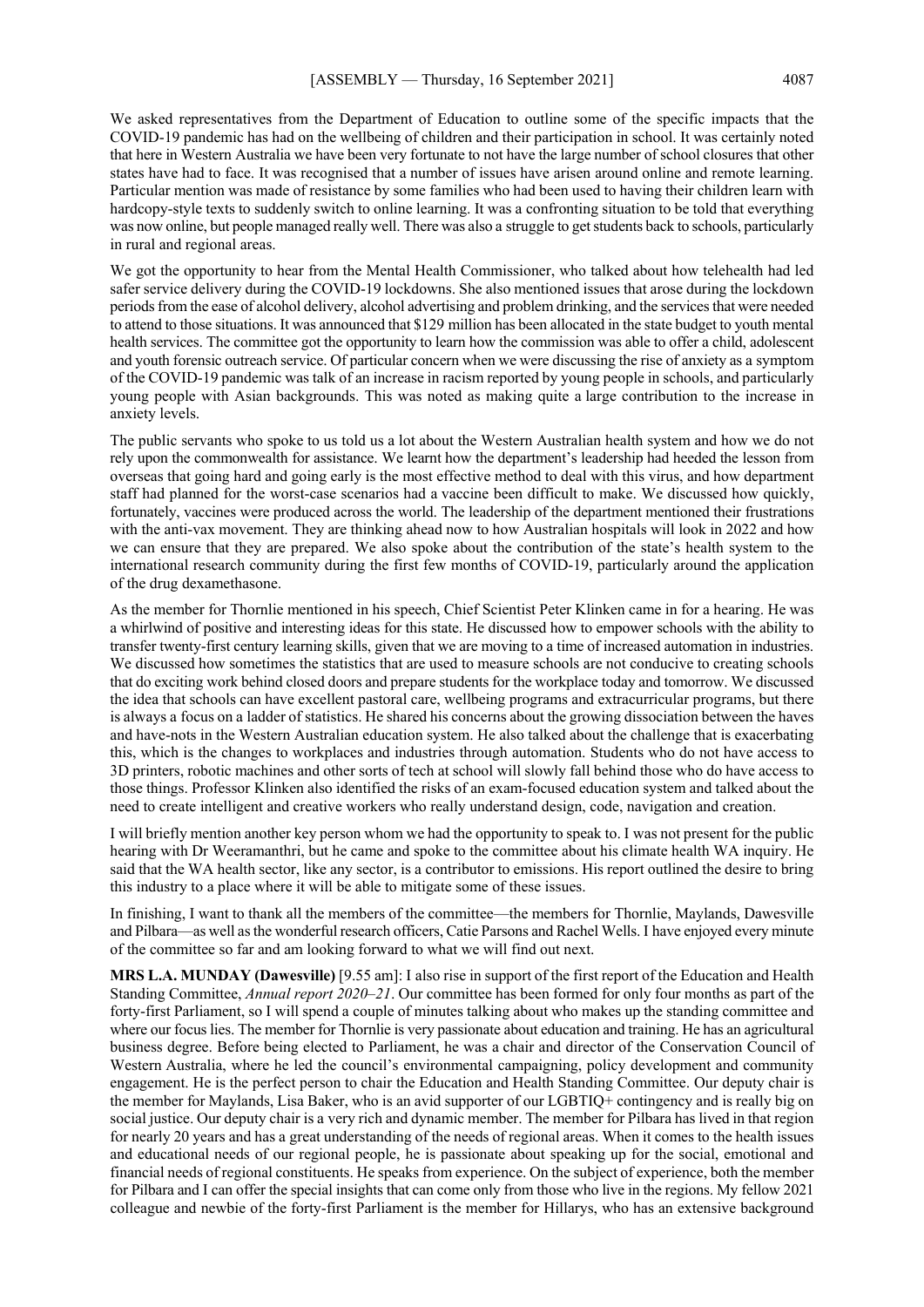in teaching. Her areas of study included history, politics and international relations. She has taught internationally, through India, Colombia and Vietnam, and completed a parliamentary internship, so she will provide some exceptional insight into the needs of students, teachers and lecturers in our education system. Finally, I bring to the team valuable experience in the pre-hospital and hospital systems and emergency services. After a nearly 20-year career as an ambulance paramedic, I also offer the opportunity for me to speak on the reports as we go. Together, we form a very passionate team that is focused on working towards a better WA for every person in the community, with particular regard to education and health. We all brought our subject-matter expertise to the committee, and we have lots of ideas on where we could focus our work.

The Department of Education and the Department of Health gave us incredible accounts about their work and where they are taking us across all demographics and regions in Western Australia, which I found extremely insightful for someone who is new to politics. However, I think the hearing with Dr Tarun Weeramanthri, who spoke about his final report from the climate health WA inquiry, which was published in November last year, had a profound impact not just on me personally but also all of us. It became very obvious that before we tackle individual speciality areas, we need to highlight an area that is impacting everyone not just in WA but also globally. I will outline in a minute some of the sobering statistics that Dr Weeramanthri explained to us about our effect on the world and what it means for us, as well as the attributions of climate change. His inquiry arose from a recommendation from the WA sustainable health review initiated by the Minister for Health and commissioned by the Chief Health Officer. I urge everyone to take the opportunity to read this report as it highlights the challenges we now face, which will only amp up here in WA. There is overwhelming evidence from climate science and climate health links that our health sector really needs to increase its efforts for change. To offer a bit of world context, the Paris Agreement, which has been ratified by 187 countries, has selected a collective goal of limiting the global temperature rise to below two degrees and to pursue efforts to limit it to a 1.5-degree increase. The report concludes that unless some hard work is done in these areas, all average and extreme temperatures will continue to increase.

It is predicted that the hottest days in mid-latitude regions will be up to three degrees hotter at a global warming of 1.5 degrees, and about four degrees hotter at two degrees of global warming. At an increase of 1.5 degrees, eight per cent of all plants will lose half their habitable area, while at an increase of two degrees, 16 per cent of plants will lose half their habitable area. At an increase of 1.5 degrees, six per cent of insects will lose half their habitable area, while at two degrees, the figure is 18 per cent. A 1.5-degree increase will also result in a 70 to 90 per cent decline in coral reefs, while a two-degree increase will see a 99 per cent decline.

In better news, in December 2018 the Western Australian government announced the development of a state climate policy to help guide the state's transition to a low-carbon future, and in 2019 we stated our commitment to achieve net zero emissions for Western Australia by 2050. Before we met with Dr Weeramanthri, I thought, "That's awesome zero emissions by 2050", but Dr Weeramanthri said that unless we start making some big changes now, before the end of the term of the forty-first Parliament, we will still be sadly lacking.

Specific to health and our vulnerable community, more people have died because of extreme heat events in Australia than from all other naturally occurring hazards combined, including floods, cyclones and bushfires. It is expected that climate change will lead to a doubling of heat-related deaths over the next 40 years because of an increase in the frequency, duration and intensity of heatwaves.

Although we have an ageing population, and heat has a lot of consequences for the elderly, our first report will look at our young people and how we can help them. The Commissioner for Children and Young People told the inquiry that children place a high value on their physical environment, and a report prepared for the commissioner outlined a clear relationship between exposure to nature and green spaces, and improved mental health in children.

I certainly do not want to stand here and be the voice of doom; I very much agree with Dr Weeramanthri when he states that his report is one of hope, and I want to quote directly from it. It states —

… this Inquiry has been to 'Make hope practical, not despair convincing'. Action dispels pessimism and creates a sense of agency and possibility, but it is well to remember that change is not painless and will require a shift in power and culture within the sector.

So, all things being equal, our committee has accepted this call to action, and I know that the value of hope is an actionable quality. I look forward to being able to table a report for Western Australians that shows the ingenuity, resourcefulness and imagination of our young people in respect of working to combat greenhouse gases, with a view to being able to share our findings with every other school in WA.

Finally, I would like to have it on record that everything this committee does is well supported by our principal research officer, Catie Parsons, and our other research officer, Rachel Wells. This committee is already grateful for their commitment to the task of our first report on climate change. Thank you.

**MR K.J.J. MICHEL (Pilbara)** [10.02 am]: I would like to briefly talk on the Education and Health Standing Committee's *Annual report 2020–21*. As the member for Pilbara, it is an honour and privilege to join my committee colleagues Mr Chris Tallentire, chair and member for Thornlie; Ms Lisa Baker, deputy chair and member for Maylands; Mrs Lisa Munday, member for Dawesville; and Ms Caitlin Collins, member for Hillarys. I also thank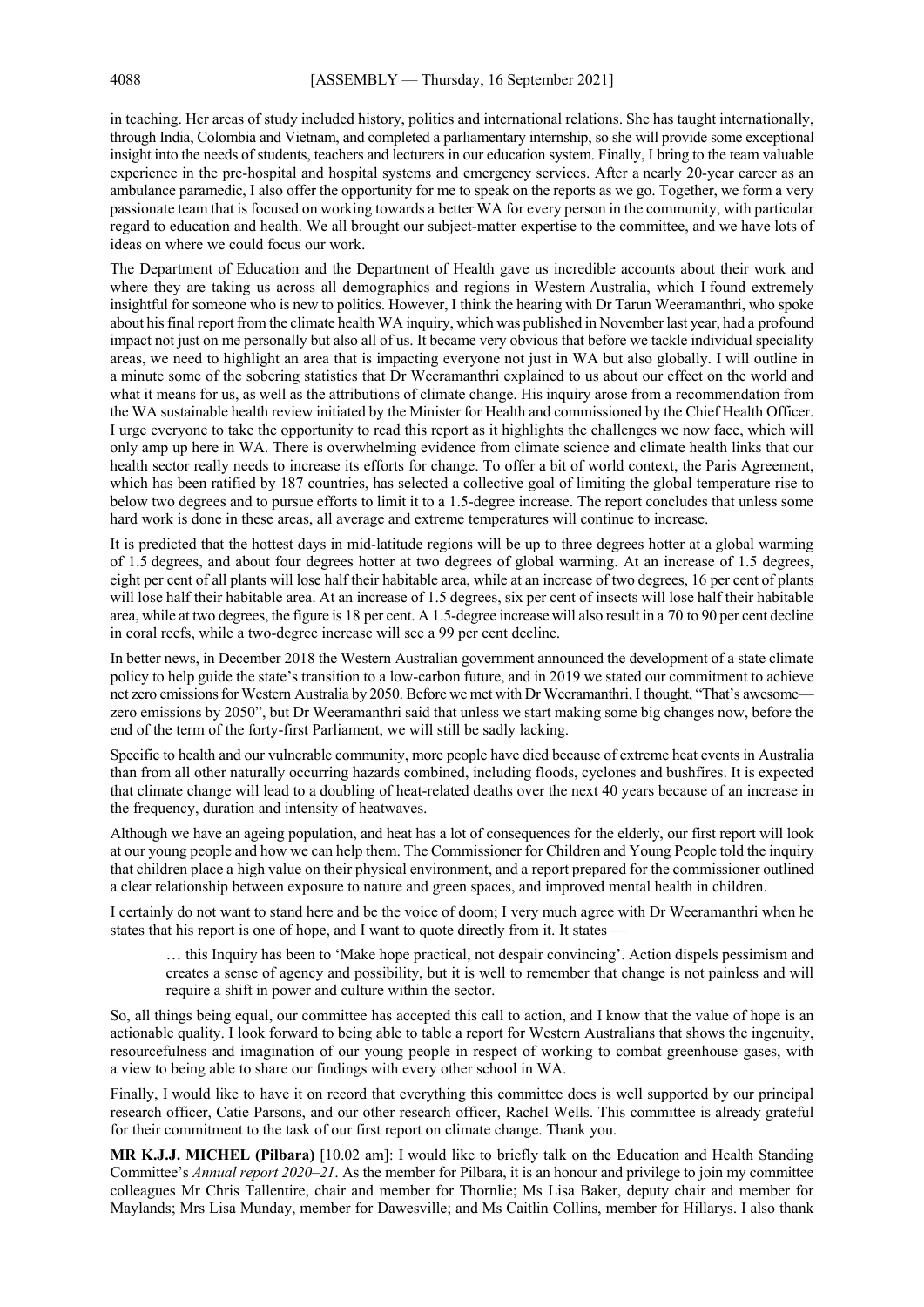them for their contributions and speeches today. I would also like to acknowledge Ms Catherine Parsons, principal research officer, and Ms Rachel Wells, research officer, who are passionate, energetic and hardworking staff. They provided us with all the knowledge and help we needed to make sure we got the best outcomes in the interests of the committee.

On 5 May 2021, the Speaker tabled a schedule showing portfolio responsibilities for each of the standing committees appointed by the Legislative Assembly at the commencement of the forty-first Parliament. The portfolio responsibilities that fall under the Education and Health Standing Committee include education and training, health, mental health and medical research. The functions of the committee are to review and report to the Assembly on: the outcomes and administration of the departments within the committee's portfolio responsibilities; annual reports of government departments laid on the table of the house; the adequacy of legislation and regulations within its jurisdiction; and any matters referred to it by the Assembly, including bills, motions, petitions, votes on expenditure, other financial matters, reports and papers. These are a few of the points on which we, as a committee, have held hearings.

The WA Department of Health is large and complex. In recognition of these factors, system-wide reforms commenced in 2015 to spread authority and accountability across the system, rather than having it resting exclusively with the director general of the Department of Health. Providing health care in regional and remote WA is very important to my community in the Pilbara, including all Aboriginal communities. The GP shortfalls have been noted as a challenge for supporting and retaining skilled medical and allied health professionals, and this is something that I would like the committee to address, and to look for changes and recommendations, so that we can have sustainable health services in the regions and in remote WA that will help to build better communities in these areas.

Mental health services is another topic that we regional communities struggle to deal with, when we take into consideration the harsh conditions we must work and live in, and being away from family and friends. There is a lack of good quality clothing shops for the community to shop at; the same goes for fast-food outlets. People in Perth take these things for granted, while we must deal with issues and struggles that impact on our mental health. I know that the government is moving in the right direction with step-up, step-down centres allocated to be built soon in Karratha and Port Hedland, and other outreach services, including drug and alcohol services and youth mental health services. I am also aware that there are more effective and efficient systems in place in the fields of prevention, community support and community accommodation.

Education and training is another topic that is close to my heart, because we regional communities struggle to get good quality teachers and retain them. We also need the delivery of education strategies to encourage children in regional WA, and to attract kids from poor socio-economic groups to come to school and find it fun and easy to learn how to read and write.

As can be seen in our annual report, as per Legislative Assembly standing order 264, the committee has the power to send for persons, papers and records. From 12 May 2021 to 30 June 2021, the committee conducted four deliberative meetings, a formal evidence hearing and heard evidence from nine witnesses. Based on this, the committee has decided to start our first inquiry into the response of Western Australian schools to climate change. The committee will consider various questions within its terms of reference, including the co-benefits of climate action in schools; climate change mitigation and adaptation actions currently being undertaken in schools; the benefits they are achieving; and the barriers that schools encounter in undertaking climate action, and how these can be addressed.

The last question I would like to ask is: what more can be done to support schools to respond to climate change? I want to thank my committee colleagues and staff for their hard work, and I look forward to the submissions.

### **CONSTITUTIONAL AND ELECTORAL LEGISLATION AMENDMENT (ELECTORAL EQUALITY) BILL 2021**

*Introduction and First Reading*

Bill introduced, on motion by **Mr J.R. Quigley (Minister for Electoral Affairs)**, and read a first time.

Explanatory memorandum presented by the minister.

*Second Reading*

#### **MR J.R. QUIGLEY (Butler — Minister for Electoral Affairs)** [10.09 am]: I move —

That the bill be now read a second time.

I rise to introduce the Constitutional and Electoral Legislation Amendment (Electoral Equality) Bill 2021, which I will refer to as the electoral equality bill. The purpose of the bill is to establish a whole-of-state electorate, abolish group voting tickets and introduce optional preferential voting for the Western Australian Legislative Council. Each of the six existing regions will be replaced with a whole-of-state electorate for the Council. The bill will remove the reference to the metropolitan area of Perth in the Electoral Act 1907 because the metropolitan boundary will no longer be used to delineate the three contiguous regions known as North Metropolitan, South Metropolitan and East Metropolitan. The bill will amend the Electoral Act 1907*,* the Constitution Act 1889, the Constitution Acts Amendment Act 1899 and will make consequential amendments to the Local Government Act 1995 and the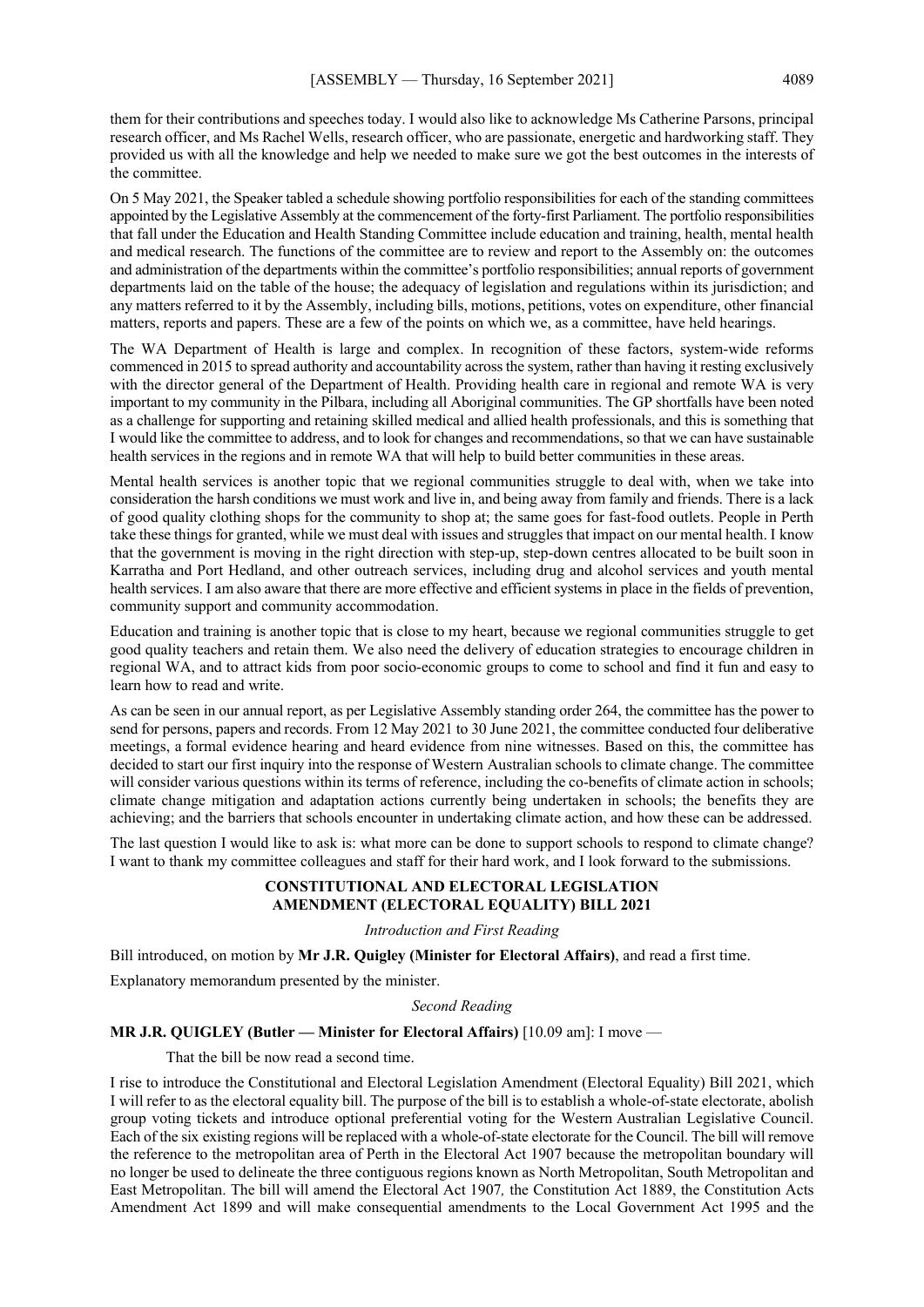Salaries and Allowances Act 1975. The bill will repeal the Electoral (Ballot Paper Forms) Regulations 1990. This bill will reform the Legislative Council, addressing well-known anomalies that have been canvassed from multiple quarters both interstate and locally over a long time.

In the words of Australia's leading electoral analyst, Antony Green, AO, in his blog in March 2021, "The WA Legislative Council's electoral system is the worst in the country." Western Australian political commentator Paul Murray wrote in 2017 that the Council "has a long and inglorious history as the most undemocratically elected parliamentary chamber in Australia". Veteran political scribe Peter Kennedy earlier this year described the Legislative Council as "the last blatant gerrymander in Australian politics". The WA Legislative Council has the most extreme malapportionment of any state or territory in Australia. It lags behind most legislatures in the developed world. A whole-of-state electorate is not a unique proposal. The South Australian and New South Wales upper houses have been elected using the state as a single electorate for many years. In South Australia, the change to become a single statewide upper house electorate was introduced in 1973 by the Dunstan government and contested for the first time in 1975. In 1977, the Wran government introduced reforms to provide for members of its Legislative Council to be elected by voters across the whole state of New South Wales. The late Neville Wran's reforms also transformed the New South Wales Council from a house indirectly elected by the members of Parliament in joint sittings, to a house directly elected by the people—a change that required a referendum at the time. The introduction of a whole-of-state electorate did not require a referendum in New South Wales, and it does not require a referendum here in WA.

As far back as 1995, the Western Australian Commission on Government concluded that there is no justification for the electoral system to be weighted on a geographical basis because proportionality will ensure a diversity of views are represented in the Legislative Council. To remind members: the Commission on Government was established by then Liberal Premier, Richard Court, as his government's response to shortcomings in governance exposed by the WA Inc royal commission.

I turn now to group voting tickets. The problem of malapportionment, or regional vote weighting, is compounded by the group voting tickets system in the Council. Groups lodge an automatic list of preferences enabling electors to simply number one box and have their preferences distributed to each of the other candidates in accordance with the wishes of the group they voted for. The system was first introduced in the Australian Senate as a solution to the chronic high rates of informal voting and designed to make voting easier while retaining full preferential voting. At the time of implementation in Western Australia, there were fewer political parties and it was not anticipated that the group voting tickets system would be the catalyst for the formation of new parties. Over time, parties learnt how to engage in preference swaps to "game" the system by what is now known as "preference harvesting". The preference arrangements, although published on the website of the Western Australian Electoral Commission and in a limited number of other places such as the ABC election pages, are neither well understood nor visible to the vast majority of WA electors. Because the system deals with preferences in an opaque manner it effectively stymies elector choice. The group voting tickets system has now been abolished in the Australian Senate and in the electoral systems for the upper houses of New South Wales and South Australia. The combined effect of malapportionment and group voting tickets resulted in the anomalous election of a Daylight Saving Party candidate with 98 primary votes or just 0.2 per cent of the vote in the Legislative Council.

Hon Wilson Tucker was elected to the Mining and Pastoral Region, a region with just 69 651 enrolled electors at the 2021 election. This compares with 449 182 electors in the South Metropolitan Region, 427 779 in the North Metropolitan Region, 423 759 in the East Metropolitan Region, 242 983 electors in the South West Region and 103 378 electors in the Agricultural Region. Each of these regions elects six members, producing the undemocratic vote weighting that Antony Green, Paul Murray and Peter Kennedy highlighted.

In April this year, I established the Ministerial Expert Committee on Electoral Reform to conduct a review into the electoral system for the Legislative Council. The committee's terms of reference were to make recommendations on how electoral equality might be achieved for all citizens entitled to vote for the Council and recommendations on the distribution of preferences. The committee was chaired by eminent barrister, Mr Malcolm McCusker, QC, who was also WA's thirty-first Governor. Its other members included John Curtin Institute of Public Policy executive director, Professor John Phillimore; Law Reform Commission of WA member and University of Western Australia Law School professor, Professor Sarah Murray; and University of Notre Dame Director of Public Policy, Associate Professor Martin Drum. Submissions to the Ministerial Expert Committee on Electoral Reform from the WA public and stakeholders widely condemned the group voting tickets system.

I turn now to regional vote weighting, and pose the following questions: Why should a vote in Kalgoorlie be worth 3.5 times more than a vote in Albany? How is it fair that a vote in Kalbarri is worth 1.5 times more than a vote in Geraldton or that a vote in Broome is worth 6.2 times more than a vote in Burns Beach? Wundowie is just nine kilometres down the road from Wooroloo and yet a vote in Wundowie is worth four times more than a vote in Wooroloo. This bill will abolish both group voting tickets and malapportionment in the Legislative Council. There are widely accepted fundamental principles for a democratic parliamentary electoral system. Two of the most important democratic principles of Parliament are representation of the people and accountability to the people. The basic task of a democratic electoral system is to translate votes of the people into seats—to transform the expressed will of the voters into people who will represent it. Representation is key to designing a fair system.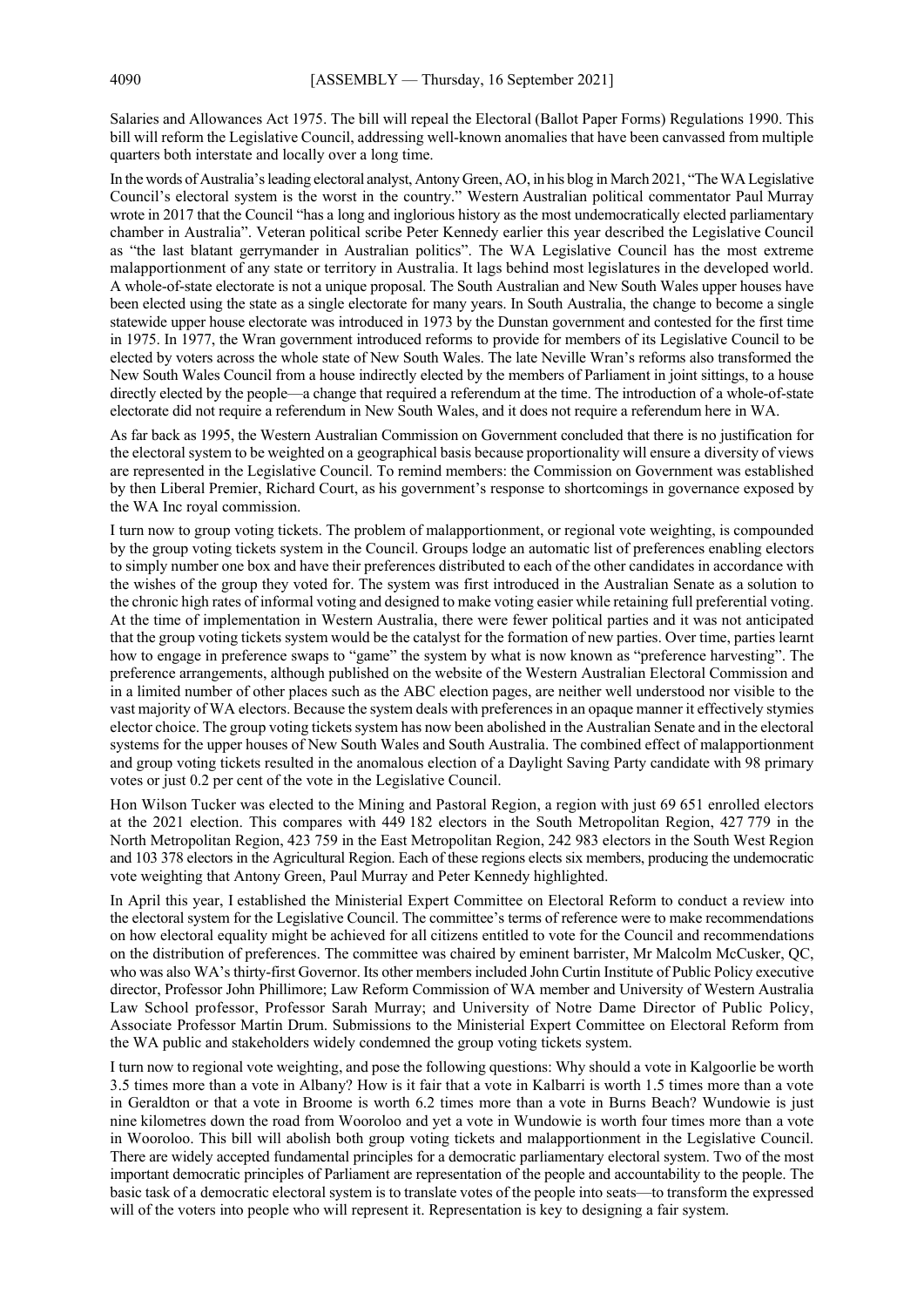Equally, it is important that the mechanisms of the electoral system be as transparent as possible and known to voters, political parties and candidates well in advance in order to avoid confusion and distrust in the results they produce at elections. An electoral system must also be inclusive. This means that not only as many citizens as possible are able to vote, but also that it does not discriminate against any one group in society, minority or otherwise. These are not controversial principles; they are widely accepted. Indeed, in 1980 Australia ratified the International Covenant on Civil and Political Rights, which states at article 25 that every citizen has the right to vote and that vote shall be of equal value.

Let me take members through a very brief and short history of the Legislative Council. The franchise for the Legislative Council has continually evolved over the last 130 years. The Legislative Council was established in 1832, and included five official members, all of whom also constituted the Executive Council. From 1870, the Council was partially elected; that is, some members took office after being elected while others were Legislative Councillors by virtue of appointment. In 1890, Western Australia gained self-government in most domestic matters and was given a constitution establishing a system of parliamentary responsible government. The Legislative Council was reconstituted as the upper house of the new Parliament. It was not until the Constitution Act Amendment Act 1893 that the Legislative Council became fully elected; however, that franchise remained limited to landowners and those of a prescribed level of income. The initial changes during the 1890s were to reflect an increase in metropolitan population.

During the period 1894 to 1962, voting for the Legislative Council remained voluntary. The franchise for the Legislative Council underwent change, particularly in its first twenty years. In 1899, it was altered to permit joint owners of property to vote, adding a new category of voter to the Legislative Council's enrolment rolls. The vote was also given to women who met the property qualifications during this year, ending the Council's history as a house elected solely by males with property. Women were not permitted to stand as candidates until 1920. The restrictive property qualifications that maintained the Legislative Council's position as a house representing wealth and property were relaxed in 1911. There were, however, no other major changes to the franchise until 1962, when Indigenous Australians and the spouses of property owners were acknowledged as qualifying to vote.

Universal suffrage was finally introduced in 1963, with the Constitution Acts Amendment Act (No. 2) 1963, and the Council consisted of a series of two-member electorates, called provinces, with half the members being elected at each election for a six-year term. Since 1989, members have been elected via a form of proportional representation by single transferrable vote. Under this system, multiple members from a given region are elected by a combination of quotas and preferences. Following amendments contained in the Electoral Amendment and Repeal Act 2005, the number of members was increased to 36. The 2005 reforms, however, increased the previous level of regional vote weighting in the Legislative Council. The Council now comprises six regions and, as previously mentioned, each returns six members. Members can appreciate that between 1890 and 2005, there has been a complete revolution of the franchise. It is not a static franchise; it is evolving with societal changes.

It is important to understand the role of the Legislative Council. The primary role of the Legislative Council is to be a house of review. It is not the role of the Legislative Council to mirror the Assembly in terms of its form and function. The Council reviews legislation brought from the Assembly and initiates bills that are not money bills and those with non-controversial subjects. The Council also has a role to scrutinise and review public appropriation and expenditure. The government is formed in the Assembly, regardless of the composition of the Council. The Legislative Assembly is the house of Parliament where the party or coalition that can maintain majority support on the floor of the Assembly puts forward its policies and major legislative initiatives.

Now may I return to quote from former Liberal Premier Richard Court's Commission on Government, which reported in 1995 —

Rather than merely duplicating the function of members of the lower house who are constituency representatives as well as members of the governing or opposition political parties, members of the upper house need to be encouraged to take a larger perspective of the governance of the State. Instead of focussing on their constituency and party concerns, the goal of any effective house of review should be to encourage those members to represent interests and ideas and thus think and act for the entire State rather than a particular constituency or political party. Only then can members effectively function as reviewers of government activities.

Members, this bill is steeped in equality, and democratic values. Malapportionment that benefits a select minority is a grievous and oppressive injustice to all other voters. Every voter, wherever they are, can claim to have unique circumstances that ought to be considered. Far from entrenching the major parties, in a whole-of-state electorate with 37 members the quota of the vote for a candidate to be elected will be just 2.63 per cent. This virtually guarantees that a range of diverse interests can access seats in Parliament. All interests will be able to compete on an equal basis for a share of parliamentary power.

At its heart, this bill seeks to restore the franchise of the individual over particular sectional interests. The basic unit of the community is the citizen. It is the citizen to whom the franchise should attach. Even this basic premise has proved controversial in our community over time. Voting rights have varied according to ethnicity, nationality,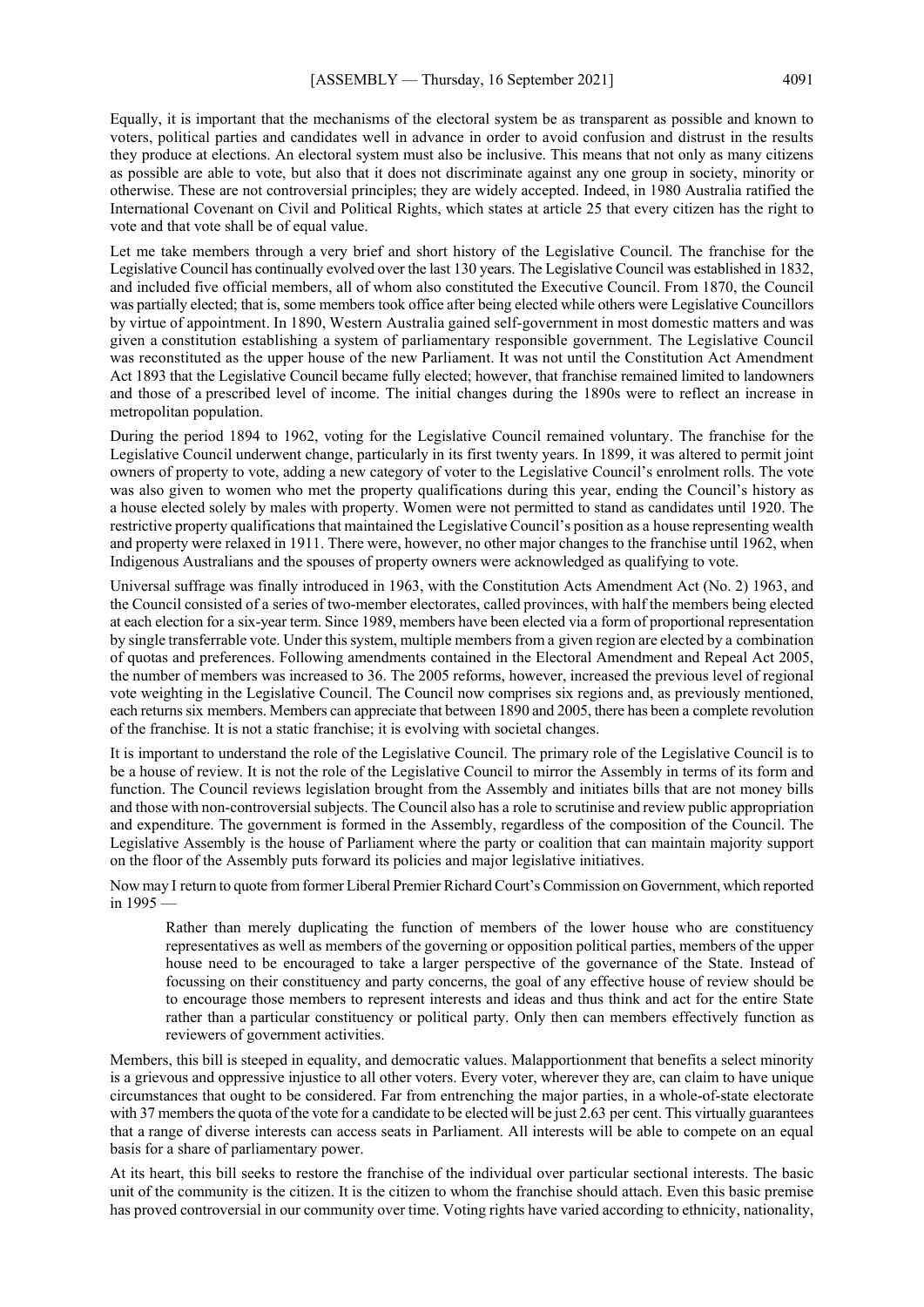property ownership, marital status, sex, age, capacity and criminal history. Fundamental to our decency as a community should be a principled commitment to recognising and respecting the individual dignity of every citizen and to do so from the operating presumption of equality.

This bill, the electoral equality bill, is based on the recommendations of the final report by the independent Ministerial Expert Committee on Electoral Reform. I say "independent" in the following context. The government set the policy question—how to best achieve electoral equality in the Legislative Council. It then asked a panel of leading experts in electoral and constitutional law to turn their independent minds to providing me as Minister for Electoral Affairs with the best way to achieve reform, drawing from their extensive expertise in the complex fields of constitutional law and psephology. It was called a ministerial expert committee because its purpose was to inform the minister. However, the question put to it was resolved using the independent exercise of the members' collective intellect. The committee called for public submissions and published a discussion paper to elicit responses from the community. A total of 184 submissions were received, the vast majority of which were published online.

I turn now to the main features of the bill, starting with the whole-of-state electorate. Proposed section 16C in the bill provides —

The State is a single electorate (the *whole of State electorate*) for the purposes of the election of the members of the Council.

Under a whole-of-state electorate, the vast majority of seats will be filled by groups or candidates reaching quota, maximising the choices available to voters. The quota will be drastically reduced from 14.28 per cent in the current regions to 2.63 per cent of the whole-of-state electorate. Clause 19 will delete section 16H(1) from the Electoral Act 1907. This will remove the reference to the three contiguous regions, known as the North Metropolitan Region, being a region that is generally to the north of the Swan River; the South Metropolitan Region, being a region that is generally to the south of the Swan River; and the East Metropolitan Region, being a region that includes the hills and foothills of the Darling escarpment.

Clause 19 also will delete section 16H(2), which provides for the metropolitan area of Perth. There will no longer be regions and the metropolitan boundary will no longer be used to delineate the three contiguous metropolitan regions. Minority viewpoints will be proportionately represented and it will permanently remove the need for both the drawing and, following demographic shifts, the redrawing of electoral boundaries. One statewide electorate puts the level and range of diversity that we have in this Parliament into the hands of electors.

Group voting tickets will be abolished in the Western Australian Legislative Council. In Australia, there are two types of divided ballots for upper houses. The first is divided ballots with group voting tickets—the current system in WA and Victoria. The second type of divided ballot incorporates voter preferences both above the line and below the line. This type of ballot is used in New South Wales, South Australia and the Australian Senate. All three of these jurisdictions have abolished group voting tickets. The ministerial expert committee recommended that a whole-of-state electorate should be established in conjunction with the abolition of group voting tickets and the introduction of optional preferential voting, to give voters greater control over their preferences.

Voting will become an easier task, enhancing participation in elections. Under the existing system, all candidates had to be preferenced for a vote to be formal, subject to minor errors. At the last election, for some regions this meant numbering as many as 64 squares below the dividing line on the ballot paper. This is akin to a wholly inappropriate numeracy test to earn the privilege of voting. Clauses 10, 63, 65, 68 and 73 of the bill will remove references to group voting tickets and voting ticket squares and introduce optional preferential voting. Candidates will no longer be able to lodge a voting ticket with the Western Australian Electoral Commission that preferences all candidates in an election. This puts an end to a system that is, as I have noted, neither well understood nor visible to the vast majority of WA electors.

Electors will no longer be constrained by a compulsory preferential voting system but will be able to choose candidates under an optional or semi-optional preferential system. If they choose to vote above the line, they can number as many squares as they wish for the groups in their preferred order. If they choose to vote below the line, where there are more than 20 candidates, they must number one through 20 and can choose to preference all candidates but are not required to do so. In the rare event that there are fewer than 20 candidates, they must number all candidates when voting below the line.

In another significant consequence, this bill will increase the Legislative Council from 36 to 37 members. The bill will amend section 5 of the Constitution Acts Amendment Act 1899 to provide that the Council is to consist of 37 elected members. With an even number of seats, the vote by the community required to secure a majority of seats is above 50 per cent, often significantly so. Having an odd number of Council members makes it more likely for a party that wins a majority of votes in the community to win a majority of seats, thereby reflecting the will of the people.

An odd number of seats also addresses the anomaly associated with the President's casting vote. Currently, with 35 members entitled to a deliberative vote, there is very rarely the need for the President's casting vote. Increasing to 37 members means that if 36 members vote and the vote is tied, the President's casting vote will have value.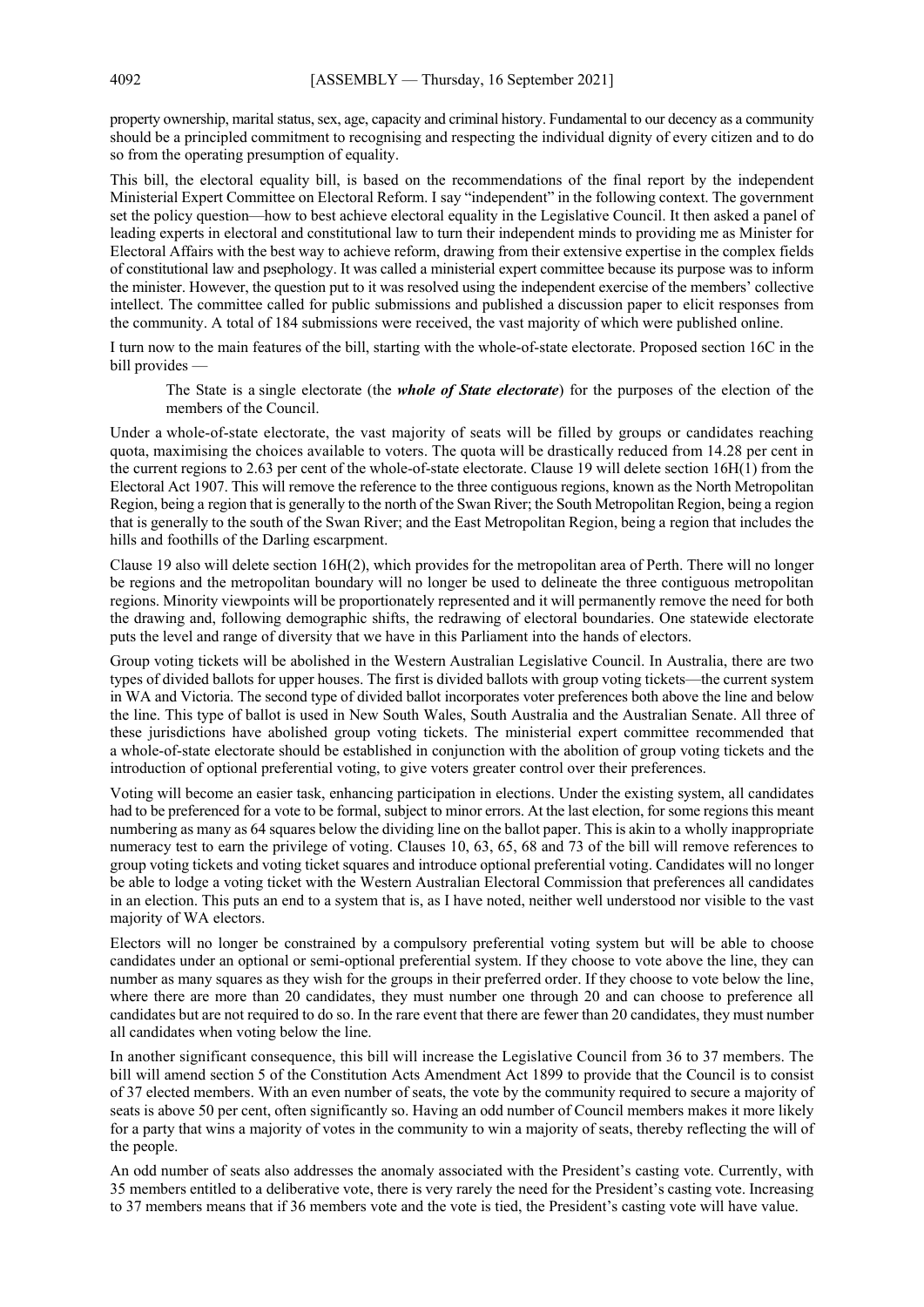Clause 4 of the bill will amend section 47 of the Constitution Act 1889 to provide that the Council cannot continue to operate if the election fails or is declared absolutely void. Under the existing section 47, the Council may continue to operate in circumstances in which an election for a region failed or was void. Although this was appropriate in a regions-based electorate, it is not appropriate for a whole-of-state electorate. This amendment provides that the Council cannot continue to operate when the whole-of-state election fails or is declared absolutely void. An election would be deemed to have wholly failed if no candidate was nominated or no candidate was returned. This amends section 89 of the Electoral Act. In that case, a new writ will be issued for a supplementary election. In addition, prior to the amendments in clause 54 of the bill, a Council election would have always been deemed to have wholly failed if a candidate died between nomination and close of polls.

Under section 162(3) of the Electoral Act, the Court of Disputed Returns has the power to declare an election absolutely void in circumstances whereby illegal practices were committed in connection with the election. If any election is declared absolutely void, a new election is to be held pursuant to section  $172(1)(c)$  of the Electoral Act. When a person who is not qualified is elected under sections 76A or 76B of the Electoral Act, it can be contested in the Court of Disputed Returns and, if voided by the court, a new election is held.

Clause 54 of the bill will amend the provisions relating to the death of a candidate. Under the act, a new election was required in every case when a candidate died after close of nominations but before close of polls. The bill will now provide that, when more than one seat is to be filled and a candidate who dies is then elected, the vacancy provisions continue to apply. Section 146E(7) and clause 20 of schedule 1 of the Electoral Act will now provide that in the case of a multi-member election, when a candidate dies between nomination and close of polls, the recount provisions will also apply. Although a new election is appropriate for a single region, these amendments will avoid the need for a costly and time-consuming whole-of-state election. As I mentioned, under a whole-ofstate election of 37 members, the quota for election will be just 2.63 per cent or approximately 45 000 votes. The ministerial expert committee recommended that measures be taken to minimise what could result in an unwieldy or impracticable ballot paper, such as the infamous "tablecloth" ballot in the New South Wales upper house election in 1999, which contained 233 candidates.

It is important that measures do not unduly restrict the ability of members of the community to nominate as a candidate, either individually or as a group. There should be opportunities for groups or candidates who have a genuine foundation of community support. The registration requirements for parties have been tightened to manage the size of the ballot paper. Clause 34 provides that two or more parties cannot rely on the same person as a member for the purpose of qualifying or continuing to qualify as an eligible political party. South Australia requires a party to have 200 unique members to gain registration and New South Wales requires 750 unique members. The federal government has just introduced a bill requiring 1 500 unique members. In line with the recommendations of the ministerial expert committee, the bill requires that applications for registration must be accompanied by 500 unique declarations as to membership of a party.

Clause 37 provides that parties cannot contest a general election—that is, have their name on the ballot paper, nominate candidates or receive electoral funding—unless they have applied to register at least 12 months prior to the issue of the writs. The ministerial expert committee recommended a six or 12-month period prior to the election date. Parties in Western Australia will now be required to pay a \$2 000 fee on application, mirroring the arrangements in New South Wales.

Clause 39, which creates new section 62KA, provides that parties must provide annual returns for continued registration. This has been adopted from the New South Wales electoral system. It is the intention that a return will be signed by the relevant party official and only require signed declarations from members when the membership details of the 500 members change, or as required by the Western Australian Electoral Commissioner. This will allow the Electoral Commissioner to verify that each party continues to remain eligible for registration. The ministerial expert committee recommended that independent candidates must demonstrate a degree of popular support to access the ballot. The committee recommended that a significant number of electors be required to nominate an independent candidate and that these electors must not have nominated another candidate.

Clause 47 will require that independent candidates who apply for nomination are to have 250 supporting declarations from enrolled electors, thereby demonstrating community support for their nomination. This mirrors the requirement in South Australia. Currently, the nomination fee for candidates in WA is \$250. The ministerial expert committee recommended that the fee be increased given that the candidate is seeking statewide support. South Australia requires a \$3 000 nomination fee for upper house candidates. New South Wales requires \$500.

Clause 49 of the bill will increase the fee for Legislative Council candidates to \$2 000, but it will be capped at \$10 000 for five or more candidates. The \$2 000 is the same for the Senate. As per existing provisions in the Electoral Act, the nomination fee will be returned should a candidate be elected or their group achieve four per cent of the primary vote.

The bill provides measures that will ensure that the size of the ballot paper is manageable. On the divided ballot paper used for Legislative Council elections in Western Australia, independent candidates are grouped below the line in the same columns to prevent the ballot paper from stretching horizontally in an unwieldy fashion. The government recognises that a new quota of 2.63 per cent could lead to an increase in candidates; therefore, it is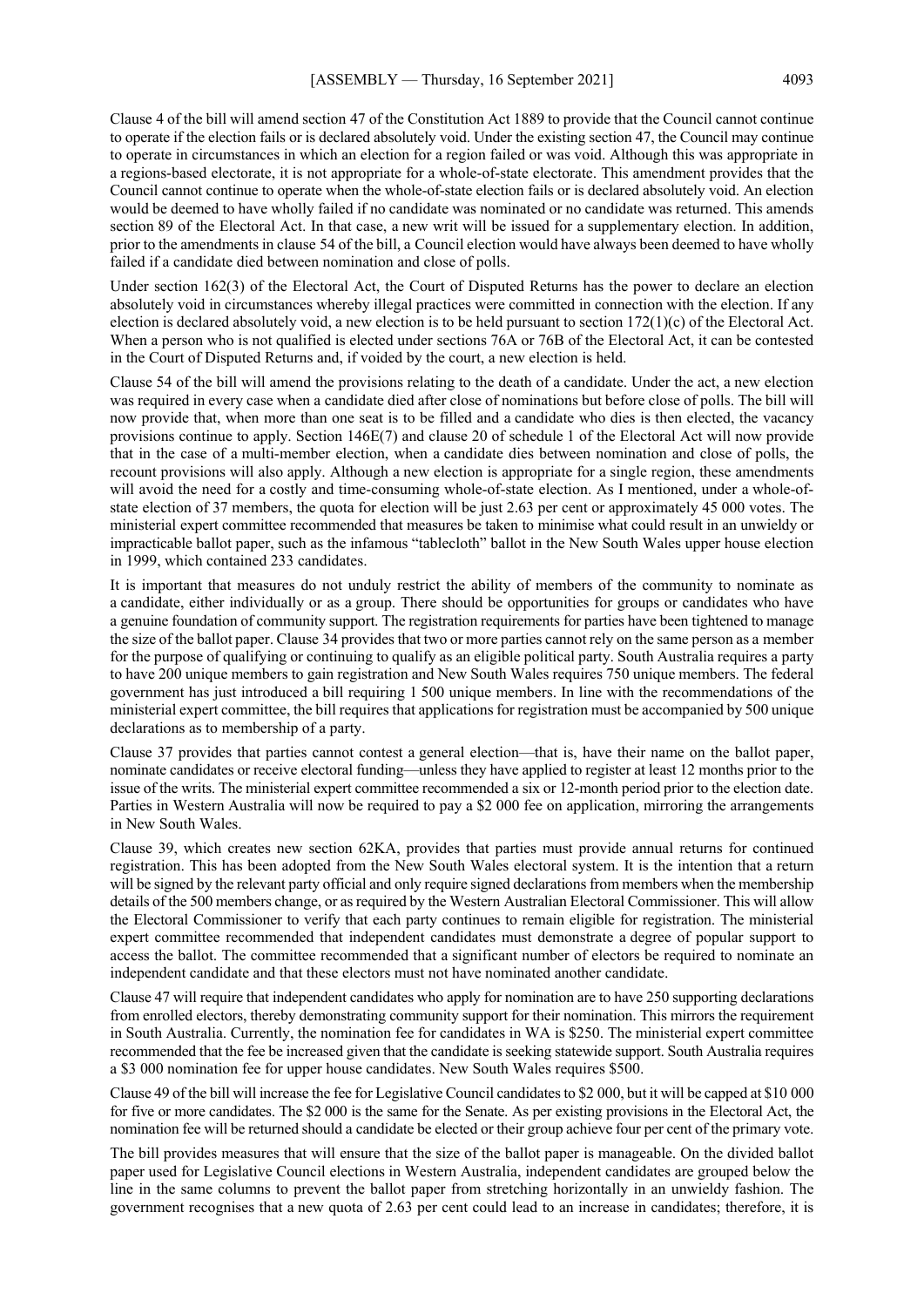critical that the size of the ballot paper is managed so as not to repeat the chaotic tablecloth ballot that occurred in New South Wales. Managing the size of the ballot paper includes recognition that a square above the dividing line on the ballot paper is a privilege. Government formed the view that it is not unreasonable for groups to have a minimum number of candidates to attain a square above the dividing line on the ballot paper. Clause 63 will insert new section 113B(5)(b), which provides that groups are entitled to a square above the line when there are five or more candidates in the group.

Clause 63 also will insert new sections 113B(3)(b) and (c), which provide that in the case of an election where more than one Legislative Council seat is to be filled and where there are two or more groups, registered party groups are to be printed in columns sequentially from the left across the ballot paper, followed by other groups, and that the order within both groups will be in accordance with section 80(1). Clause 63 also will insert new section 113B(3)(d), which provides that ungrouped candidates are to be printed in one column or, if there are too many names, in two or more columns, in the order determined under section 87(6).

Previously, the death of a candidate for a region between the close of nominations and close of polls required a new election for the region. Clause 54 will amend section 88 of the act so that a new election will not be required in every instance. Section 146E(7) will be amended and new clause 20 will be inserted into schedule 1 to provide that in the case of the death of a candidate for the Council, when more than one seat is to be filled and there are more candidates than seats, the vacancy provisions will apply so that there is a recount of candidates. Without these amendments there would be the requirement and expense of holding a new election for the whole of the state following the death of any candidate for the Council between nomination and the close of polls.

The bill will insert new part 9 into the act to provide for a transition period. The act continues to apply if a vacancy arises in the Council prior to 22 May 2025 and members in the Council continue to represent regions before the commencement of the amending provisions or, in the case of a vacancy occurring in the Council, before 22 May 2025.

New section 217 provides for continued registration of parties following commencement of the act. All existing parties may apply for continued registration within 12 months after commencement of the act. If they do not apply, their registration will be cancelled. If they do apply, their application will be considered under the new registration provisions in new sections 217(1) and (3).

New section 217(3) provides that the Electoral Commissioner must cancel a party's registration if the party does not make an application within 12 months of commencement of the act or if satisfied that the application would have been refused under section 62J.

Before I commend the bill to the house, there are several things I would like to emphasise. First, this bill will achieve electoral equality for all electors in Western Australia. Second, this bill will not reduce regional representation, as any citizen can nominate to run as a candidate and would require only 2.63 per cent of the vote to be elected, rather than the 14.28 per cent as is the case now in the regions. It retains proportional representation in the electoral system for the Legislative Council. The bill will provide for an electoral system that will reflect the expressed will of the voters. All Western Australians want a system that is fair. This new model will mean that the percentage of votes a political party receives determines the percentage of seats they will win. It cannot be fairer than that. It does not discriminate against any one group in society. It provides every voter in Western Australia, regardless of their postcode, with 38 representatives—their local lower house member and 37 upper house members. The group voting tickets system, which has been roundly criticised by the public and stakeholders, will be abolished. Preferences will now be transferred according to the voter's will and not from party to party without their consent. Sensible measures will be introduced to manage the size and design of the ballot paper.

Geared as it is towards advancing the interests of all Western Australian voters, it is fitting that the last word on this bill to go to a member of our community. I quote Gerald Hitchcock, who wrote to the ministerial expert committee —

Your vote must count the same whether you live in Esperance or Success, in Hall's Creek or Margaret River. Whether you feature in the Rich List or on Centrelink records. Whether you are dynamic and innovative or phlegmatic and compliant. Whatever kind of person you are, and wherever you live, you are equally subject to the laws, and so should have an equal say in determining who makes those laws.

I commend the bill to the house.

Debate adjourned, on motion by **Mr P.J. Rundle**.

### **APPROPRIATION (RECURRENT 2021–22) BILL 2021 APPROPRIATION (CAPITAL 2021–22) BILL 2021**

*Second Reading — Cognate Debate*

Resumed from 15 September.

**MR R.S. LOVE (Moore — Deputy Leader of the Opposition)** [10.53 am]: I rise to make a contribution on the Appropriation (Recurrent 2021–22) Bill 2021 and the Appropriation (Capital 2021–22) Bill 2021. However, before I do, I should make mention of what we have just heard read into the house by the Minister for Electoral Affairs, the second reading speech for the Constitutional and Electoral Legislation Amendment (Electoral Equality) Bill 2021. It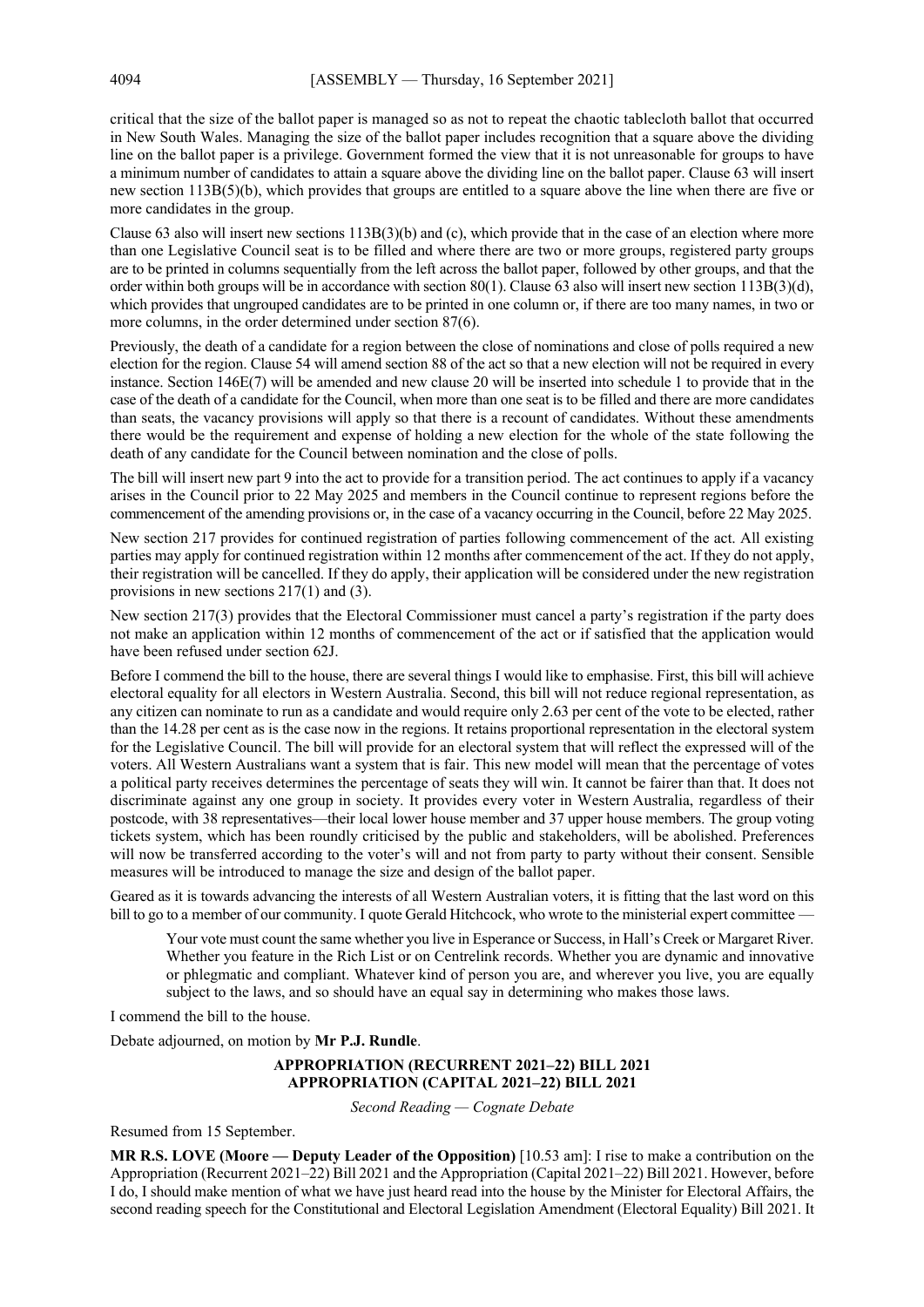is a bill at a time when regional Western Australians can legitimately claim it to be the culmination of a great deceit by this government. It was a great deceit when it went to the last election and said that it did not have electoral reform on its agenda, yet we saw today the culmination of a long-held ambition, a 120-year ambition according to the Attorney General, that has culminated in the presentation of that legislation to the house. I am sure he must have started penning the speech he just read out about three months before the election because it is probably one of the longest second reading speeches I have ever heard. It was very in-depth and well researched and contained a great history of all sorts of matters in electoral affairs in this state, but I doubt very much that he did not have it on his mind when he went to the last election.

Several members interjected.

### **The ACTING SPEAKER (Ms M.M. Quirk)**: Members!

**Mr R.S. LOVE**: The minister says in one of the concluding paragraphs —

Before I commend the bill to the house, there are several things I would like to emphasise. First, this bill will achieve electoral equality for all electors in Western Australia. Second, this bill will not reduce regional representation …

He says that it will not reduce regional representation. It takes regions out of the Electoral Act. How could it not reduce regional representation? Not only does it reduce regional representation —

Several members interjected.

**The ACTING SPEAKER**: Member for Moore, sit down for a moment. You are provoking the other side of the house, but members, I think you can listen to the member in silence, or perhaps leave the chamber if that is a problem for you.

**Mr R.S. LOVE**: Thank you very much. I do not care if they stay or go because I am not going to stop and I do not care if they interject.

**The ACTING SPEAKER**: There you go! That is an open invitation.

**Mr R.S. LOVE**: They have been antagonising me greatly over this whole period.

**The ACTING SPEAKER**: Member, I think we need to be mindful of Hansard's job, so thanks very much.

**Mr R.S. LOVE**: Okay; well, you blokes keep quiet over on that side—and ladies.

**Ms J.J. Shaw**: Us blokes?

**Mr R.S. LOVE**: And women—men and women on that side of the chamber, please keep quiet.

Several members interjected.

**The ACTING SPEAKER**: Members!

**Mr R.S. LOVE**: I note that there is a very strong presence of female members in this chamber and I welcome that. In fact, I am one of those who believe there should actually be equality. I retract my particular gender-based remark and assure all members that I value all members of the house, male or female.

Several members interjected.

**The ACTING SPEAKER**: Order, members!

**Mr R.S. LOVE**: Let me get back to what I was saying. The Attorney General has gone into great detail in the second reading speech about changes to the Electoral Act that he says will not affect regional representation. I say they will greatly affect regional representation. It will be very difficult for regionally based members to base themselves in an election process in which they will be up against people located in the city.

**Mr D.J. Kelly** interjected.

**The ACTING SPEAKER**: Minister for Water.

**Mr R.S. LOVE**: The Minister for Water can have his say in a while. This will also have an effect on the Legislative Assembly seats. The minister has not mentioned that anywhere in this speech; however, the removal of regional delineation will also mean that the containment of the districts within regions, as is required in the act at the moment, will disappear. We will see seats, as they are in the federal electorate, coming into both metropolitan and country areas based on a purely mathematical division of the state into divisions equally based in number— 59 into the population plus the large district allowance, which will still exist, but we will see a reduction in those purely regional seats, such as those I represent. Most likely they will move into a hybrid situation, a bit like the old seat of Pearce and the seat of Canning in the federal electorate at the moment. That is guaranteed now because the government is seeking to remove the regions from the act, and that will be the consequence. Nowhere in this speech does the minister mention the effect on the Legislative Assembly, but there will be a substantial effect on regional representation in the Legislative Assembly as a result of this legislation.

**Ms R. Saffioti**: How?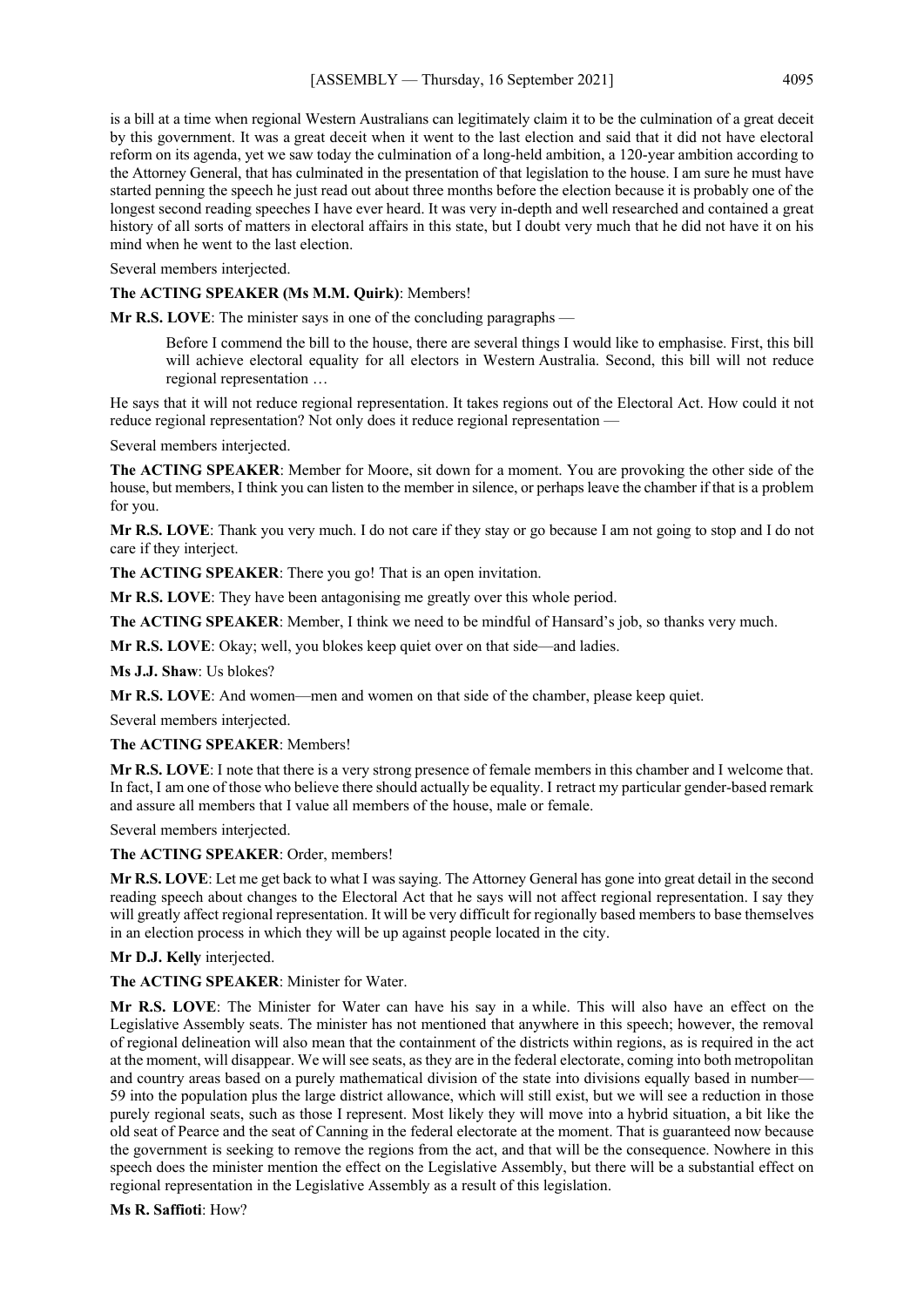**Mr R.S. LOVE**: Just think it through, member.

**Ms R. Saffioti**: I have thought it through, but I do not understand your logic.

**Mr R.S. LOVE**: The member should consider what is happening in Durack at the moment. There is a seat that extends from Wyndham all the way into the metropolitan area, picking up Bullsbrook and other places within the Perth metropolitan area. The reason that has not happened in the state before is that the requirement of the act is that all those districts have to be contained within discrete regions. The government is seeking to take the metropolitan regional boundary, and all the other regional boundaries, out of the act. That will change the way those seats will be composed and it will eventually lead to a reduction of representation for regional Western Australians. That is something that no doubt the member will be very happy about. It is a long-held ambition of the Minister for Transport to do just that, I am sure.

I will now return to the actual appropriation bills and the matter at hand, which is to discuss the budget that has been read into this place. In doing so, I will point out a few areas of particular interest to me, being the portfolios that I represent. The first is the mines and petroleum portfolio. We know that the mining and gas industries have had a period of strong growth. Until recently, there have been some exceptionally high prices for iron ore, which have seen royalties flowing into this state in huge sums. Those royalties have played a huge part in enabling the state government to record a \$5.6 billion surplus last year and a forecast surplus of \$2.8 billion in the year to come.

The resource sector contributed sales of \$174.4 billion in the calendar year 2020, up from \$168.6 billion in the previous calendar year. The strength of the mining sector and the ongoing development of new capacity have been a strong contributor to the growth of payroll tax, which is forecast to increase by 8.4 per cent in 2021–22, with growth of 2.9 per cent in the following year.

Royalty flows for 2020–21 grew to \$12.147 billion, up from \$8.45 billion the year before, in 2019–20, but due to price volatility in iron ore, royalty flows are forecast to fall to \$10.145 billion in 2021–22 and further south in subsequent years, reflecting the dominance of iron ore in the mix. The expected iron ore price will go down to around \$US66 a tonne from the \$US154 a tonne booked in the budget in 2020–21 and the expected \$US121.30 a tonne this year. Royalty income from other commodities, excluding iron ore, is expected to rise by \$137 million to \$952 million in 2021–22, largely due to higher lithium and nickel royalties, reflecting an expected increase in price.

The Chamber of Minerals and Energy of Western Australia has shown me some evidence from a survey that it did a year or so ago. That showed that one in six jobs in WA were supported by the resource sector. At that time, \$10 billion in wages was paid to 69 000 full-time workers and 24 665 contractors. It showed also that supply chain spending accounted for a further nearly 215 000 jobs. The budget forecasts that total employment across all sectors will increase by 34 000 jobs in 2021–22. The mining and resource sector is saying that it will probably need that many people just in its own sector. Therefore, there is a need for a long-term training and skills development strategy. The \$140 billion of projects that was in the pipeline in March 2021 will be constrained by these labour shortages, which as we know have been exacerbated by border closures and the COVID-19 pandemic.

It is important that future projects are provided with improved pathways to enable approvals to be considered, not shortcuts that may lead to bad outcomes, but sensible measures that will help remove duplication and unnecessary delays. I note the \$19.8 million allocated in the budget to fast-track approvals. We will be seeking further information on this in the budget estimates, and if any supporting legislation will be introduced, we will be keen to look at that.

For many Western Australian people, the mining industry takes place miles from home. We know that for people in the city, it is often the experience of being a fly-in fly-out worker or knowing someone who is a FIFO. For regional people, it is very much part of their everyday lives and the environment in which they live. I am not talking just about huge and well-known mining provinces like the Pilbara and the goldfields. Even in my own electorate, which is probably considered to be more of a farming and fishing area, mining and gas developments have been key contributors over many decades.

In the early years of the Western Australian colony, the area around Northampton was an important source of lead. It was known simply as "the mines". It was in fact the site of the first public railway in WA. In the 1960s and 1970s, there were gas and mineral sands developments around Dongara, Eneabba and Cataby, with further development by Tronox in the 1980s and at the GMA garnet mine in the Northampton area. There is also iron ore mining, with the Karara magnetite project, and the development of vanadium processing at Mullewa. More lately, we are seeing prospective mineral sites in the Shires of Toodyay, Victoria Plains and Moora. That shows that there is more to mining than just iron ore and that there are more minerals to be found right across Western Australia, especially some of the critical minerals needed for new industries such as electric vehicles.

That is why we in the opposition prize the exploration incentive scheme. That was championed by Wendy Duncan, a former member for Kalgoorlie, the Mining and Pastoral Region and the Agricultural Region. That scheme, which started in April 2009 and was originally supported by royalties for regions under the Nationals WA, has a long history of providing very positive economic benefits. A 2017 ACIL Allen Consulting report confirmed that the EIS has a strong multiplier effect on the state economy; namely, for every \$1 million invested in the scheme, the long-run expected net benefit to the state in higher gross state product is \$23.7 million. A 2020 study from the University of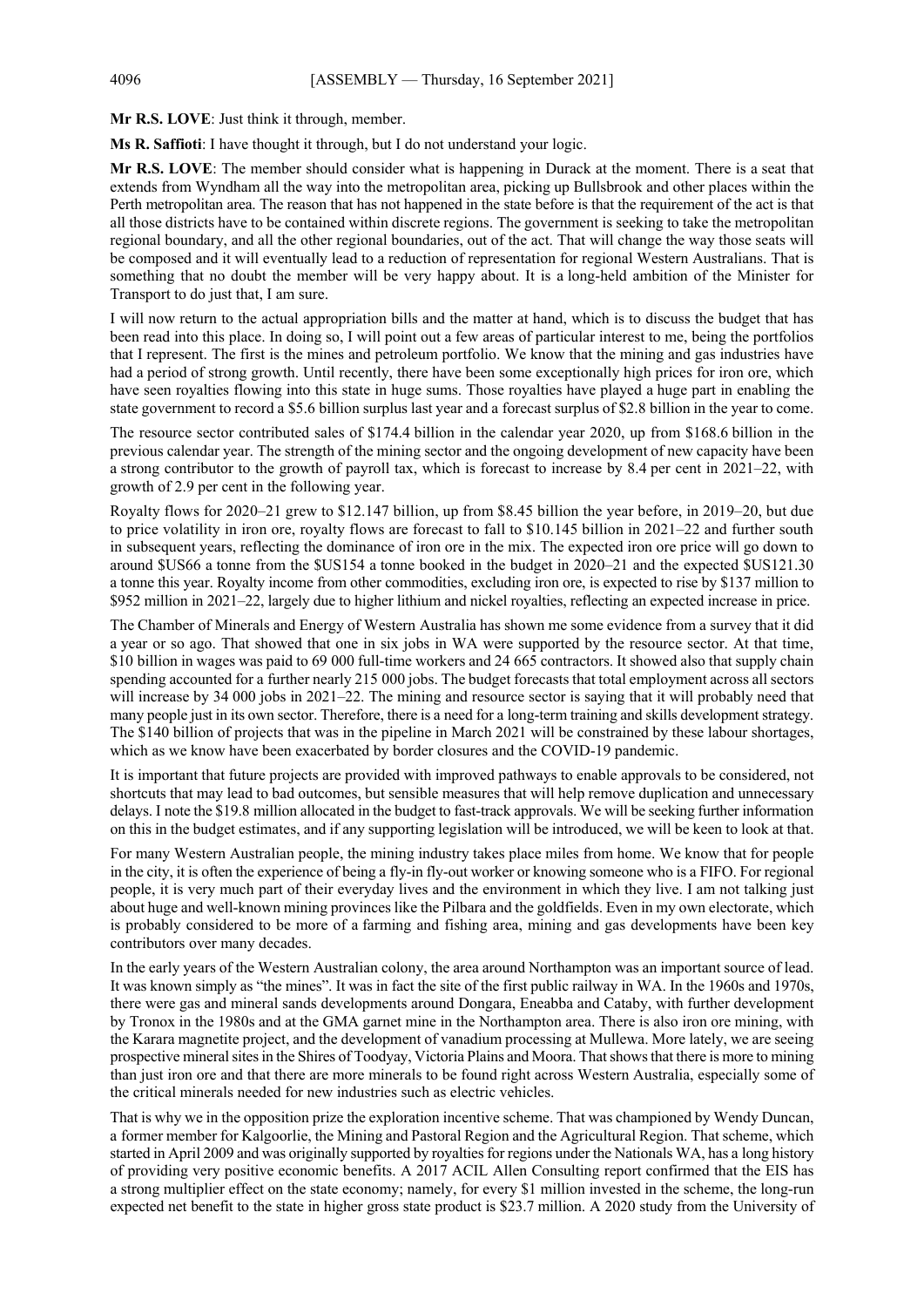Western Australia showed that there was a \$31 return for every \$1 invested in the exploration incentive scheme. That is a very important scheme that the Nationals WA are very proud to have initiated, and to see that continued in this term of government is a good thing.

I turn now to the transport portfolio. I want to thank the Liberal–National coalition government in Canberra for the tremendous support it has given Western Australia in transport infrastructure in recent years. The commonwealth's tied grants for transport infrastructure total \$7.261 billion over the forward estimates. The Morrison government has also provided floor and top-up payments that have stopped our GST from falling to as low as 10¢ in the dollar based on population share, with a top-up this year of \$2.115 billion. That substantial direct support from the federal Liberal–National coalition government has led to some of the good news that we see in this budget and to the ability for this government to provide some of the transport infrastructure programs that it so proudly proclaims.

I note that includes the Metronet program, of course, which is also receiving substantial commonwealth funding to enable it to go ahead. It often appears to me to be a bit hard to get updated information on Metronet from the Minister for Transport. Whenever I ask a parliamentary question, either verbally or in written form, I usually get the response, "It is noted that the opposition has resisted Metronet for several years", and, "The Leader of the Opposition has labelled Metronet as not a need-to-have project", and so on. In one question, when I asked the minister about the Yanchep rail, she said, "The member"—that being me—"must clarify whether the Metronet Yanchep rail extension is a project the opposition wants to cancel." I am very happy to clarify for the minister that we have no intention of cancelling the Yanchep rail extension. It would be a tad silly to do so.

That rail project is underway. However, I can assure the minister that we are concerned about some of the delays with that project. I have asked about that in this house, and that has since been confirmed in the budget papers. In the last year, actual expenditure on that line was nearly \$97 million under what was budgeted. The government had a program that I think it called Smoothing the Pipeline. That program was announced in September. However, by that point, the financial year had closed, and the government was short of nearly \$100 million of expenditure on the Yanchep rail extension. That could only go to show that that project is in quite a bit of strife in its ability to be delivered and that the rumours that have been floating around the community and the newspaper reports that have published about delays are very true. We know also that the government has tried to get the proponent, the City of Wanneroo, to agree to drop the principal shared pathway along the railway line. I have asked questions about that. The minister has denied that that is a cost-saving measure. I would like to see whether shelving that part of the project will actually lead to a reduction in its overall cost. It should do, but if it does not, it is just a way to try to shore up the project a little more. The City of Wanneroo knows full well that if the government's plan to put in bits and pieces of the path is enacted, it will eventually have to come to the party and do it itself, and retrofitting will be much more expensive than doing it in the first place.

The Forrestfield–Airport Link seems to be an ongoing issue. The original deadline was late 2020; the new deadline is somewhere in 2022. It just keeps blowing out. Every six months we are told that it will take another six months. We do not see that project coming to fruition. The government seems to be consistent in its inability to deliver some of these projects on time.

[Member's time extended.]

**Mr R.S. LOVE**: Transperth is subsidised to around \$950 million. The government is a bit worried that Transperth patronage seems to be falling off, and that is probably why fares are being capped at the price of two zones, at a cost of an extra \$60 million over three years. It will be interesting to see whether that works and drags patronage back to trains and buses, because passenger numbers have not been improving.

**Ms R. Saffioti**: It's called a pandemic—seriously.

**Mr R.S. LOVE**: We are told that our patronage numbers are better than they are for some other cities, but some of those other cities are locked down and that would perhaps explain why people are not on those trains too often. We have not had that level of lockdown. Anybody who drives around Perth at the moment will notice the traffic chaos on many of our roads, because people are staying off public transport in droves. It will be interesting to see whether the government can attract them back to public transport. I note the press release the other day about the government giving away golden tickets so that people can travel for free. If these measures do not work, there will be some problems in the future for the transport system. We want people to use public transport. Unfortunately, that does not seem to be happening under the current government.

One project that also has been cited for smoothing is the Bindoon bypass. I asked a quite reasonable question of the minister in this place to find out whether that project is going to happen, after it was announced by Mains Road WA officials at a town meeting in my electorate that it would be delayed by two years. The minister told me that she makes these decisions and not Main Roads. She could easily have said at that time that, yes, the project will be delayed by two years, because a press release dated 9 September confirmed that that is indeed the case—the project has been delayed for two years and will now not be delivered until 2026. Just on that issue, the proposed bypass is part of a strategic freight link all the way from Kewdale through to the north-west. Part of the aim of the bypass was to enable the passage of triple road trains all the way down to Muchea, which would have led to substantial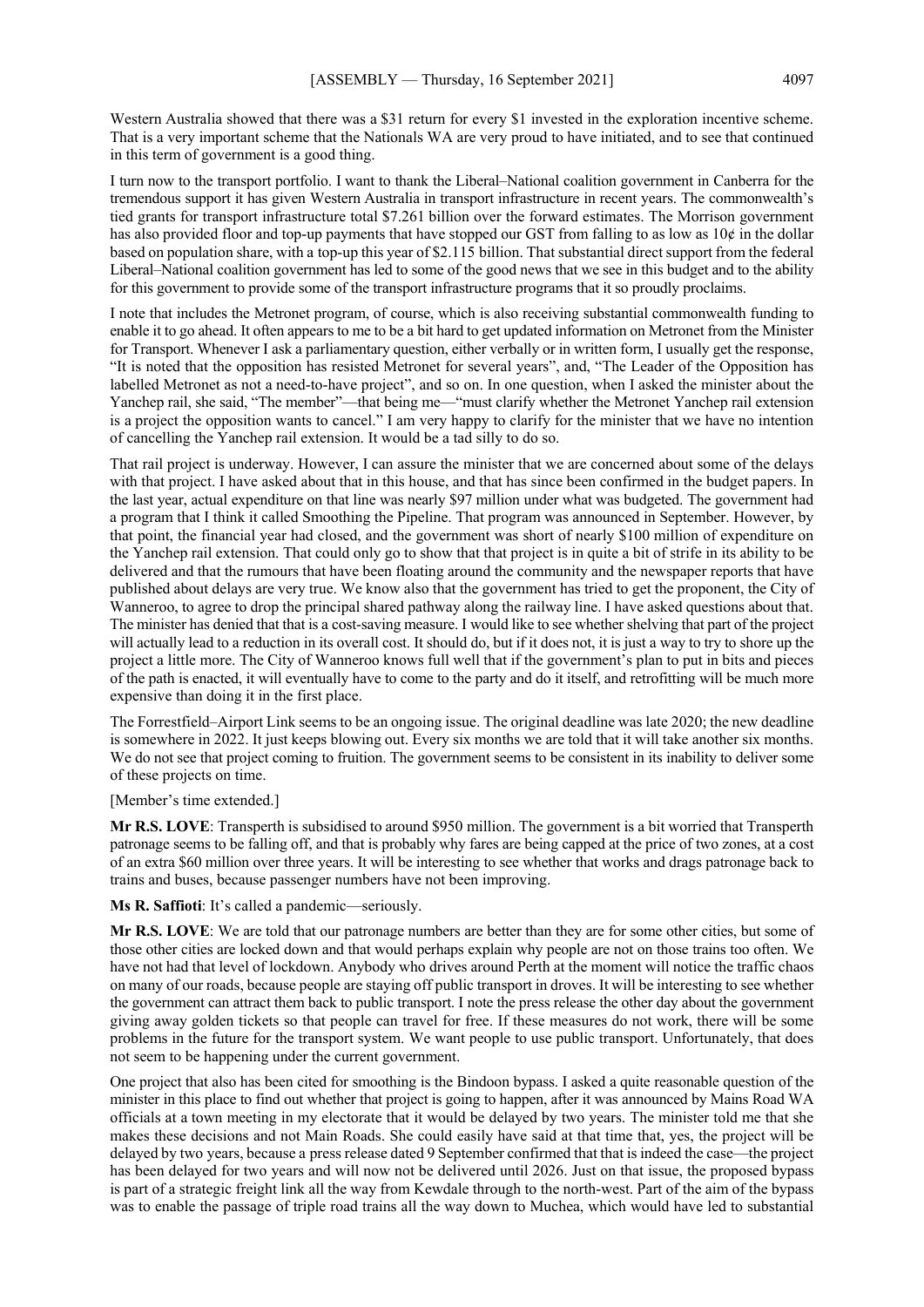savings for freight operators. Freight costs are increasing due to the inability to get these road trains down to Muchea. Infrastructure Australia puts this cost at \$62 million by 2025, increasing to \$86 million by 2045. There is a cost to operators in having to go up and down the highway to pick up the extra trailers. It also leads to 216 extra freight trips per day between Muchea and Wubin, simply to make up for the missing link between NorthLink WA, or Tonkin Highway, and the improved Great Northern Highway all the way up to Wubin and beyond. Hundreds of millions of dollars have been spent on Great Northern Highway and also on NorthLink, yet this missing link—this little bit in the middle; the \$265 million, 61-kilometre bypass—has been pushed back, even though the Infrastructure Australia priority list gave it a cost–benefit ratio of 3.4 to 1, which is extraordinarily high.

If we look at what will be achieved by the Bunbury Outer Ring Road, for instance, its cost–benefit ratio is only 1.34 to 1. That is a relatively marginal project in terms of benefit to cost, according to Infrastructure Australia. I am not denigrating the project in any way, but it seems strange that the government would choose to smooth a project that has such a high cost–benefit ratio, would have an immediate return by reducing heavy traffic on the roads and is virtually shovel-ready, and pick up projects that have a much lower cost–benefit ratio. I do not know whether that was a political or an infrastructure decision—I do not know the rationale behind it. I may be able to get some answers from the minister during the estimates hearings. It seems to me that some projects are picked based more on where people are located in seats rather than necessarily on what is the best outcome for the community, industry and the state.

**Mr D.J. Kelly**: That is a bit of a cheek, coming from the National Party.

**Mr R.S. LOVE**: Thank you, Minister for Water! It seems to me that there are still considerable concerns in Gelorup about some of the constraints on the southern section of the proposed Bunbury Outer Ring Road. I am told that the route has been sitting on the map for 48 years, but people are still asking whether it is the best route in terms of its environmental impact and whether it is too constrained or narrow to be able to accommodate future growth. Actually, the corridor is pretty narrow; there will be sections of the road where the lanes will be running side by side with just a concrete barrier between them. It is quite a narrowly constrained corridor, and that perhaps needs to be looked at. I might raise that with the minister in other forms as well.

I will talk briefly about the Northampton bypass, which is not listed in the budget papers. That project has been under discussion for decades. The situation is now very urgent in Northampton, with Strandline Resources receiving approval to bring 230 tonnes of mineral sands per annum from Coburn, south of Shark Bay, to Geraldton port via the narrow streets of Northampton. The initial project has a 22-year life, so we are talking about a very long time for the people of Northampton to have to put up with that measure. We know that the Northampton bypass could be treated discretely from the rest of the planned Northampton–Dongara freight route. It does not really matter where the rest of that route goes; the Northampton bypass is pretty well settled. We also know where the section from Northampton down to Oakajee on the North West Coastal Highway will go. We know that we will need greater access to Oakajee. There needs to be relief and a conclusion for the people of the Chapman Valley shire, who for years have put up with the potential that a road network will go through their properties, without compensation or certainty. That needs to be fixed. There are issues around Moonyoonooka and Walkaway that need to be resolved. Nationals WA and Liberal members also have been approached by people in Dongara with concerns. I understand that the shire is quite supportive of the route that has been put forward, provided there is a link through from Indian Ocean Drive. That is what they have spoken about to me. I hope that is being considered as part of the whole project for the future, so that Dongara is not unfairly treated in that regard.

I have raised other issues in this house. One is the proposed closure of Robinson Road in Bellevue, which the minister announced on Tuesday would be going ahead. The minister said that traffic modelling had shown that there would be a manageable impact on Midland traffic and that vehicles that were using the crossing were expected to use the Lloyd Street underpass. Time will tell. I predict traffic chaos for Midland, and I think many other people are predicting traffic chaos for Midland. There is already traffic chaos around that area. The closure of Robinson Road will have a detrimental effect on traffic flow in Midland; there is no doubt about it. It is a matter that has been raised by the member for Midland and other members in this place. It has also been raised by the community; there are 3 000 signatures on a petition calling for it to remain open. I know traffic modelling has been discussed with some members of the community, but I have not seen that. I am hoping it will be released publicly very soon. I know that area is very, very congested, and we will watch this crowded space.

I have only four minutes left. I want to refer very quickly to this government's rhetoric on tier 3 rail, declaring that there is some hope for it. There is nothing in the budget for it. We know that some work has been done, but where are the dollars for the future? All we know is that in a press release dated 24 September 2020 the Minister for Transport stated —

"We'll now work, in collaboration with CBH Group and Arc Infrastructure, on business cases to Infrastructure Australia examining the full suite of costs and benefits to government and industry of rail investment proposals on Tier 1, 2 and 3 lines.

"Submission of business cases to Infrastructure Australia could lay the groundwork for potential future funding partnerships with the Federal Government for rail freight investment.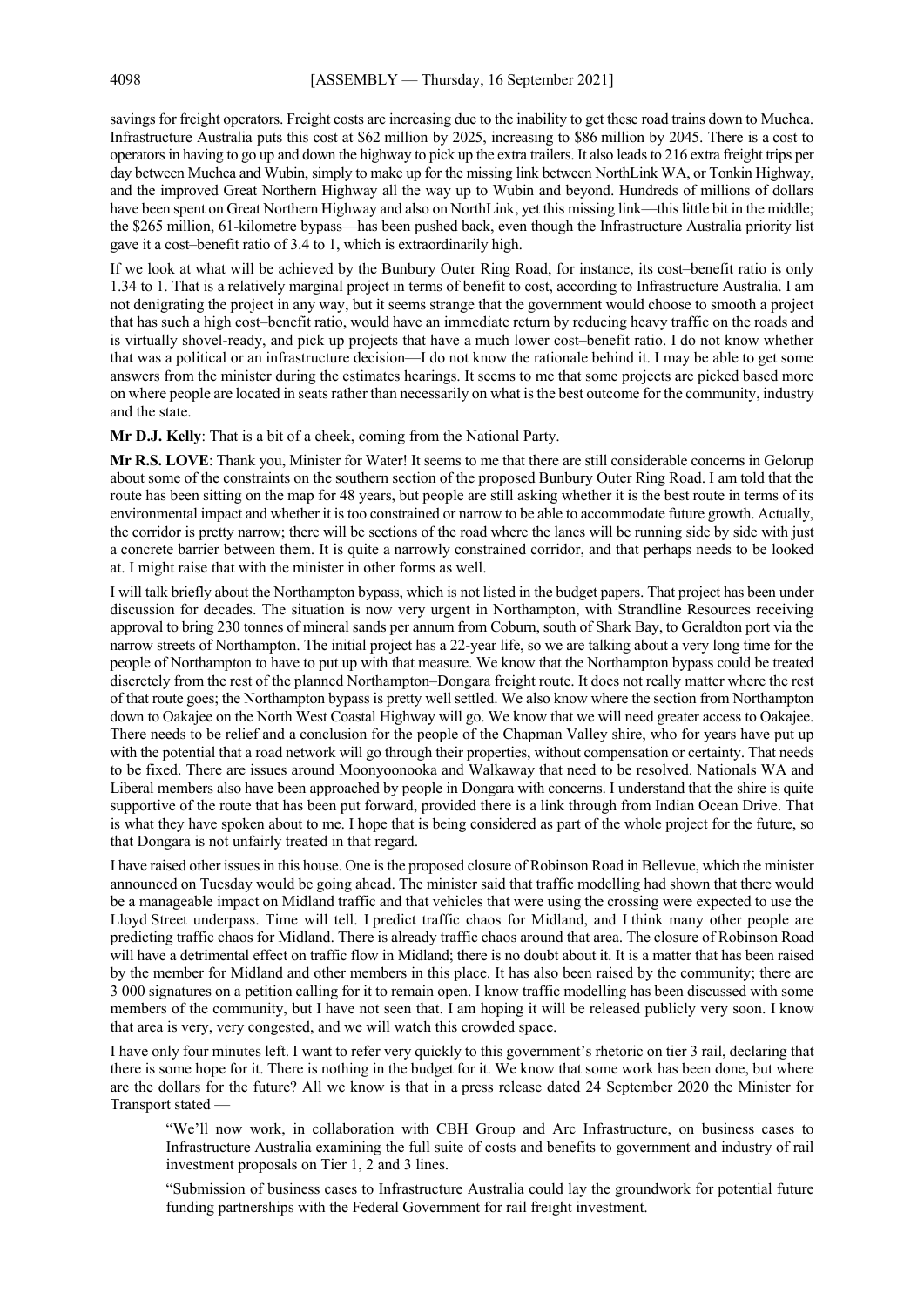In fact, the government is saying that funding is, again, dependent upon the federal government. The commitment to tier 3 rail is there, provided the federal government pays for it, but we do not see anything in this budget for the advancement of that issue.

The third area I would like to very briefly touch on is the climate action portfolio.

**Mr D.J. Kelly**: Do you believe in climate change?

**Mr R.S. LOVE**: Yes, our party accepts that there is climate change and that it needs to be addressed.

**Ms S.F. McGurk**: Does your federal leader?

**Mr R.S. LOVE**: Our state party, of which I am a member, recognises that action is required to address climate change. If I could continue.

A climate action fund of \$750 million has been put forward and, as I say, we welcome investment in climate action. At the last election, we actually proposed substantial investment in climate-based action. We had programs for addressing the effects on coastal communities, carbon capture, renewables and a range of other initiatives aimed at ameliorating the influence of humans on the climate and helping communities adapt to climate change. We certainly welcome a commitment in the budget to climate action, but when we go through some of the details, it gets a little hairy.

We know that in the budget, \$350 million has been put into a special purpose account to plant some 33 000 hectares with softwood. That comes on the back of the quite deceitful actions of this government in closing the hardwood industry without any notice and without any proper consideration of the people —

#### *Point of Order*

**Dr A.D. BUTI:** I think it is under standing order 91—I may be mistaken—but the member just made a statement about the "deceitful" behaviour of this government, and I think that is unparliamentary.

**Dr D.J. Honey**: No, it's not.

**Dr A.D. BUTI**: Were you the speaker?

**The ACTING SPEAKER (Mrs L.A. Munday)**: It is not a point of order because the member was not referring to a person, but a body.

### *Debate Resumed*

**Mr R.S. LOVE**: That will be used to plant softwood on 33 000 hectares in prime agricultural areas where the government has closed the hardwood industry. It needs to be in areas that receive more than 600 millimetres of rainfall per year. I searched and could locate only three properties of any size: one in Boyup Brook, \$780 000 for 62 hectares; one in Manjimup, \$1.59 million for 132 hectares; and one in Mt Barker, \$3.75 million for 303 hectares. All of those properties cost around \$12 000 per hectare, so the government's money is not going to go very far.

**MS L. METTAM (Vasse — Deputy Leader of the Liberal Party)** [11.24 am]: Thank you, Acting Speaker, for the opportunity to address the budget that has been handed down. I would like to start with the portfolio of health and look at the government's budget commitments through the same lens as the Minister for Health. Our part-time health minister has so far this year said that the health system is outstanding and is performing magnificently. But he has also said that the ongoing code yellows that are being called in our system because hospitals do not have capacity to take any more patients are business as usual.

When issues arise, the minister is quick to divert to his list of excuses, none of which relate to his handling of the portfolio, and all of them attributable to someone or something else. Some of the excuses that appear in the budget papers include higher levels of acuity; long-stay patients with complex health conditions; an ageing population; the increasing burden of chronic disease; high levels of obesity and of mental health issues; and rapid technological advancements. It is claimed in the preamble to the health budget that the health system is in a transition to recovery. Recovery from what? What ailment is it recovering from, other than the lack of funds and investment in the first term of the McGowan Labor government? There is also reference to a post-COVID elective surgery blitz. Obviously the spin doctors included that in the budget papers before this month's cancellation of hundreds of surgeries.

This all paints a picture of how the government sees the health system, and may explain why the budget falls drastically short of doing anything to address the urgent needs in the system right now. It is apparent that our part-time Minister for Health is living in an alternative reality to that of our healthcare workers and patients, who are telling us every day that the system is in crisis. These are the people who contact me every day to say that their loved ones with serious medical conditions are waiting for hours on end in the back of an ambulance for a hospital to accept them. They are the people who are managing ongoing pain on a daily basis, and who risk losing their livelihood because their elective surgery is continually being delayed. They are also the nurses and midwives who protest, write letters, and plead with the government to listen to their concerns, because they fear their patients' lives are at risk because they are burnt out and understaffed.

**Mr D.J. Kelly** interjected.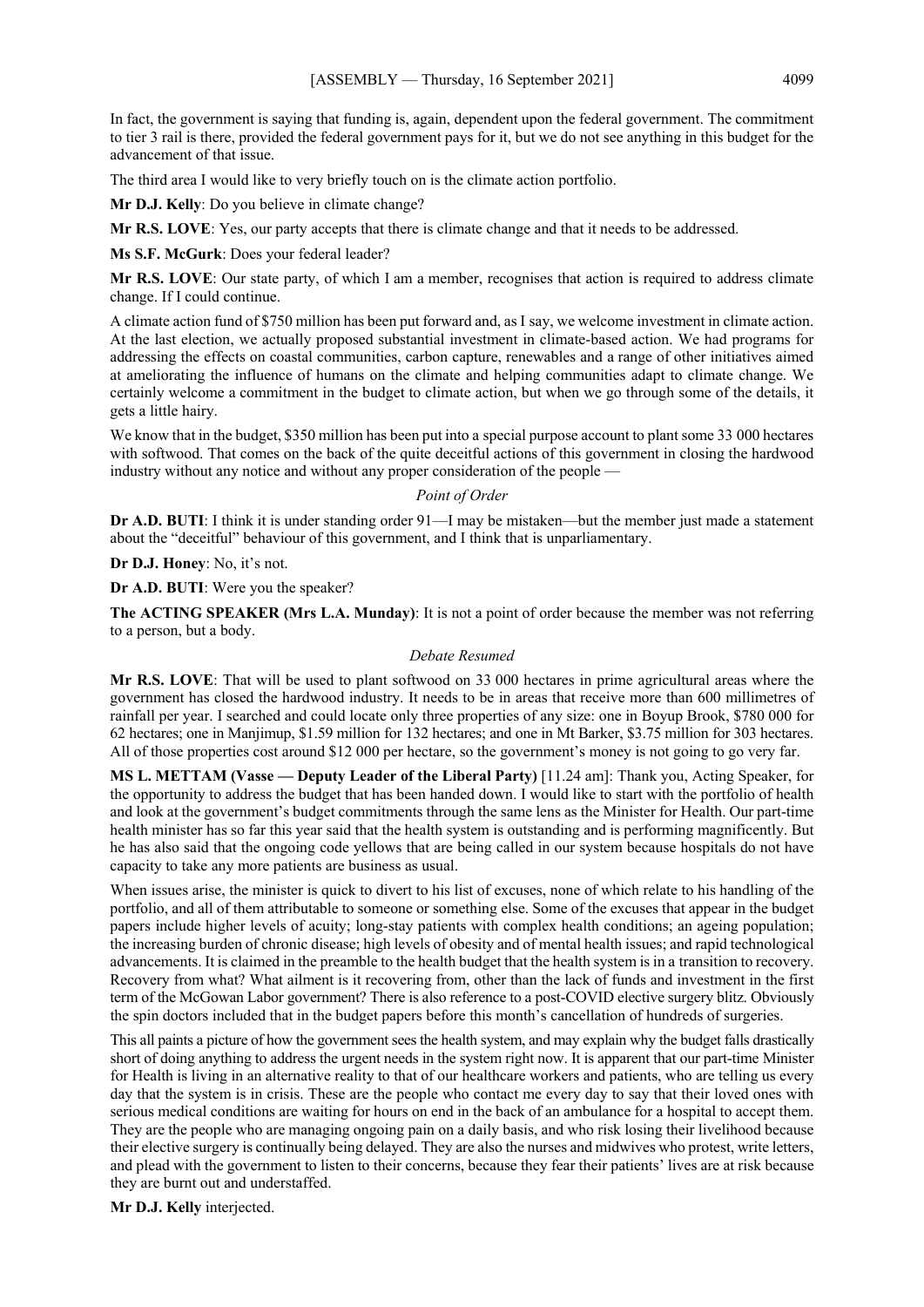### **The ACTING SPEAKER**: Member for Bassendean!

**Ms L. METTAM**: The unions are also raising concerns that this is happening with no COVID in the community, and that after four and a half years of this government's chronic underfunding and under-resourcing the system is on its knees. In essence, this is a lucky, lazy and uninspiring budget that does little to address the health crisis we are experiencing right now. This is not a budget for a health system that is crumbling around us; this is a budget designed to address the issues of another time. I am sure that members opposite will wheel out the Treasurer's spin that the government is spending billions on health. We saw that \$4 billion election commitment on the front page of *The Sunday Times*. However, it is an eleventh-hour investment that will barely support a system that is unnecessarily putting lives at risk. The reality is that operational expenditure has increased by only 1.38 per cent from last year. That does not even cover the consumer price index rate of 1.75 per cent that the government outlines in the budget. A 1.38 per cent increase is miserable; it is a pittance from a government that has spent the last week crowing about its record surplus—a \$5.6 billion surplus built on the good fortune of the resources industry.

To say it is underwhelming would be an understatement. The budget fails to even try to address the fact that patients' lives are being put at risk every day due to this government's apparent lack of urgency in fixing the mess it created. That did not stop the Premier; Treasurer, who obviously does not trust anyone else to do the job, take the credit, or wheel out the spin. I refer to the 9 September media statement titled "Massive funding boost for health in State Budget". It refers to \$3.1 billion to expand WA's health system, with \$1.3 billion going to improving health infrastructure.

If we dig down deeper into that spending to see what is new and what is being spent this year, we can see another picture. This year, the hospital system is in crisis. In one month, hundreds of elective surgeries have been cancelled because the hospitals are at capacity. There have been 111 code yellow internal emergencies due to lack of capacity in a system in which there has been ambulance ramping of over 6 500 hours in one month; six times what was recorded before this government came to power and was deemed a horror story by our Minister for Health. We have seen the worst ambulance response times on record. One in four emergency calls were not responded to within the 15-minute target. There have been protests by nurses because staff morale is very low and they are burnt out due to consistently being asked to do double shifts and overtime this year.

With the health system on its knees, new recurrent expenditure, excluding for the COVID pandemic, will increase by \$287 million in 2020–21—\$287 million of the so-called billions of expenditure to address the health crisis this year; \$287 million when the government has recorded a \$5.6 billion surplus. This brings me to the forward estimates. The next part of the massive funding boost for health spruiks that 332 new hospital beds will be opened, supported by 100 new doctors and 500 new nurses, and I quote from a 2021–22 budget fact sheet —

Of the 332 new beds opening across WA hospitals, 223 are general beds and 109 are mental health beds.

…

Graduate nurses and midwives employed in WA hospitals will increase from 700 a year to 1,100 in 2021 and 1,200 in 2022—delivering on a McGowan Government election commitment.

The McGowan government has just announced an additional 170 graduate nurses to be employed in COVID-19 response positions. New staff are certainly a welcome announcement, as are the new beds. We welcome any immediate measure to address the obvious lack of capacity and lack of staff. A couple of concerns are: where will they come from and how will the government pay for them beyond this year, because we see a two per cent cut in operational expenditure in 2022–23? This again is against the demand that the Australian Medical Association Western Australia has highlighted, which is consistently growing at three to four per cent each year. Although in theory there will be more beds, there will not be an operational budget next year to run them. There was an expectation among healthcare workers that this record surplus would be reinvested to try to fix the health crisis. Instead, we are actually going backwards with cuts to the budget from next year by a Labor government that clearly has its head in the sand about the magnitude of the health crisis we are currently experiencing. We are again seeing a health budget that is not keeping up with growth and is ignoring the health system, which is struggling to cope without any COVID in the community. It is staggering at a time when the state government is sitting on this record revenue. It ignores the pleas from healthcare workers to shift from cost cutting to a patient-centred approach. It is not unreasonable for Western Australians to expect a world-class system when we have a health system that is on its knees and the state is recording hefty surpluses, but this is simply not the case. It is appalling and we as Western Australians deserve better. At a time when our finances are healthy, there is absolutely no excuse for patients to have elective surgery delayed or for hospitals to be forced to turn patients away due to a lack of capacity. So, too, do our healthcare workers deserve better.

We have seen multiple protests and rallies by nurses and doctors begging the government to take their fears for patient safety seriously, pleading for extra resources to manage their patients. The latest Your Voice in Health survey stated that fewer than half the number of health workers felt valued. One in three felt that it was safe to speak up. An unprecedented WorkSafe notice was issued to Bunbury Hospital at South West Health Campus to fix what has been described as a toxic culture. Severe staffing shortages across the board have resulted in casual staff being used to fill the void. The tragic case of Aishwarya Aswath earlier this year touched every Western Australian and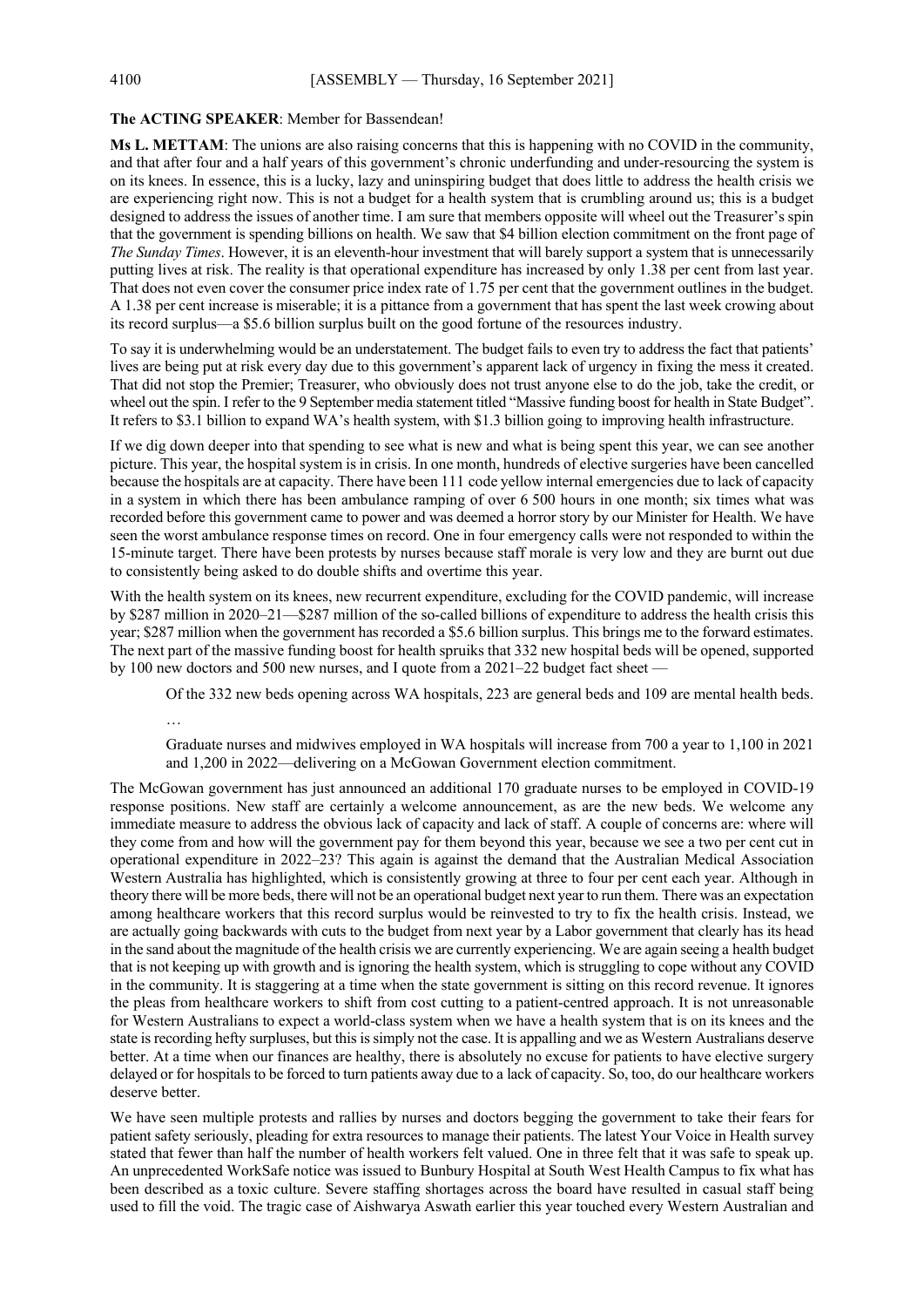highlighted some real fears raised by staff regarding staff shortages that had the capacity to impact patient safety. It was shocking to see junior doctors and nurses being thrown under the bus in response to this tragedy, something that exacerbated the low morale felt amongst healthcare workers.

We have also seen other moves such as the refresher pathways program finally reinstated after being suspended for 18 months as a way to get nurses and midwives back into the system after severe absences. This is a mess created by this government and now it is using simply a bandaid to fix it.

No doubt the government will argue it is investing in the future. It has made much ado about the \$1.8 billion for the proposed women's and babies' hospital, a project the Liberals also committed to during the election campaign. It is much needed because King Edward Memorial Hospital for Women is under significant stress. It is forecast to deliver 6 200 babies this year, representing a significant growth in demand from an overstretched workforce that delivered 5 800 babies in 2020. It is unconscionable that our state's only dedicated tertiary maternity and gynaecological hospital was forced to go on bypass because it had no capacity. It was not the only hospital to turn away pregnant women; we know that on the weekend a number of maternity wards at different hospitals were at capacity and on bypass. A mother, pregnant with twins, had to bypass two hospitals before giving birth at Fiona Stanley Hospital. There were not only not enough beds but also not enough staff. We were aware of fears raised by the Australian Nursing Federation Industrial Union of Workers in July this year that Health would be about 120 to 150 midwives short across the system. We know that a loss of 40 midwives has been recorded in the system over the last 12-month period. We also know that this service will be further stretched this year. Even the Chamber of Commerce and Industry of Western Australia chief economist, Aaron Morey, said that an additional 1 500 babies will be born this financial year. Medicare data certainly also backs this up.

We welcome the announcement of the new hospital but question when it will actually start. All we have is \$5.4 million in this year's budget to further support the business case and planning. Work is not estimated to begin until 2023. It is reasonable to expect any new hospital would not be in service for years beyond that, which begs the question: what is the government doing to address the situation now? If King Edward Memorial Hospital is being put on bypass and turning away women in labour because it does not have the capacity to take them and we are experiencing severe midwife shortages, what is the plan for now and the next few years? How will the hospital cope with the expected increase in the number of babies on the back of the current so-called baby boom? It is a fair and reasonable question, one that the minister could not answer in this house yesterday because there is simply no plan in the short term to address this. It appears that bypasses are the new standard of care that birthing mothers can expect until this new hospital is open. When that will be is anyone's guess.

The government spin on Joondalup Health Campus is something we are now used to. The Joondalup Health Campus announcement is a 2017 election commitment; a \$256 million project of which \$158 million is commonwealth funding. The original plan in 2017 included eight operating theatres and a medihotel. That is no longer in the scope; it has been cut from eight theatres to one. Although I am glad that Labor has finally committed to this project after four years, it is not expected to open in its entirety until at least 2025, eight years after Labor went to the polls spruiking its commitment to the people of Joondalup. Despite the desperate need for extra beds, the medihotel is still not off the ground after four and a half years of planning; another 2017 election promise has been shoved to the side. Of the three medihotels Labor promised, only one—at Royal Perth Hospital—has actually been opened. Four beds opened in August last year three and a half years into government to deliver four beds! Murdoch medihotel is also not yet delivered.

Urgent care clinics was another platform of the 2017 election. It was a pilot across the state that started in 2019, and it was supposed to relieve pressure on our important emergency departments. The feedback so far is that it has been hard to get an appointment and hours vary for each clinic, but they are never open after hours, especially in regional areas. It paints a picture of a government that is big on spin, big on numbers, but short on action and very happy to kick the can down the road when it comes to implementing its promises. Such has been the case with the sustainable health review. Where is that?

I turn to COVID-19. We have heard much from this government about the significant impact COVID has had on our health system. There is \$301 million available in 2021–22, but nothing in the forward estimates, despite consistent messaging that COVID is here to stay, part of our life, and Delta is coming—not if but when. In this place on Tuesday, the Minister for Health said not to worry. According to the uncorrected *Hansard*, he said —

We do not fund into the future too far in relation to these things, because we have to understand what those impacts will be. Generally, we will make sure that there is plentiful funding to ensure that the health system and other aspects of government activity are able to respond to whatever challenges COVID-19 puts up.

[Member's time extended.]

**Ms L. METTAM**: If there is plentiful funding for the health system to respond to the future, why is there not enough funding to address the crisis happening now and why is the operational budget being cut in future years?

I turn to mental health. Although there is much support for the 109 mental health hospital beds, which will, hopefully, move people out of emergency departments more quickly, it is important to note that we have the lowest number of available public beds in the country. The Western Australian Association for Mental Health describes a chronic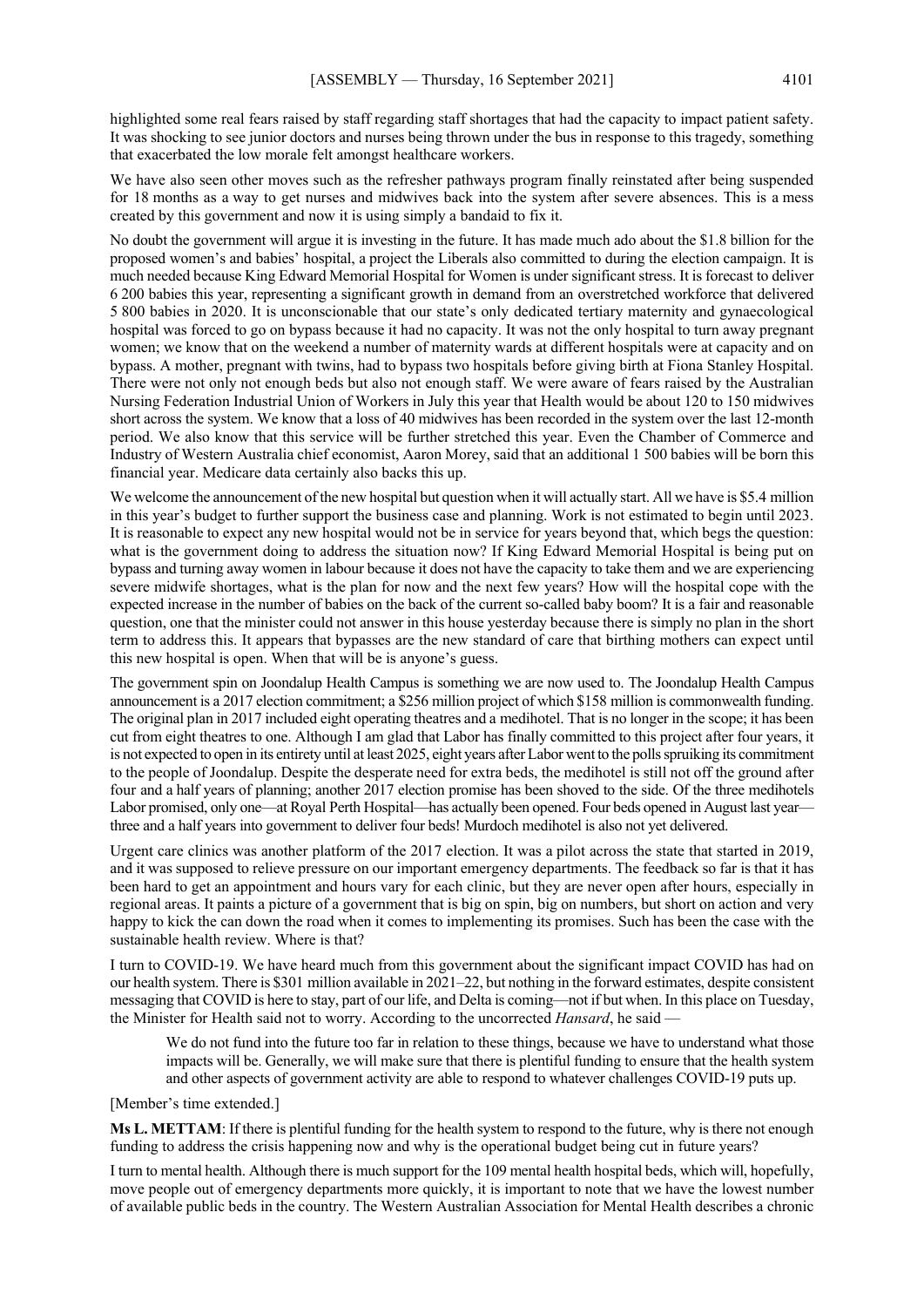underfunding of prevention and community-based recovery services. The main issue with the announcement is that there is not enough of a commitment to grow scale. We need to change the dangerous trajectory of growth in mental health presentations. Mental health is having a significant impact on many other key state government areas of concern, even impacting police. The lack of investment in early-intervention mental health care is seeing a revolving door of hospitalisations in our health system. It is shocking that one in six mental health patients are readmitted to the system within 28 days of discharge from acute specialised mental health units. This is a real concern. As reflected by the response to the budget from WAAMH, the rate of growth in spending on prevention and community support continues to fall relative to the rate of spending in acute services. I quote WAAMH –

WAAMH is concerned the longer this persists the further WA will fall behind in the optimal mix of services people require access to, to address their mental health needs and relieve pressure on our acute mental health services.

We have consistently heard from this government that mental health patients are presenting in greater numbers at our hospitals. We know it is not always the best place, but the reality is that they are often presenting because they have nowhere else to go. There is a flow-on effect, with an overwhelming impact on our ED and overall hospital system. This has been predictable and on trend, and this government can address it. The *Better choices. Better lives. Western Australian mental health, alcohol and other drug services plan 2015–2025* calls for significant investment in mental health prevention and community support, moving focus from current hospital-based funding, yet this budget has prioritised hospital-based services, at 47 per cent of the mental health budget, or \$478 million, at a cost to other areas. Although we welcome the \$57 million for community-support initiatives such as Youth In-Reach Support and Youth Long-Term Housing, the reality is that these funding initiatives fall well short. Community-support initiatives are only 4.9 per cent of the Mental Health Commission budget, a decrease of 5.1 per cent from 2020–21, and also drastically short of the 22 per cent target for 2025 outlined in the plan. Prevention has also been severely underfunded, at 1.15 per cent of the Mental Health Commission budget, falling well short of the five per cent target for 2025. It is perplexing that the government is to focus on hospital-based care for mental health support rather than also investing in community-based services when we know the latter is much more cost effective and, when utilised, can prevent hospital admissions in the first place.

I turn to child and adolescent mental health services. Earlier this year, I presented a grievance about the fact that despite at least eight reviews and inquiries on the mental health system in WA, and recommendations from the office of the Commissioner for Children and Young People in 2011 and 2015, we have a system that is broken. I note there will be another task force to look at the public mental health services for children and adolescents. In its 2020 update, the commission concluded that the reforms fall well short of making the desired impact for children and young people without proper financial investment and resourcing. In December last year, the targeted *Chief Psychiatrist's review into the treatment of Ms Kate Savage by Child and Adolescent Mental Health Services* painted a pretty dire picture of the system as a whole, and I am sure the minister is aware. It states that within the past decade metropolitan emergency departments have experienced a 214 per cent increase in self-harm incidents, suicide risks or attempted suicides in the 13 to 17–year age group and a 403 per cent increase in under-13s. Child and adolescent mental health services funding represented just 6.5 per cent of the total 2020–21 mental health services budget of \$1.01 billion, despite the 51 per cent increase in demand for services in the years to 2019.

Through questions in the other place yesterday, we were advised that the Mental Health Commission was yet to work out what percentage of its overall budget would be allocated to CAMHS, but I sincerely hope it will account for a bigger percentage than last year. I welcome \$7.9 million in funding for CAMHS, in particular the 99 additional staff positions and the \$129 million package to keep our youth out of hospitals. As our Chief Psychiatrist said in his report —

What is clear is that the situation is now well-beyond a band-aid or temporary solution ... there is an urgent need to rebuild CAMHS as a whole-of-childhood service and restore public confidence.

I turn to eating disorders. Since the onset of COVID-19, there has been a significant increase in the number of people with eating disorders. In 2020, there were 273 referrals compared with 185 in the year before. The number of patients admitted to Perth Children's Hospital with a diagnosis for an eating disorder increased by 86 per cent from 2019 to 2020, and this increased rate has been sustained. During the election campaign, the Labor government committed \$31 million to a statewide eating disorder specialist service. Given that there is unprecedented demand, why is the government not significantly investing in this area earlier rather than later? This year, \$468 000 has been allocated. The other funds, the rest of the \$31 million, is in the years beyond that. Given this unprecedented need, why is the government's investment in this area not significantly changing until 2022–23? We know that this illness usually starts in adolescence and has the highest death rate—20 per cent in 20 years—of all mental health illnesses. The Perth Children's Hospital's eating disorders unit has eight inpatient beds. We have heard from a number of different families that are distressed because the services are simply not available now to help their children. They fear they will die waiting to access help. We heard about one mum flying her daughter to New South Wales to receive treatment because no services were available earlier this year in WA.

I turn to the area of disability services. I welcome the commitment to an office of disability for WA. There is concern that the commitment of \$13.4 million is thin on the ground. We have 500 000 people with a disability in WA,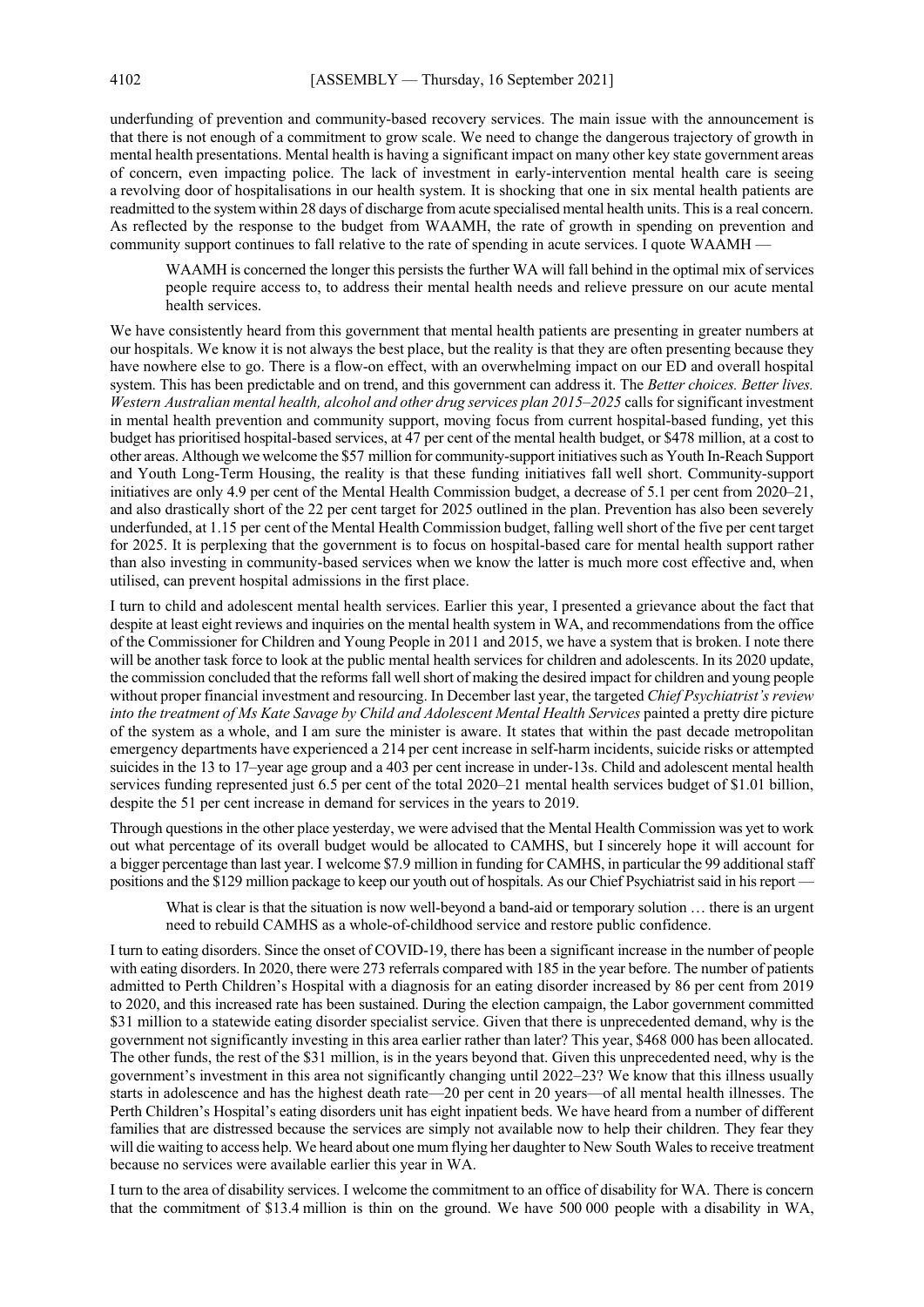including about 2 000 with complex needs, who have ongoing concerns. On coming to office in 2017, the McGowan government opted for the national decision-making model as opposed to a more localised scheme, which was enjoyed in electorates such as mine under the My Way trial. Not only did the government turn its back on this opportunity, but it also dissolved the Disability Services Commission. Disability Services is now in a mega department. No shortage of funds are being committed to the commonwealth scheme by WA taxpayers, but it is being undermined by the absence of localised input from the state government. It has vacated the space. Although NDIS funding is delivered through the commonwealth and the Labor government opted for decentralised decision-making, there is a role for the state to play.

There is an outstanding functional review of the Department of Communities. I understand that an undertaking was given that it would be released, but we are still waiting. The state provides about \$5 billion to the commonwealth for disability services over four years, with \$3.4 billion in NDIS. It is important to ensure that this program represents our people in the best possible way. In order to prepare a case to argue for the best arrangements for WA, we need to build data and information.

In the area of the prevention of family and domestic violence, the pressure point is social housing. Family and domestic violence was exacerbated during COVID. The loss of 1 300 social housing homes over the past four years has had a massive impact on this sector. Although the social housing package that was announced is very much welcome, there is concern about the crisis that currently exists and what can be done now to assist our vulnerable. The expansion of the Safe at Home package is certainly a worthy initiative. There is a concern that funding of \$3.4 million from 2021–22 to 2024–2025 may be too thin on the ground, but there is certainly a lot of support for that program.

In WA, 49 198 police domestic violence incident reports were triaged in 2019–20, which was an all-time high. Children were present in 15 832 of these cases. In WA, 63 per cent of assaults in 2019 were family and domestic violence related. I quote from the Western Australian Council of Social Service —

We were also glad to see significant investment from the McGowan Government in the area of Family and Domestic Violence, following through on their pre-election commitments.

#COVID-19 disproportionately affected low-income households, women, young people & migrant communities … Many … currently accessing community support services are doing so for the first time, which is a concern.

This is placing additional strain on already stretched services.

In conclusion, this budget has again failed to address the critical needs of the health system right now, ignoring patients and putting them at unnecessary risk. It fails to acknowledge that many of these urgent care and staffing issues were created by this government after four and a half years of chronic underfunding. We are now seeing the government scrambling to try to put a bandaid on a system that is haemorrhaging.

The people of WA deserve better. They deserve to know why the government has an opportunity to address the issues in our health system but is ignoring them; why patients are forced to wait hours on end in an ambulance because hospitals are continually at capacity; why a mother pregnant with twins is turned away from two hospitals before finally finding one with a bed to accept her; and why the response to these issues, when asked in this place, is that a hospital is coming—in the never-never. The people of WA need to know why they keep getting fed spin and excuses from this government.

**MS S.E. WINTON (Wanneroo — Parliamentary Secretary)** [11.54 am]: I, too, rise to make a contribution to the Appropriation (Recurrent 2021–22) Bill 2021 and the Appropriation (Capital 2021–22) Bill 2021. Before I do, I want to quickly state that I was very proud to be in this chamber this morning when the Minister for Electoral Affairs delivered the second reading speech on what will be the most important bill in this state, relating to the electoral reform of the upper house so that we have a fair and democratic voting system in this state so that every person's vote is of equal value. I very much look forward to that debate in this chamber and for the opportunity to engage with my community and explain the changes. It has always been a frustration of mine—many members would agree that the majority of people do not even know how the upper house works. They do not know who the people in the upper house are. When this bill is debated in this place, it will be a fantastic opportunity to educate people about our system of democracy in Western Australia and how we propose to make the upper house fairer and more representative. I look forward to that debate.

This budget is the fifth budget for the McGowan Labor government. It is the first budget for our Premier as Treasurer. The headline of this budget is that our government has delivered a record \$5.6 billion surplus. This is something to be proud of. It is something for every Western Australian to be proud of. I heard the Deputy Leader of the Opposition use the same terms as the Leader of the Opposition used yesterday—that we are lucky and lazy. I would suggest that the only people who are lucky and lazy in this place are the surviving members of the Liberal Party. They were extremely lucky to survive. When we talk about being lazy, we can quote from the media and all sorts of places but there is no better place to quote than from the Liberal election review itself, which says –

The staggering laziness of the Opposition and lack of action by the Party in creating and 'selling' acceptable policies much earlier than the advent of the pandemic were contributing factors.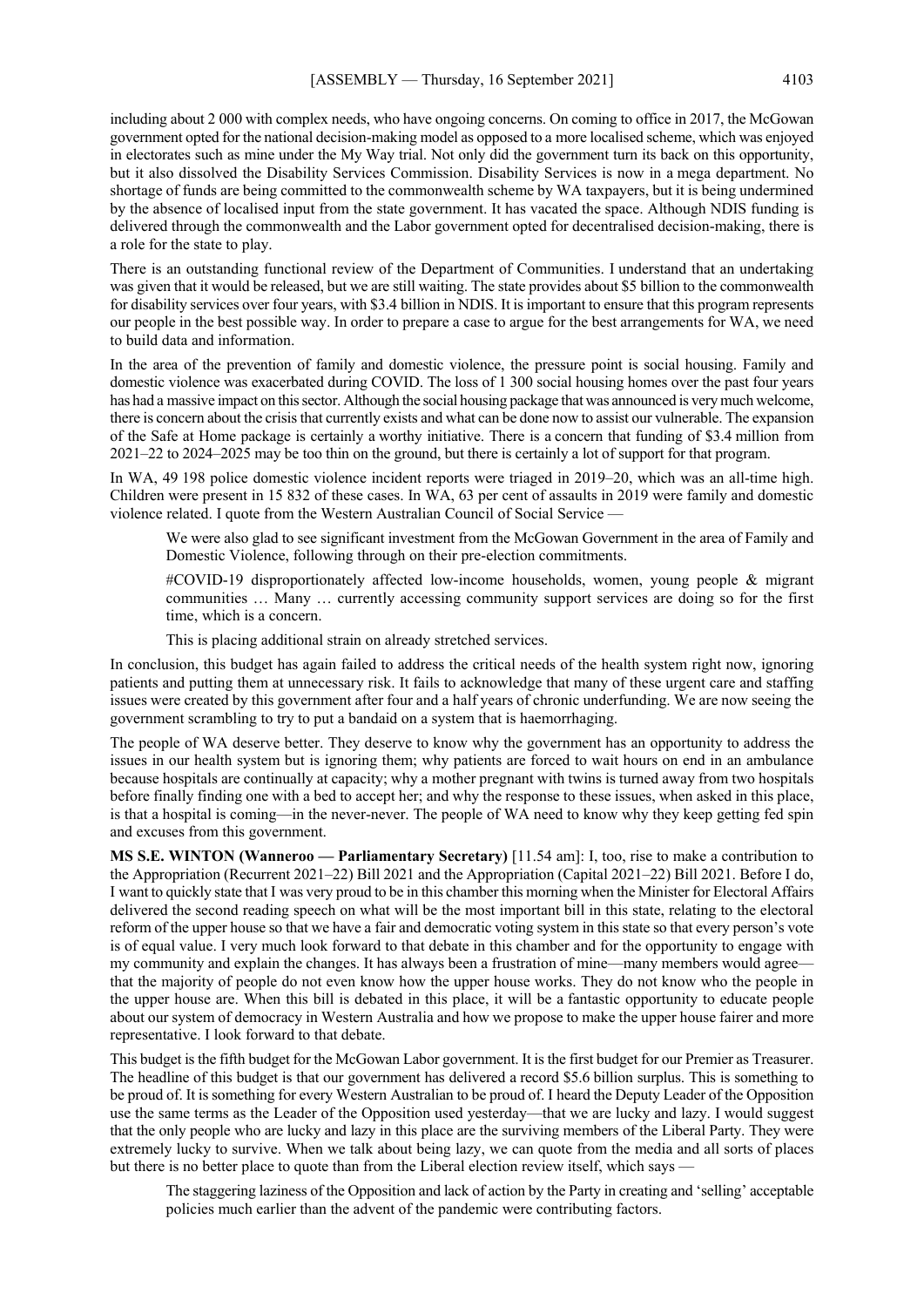It is a bit rich for members of the Liberal Party to talk about us being lucky and lazy.

Everyone is proud of this budget, except for the opposition. Western Australia is the strongest state in the country. Western Australia has the strongest economy of any state in the nation and we have one of the strongest economies in the world. In coming to government in 2017, we were elected on our promise to get the state's finances back on track after years of financial recklessness by the previous Barnett government. Let us be clear, everyone—this was also mentioned in the Liberal Party review—when we came to office in 2017, debt had climbed from \$5 billion when the previous government took office to \$44 billion when it was kicked out by the people of Western Australia. We inherited a debt of over \$44 billion from the previous Liberal government, which now makes up a rump in opposition. We promised that we would fix the state's finances and we have. Since coming to government and throughout the pandemic, we have made responsible and disciplined decisions. We have brought spending under control. We have turned deficits into surpluses and we are paying down the credit card that was maxed out to the tune of \$44 billion by the previous Liberal–National government. We had a surplus of \$5.6 billion in 2020–21 and a projected surplus of \$2.8 billion for 2021–22, and we are expecting solid surpluses in the future based on solid prudent assumptions. I want to explain something that I think is lost a lot of the time: yes, this government has had a degree of luck in the sense that we have a very strong mining industry that is doing really well at the moment, but you make your own luck. Of course, one key reason the mining industry has been able to survive as it has during this time is because of the actions that this government has taken during the pandemic to make sure that we protect industry so it can keep our economy strong. The second point in regard to that is: the previous government was pretty lucky, too. It governed during a mining boom as well, but its future projections were not realistic and its budgeting processes were based on a high iron ore price; whereas, this budget is a very responsible, disciplined budget that does not assume the current price of iron ore will be sustained in the future. That key point is often missed, particularly by the opposition, when we debate that matter in this place.

Net debt will fall for a third consecutive year to \$32.1 billion in 2021–22. Our net debt-to-revenue ratio, which was the worst in the country when we took office, is now the best. Debt is now \$11 billion lower than projected when we came to government. We are paying off Barnett's credit card; we are paying down the debt and we are the only government in Australia doing that. We had a strong, sound financial position prior to the pandemic. That allowed us to respond in the way that we have during the pandemic to make sure that we have a strong, thriving economy during the pandemic. All that happened during a time when the priority of the McGowan Labor government was to make sure that we kept Western Australians safe. Our financial discipline in the first term of government has been crucial in giving us the financial capacity to respond to this one-in-100-year crisis. This budget and our strong surplus position will allow us to further respond to circumstances going forward whilst still grappling with this pandemic.

This strong financial position also allows us to address pressures on the health system while protecting our most vulnerable, including record investment in social housing. Of course, a strong economy has everyday impacts on everyday people. More Western Australians are now in work than ever before. The unemployment rate has fallen to its lowest level since 2013, at 4.6 per cent. The McGowan Labor government has created 107 000 jobs since March 2017 and there are forecasts of another 34 000 jobs this year. These statistics are often thrown around, but we need to remember what this means in real terms for the people we represent in our electorates. It means that people in our electorates are finding work and have meaningful employment, and that is giving them the opportunity to get ahead in life. There has never, ever been a better time to be a young person in this state. With a low unemployment rate and record investment in training, there has never been a better time to be a young person to get a start in life than in Western Australia right now.

Of course, the budget strongly invests in our future. We are not squandering this strong financial position; we are investing in the future with a record \$30.7 billion investment in infrastructure, including a record \$9.1 billion going to the regions. Trains are being manufactured locally again. Metronet projects are up and about all over the metropolitan area, and I want to focus on one in particular. We talk a lot about the billions of dollars to build Metronet—I think the member for Moore tried to go there a bit in his budget reply speech—but I want to refer, of course, to the maximum two-zone fare to be introduced in January next year. The member for Dawesville is smiling, because it is a huge and significant thing that this government is doing. We are not only building and investing in infrastructure, but also making it easier, reasonable and affordable for people to use the infrastructure that we are building. For someone in the outer suburbs of Wanneroo, paying a maximum two-zone fare ticket to jump on public transport to go to work in the city means a saving of about \$1 800 a year. That is a huge, huge investment and commitment in making sure that not only do we have a public transport system that is state of the art and far reaching, but also people use it because they can afford to use it.

There is \$1.9 billion in the budget for additional health and mental health spending. There is \$875 million for social housing—a record social housing investment by this McGowan Labor government. There is \$715 million for the Australia Climate Action Fund. Of course, the announcement in the last couple of weeks to stop logging native forests is another reason I am proud to be a part of this McGowan Labor government. An amount of \$1.8 billion has been put aside—locked and loaded—for the women's and babies' hospital. We are not talking about it as the opposition did. I am not sure what it threw at it during the last election campaign—I think it was \$300 million but \$1.8 billion is going into building the women's and babies' hospital.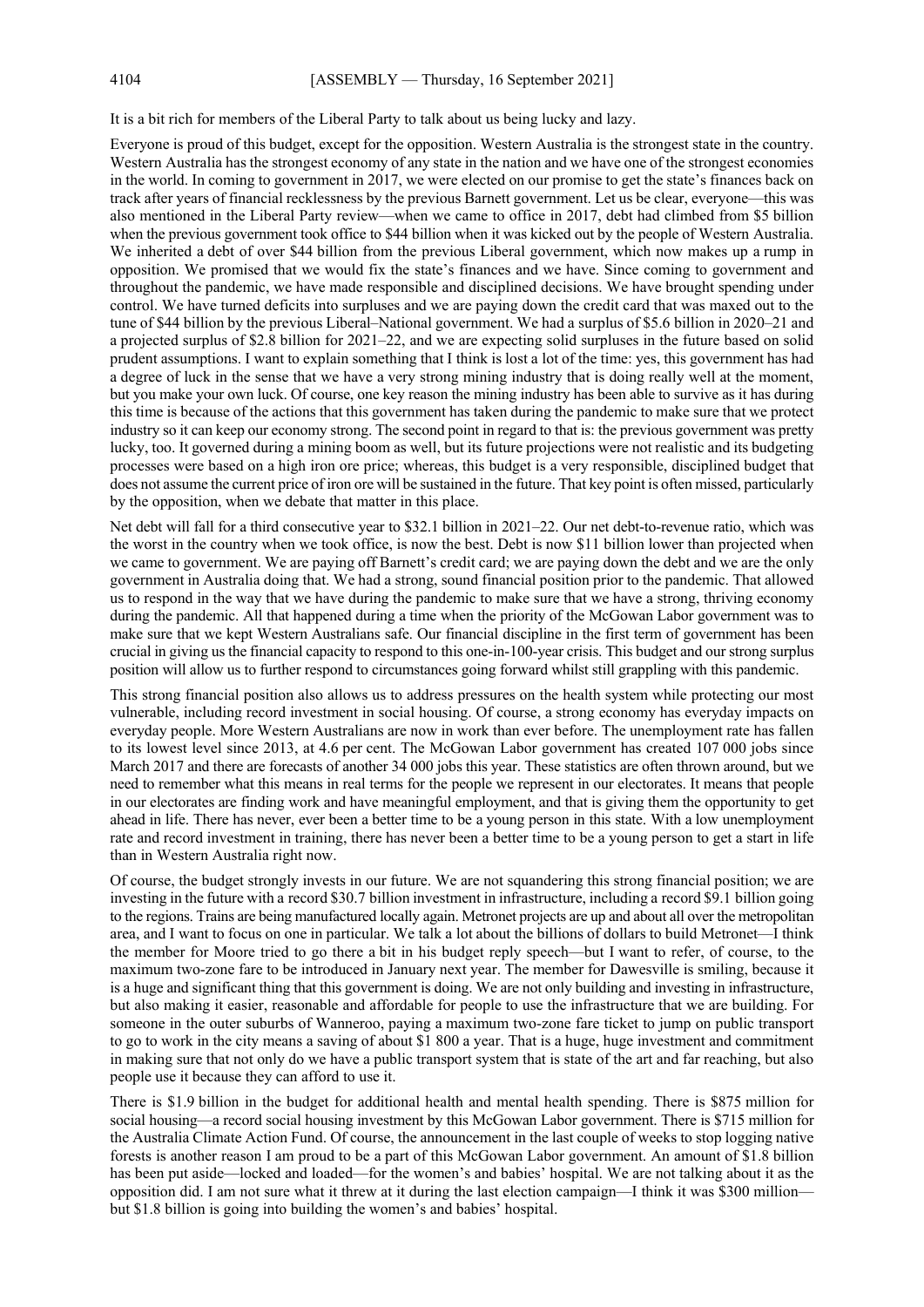There is \$1.4 billion for the state's next desalination plant. Again, we are talking about climate change and water certainty going forward in a budget that is future thinking in its approach. There is \$500 million for the digital capability fund. It may not be the sexiest thing to talk about and it may not get much media attention, but I argue it is one of the most critical investments in this budget to make sure that our systems in the future in this digital age are fit for purpose and take us further. An amount of \$400 million has been put aside for the Westport project fund. There will be further investments in hydrogen, jobs and training, and renewables. This government is without doubt a future-looking government that will not squander this strong budget position.

I want to take a few minutes to talk about my own electorate of Wanneroo. Of course, members of Parliament are responsible for making sure that we present a statewide budget that focuses on the key areas of health, education and public safety. But all backbenchers, of course, have particular interests and want to advocate for particular areas in their communities to make sure that where we live has the best available infrastructure and services. I will take a few minutes to highlight some of the things that I am very proud of that have been delivered and will be delivered in Wanneroo in this term of government. I am very proud of my achievements in my first four years in office. I delivered on every single election commitment that I made in 2017. Every single one of my election commitments in 2017 have been delivered in Wanneroo and I assure members that I intend to do the same in this term. I made a number of election commitments when I put myself in front of my community in March this year and I asked it for the honour of representing it for a second term. I intend to keep every single one of my election commitments; in fact, some of my local election commitments have already been delivered, despite the fact that we have been in our second term of government for only six months.

Members who know me well will know that I was a schoolteacher for 27 years prior to coming to this place and that education will always be a priority area for me in my local community. I am proud that since I became the member for Wanneroo, I have been able to advocate for my electorate and have delivered on behalf of the McGowan Labor government over \$27 million of investment into my local schools. In particular, my old school, Wanneroo Secondary College, has seen \$5 million delivered to build a new gymnasium and another \$5 million will be invested to build a new performing arts centre so that school can go even further with its fantastic sports and performing arts programs.

Joseph Banks Secondary College is a new school in my electorate, but with the growth of population and people coming into the northern suburbs, it has been under a fair bit of pressure to cater for all students. I am delighted that \$17.6 million is allocated to build a new learning centre at that school. Of course, the important and exciting part of that is that it will be no ordinary learning space. It will include a space science education centre that will allow that school to take its STEM programs one step further. I want to link in a couple of things to that commitment, which is exciting and important. The government is investing \$20 million into an automation and robotics facility in Neerabup, which links in beautifully with the work that Joseph Banks Secondary College is doing in the STEM area. Many of my beautiful, gorgeous primary schools have been able to benefit from the science lab program that the McGowan Labor government has been rolling out.

#### [Member's time extended.]

**Ms S.E. WINTON**: I am talking about Banksia Grove Primary School, Spring Hill Primary School, Grandis Primary School, Wanneroo Primary School, Carramar Primary School, East Wanneroo Primary School and Tapping Primary School. All those schools have benefited from the McGowan Labor government's investment in science labs in schools. That fits in beautifully with and builds that strong connection between my local primary schools and their focus on STEM, as well as Joseph Banks Secondary College, which has a focus on STEM and will have cutting-edge facilities, as well as providing job opportunities of the future in Neerabup industrial park.

I will highlight a couple of other election commitments that I am pretty excited about that will be rolled out in this term of government. The first relates to the significant investment in the Wanneroo lakefront activation plan around Yellagonga Lake. There is a commitment of \$5 million to build a boardwalk along the eastern side of Wanneroo on my electorate's side of that beautiful lake, as well as a \$5 million commitment to support the City of Wanneroo to redevelop the Wanneroo Recreation Centre so that we can really optimise that most beautiful place in Wanneroo as a future tourism and recreational centre. I look forward to reporting back to this place on the progress in that regard.

I will mention quickly infrastructure in my electorate. Members will know that I am happy to have had two overpasses delivered in my first term of government for Wanneroo Road and Ocean Reef Road and Wanneroo Road and Joondalup Drive. They are complete and have been transformational for the commute time for residents coming in and out of my electorate. It is extraordinary how effective and efficient they are and the considerable difference they make to people who travel on those roads every single day. I am proud of those two commitments. The focus now is on making sure that my election commitment of \$20 million for much-needed upgrades to Flynn Drive, which is the feeder road into Neerabup industrial park, go ahead. I look forward to reporting back to the house on the progress of that key infrastructure that is being built.

I want to touch briefly on agriculture in Wanneroo. Many times in this place I have explained the significance of the agriculture industry in my electorate. I will continue to support that industry to ensure that it can continue to contribute to the state's output of agriculture. I am talking specifically about a \$600 000 commitment to assist the growers in Wanneroo to manage the drying climate. They are not easy decisions to make, but they are important decisions. It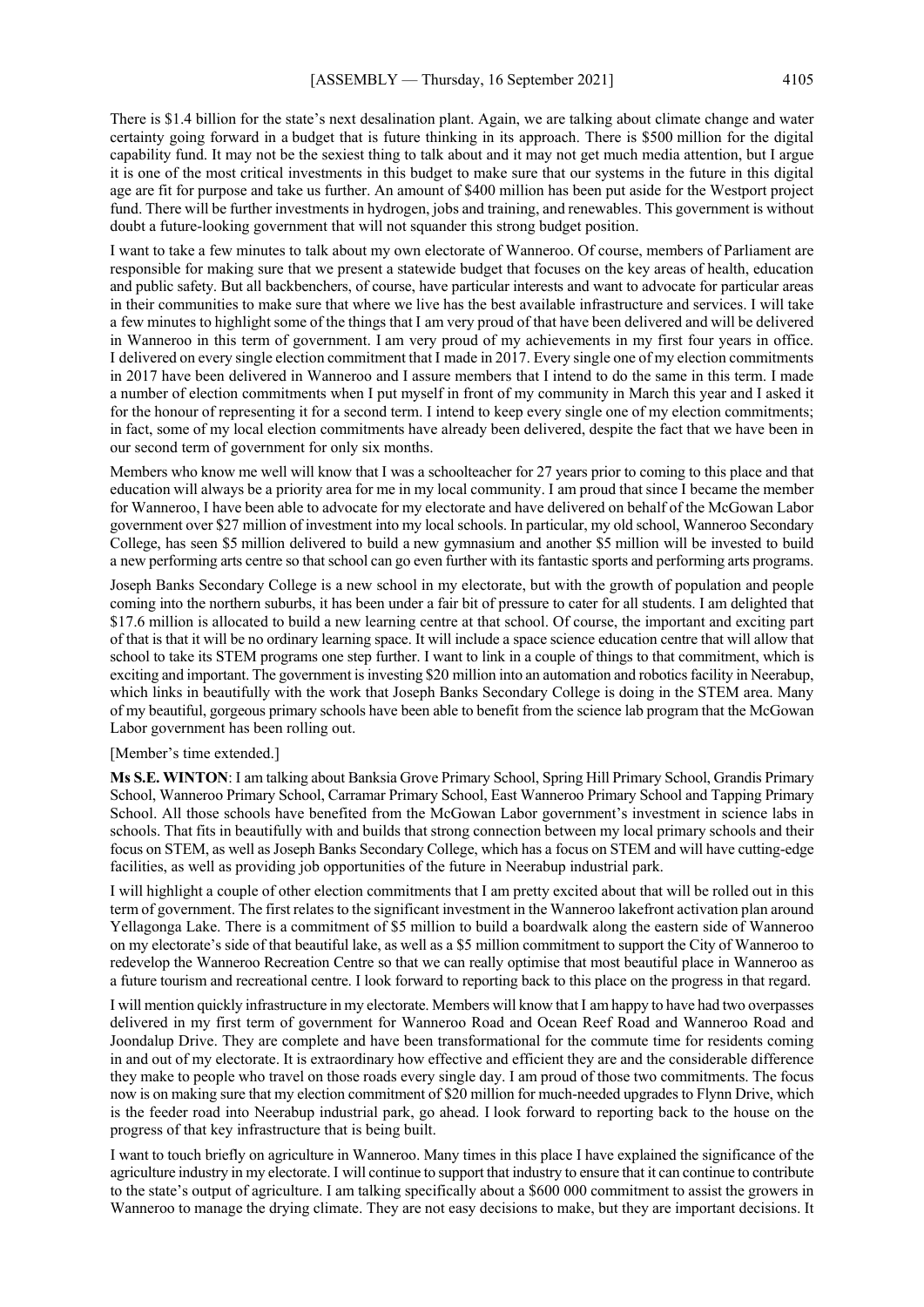is important to acknowledge that climate change is a real thing and that access to water is changing. We need to support our growers so they can make sure that they can survive and prosper in that environment. To that end, an election commitment of mine is for \$600 000 to support them to establish water efficiency, infrastructure and technology to ensure that they are as efficient as they can be.

I want to respond briefly to the opposition's approach to the budget. Usually in budget reply speeches, government members use the opportunity to explain to their electorates what measures in the budget will support their electorates. I guess that from an opposition's point of view, yes, the task is to highlight concerns within the budget or to question what areas of service are not being provided for in the budget. However, having listened to all the speeches of the opposition leaders, I am really disappointed that it has been just a whinge. There has not been anything in any of the budget reply speeches that would suggest to the electorate of Wanneroo what they would do instead. We can assume only that they would spend the entire surplus as they did last time they were in government because the only time they get to their feet is to criticise the government for not spending enough money. The Premier mentioned in Parliament yesterday and the day before the bizarre situation of Hon Dr Steve Thomas, who is the shadow Treasurer, so I assume he is the lead in responding to the budget that our Treasurer has brought down. The Premier reminded us that Hon Dr Steve Thomas is actually quite an honest bloke and that in 2018 Hon Dr Steve Thomas apologised for the multigenerational debt the previous government had left the Labor Party. It is interesting to note the response of the now opposition leader—the alternative Premier, I suppose—to the budget last year, in which she states —

… I want to put on the record my great disappointment in the commentary regarding royalties for regions I hear from the opposition shadow Minister for Regional Development, Hon Dr Steve Thomas.

…

Yesterday, on ABC regional *Drive*, he was interviewed by Andrew Collins and said that a couple of billion dollars could have been spent better, referring to royalties for regions.

The now opposition leader then said —

I truly hope that the position proffered by Hon Dr Steve Thomas does not reflect the broader Liberal Party view of royalties for regions.

She said also —

Any future government that is formed with the Nationals WA will come with the provision that funding to royalties for regions will be restored and the portfolio of regional development and the management of that fund will be a matter of high priority for the National Party.

This was back in October 2020. It is bizarre to me that the opposition leader would say that, after her party was humiliated at the last election. The current coalition—no; it is not a coalition. It is —

### **Mr D.J. Kelly**: An alliance.

**Ms S.E. WINTON**: An alliance. I suggest it might be more of a dalliance than an alliance.

I assume that the opposition leader had a big part to play in who would take the shadow portfolio positions. She made Hon Dr Steve Thomas shadow Treasurer. Things were not always so sweet between them. I go back to January, when I assume the Nationals WA and the Liberal Party were trying to offer themselves as an alternative to the McGowan Labor government, and I will quote from an article on the website farmweekly.com.au. It states, in part –

Instead of coming together to put forward a unified approach to the Royalties for Regions … program in Western Australia, opposition parties have been butting heads.

The article goes on to state —

Dr Thomas said that without a working agreement and better decision making principles, the future of RfR was at risk.

The article then quotes Hon Dr Steve Thomas as saying —

"To that end I expect National Party promises from the RfR fund to be matched by cuts."

The article then quotes the reply from the opposition leader —

"The Nationals WA are an independent political party, we don't meet with other political parties to formulate our policy," …

I will read that again —

"The Nationals WA are an independent political party, we don't meet with other political parties to formulate our policy," …

I find that confusing. I accept that the Nationals WA is its own party. I accept that the Liberal Party is its own party. But the reality is that the only way in which they will ever be able to form government is if they form government together. I would suggest, members, that in that circumstance, it is critically important that those two parties get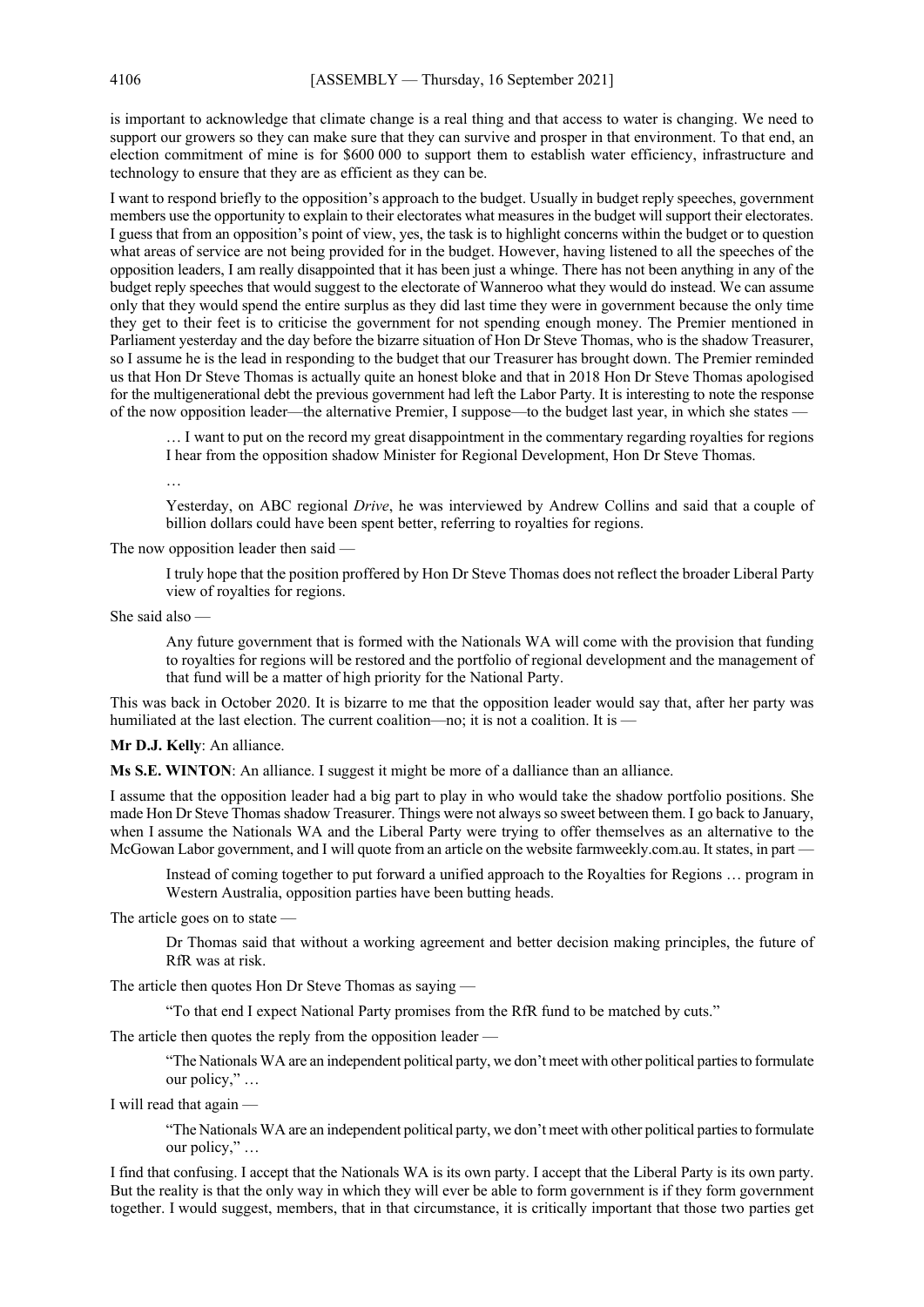together and agree on some key financial policies going forward. It has been six months since the election. There is only three and a half years to go. At some point, those two parties will need to come together and have an agreed position on key policies that will have a huge, huge impact on the budget going forward.

I will summarise. This Mark McGowan government is a stable, responsible, hardworking and disciplined government. It is united government, made up of a cabinet that has been, and should be, given shared credit for the financial position that this state is in now. We have a cabinet full of ministers who are across their brief and have been disciplined in their approach to make sure that we have been able to produce this budget. The Liberal Party and the Nationals WA find it inconceivable that the Labor Party can be a sound financial manager. We have proved that before under the Gallop Labor government, and certainly the McGowan Labor government is proving that again in its second term, having produced a budget surplus of \$5.6 billion that will allow us to address not only the existing pressures in our health and education systems, and in other agencies, but also a future that is still very uncertain. Thank you, members.

**MS A.E. KENT (Kalgoorlie)** [12.23 pm]: I rise today to discuss the Appropriation (Recurrent 2021–22) Bill 2021 and the Appropriation (Capital 2021–22) Bill 2021 and the remarkable 2021–22 state budget. As many of my colleagues have already mentioned, this budget is exemplary for so many reasons, and I have my own.

When I first put my hand up to represent the goldfields community, it was with a constant ringing in my ears about what royalties for regions had done for the Kalgoorlie electorate. Of course, history has shown us that the mismanagement of royalties for regions at that time contributed to over \$40 billion of debt. But I do not want to dwell on the past, because the future looks so much brighter for the goldfields region.

Prior to the historic election, the McGowan Labor government released its *WA Labor's plan for the goldfields* a plan to keep the goldfields strong, a plan to invest in quality local jobs, a plan to fund a pipeline of infrastructure works, and a plan to deliver on key services like health and education. I am standing here today to talk about a budget that includes a record \$9.1 billion investment in regional infrastructure. Only nine per cent of this is funded through royalties for regions. An amount of \$4.2 billion has been allocated to royalties for regions over the next four years.

I want to talk today about what is in the budget for the goldfields community. Hopefully, that will tell the story about why I am so proud to be standing here as part of the McGowan Labor government. I will start with health, which is such an important service for us regional people. As a past president of the Goldfields Women's Health Care Centre, I am fully aware of the impact on women's health when services are depleted. This happened back in 2019 when the federal government changes to Medicare resulted in a cut to major women's health services. Things like cervical screening and sexually transmissible infection screening and testing are now required to be performed by a general physician rather than a clinical nurse. Prior to 2019, an average of 1 000 clients per annum took advantage of these services at the Goldfields Women's Health Care Centre, resulting in many detections of abnormal tests that could have led to fatal health issues. In the goldfields, the screening rate of women for these tests is currently sitting at 43.3 per cent, well under the state's average screening rate of 55.4 per cent. There are already a number of barriers for women in regional areas, in which a large number do not get screens regularly; therefore, the risk of developing cervical cancer is higher. We cannot continue to put women's lives at risk.

Since 2019, I have been advocating strongly, alongside Gloria Moyle, the CEO of the Goldfields Women's Health Care Centre, for the creation of a dedicated goldfields women's wellness clinic. I am absolutely thrilled to say that this state budget will provide \$1.78 million to the Goldfields Women's Health Care Centre for a permanent GP that will enable the 5 000 women in our community who use that centre to have ongoing access to screening and other primary health services. The goldfields community will be a massive winner from this funding, and many lives will be saved because of this commitment.

Staying with health, I want to talk about another enormous commitment. This state government is investing \$2.76 million for the construction of a purpose-built therapy centre in Kalgoorlie–Boulder to enable children with special needs to access specialised therapies and allied health. The facility will be constructed by Full Circle Therapies, which currently provides therapeutic services from three demountable buildings that are definitely not fit for purpose. Full Circle was founded in 2010 by local community members to provide services in the goldfields for children with autism. The provision of these local services has grown to widen the support to all children with special needs, and their families. That will alleviate parents of the onerous responsibility of having to disrupt family life with expensive travel to Perth for treatment. Full Circle currently provides support and therapies for children and their families to assist with physical, social, emotional and cognitive development by delivering therapy programs individualised to each child's ability and specific needs. This local service is vital in supporting children and their families in Kalgoorlie–Boulder and the surrounding goldfields. The centre has seen a significant increase in client numbers and has reached capacity, with 48 clients currently on the waiting list. Full Circle supports families to stay in the region and care for their children.

The funding that will be provided to create this purpose-built facility will more than double the capacity of the centre, with the provision of services to an expected 200 clients. The new centre will be able to employ additional specialist staff, enabling increased local service provision to the Kalgoorlie and surrounding population. Once complete, the new centre will enhance regional service provision and assist regional liveability and population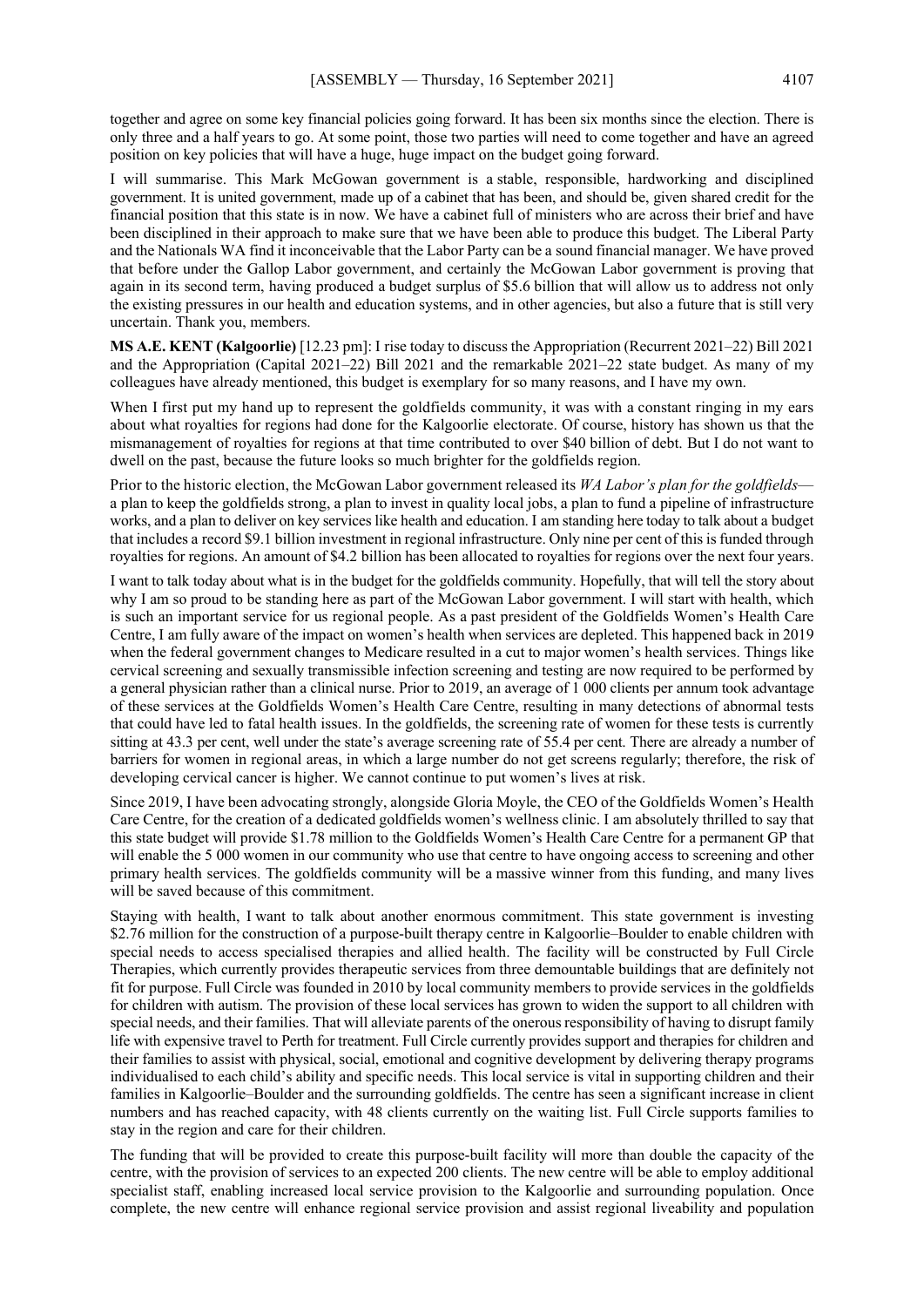retention. The new therapy centre will enable Full Circle Therapies to employ at least 10 qualified allied health professionals; extend its university placement and graduate program with the University of Western Australia and Curtin University to bring qualified allied health professionals to Kalgoorlie–Boulder; provide additional rooms to offer 60 to 80 additional therapy sessions for children per week; reduce the wait times from approximately 12 months to within three months for services in the goldfields region; and provide additional services to more schools and extend current school contact time for Kalgoorlie–Boulder, Kambalda and Coolgardie to support funded and non-funded families with school-based therapy services. It is a credit to the parents, carers, staff and board that Full Circle Therapies has survived 10 years in demountable buildings. It has provided therapy programs and services in unsuitable buildings, but no more. I shall be proud to watch the new centre being constructed and know that this state government is delivering critical health services for the goldfields community.

I now move to sport. Everyone knows how important involvement in sport is to the wider population. It is even more important in the regions. Regional sport brings people together. It allows the community to blend together and harness a feeling of togetherness, which is sometimes missing in areas that have a transient population, such as the goldfields. Consequently, I am overjoyed that the McGowan Labor government will deliver a huge \$5 million to upgrade the Niels Hansen Basketball Stadium in Kalgoorlie–Boulder. The current facility was built in 1979 and is no longer up to standard. The stadium has three indoor courts that were built 42 years ago and two outdoor bitumen courts that are inappropriate for anything other than casual use. The stadium is home to the Goldfields Giants men's State Basketball League team and two Basketball WA division 1 teams, both male and female. These teams train and play at the stadium, and host other competitive elite sportspeople within these facilities during home games. In total, some 1 500 people use the stadium each year. This stadium no longer meets the needs of the Kalgoorlie–Boulder Basketball Association, the Goldfields Giants or other user groups. There are not enough courts or change rooms to meet demand, there is no show court that complies with the needs of elite basketball or netball games, and other amenities have deteriorated beyond repair. Additionally, the stadium does not necessarily meet all current International Basketball Federation standards, and is so substandard that the Goldfields Giants will no doubt be out of the league in three years' time. So it comes as no surprise that this commitment from the McGowan government to provide \$5 million to the Kalgoorlie–Boulder Basketball Association for the new stadium has been extremely well received by the community. This funding will see the construction of two additional indoor courts to accommodate basketball and netball standards at a minimum, with one to be a show court with the capacity to seat a minimum of 800 spectators in tiered seating. Other improvements will include new public toilets, a referee room, a dedicated first-aid room, a canteen with servery and bar, multiple meeting rooms, and a large foyer that will be used as a function space. These upgrades will provide world-class facilities to service the growing grassroots participation in sport across the goldfields region, and will be used for not only basketball but also badminton, volleyball, netball and disabled sports. This commitment is indicative of what the McGowan government is doing to keep the community active, healthy and connected. We have not finished yet.

I will go on to talk about what young people in the goldfields will be getting. The McGowan state government is providing \$2.1 million to the Kalgoorlie–Boulder youth precinct, which will unify Kingsbury Park and the Lord Forrest precinct into a central youth-focused precinct called Kingsbury hub. The City of Kalgoorlie–Boulder identified the youth precinct concept through engagement with the Kalgoorlie–Boulder Youth Council and the development of its youth strategic plan and the Kalgoorlie city centre project. Kingsbury hub will become Kalgoorlie's go-to place for kids and teens to get active and feel connected. It will operate on two rhythms, offering more fast-paced and energetic activities for teens, and nature discovery for young families. The much-loved skate park will be expanded and upgraded, and a dirt BMX track will offer a new attraction for adrenalin seekers. A playground reflecting Kalgoorlie's history and people will cater to younger children—a place to dig, crawl, climb and construct. The Lord Forrest Olympic Pool buildings will be converted into a youth recreation and drop-in space that will appeal to a wide range of teens, with a gaming arcade, table tennis and basketball courts. Kingsbury hub will be an activity-programmed area that will make use of the stage with a focus on youth-centred events, including live music. This will link this space with the art and cultural quarter and reach out to students at the Western Australian School of Mines, Eastern Goldfields College and TAFE. Although predominantly a daytime destination, Kingsbury hub will also host night-time events, such as twilight skate competitions, gaming nights and basketball—basketball seems to be quite a theme! This flexible youth space will offer a safe space for young people to hang out, participate in workshops or activities, and connect with sports programs. Whenever I talk to young people at schools, in the street or at markets, they tell me how much they need this precinct and how excited they are to get it. These types of facilities are important to regional communities as they encourage people to come to the goldfields to work and live, and keep them there.

I want to talk now about the famous Karlkurla Bushland Park, which covers about 200 hectares of regrowth bushland in the suburb of Hannans in Kalgoorlie–Boulder. The bushland park contains more than 2 000 trees and shrubs, the majority of which were planted by community volunteers, and is popular with locals and visitors alike. The McGowan government will fund \$600 000 to build a large-scale nature playground on the site of Karlkurla Bushland Park to provide recreational activity for the whole of the community of Kalgoorlie–Boulder and the goldfields. The nature playground will include a combination of large and medium-sized play units with climbing, swinging, balancing and nature-play elements and soft-fall requirements; shade sails; and shelters. Additional elements will include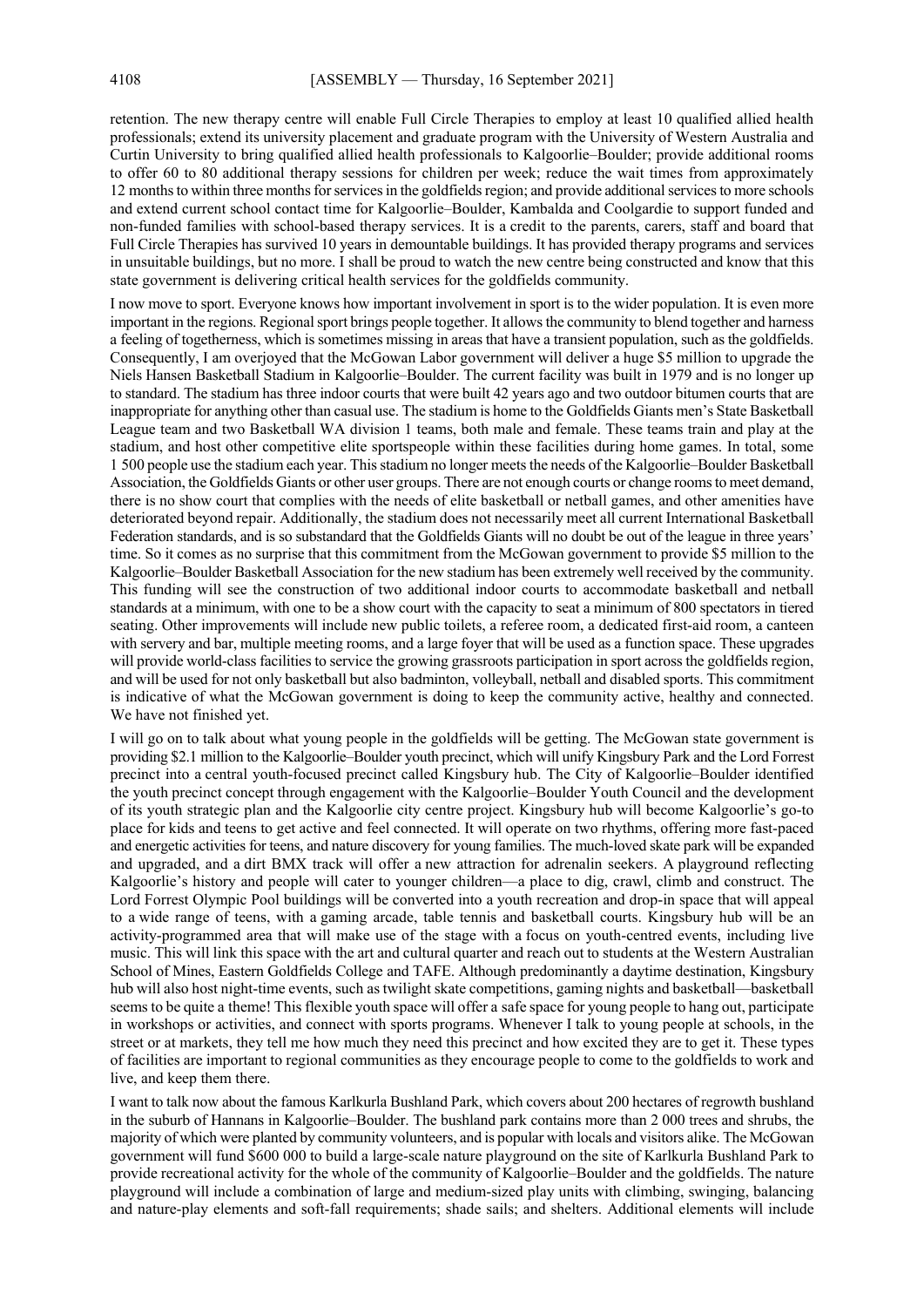water channels, a pump track, spinners, trampolines, a flying fox, and sensory and musical play. The drawcard of a nature playground in the amazing setting of the Karlkurla bushland will be a huge winner for the community. Families with children of all ages will be able to take part in a wide range of activities at the nature playground, which I am sure will also increase visitation to the city.

My electorate of Kalgoorlie is vast—over 555 square kilometres—and each year it faces the risk of bushfire. It is wonderful to see that the McGowan government has \$38.4 million in the budget to boost frontline firefighting services, including \$17.8 million in 2021–22 for additional firefighters to be based in regional Western Australia. This funding will strengthen the state's defence against natural disaster, with the placement of 36 additional career firefighters in Geraldton, Albany and Kalgoorlie–Boulder. The Kalgoorlie career fire and rescue station will also be upgraded to accommodate the additional personnel, at a cost of \$1.2 million. This funding package also includes \$4.9 million to replace personal protective clothing for both career and volunteer firefighters. Together, these investments demonstrate the McGowan government's commitment to ensure and enhance emergency services for all Western Australians. This funding package will help keep the local community safe for years to come, and demonstrates the state government's commitment to enhancing emergency services in Kalgoorlie and beyond.

The McGowan government has undertaken considerable work over the last four years to drive down the cost of airfares to a range of regional destinations, but the \$19.8 million funding for the regional airfares zone cap initiative will enable the state government to work with airlines towards an arrangement whereby residents of regional communities that are less than a thousand kilometres' driving distance from Perth will pay no more than \$199 each way. This is wonderful news for us in the goldfields. The program will play a key role in supporting economic development in the regions and will keep communities connected. The current high cost of airfares affects every goldfielder, in many different ways. For some people it is regular medical appointments in Perth; for others, it is an unexpected family emergency, or just trying to run a small business. I know this initiative will mean so much to our community, and I am proud of the McGowan Labor government for putting in the hard yards and getting this policy together.

I want to discuss an extremely important \$2.5 million initiative that is coming to the goldfields. The banned drinkers register will work to reduce alcohol-related harm in the goldfields. The scheme, already in place in the Kimberley and Pilbara, will target problem drinkers and restrict their access to takeaway alcohol. People who are subject to a current prohibition order or barring notice are placed on the BDR; people can also volunteer to be placed on the BDR, which will operate with a technological system that scans an ID and displays a green light if the sale can proceed. A red light will be displayed if the individual is a registered banned drinker and cannot legally be sold takeaway alcohol. The scanner will also include the takeaway alcohol management system, which allows customers to responsibly purchase alcohol according to a daily volume limit for their area. Personal information on the BDR will remain confidential, and no records will be kept by licensees about the purchaser, what they have purchased, or whether they have been refused service. Those identified as banned drinkers will be directed to appropriate community services to provide access to relevant support programs and initiatives. The program will be rolled out throughout the electorate of Kalgoorlie, which includes Laverton, Leonora and Menzies. I look forward to seeing how this tool will help our community.

#### [Member's time extended.]

**Ms A.E. KENT**: The BDR will add to the new suite of community safety initiatives for Kalgoorlie–Boulder. These measures are aimed at tackling antisocial behaviour, reducing crime and improving police responses across the Kalgoorlie–Boulder community. There is \$1 million in this budget for a significant expansion of closed-circuit television. This upgrade will boost the city's existing network and add new locations that can be accessed by police, both locally and in real-time, at the State Operations Command Centre during a critical incident. Significantly, it includes automated numberplate recognition cameras for entry and exit into Kalgoorlie–Boulder. This sophisticated technology will result in the location of wanted suspects, missing persons and the resolution of serious crime investigations.

Five extra specialist police officers are also being deployed to Kalgoorlie as part of an initial allocation from the government's 950 additional police officers program. Residents deserve to feel safe and secure in their community and in their neighbourhood. I have heard people's concerns over the last 12 months, and have been advocating strongly for more community safety measures. That is why we are funding important initiatives like the significant expansion of the city's CCTV capability, to help police disrupt and investigate crime. It is initiatives like these that will support our hardworking Kalgoorlie police.

There are so many more important funding initiatives for the goldfields in this budget. There is \$1 million for a new STEM classroom at Kalgoorlie–Boulder Community High School; \$485 000 for a STEM upgrade and primary science at Kambalda West District High School; investment into science resources for Boulder Primary School, Kalgoorlie School of the Air and the region's district high schools and remote community schools; and investment in three virtual power plants at schools in Kalgoorlie.

The government is continuing the Lower Fees, Local Skills program, which has seen an increase of 32 per cent in TAFE enrolments in the goldfields–Esperance region in 2021, and is delivering on the \$10 million new heavy plant and engineering trades workshop at Central Regional TAFE's Kalgoorlie campus.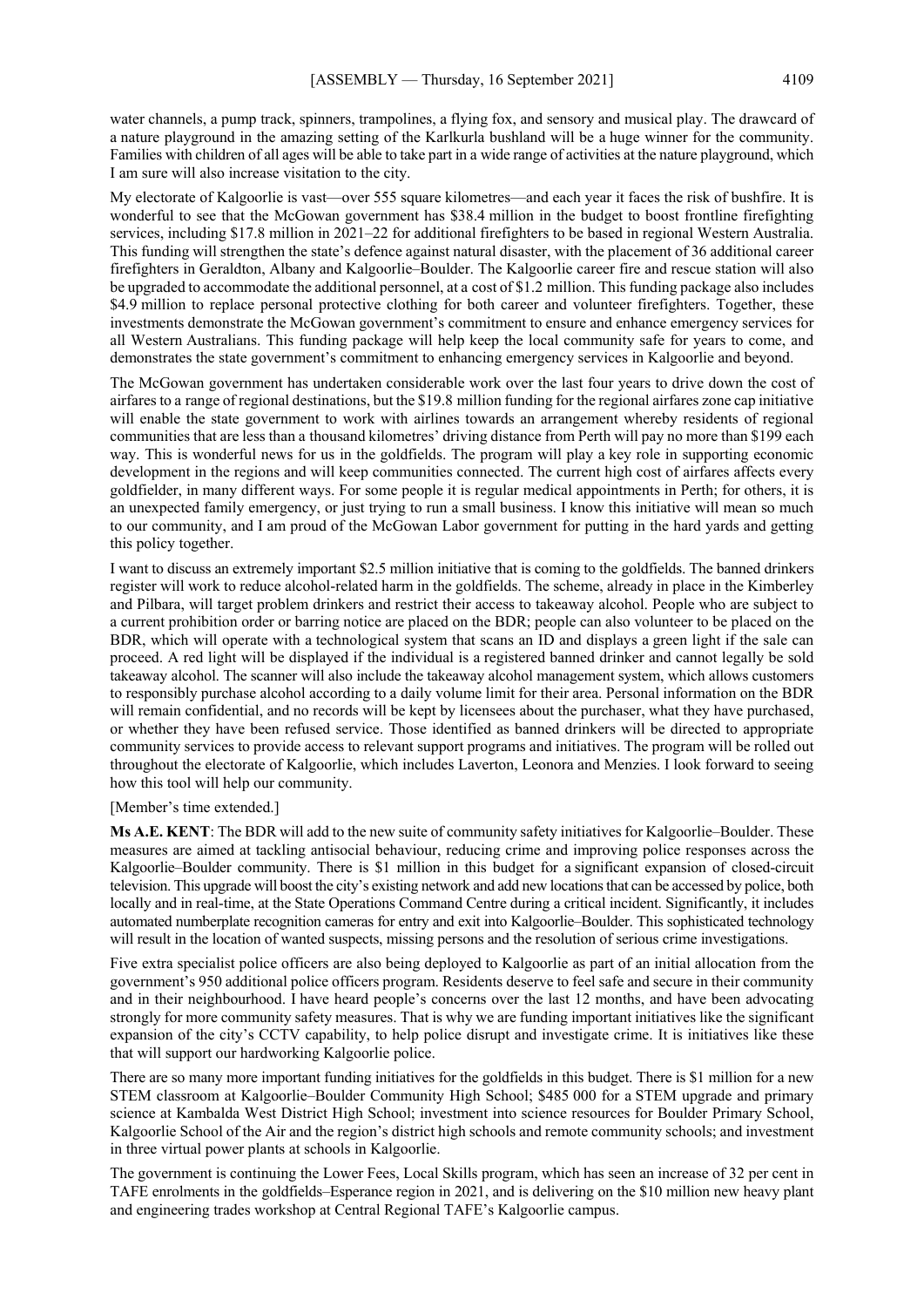There is \$23.47 million for the new Laverton Hospital project; \$19.7 million to the patient assisted travel scheme to increase accommodation subsidies from \$60 to \$100 per night; \$10.9 million for the Royal Flying Doctor Service, to upgrade aircraft; and an additional five paid paramedics in Kalgoorlie and one in Laverton.

There is more than \$46 million through the regional road safety program to upgrade more than 1 600 kilometres of goldfields–Esperance roads with road safety treatments; \$52 million for upgrades to the Coolgardie–Esperance Highway at Emu Rocks; and \$510 000 for upgrades to the Boulder Camp.

This is just to name a few of the additional ones; I do not have time to go into detail about them all. But this outstanding budget is a testament to the hard work the McGowan government has undertaken to create a big surplus. The government's financial management is the envy of the nation, and this budget clearly demonstrates the McGowan government's continued commitment to keeping regional WA and the goldfields strong. As promised, we set out our plan for the goldfields, and now we have begun delivering on our commitments to the community. That gives people every reason to live, work and raise a family in the goldfields community. I commend the bills to the house.

**MS J.L. HANNS (Collie–Preston)** [12.45 pm]: I rise today to support the Appropriation (Recurrent 2021–22) Bill 2021 and the Appropriation (Capital 2021–22) Bill 2021, and to specifically talk about the initiatives contained in the budget for my electorate of Collie–Preston. This budget builds on the strong financial position the government has maintained since coming to office in 2017. That position was discussed very eloquently by the member for Wanneroo, so I will not go through that information again, other than to highlight the fact that this budget delivers for regional Western Australia, to the tune of a \$9.14 billion investment in regional infrastructure; only nine per cent of that amount is delivered through the royalties for regions program.

There is \$4.2 billion of spending in the regions under the banner of royalties for regions. I often hear the opposition accusing Labor of scrapping or getting rid of royalties for regions programs. I am here to say that that is not true. My electorate of Collie–Preston and many other regional electorates are the beneficiaries of very good programs funded by royalties for regions. People in my electorate have said to me that it is not so important where funding comes from, but rather the fact that funds are being spent in our regional communities. The McGowan government is delivering for regional Western Australia, including Collie–Preston, in spades. The people of Collie–Preston have confidence in the decisions this government has made, and will continue to make, to secure our future across Western Australia. The government is investing in our future through this budget. Regional tourism, as an example, has never been better in Western Australia, and certainly not in Collie–Preston.

Regional housing sales are through the roof in Collie–Preston. I took the Minister for Culture and the Arts; Heritage through Collie yesterday and pointed out to him how many "sold" stickers there were in the windows of estate agents. This is being echoed right across the electorate of Collie–Preston. Regional building approvals have also gone through the roof. I recently obtained Shire of Collie building statistics, and they show that there were four houses built in the Shire of Collie in 2017; nine in 2018; 10 in 2019; and in 2020, the year that COVID hit, the year started in a similar fashion to previous years, but ended with 25 building approvals. This year we already had 12 building approvals by the end of June. Just in my shire alone, there has been an increase of over 600 per cent in the number of building approvals. It is an incredible number and absolutely a testament to the McGowan Labor government's management of the finances and management of COVID in Western Australia.

This is a budget that focuses on job creation. As recently as this week, the Nationals WA, specifically the member for Moore, attacked spending in regional areas. He queried why money was being spent on social housing in Bunbury, Albany and Geraldton. He often queries where spending is occurring when it is potentially not in his electorate. Certainly this government is delivering for regional Western Australia.

The member for Moore also attacked the McGowan Labor government for its investment in Collie–Preston, an area that has literally powered the state for more than 100 years. It provides 1 200 direct jobs in the coal and power industry across the Collie–Preston electorate and the south west region, and at least that again in indirect jobs across the region. They are jobs the McGowan Labor government is looking to protect through its Just Transition process for the coal and power industry.

The member for Roe declared in this house that the opposition has an in-house joke regarding the McGowan Labor government's commitment to the people of Collie–Preston, in particular the Collie people themselves. It has called this fund that the Labor government has set up to support our workers and our communities the "Collie slush fund". They were the member for Roe's exact words. The people of Collie–Preston do not see this as an in-house joke of the National and Liberal Parties; they see it as the McGowan government protecting their jobs, their livelihoods and their communities and they do not take it as joke.

**Mr R.S. Love** interjected.

**Ms J.L. HANNS**: Perhaps they can save the jokes for their WhatsApp groups and do not make jokes at the expense of people who live in my electorate or people who live in the neighbouring electorates of Roe, Bunbury, Murray–Wellington and Vasse.

Debate interrupted, pursuant to standing orders.

[Continued on page 4127.]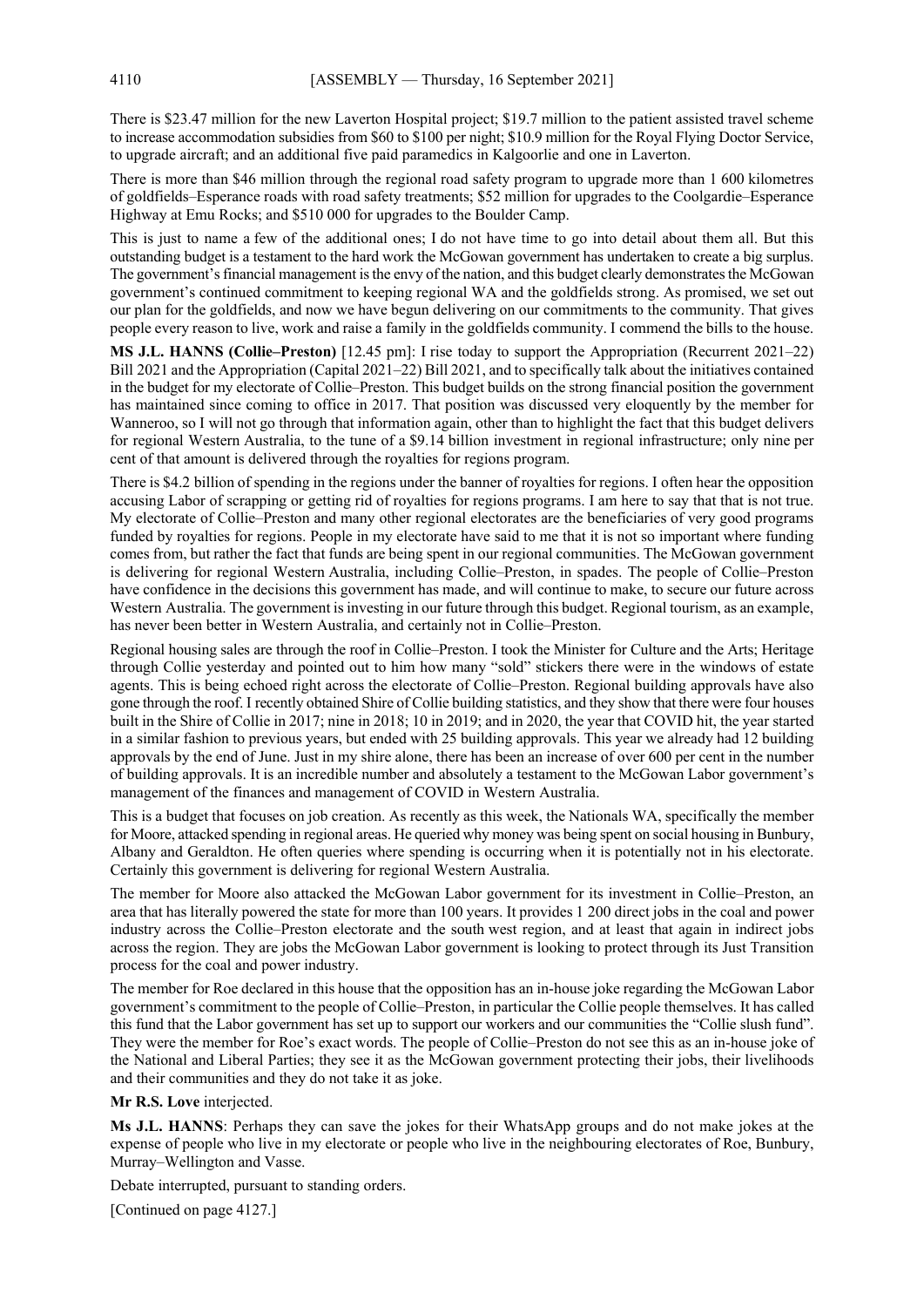### **TOKYO OLYMPIC GAMES — JACQUI McNAMARA**

*Statement by Member for Central Wheatbelt*

**MS M.J. DAVIES (Central Wheatbelt — Leader of the Opposition)** [12.51 pm]: I rise to pay tribute to Mrs Jacqui McNamara, from York Swimming Club, who has recently returned from the 2021 Tokyo Olympics, representing Australia as a technical swimming official. With over 15 years' experience, Jacqui was one of only two Australians who were selected to officiate at the Olympic Games on the pool deck, working alongside FINA's best technical officers from around the world. This was her first Olympic appointment, having represented Australia previously at meets, including the 2018 Commonwealth Games on the Gold Coast and the 2017 World Championships in Budapest. Jacqui officiated some of the biggest moments at the Olympics for Australia, including those exceptional wins from the women's relay team and a number of our individual swimmers. Further to this amazing achievement, she has also been awarded Swimming WA's top honour for technical officials, recognised as Technical Official of the Year in 2019. She is a life member of Swimming WA and York Swimming Club, and has served in many roles to support the grassroots swimming competitions in regional WA through to our most elite competitions on a national and international stage. Jacqui has dedicated many hundreds of hours on the pool deck at her local club in York, and has now realised a goal she set as a young girl—to one day attend an Olympic Games. I congratulate Jacqui on her achievements. It was wonderful to see Jacqui's hard work, passion and dedication recognised on an international stage, and equally as lovely to see how proud the York community is to call Jacqui one of their own and celebrate her success at the recently held York Agricultural Show.

#### **SENIORS CARD HOLDERS — REBATES**

#### *Statement by Member for Mirrabooka*

**MS M.J. HAMMAT (Mirrabooka)** [12.53 pm]: I am pleased to report to the house on a seniors' morning tea held in my electorate in Mirrabooka recently that was attended by over 85 senior citizens. Our special guest, Minister for Seniors and Ageing, Hon Don Punch, was able to inform attendees about the McGowan government's reintroduction of the \$400 seniors safety and security rebate for Seniors Card holders. This benefit was abolished by the previous Liberal–National government and its reintroduction will help seniors improve their home security and help keep them safe. The minister was also able to inform participants about the cost-of-living rebate for Seniors Card holders of \$93.12 for singles and \$139.64 for couples. I want to thank the wonderful members of the Girrawheen–Koondoola Senior Citizens Club, including executive members Terry Dodd, Deanne Hetherington and Coral Jebb, for assisting to organise the morning tea. I also want to thank the year 10 students at Balga Senior High School for their excellent catering and professional service, particularly their teacher, Jessica Brown, and students Mohammed, Majd, Moustafa, Fatima, Ruth, Barra, Andrianna, Hamida, Rini and Marie. I am fortunate to have a number of active seniors clubs in my electorate and I look forward to introducing the minister to members of another one soon—the Balga Autumn Club. I greatly value our senior citizens and I am proud to be part of a government that has helped to make life better for them.

#### **GIVE OUR STRAYS A CHANCE**

#### *Statement by Member for Cottesloe*

**DR D.J. HONEY (Cottesloe — Leader of the Liberal Party)** [12.55 pm]: I recently had the opportunity to meet with an inspiring young man, Dean Morris, who has dedicated his life to helping stray pets. At the age of only 10, Dean started his charity, Give Our Strays a Chance. After his mum saw an ad for a stray dog scheduled to be euthanised that day, she and Dean raced over to the country pound to save him. This was Dean's first dog, Hooch. The conditions that Dean saw in the pound inspired his 10-year-old self to try to make a difference. Founding Give Our Strays a Chance, Dean created a charity with a vision to help care for stray pets. During our meeting, Dean told me about some recent Give Our Strays a Chance projects. Especially impressive was that in 2020 Dean was able to coordinate a massive pet food drive for Street Cat Appeal Narrogin, a country rescue shelter that was stranded without supplies as regional borders closed. Dean also gave me a copy of his new book *Saving the World — One Stray at a Time*, describing life for dogs in the pound and his journey of trying to make a difference, with every cent of sales going straight back into the charity. Dean is using this book, in addition to speaking at several schools, to encourage our young people to give back through charitable work. Dean has deservedly won many accolades for the work, including the RSPCA WA Youth Award, and is an RSPCA junior ambassador. It was a privilege to speak to such an impressive young man and discuss how we could support his mission going forward. Thank you, Dean, and your charity, for all that you do for our community.

#### **EDUCATION FORUM — SCARBOROUGH**

#### *Statement by Member for Scarborough*

**MR S.N. AUBREY (Scarborough)** [12.56 pm]: Today, I would like to thank the local schools and the hardworking P&Cs for attending an education forum in Scarborough on Wednesday, 1 September. The attendees were: Jacquie Cooper and Jane Humphry from Deanmore Primary School; Meg Huitema and Paul Clements from Doubleview Primary School; Lynne Anderson from Lake Gwelup Primary School; John Worthy, Wesley Gregory and Callan Rose from Newborough Primary School; Sarah Dawson and Leah Manuel from Scarborough Primary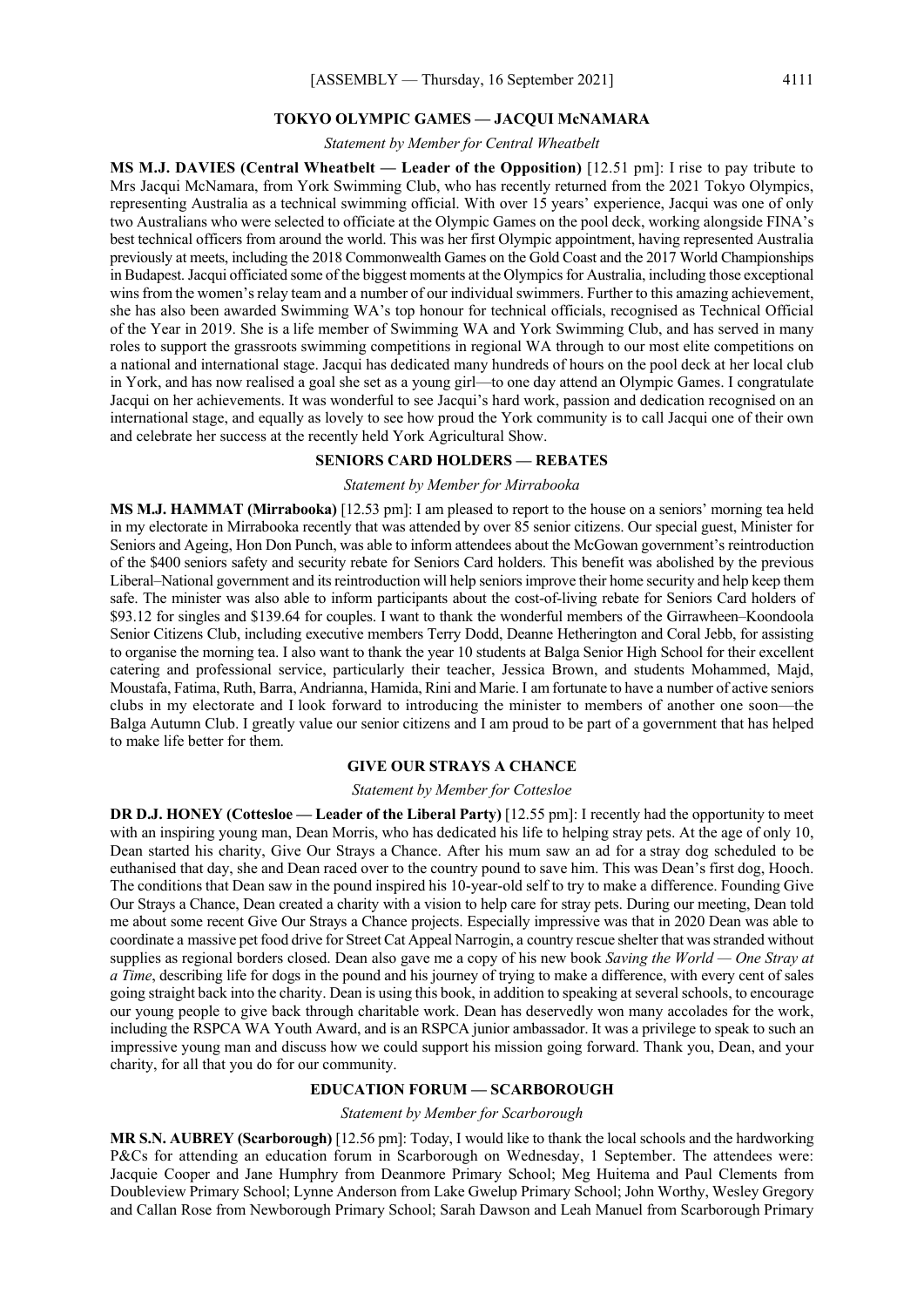School; and Janine Moses from Yuluma Primary School. It was a great opportunity for the schools to personally present the issues and concerns affecting the wellbeing and future of their students and staff. I would also like to give thanks to Minister Ellery for coming to Scarborough to meet with the schools. The feedback has been incredibly positive, with many surprised at the amount of time they were given to share their concerns, and we are incredibly grateful to Minister Ellery for listening and resolving to investigate issues further. It has been a difficult 18 months for schools, students, staff and parents who have all been required to adapt at a moment's notice. As Minister Ellery highlighted, schools became an important hub for the community and an important point of contact for parents. We are incredibly lucky to have such incredible schools in Scarborough run by inspiring principals and dedicated P&Cs who not only adapted but excelled. A special thankyou to John Worthy and Newborough Primary School for providing the space to host the forum. Schools are the backbone of our community, and I am proud that this education forum was the first of its kind to be held in the Scarborough electorate. While I am the member for Scarborough, it will not be the last.

### **IRWIN DISTRICTS HISTORICAL SOCIETY — PULLIN' THE POTS**

#### *Statement by Member for Moore*

**MR R.S. LOVE (Moore — Deputy Leader of the Opposition)** [12.57 pm]: Today, I will talk about the Irwin Districts Historical Society's Pullin' the Pots project. I would like to highlight the incredible work undertaken by the Irwin Districts Historical Society in preserving the history of the fishing industry in the Irwin district. Assisted by federal and local funding, dedicated volunteers were able to collect and have professionally transcribed over 30 hours of oral interviews from 18 local fishermen and women. The Pullin' the Pots project involved the collection of stories spanning a 70-year time frame, with an equal number of men and women interviewed to ensure that the contribution of women to the industry would not be forgotten. The stories highlight not only the role of women in the industry, but also the social and economic changes that ensued. The interviews, as well as photographs, artefacts and a video from the late Bob Hope, were placed on display for all to enjoy. A live interview with Helen Hope was the highlight of the morning, with her recalling how hard but rewarding life was down the coast. The morning was thoroughly enjoyed by all who attended and is a testament to the hard work and dedication put in by the volunteers of the Irwin Districts Historical Society. These stories are now archived and will soon be available to the public for research and reflection. I would like to commend all involved in the project for their dedication to ensuring the preservation of their local history and highlighting the significant contribution that the fishing industry has made to the Irwin district. Well done Irwin Districts Historical Society for this important capture of a unique slice of history.

### **CITY OF BELMONT 2021 NAIDOC COMMUNITY AWARD — KOBI MORRISON**

#### *Statement by Member for Belmont*

**MS C.M. ROWE (Belmont)** [12.59 pm]: Today I would like to congratulate the recipient of the City of Belmont 2021 NAIDOC Community Award, an outstanding local, Kobi Morrison. I was delighted to attend the City of Belmont's NAIDOC Week event on Monday where Kobi did a beautiful performance of John Denver's *Take Me Home, Country Roads* in his traditional language. Since 2018, Kobi has been leading Noongar song workshops and weekly choirs across Perth. Kobi explained how he feels this process of singing in traditional language and the use of music promotes reconciliation and enhances healing. We also had many of our great local Aboriginal elders in attendance at this event, including my very good friend Shirley Voss and Nan Roma Winmar, who gave a welcome to country in traditional language.

My local schools also held special NAIDOC assemblies and events. I was privileged to attend Redcliffe Primary School's smoking ceremony and NAIDOC assembly, where a beautiful Wagyl mural, which the students and staff helped paint, was unveiled. Last week, I also attended the amazing assembly at St Maria Goretti's Catholic School, where young Indigenous students from Aquinas College performed traditional dance, accompanied by didgeridoo playing, and we heard from young Finn, a year 6 student at the school who won the City of Belmont NAIDOC award for his school—well done, Finn! It was an honour to be part of these special ceremonies that honour and celebrate our wonderful First Nations locals.

*Sitting suspended from 1.00 to 2.00 pm*

### **QUESTIONS WITHOUT NOTICE**

#### ELECTORAL REFORM — REPRESENTATION — REGIONS

### **540. Ms M.J. DAVIES to the Premier:**

Can the Premier confirm that the legislation introduced today to reform the Legislative Council will remove the reference to the metropolitan boundary from the act thereby removing the requirement for the Western Australian Electoral Commission to have regard for regional Western Australia or regional electorates when conducting boundary redistributions for future elections in WA?

### **Mr M. McGOWAN replied:**

The legislation we brought in deals with the terrible rorting that goes on in the upper house. The vote weighting in some regional electorates within the lower house remains unchanged. That is the situation. The terrible vote rorting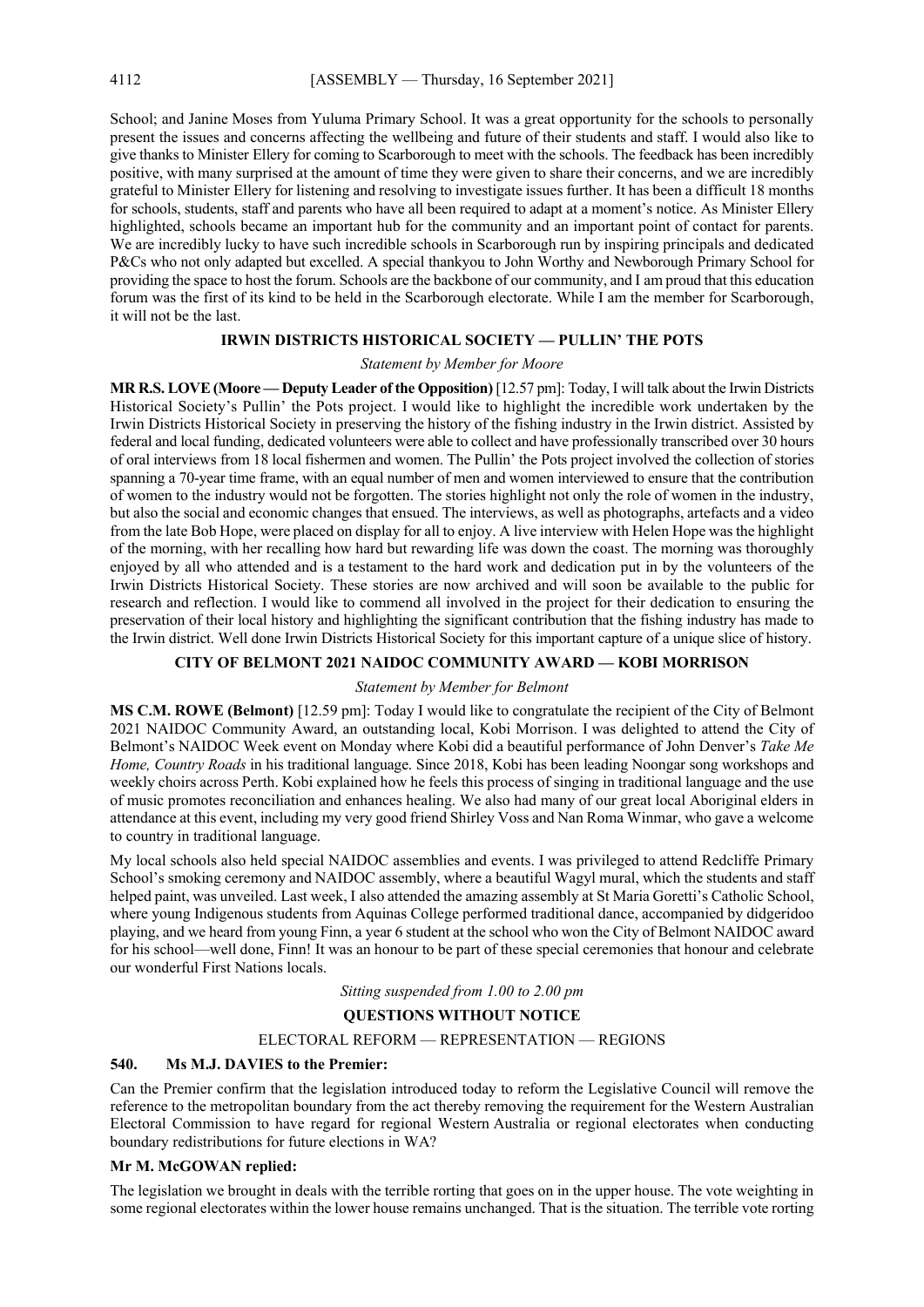in the upper house is an assault on democracy. It is a corrupt system in the upper house. It is corrupt and it offends every democratic principle, what is going on in the upper house. The fact that some people's votes are worth six times that of other people's votes is wrong and offensive to democracy! Democracy should not mean that some people's votes are worth six times that of others. I would have thought that was an easy principle to understand.

Several members interjected.

**Mr M. McGOWAN**: The argument that members of the Nationals WA and the Liberal Party put that somehow they are out there representing the regions is also wrong, because half of you have your offices in West Perth when you are members of the upper house, including the Leader of the Opposition. Here we have it in this photo. When she was a member of the upper house, she lived in Perth and her office was in West Perth. That is the fact of it, Madam Speaker. There it is. Her office was upstairs, over the road from Parliament. There she was across the road from Parliament, not representing the people of the regions. That is the truth of it, Madam Speaker.

Several members interjected.

**The SPEAKER**: Members! It is very difficult to hear the Premier if so many people yell at once. We have had the question and we have had plenty of interjection; please leave it to the Premier to answer the question.

**Mr M. McGOWAN**: Let us have a look at the other people they have put into the upper house—people like Hon Jim Chown. The Liberal Party put Hon Jim Chown into Parliament as a representative of the Agricultural Region. That is what the Liberal Party did. His office was in West Perth—I wonder why that was? The Liberal Party also puts into Parliament people like Hon Peter Collier, who describes women as "sandwich makers". I have not heard a word from the Leader of the Liberal Party about that. The Liberal Party and the National Party have put some pretty disgraceful characters into the upper house and they have supported the absolute rorting of democratic principles in the upper house whereby some people's votes are worth six times those of others. Obviously, the system has to change.

### ELECTORAL REFORM — REPRESENTATION — REGIONS

### **541. Ms M.J. DAVIES to the Premier:**

I have a supplementary question.

**The SPEAKER**: A supplementary question that hopefully will be heard in silence.

### **Ms M.J. DAVIES**: Thank you, Madam Speaker.

Why did the Premier choose not to put these significant reforms to the electorate before the election and instead use sneaky, evasive language to avoid revealing his plans to reduce regional representation in the state's Parliament?

#### **Ms S. Winton** interjected.

**The SPEAKER**: Member for Wanneroo, leave it to the Premier, please.

### **Mr M. McGOWAN replied:**

I repeat again: there is no reduction. If a person lives in a regional community, their upper house representatives will go from six to 37. The regional representatives put into Parliament by the conservatives, like Hon Jim Chown, are pretty poor representatives. Instead, people will now have 37 representatives representing the entire state. That is the reality of what will occur under these changes. It isjust democratic practice, as occurs in the Liberal–National run states of New South Wales and South Australia.

### JOBS — COLLINS-CLASS SUBMARINE FULL-CYCLE DOCKING CONTRACT

#### **542. Mr D.A.E. SCAIFE to the Premier:**

I refer to the McGowan Labor government's unprecedented efforts in creating more jobs for Western Australians.

- (1) Can the Premier update the house on today's labour force figures and what they show about this government's record when it comes to creating new jobs?
- (2) Can the Premier outline to the house how these efforts have been undermined by today's decision of the federal Liberal–National government to give the full-cycle docking contract of the Collins-class submarines to South Australia?

### **Mr M. McGOWAN replied:**

(1)–(2) I thank the member for Cockburn for the question. Today's labour force figures show that there are more than 1.423 million Western Australians now in work. That means, since coming to office in 2017, this government has created over 120 000 new jobs in Western Australia. We have a strong investment policy in jobs and employment, and the economy. We have a state that is free of COVID that is doing the best of any state in Australia when it comes to these matters. In August, we saw more than 12 300 new jobs created, an increase of 0.9 per cent and the strongest employment growth in Australia. In contrast, employment fell nationally by 1.1 per cent, or around 133 800 jobs, led by a massive decline in New South Wales. Therefore, Western Australia, once again, is carrying the nation.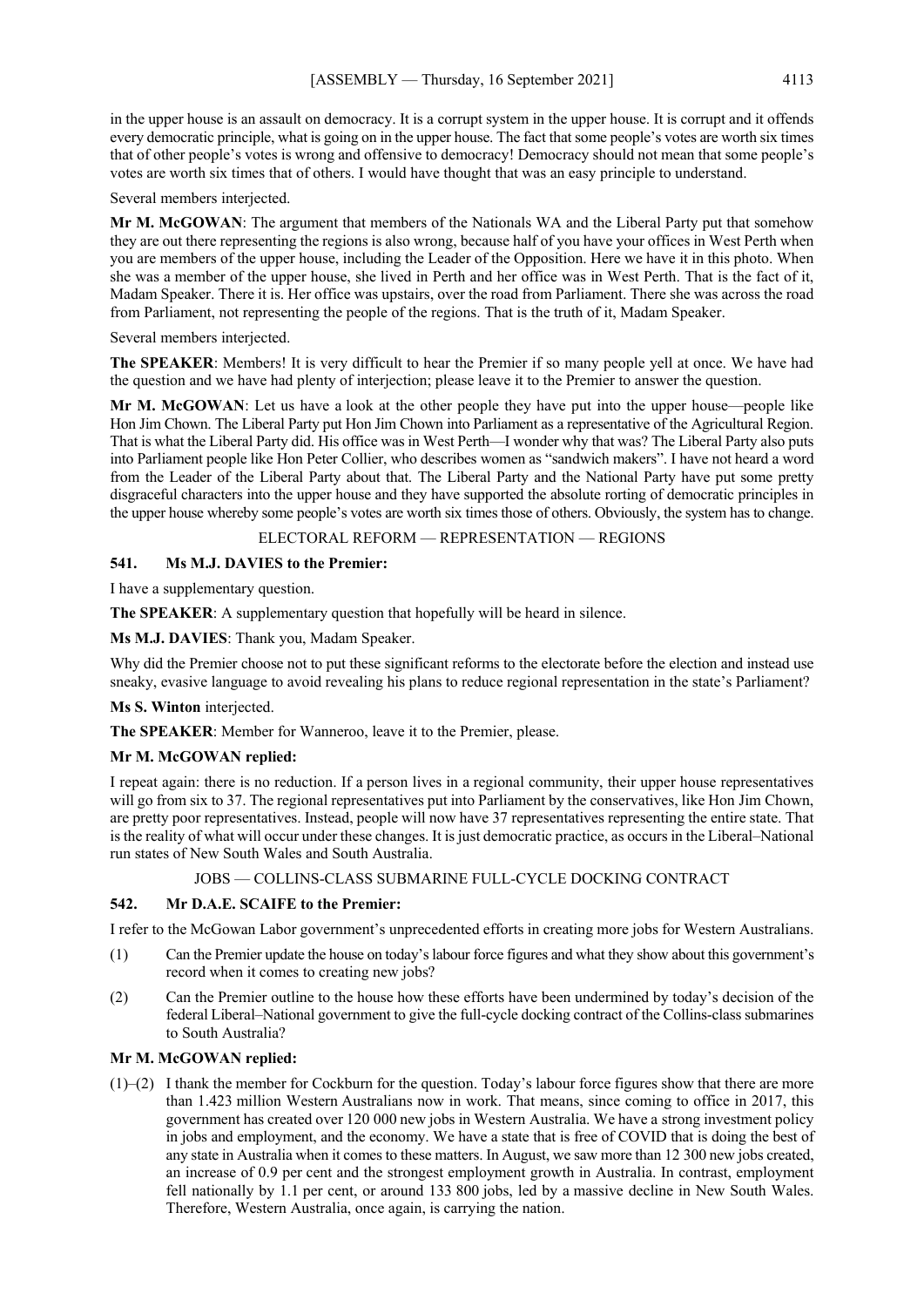The unemployment rate has stayed at an eight-year low of 4.6 per cent and our participation rate has grown to 69 per cent, up from 68.5 per cent. If our participation rate had stayed at 68.5 per cent, which it was last month, our unemployment rate today would be 3.8 per cent. We have the strongest participation rate in the country by a long, long way. That means more people have confidence in getting a job and more people are in work in Western Australia.

It is good news, Madam Speaker, but I want to make a few points. We took to the 2017 election and the last election a strong plan for jobs and also investment in defence manufacturing. We have made significant investments in the Australian Marine Complex in Henderson. We have provided huge incentives into the TAFE system to train Western Australians for defence jobs, in particular in South Metropolitan TAFE. We put forward to the federal government a compelling business case for the Collins-class submarine full-cycle docking to come to Western Australia. As part of the business case, we demonstrated how it was in the national interest for this work to be undertaken in Western Australia. That is why we are so disappointed at today's decision by the Liberal–National government to give the full-cycle docking contracts to South Australia.

I want to make a few more points. The six Collins-class submarines are based in Western Australia. The crews are based here and live here. The industry is here. The shipbuilding and repair industries are stronger here and they are internationally competitive. The industrial capability, the workforce capability, is immeasurably stronger in Western Australia than in South Australia. Independent studies have shown the work should be done here. The state has invested, over successive governments, hundreds of millions, if not billions, of dollars into the Henderson shipbuilding precinct. Today's decision by the Liberals and Nationals is not a decision in the national interest. Today, the Liberals and Nationals have turned their backs on Western Australia, Western Australian businesses and Western Australian workers. This is a decision that should not have been made. South Australia is already getting the overwhelming majority of Defence work into their shipbuilding industry in Port Adelaide. Clearly, the Collins-class submarines are based in Western Australia and the work should be done at Henderson, six kilometres from where they are based. Western Australians should not forget this decision today by the Liberals and Nationals. They have let our great state down.

### ELECTORAL REFORM — REPRESENTATION — REGIONS

#### **543. Ms L. METTAM to the Premier:**

I refer to the election commentator Antony Green's comments in relation to this government's appalling electoral reforms —

The government has been very cute in constantly referring to Tucker's victory as justification …

…

There are plenty of reasons for changing the Legislative Council's regional structure, but Wilson Tucker's victory is not one of them.

Why does the Premier keep pretending that stripping away the representation of regional Western Australia is about stopping minor parties when it is clearly about the long-term political benefit to the WA Labor Party?

Several members interjected.

**The SPEAKER**: Order, please! Member for Balcatta!

### **Mr M. McGOWAN replied:**

I saw Antony Green on the television on the night of 13 March this year, a night that the member might recall. I heard him on the television that night indicating that the Legislative Council of Western Australia needs to be changed and that the system in the upper house of Western Australia is totally—how would I put it—undemocratic. That was what I recall him saying at that point in time, and it is—it is totally undemocratic. I thought that in Western Australia, and Australia, we lived in a democracy. Obviously, the Liberals and Nationals do not support democracy because it is not democratic. It is not democratic when some people's votes are worth six times the votes of others. I listened to the member for Vasse and I explained to her yesterday that the vote of people in Northam is worth 2.4 times the vote of someone in Augusta, in her electorate. She seems to think that that is okay. She seems to support some of those people that the Liberals put into Parliament in the upper house, such as Hon Jim Chown. She seemed to support Hon Jim Chown when he was a member of the upper house. She seems to support Hon Peter Collier, who describes women as "sandwich makers". That is what the Liberal Party thinks about people in Western Australia.

We had Hon Malcolm McCusker, whom the Leader of the Liberal Party denigrated yesterday, undertake a report into these matters. I heard his commentary downstairs yesterday and he said that he thought that people would be very happy if the vote of someone living in one area versus the vote of someone living in another area was of the same value. I have seen some of the other commentary around the place. Basically, if a party wins more votes, it gets more members. What is wrong with that? If a party wins a majority, it wins government. Is that not a good thing?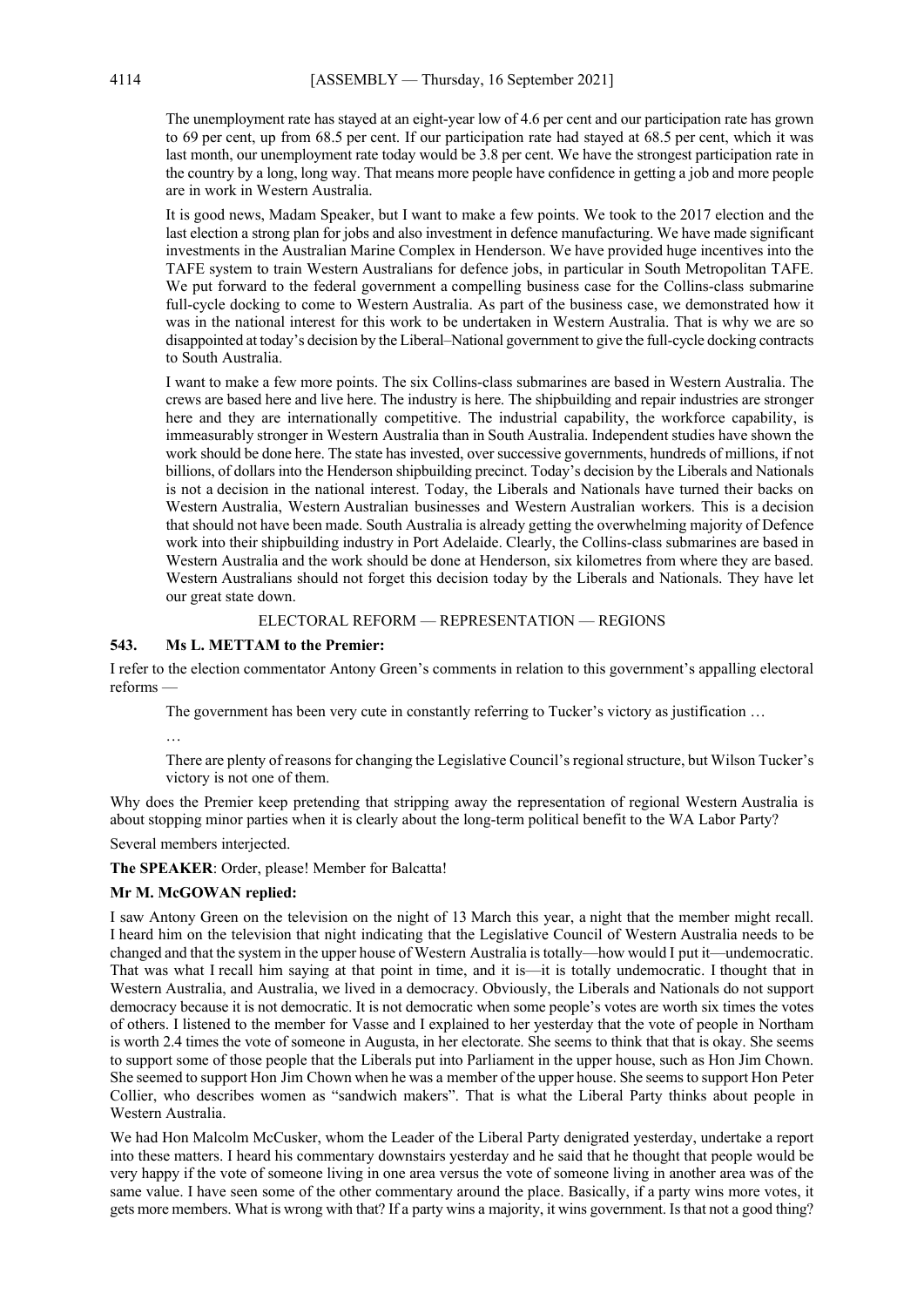If a party wins a majority in the upper house, it wins a majority of the seats in the upper house. Is that not the way that democracy is meant to function? I am absolutely flabbergasted by some of this commentary from people who actually went to university but do not seem to understand the fundamental basis of democracy—that a majority means they should win a majority of the seats! Somehow the Liberals and Nationals have portrayed that a party wining a minority of the vote should win a majority of the seats. How is that democratic? In what world does that function? When shareholders vote at a shareholders' meeting, do we say, "If you win a minority of the votes, you should win a majority of the board members, and, therefore, decide what happens"? No! It does not happen anywhere. But the Liberals and Nationals seem to think that that is the way the upper house should function. It is absolutely bizarre that people who are educated actually think that that is a system that should exist.

We can look at all the anomalies around the system, which I have pointed out a couple of times over the last couple of days, whereby people who live closer to the city than other people, by hundreds of kilometres, have a vote value that is worth more than the people who live hundreds of kilometres away. Even if members opposite support some sort of regional weighting, how is it justifiable that people who can get to the city in an hour have a vote that is worth nearly three times that of people who would take a day to drive to the city? How is that justifiable? According to the Liberals and Nationals, vote weighting is appropriate, so why is there not a weighting of 20, 50 or 100? If it is okay, why do we not have that? Why do we not have the vote of people who live in the Mining and Pastoral Region worth 100 times the vote of someone in the city? Because if we accept the principle that, for some reason, someone's vote is worth more than someone else's, the sky is the limit.

As we know, over time the system has become more and more rorted. In various areas, including in the member for Vasse's electorate, the population growth has meant that the value of the vote of people there is declining. The member is actually acting against the interests of her own constituency by saying that their vote is worth less than someone else's vote. That is what the member is doing. I do not think that the member for Vasse's heart is in it. I look at her sitting there every day, next to the member for Cottesloe, tapping away on her phone and showing no interest. I actually think that her heart is not in it because I think that she knows that having an undemocratic and a completely rorted and corrupt system in the upper house is actually wrong.

### ELECTORAL REFORM — REPRESENTATION — REGIONS

### **544. Ms L. METTAM to the Premier:**

I have a supplementary question. If preventing the election of minor parties such as the Daylight Saving Party is the Premier's priority, why does he not just change the group voting tickets instead of taking away the parliamentary voice of regional Western Australia?

#### **Mr M. McGOWAN replied:**

The premise of the member's question is wrong. I will explain it to the member again. There will be 37 members of Parliament representing every part of Western Australia, as opposed to six. That is what will happen under these reforms—exactly as is in place in the Liberal-held state of New South Wales and the Liberal-held state of South Australia. It is this thing called democracy. It is this thing called equal representation. When the history books are written about this period, the fact that Liberal and Nationals members wanted to have a corrupt system in the upper house will bring shame upon all of them.

#### CORONAVIRUS — VACCINATIONS — ELIGIBILITY

### **545. Mrs J.M.C. STOJKOVSKI to the Minister for Health:**

I refer to the McGowan Labor government's commitment to getting as many eligible Western Australians vaccinated as quickly as possible. Can the minister update the house on changes to eligibility for the vaccine, as well as the rollout of vaccinations in regional and remote parts of the state?

#### **Mr R.H. COOK replied:**

I would like to thank the member for the question and I thank her for her support for health initiatives everywhere, but in particular the vaccination program. We have been saying that we want everyone to roll up for WA. People should get themselves vaccinated against COVID-19 because that is the only way we are ever going to be able to get out of the global pandemic. The Premier and I made an announcement earlier this week that people over the age of 60 will be eligible for the Pfizer vaccine from Monday. I am very pleased to say that because we are now confident of our Pfizer supplies, we will make Pfizer available first thing tomorrow morning to everyone over the age of 12 years, bringing forward the eligibility for the 60-plus age group. We are making more slots available and our clinics are ready to roll, whether people go to the Claremont, Joondalup or Midland clinics, plus we have more slots becoming available in Kwinana and the Perth Convention and Exhibition Centre. More than 50 000 appointments will be available in the next six weeks.

We are urging everyone to roll up for WA and make sure that they get their vaccine. They are eligible for any of the vaccines if they are aged over 12. For those who were part of the previous Pfizer eligibility, the good news—I hear this from the member for Riverton—is that Pfizer is starting to roll out to the GP clinics, and will be available from Monday. But people in the 60-plus category who want the Pfizer vaccine will have to go to one of the state vaccination centres.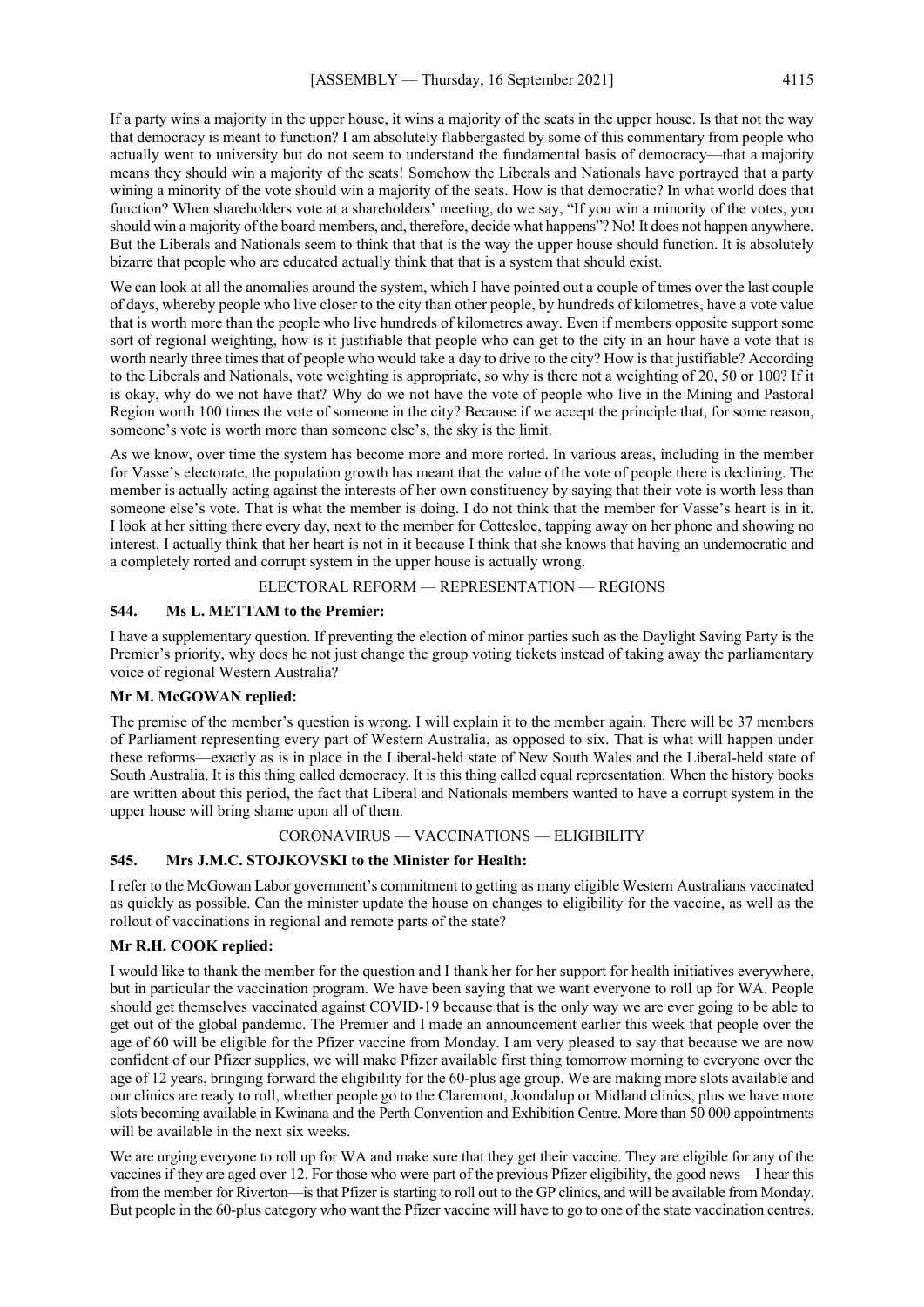In addition, we are putting effort into our regional and remote communities. Tomorrow, I will travel to Tom Price to visit the new COVID-19 vaccination clinic that has been set up to boost the vaccination rates in the Pilbara. The Tom Price clinic, along with another in Paraburdoo, is part of a joint effort by the McGowan government, the WA Country Health Service, Rio Tinto and the Shire of Ashburton. It does not matter if all the mineworkers can be vaccinated if the communities in which they operate are not vaccinated. We would like to thank Rio Tinto for its efforts to look after not only its workforce, but also the communities in which it operates. We are having conversations with other large mining companies about how we can continue to roll out this program in other parts of Western Australia.

People can book their appointments on rollup.wa.gov.au and walk-ins are also welcome. The Tom Price community vaccination clinic will run from 17 September to 21 September at the Tom Price Community Resource Centre at Central Road, which will be open from 9.00 am to 6.00 pm, and the Paraburdoo clinic will open on 23 September at the Ashburton Hall in Ashburton Avenue. I would like to remind everyone that although we are very lucky in Western Australia and have no COVID in our community at the moment, I do not want people to be complacent. New South Wales has seen more than 40 000 cases of COVID-19 and, tragically, 200 deaths. That is our future if we do not choose to vaccinate now. It is important that people roll up for WA. We want people to protect themselves, their family and their communities. As I said today: do not procrastinate, just vaccinate. Get yourself vaccinated. Roll up for WA and protect everyone in the community.

### POLICE — CRIME STATISTICS

### **546. Dr D.J. HONEY to the Minister for Police:**

I refer to the worst violent crime on record in WA, including more attacks over the last weekend.

Several members interjected.

### **The SPEAKER**: Order, members!

**Dr D.J. HONEY**: I refer to the worst violent crime on record in WA, including more attacks over the last weekend. Can the minister explain how he expects to get ahead of this violent crime crisis when the total appropriation for the police was cut in this budget in this financial year?

### **Mr P. PAPALIA replied:**

I do not know what state the member is living in, but that is not the Western Australia the member talked about. In answer to a similar question the member asked the last time we sat, I said that Western Australia has experienced a reduction in crime since the peaks under his government. There has been a 22 per cent reduction in crime across the state since the peak in the fiscal year 2015–16 during the time when the member's party was in government. Overall, there have been 65 000 fewer offences; home burglaries are down by 43 per cent; motor vehicle theft is down by 38 per cent; stealing is down by 37.6 per cent; and property damage offences are down by 28 per cent. Offences against the person, which is part of the encompassing category to which the member referred—the member has not referenced a category—are always a concern. Those things happen. As I said the last time I was asked this question, one of the things that has occurred recently is that we have been able to encourage women in particular to report domestic violence like never before, and that is a good thing. We should encourage and applaud the fact that people feel safe, listened to and certain that the police will respond appropriately to what is a serious crime. That is a good thing, so of course the reporting of family and domestic violence is up. Something that I did not refer the member to the last time I spoke to him about this matter is that sexual assault reporting is also up, and for the same reasons. The reporting of sexual assault, particularly by women—they are predominantly women—is being reported now like never before. That is also a good thing. It is terrible that those crimes occur. They are appalling crimes and, rightly, nowadays, thanks to the professionalism of the Western Australia Police Force and the real focus on ensuring that these matters are investigated appropriately with all the necessary resources, there is much more confidence in the community and people are reporting, so that has increased, which has contributed to the numbers the member is referring to.

Individual, random and violent assaults generally increase with the increase in population. During the last couple of years of the former government, we witnessed a decrease in the population. There was a significant exodus from the state because there was not much hope and so people left Western Australia, as opposed to recent times—over the five years to which the member referred—when there has been population growth. The member referred to an increase in violent crime and individual assaults. They are a small part of the category of crimes against the person. They have increased by 3.7 per cent and the population has increased by 3.9 per cent, so it is not surprising that there has been an uplift over time in that type of assault, because it reflects the population increase.

### POLICE — CRIME STATISTICS

#### **547. Dr D.J. HONEY to the Minister for Police:**

I have a supplementary question. Given that recurrent expenditure on police has increased by only 0.8 per cent this financial year, how does the minister expect to deliver additional police officers unless he intends to cut services in other areas?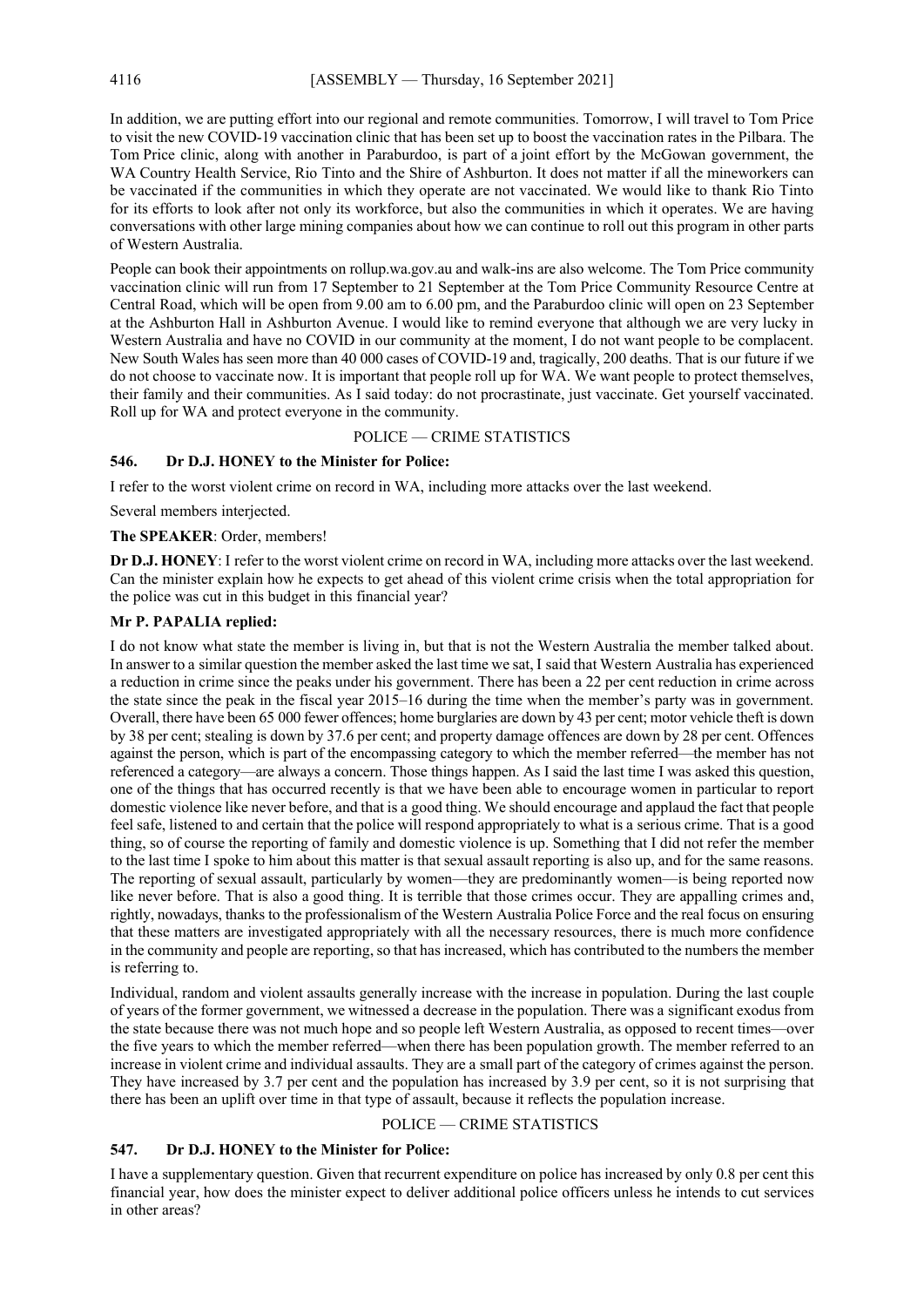#### **Mr P. PAPALIA replied:**

I appreciate the opportunity to refer to the budget. Recently, including during our last term in office, we increased the WA Police Force budget by \$1.006 billion. That is a more than \$1 billion increase. The Premier is looking at me. I try to keep it under wraps and avoid too much discussion about the increase in the police budget, but it has been significant. Madam Speaker was probably responsible for a large amount of that increase! Some of the capabilities that have been introduced into the Western Australian police as a result of the increase in the budget include \$19.2 million for body armour for every frontline police officer. Around the state, every single one of our police officers is protected by that equipment. It also includes \$24.7 million for body-worn cameras and \$51.46 million for digital mobility. Every single police officer now has a mobile phone with apps to access intelligence databases that they have never had before. That is an incredible improvement in their capability. We budgeted \$54 million for two new police helicopters. One of them was budgeted for in this budget and one in the last budget, which seems to have escaped the member's attention. We have provided \$1.3 million for a new drone fleet. Every district in the state has at least two drones and four drone operators. All across the state we now have the capability to provide assistance through drones that were never there before under the member's government. We provided \$166.7 million for the meth border force initiative and new state-of-the-art drug detection equipment and \$16.7 million for automatic numberplate recognition. That wonderful technology is rolling out around the state and we are looking at getting more all the time. If I were the member, I would not go to the financing or resourcing of police, because it is not his strong suit.

### PUBLIC TRANSPORT — FARES

#### **548. Ms E.L. HAMILTON to the Minister for Transport:**

I refer to the McGowan Labor government's commitment to making public transport more affordable for Western Australians. Can the minister outline to the house how this government is using its strong responsible financial management to bring down the cost of fares and make public transport more accessible for more Western Australians?

### **Ms R. SAFFIOTI replied:**

I thank the member for Joondalup for that question. As members in this place know, there are a number of initiatives that we are rolling out to make public transport more accessible and also more affordable. On accessibility, we are rolling out Metronet all around the suburbs. There are new initiatives funded in this budget, including the new Greenwood multistorey car park, and, of course, the new operations control centre, which is part of our technology rollout to make sure that we can have technology that allows more trains to operate more often. We are also funding the level crossing removals through Victoria Park and Cannington. We are building the next generation of railcars right here in WA. Remember, this was a policy that was opposed by the Liberal–National opposition. We are bringing railcar manufacturing back to WA. The then Leader of the Opposition said, "We do not support propping up industries from a bygone era." That was the claim by the then Leader of the Opposition. As I said, new technology across our rail networks will eventually see the ability to run trains every two minutes across our network, which makes accessibility absolutely incredible for everyone across that network.

Of course, the new initiative that was announced as part of the election campaign and funded in this state budget is the capping of public transport fares across the suburbs. The maximum anyone will pay to travel across the suburbs will be a two-zone fare. This will see thousands of dollars of savings for people across the outer suburbs. Someone living in Dawesville, for example, will be potentially saving over \$3 000 a year under these initiatives.

#### **Dr D.J. Honey**: Yes, who's paying for it?

**Ms R. SAFFIOTI**: It is the member for Cottesloe! This is the Liberal–National party that has opposed every Metronet project we have put forward. It has opposed every Metronet project. It has bumper stickers attacking all the Metronet projects. Then it comes in and says, "We're not opposed to Metronet in here." Every day of the week, it has opposed Metronet, and we have seen the member for Cottesloe go out there and give mistruths about what is happening with Metronet. The latest is about how many inches of rail line we have delivered. We know that the Liberal Party review noted the laziness of the Liberal Party in policy development. This is a demonstration. Not only did members of the Liberal Party not open the budget papers, but they did not even look at the front page, which has the new kilometres of rail that we have laid for Metronet.

A government member: We even gave you a picture!

**Ms R. SAFFIOTI**: We even gave you a picture, member for Cottesloe, and you still cannot get it right!

#### **Ms L. Mettam** interjected.

**Ms R. SAFFIOTI**: What is that, member? The member for Vasse, one of the key policy coordinators for the 2021 election campaign—remember, she was standing there next to the former member for Dawesville, right there, side by side—one of the key architects of the worst election loss in living memory across the world, and she is sitting there talking about the Ellenbrook rail line. The audacity! The laziness! Again, that was demonstrated today. Members opposite ask a question and then they go on their phones. When there is a matter of public interest, they launch an MPI and then they disappear out of the chamber. They are so lazy that they do not even have the attention span to listen to an answer provided to a question that they have asked!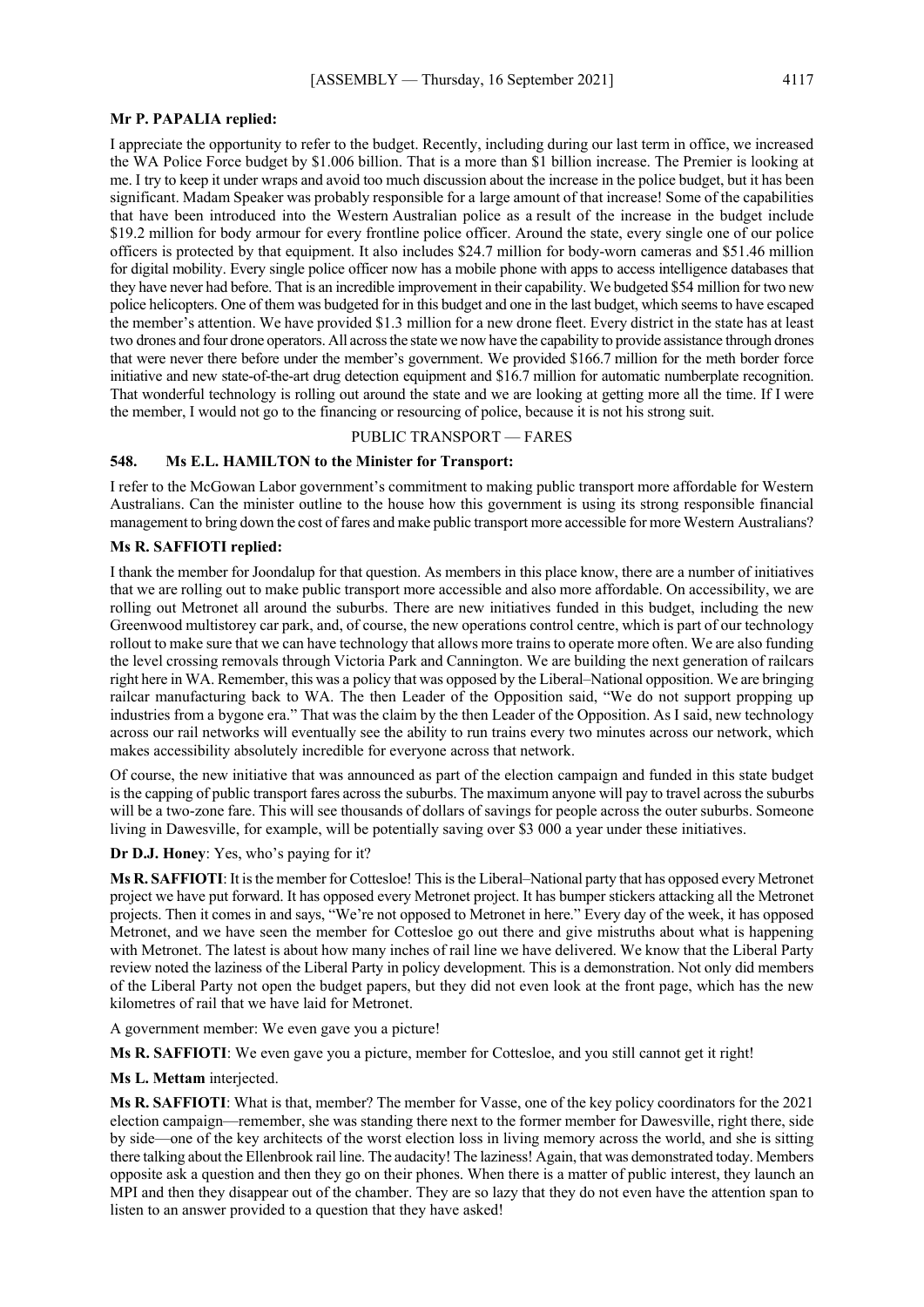### Several members interjected.

**The SPEAKER**: Minister, I do not think that I require the point of order. Can I ask you to draw your answer to a close and keep to the point. I am quite happy for the minister to conclude her answer.

### **Ms R. SAFFIOTI**: Thank you.

**Mr D.A. Templeman**: She hasn't landed him yet! She has him on the line; she has to land him now!

**The SPEAKER**: Leader of the House, can I rely on you to set a better example? Thank you.

**Ms R. SAFFIOTI**: That is a mistake, Madam Speaker, if you are relying on him to set a better example!

We are investing a record amount in public transport infrastructure. We are rolling out the new two-zone fare cap, and the Golden SmartRider competition will be run through the month of October to reward those people who are using public transport and to encourage more people to use public transport. This is a transformation of our public transport network that the Labor Party is proud to be delivering.

### GUARDIANSHIP AND ADMINISTRATION ACT — REFORM

### **549. Mr P.J. RUNDLE to the Minister for Seniors and Ageing:**

I refer to this government's failure to support seniors in our communities, highlighted by the approach taken in this budget. Why has this government established an elder abuse advocacy service, but failed to reform the Guardianship and Administration Act 1990 to protect seniors?

### **Mr D.T. PUNCH replied:**

I have been to a couple of seniors forums of late, and I have to say that the seniors love the McGowan Labor government. They love it! I took a picture of the seniors in the member's electorate, and they were all waving their hands, thanking the government for getting in there and looking after seniors. It was only earlier this week that I was asked a question about seniors and the seniors rebate, and what did I mention? I mentioned: Who was the party that got stuck into seniors back in 2015? Who was it, members? It does not take much to get the answer. It does not need to be a competition. It was the Liberals and the Nationals that got stuck in and removed those valuable concessions that seniors love.

Several members interjected.

**Mr D.T. PUNCH**: It is shameful. It is this government that has got in and supported elder abuse strategies and elder advocacy services right through the state. If the member wants to know about the guardianship changes, I suggest that he address that question to the Attorney General, who is the minister responsible.

Several members interjected.

**The SPEAKER**: Order, please! I am waiting for silence. Leader of the House, sadly, I cannot rely on you.

### GUARDIANSHIP AND ADMINISTRATION ACT — REFORM

### **550. Mr P.J. RUNDLE to the Minister for Seniors and Ageing:**

I have a supplementary question. It has been 1 600 days since this bill was meant to be introduced as a priority. Why has this government instead prioritised electoral reform and cutting regional representation over the safety of our seniors?

**Mr D.T. Punch**: Member, you really want to raise electoral reform again?

**The SPEAKER**: Minister! Member, the minister has made it quite clear that the Guardianship and Administration Act falls under the portfolio of the Attorney General, so I am ruling the supplementary question out of order.

### AFL GRAND FINAL — OPTUS STADIUM

### **551. Mr S.A. MILLMAN to the Minister for Sport and Recreation:**

I refer to Western Australia's efforts in keeping the state safe and free of COVID-19, which has led to Perth being chosen to host an historic AFL grand final at Optus Stadium. Can the minister advise the house how this event was secured and outline what arrangements are in place with regard to the attendance of sponsors?

### **Dr A.D. BUTI replied:**

Thank you very much to the member for Mount Lawley. He is the most appropriate person in the chamber to be asking this question, as he is the nephew of a legend of the AFL, Kevin Murray, who is also a Brownlow medallist.

Several members interjected.

**Dr A.D. BUTI:** What a great place to be living in—Western Australia! Not only are we about to hold the grand final for 2021, but we are also the state that is committed to electoral reform and making our upper house a democratic chamber. What a great place to be living in—a very safe and strong place with a thriving economy. Firstly, though, my thoughts do go with the millions of people on the east coast who are locked down during this period and therefore were not considered able to hold the AFL grand final. We are holding the AFL grand final because the McGowan government has kept Western Australia safe and has also kept the economy strong for the last 20 months, when members opposite would have wrecked it by allowing Clive Palmer into the state.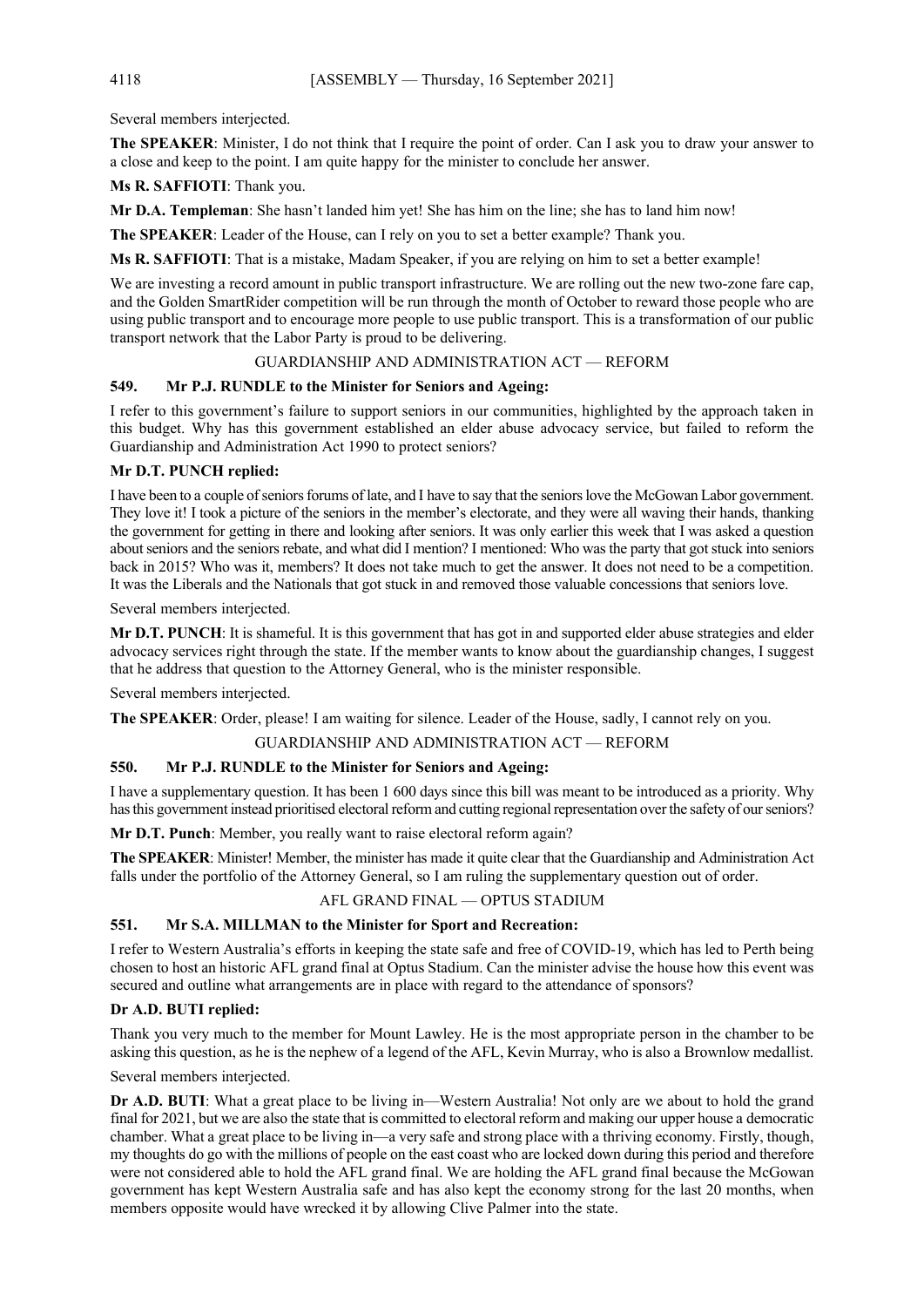The member asked me whether we actually paid, or how we secured the grand final. I hope that the member for Vasse is listening, because I think she might have gone on radio and maybe said a few things that she should not have said.

**Ms L. Mettam**: You should have answered the question!

**Dr A.D. BUTI**: Member for Vasse, please listen. There has been a lot of commentary in sections of the media and by some members opposite, including your good self, regarding the AFL grand final and how we obtained the rights to hold the grand final. Can I make it very clear to the member for Vasse that the state government has not paid the AFL for the hosting rights for the 2021 grand final. We have not paid for the hosting rights. We are holding it in Western Australia because we are a safe state to hold it in. That is why we are holding it in Western Australia.

The state contributed to the cost of the match-day entertainment, but on the basis that Western Australian artists were given preference. The AFL also received some concessions for the use of Optus Stadium, which is very normal in an AFL season, as the member would very well know.

There has also been some criticism by members of the opposition that we have allowed AFL players into Western Australia while Western Australians in New South Wales have not been able to come back to WA since the hard border was reimposed due to the disgraceful efforts of the New South Wales Premier in ensuring that New South Wales was kept safe. I assure the member for Vasse and others that all decisions about entry to Western Australia are taken by the Chief Health Officer and the WA Police Force. None of the AFL finals teams that have played in Western Australia, including the two grand finalists, has been in New South Wales since mid-June or in Victoria in the last three weeks.

The member for Vasse may have also talked about corporate sponsorship. In terms of corporate sponsors from interstate attending the grand final, the AFL and the WA police agreed that essential stakeholders, which comprise major sponsors and commercial partners, would not be able to travel to WA for the grand final. None of those corporate sponsors from over east is coming to WA for the grand final.

The AFL only today said —

"The interest for the 2021 Toyota AFL Grand Final in Perth has been unprecedented," …

"The fans in WA have wholeheartedly welcomed the AFL and welcomed the event.

"Today's on-sale and record breaking number of fans wanting to purchase tickets demonstrates the WA community's excitement for the first ever grand final in the state."

I am sure that the member for Vasse and others are applauding that we are having this grand final in Western Australia on the weekend after this weekend. It is only because of the state of our health that we are holding it in Western Australia. I urge those people who were unable to purchase tickets today—I think the general admission tickets were sold in seven minutes—to go to the pubs and cafes and watch it on the screens or go to the local store, buy their barbecue stocks and have a great barbecue and enjoy a great weekend. It is so good to live in Western Australia under the McGowan government.

### DE FACTO COUPLES — SUPERANNUATION SPLITTING

### **552. Ms M.J. DAVIES to the Attorney General:**

I refer to the injustice in Western Australia's legal system that means that when a de facto couple separates, they are unable to divide their superannuation entitlements when finalising a property settlement. Why has the Attorney General's government been able to fast-track ticket scalping legislation and prioritise electoral reform legislation to rip regional representation from the Parliament, but is yet to introduce this much-needed legislative change?

### **Mr J.R. QUIGLEY replied:**

I became the Attorney General in March 2017 and one of the first things I did was to get on to the commonwealth to see whether it would pass the legislation to allow superannuation splitting. It took right through until December 2020. It took complete pestering of the commonwealth for the entire first term of me being in office to get movement over there, and it was not until December that it eventually passed the legislation. It also included provisions relating to bankruptcy concerning divorcing people, especially de facto couples, so we have to redraft some legislation in Western Australia and that currently has priority at the Parliamentary Counsel's Office.

#### DE FACTO COUPLES — SUPERANNUATION SPLITTING

### **553. Ms M.J. DAVIES to the Attorney General:**

I have a supplementary question.

**Mr D.J. Kelly**: You didn't know that, did you?

**Ms M.J. DAVIES**: I can ask the question without your help, minister; thank you!

**Mr D.J. Kelly**: I am happy to give you as much help as you like.

**The SPEAKER**: Sorry; you will not be giving any help, thank you, Minister for Water.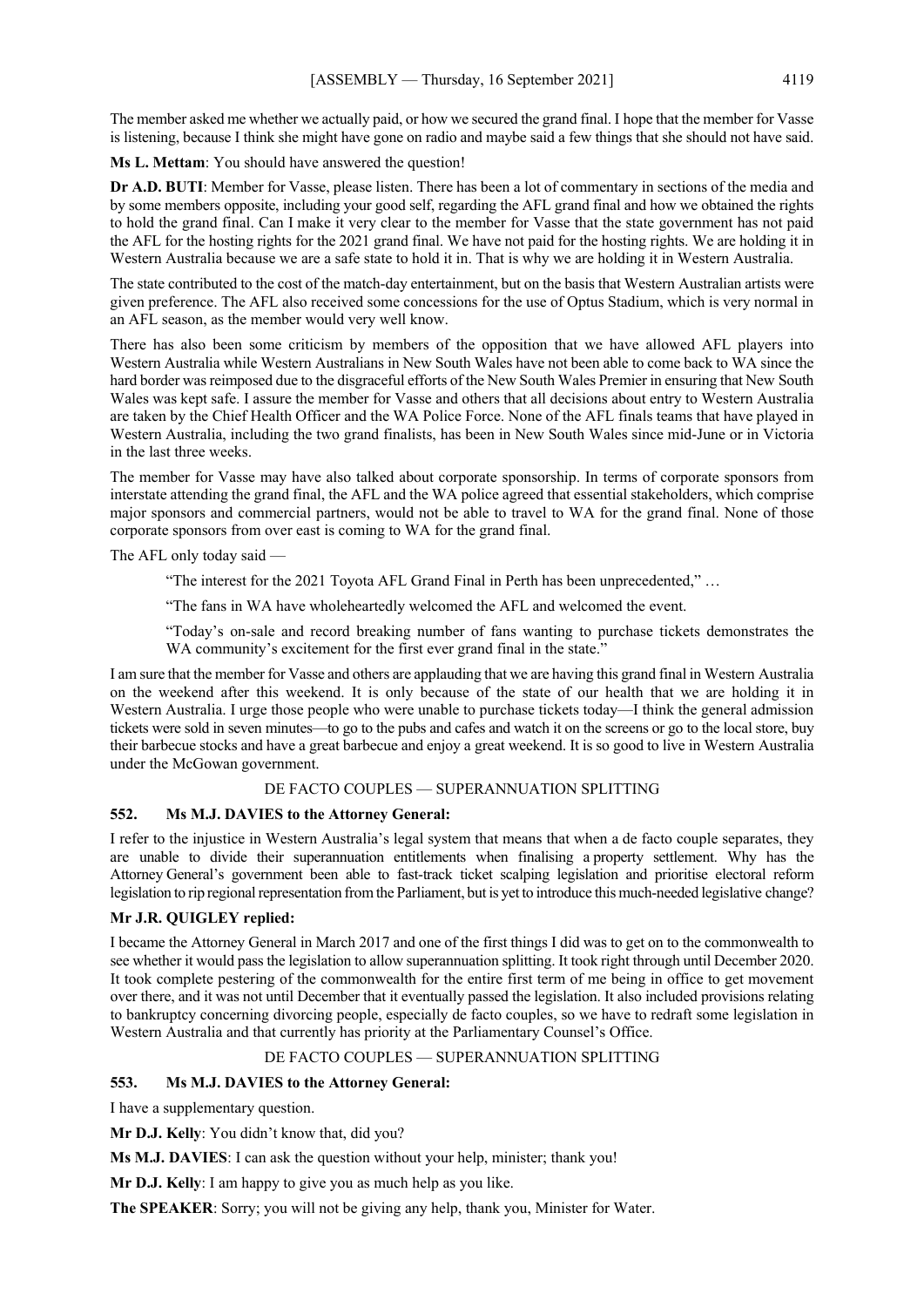### **Ms M.J. DAVIES**: No, I need no help from you!

I thank the Attorney General for that answer. When will the legislation be brought to the Parliament for our consideration?

### **Mr J.R. QUIGLEY replied:**

I have it down as a priority at the Parliamentary Counsel's Office. We are just waiting to get it back. I can assure the member that it will not take the four years that it took the Liberal coalition government in Canberra to deal with this important problem. We will have it before this Parliament presently, but it is not going to dillydally for four years like it did with the Liberal–National coalition government in Canberra.

### DESALINATION PLANT

### **554. Mr C.J. TALLENTIRE to the Minister for Water:**

I refer to the McGowan Labor government's investment in infrastructure that will set up WA for the future, including the \$1.4 billion that has been set aside for a new desalination plant. Can the minister outline to the house how this investment will help secure the future of Perth's drinking water supply?

### **Mr D.J. KELLY replied:**

I thank the member for the question. We on this side of the house accept that climate change is real. The south west of Western Australia is one of the places on the planet most impacted upon by climate change causing declining rainfall. We have seen about a 15 per cent reduction in rainfall in the south west since the 1970s. For Perth, that has meant a drastic reduction in the amount of water running into our dams. We used to get each year on average in winter 400 billion litres of water running into our dams due to rainfall. Now, if we get 50 billion litres, we think we have done well. This winter people think we have had a lot of rain. So far we have had 110 billion litres run into our dams—not the 400 that we normally got, but 110. Because of that, we now rely very heavily on desalination. Forty-three per cent of our drinking water for Perth comes from desalination. It was the Gallop–Carpenter Labor government, of course, that commissioned Australia's first large-scale desalination plant in 2006. In this budget, we have continued that work. We have allocated \$1.4 billion for the next source. Through the Water Corporation, we are investigating one site in the northern suburbs and one site in Kwinana to determine a final location for the next source.

The amount of \$1.4 billion is a very significant investment. Incidentally, it will not cover the full cost of that project. I understand that through the great advocacy of the Department of the Premier and Cabinet, for the first time, Infrastructure Australia has given a high-priority rating to securing Perth's water supply. For the first time, the federal government, through Infrastructure Australia, has recognised the need for this project. We look forward to the federal government in due course making a contribution to this project. This is because of the sound financial management and good budgeting that the Premier; Treasurer has done to get Perth's water supply on a secure footing.

Some people think that climate change is not real. Some people think that if it is real, it is a problem for some time in the future. Here in Western Australia, climate change is costing us money now. I note that a few weeks ago the federal government announced a \$1.4 billion fund for water infrastructure, but it is available only to states that share part of the Murray–Darling Basin. That is \$1.4 billion that Western Australia will not be able to access —

**Ms M.J. Davies**: You won't sign up.

**Mr D.J. KELLY**: The Leader of the Opposition actually does not know what she is talking about.

**Ms M.J. Davies**: You are able to sign up to that program and you refuse to.

**Mr D.J. KELLY**: Will you just listen? This is a \$1.4 billion fund that is accessible only by states that share part of the Murray–Darling Basin. Unless we move the state of Western Australia over to the Murray-Darling Basin, we cannot access that fund.

Several members interjected.

**Mr D.J. KELLY**: That is true. Geography is not the Leader of the Opposition's area. Leader of the Opposition, it is a \$1.4 billion fund for the Murray-Darling Basin states. We cannot access it. We have said to the federal government, "Fair enough—provide all that money to the eastern states for water infrastructure, but we should get our share." This particular project, the next desalination plant for Perth, is one project that the federal government could contribute to. We understand the impacts of climate change. We understand that to deal with these things requires significant infrastructure investment. The fact that we have delivered such a stellar budget this year means that we can put a significant down payment on Perth's next water source.

**The SPEAKER**: The Deputy Leader of the Opposition with the final question.

GOVERNMENT PROJECTS — DEFERRAL

### **555. Mr R.S. LOVE to the Treasurer:**

I refer to the time lines for 16 major projects that have been pushed back due to the significant workforce and skills shortage in the state, including key Metronet rail projects, upgrades to highway networks and renovations to TAFE sites. Will the Treasurer please identify which of the projects on the deferral list were experiencing delays prior to the budget being handed down?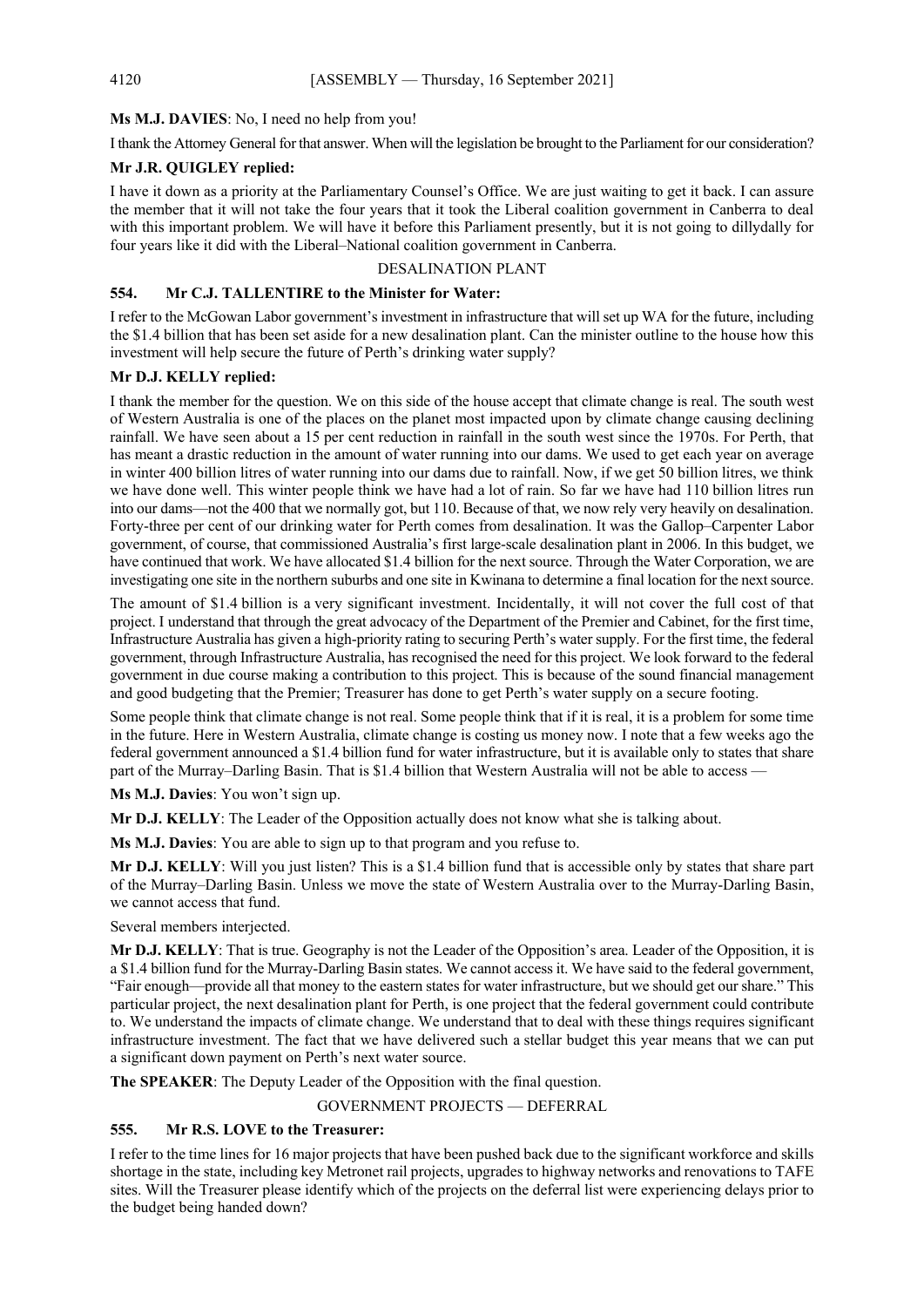#### **Mr M. McGOWAN replied:**

I think around 16 projects have been pushed back, most by around a year or so, including two Metronet lines, from memory, and a range of road interchanges and some TAFE upgrades, but it is around 16. Bear in mind, the budget contains within it hundreds upon hundreds upon hundreds of projects all over Western Australia. The entire pipeline of work across the state is more than \$30 billion—\$30.6 billion or so of capital work across Western Australia so the totality of the projects that have been pushed sideways is not a major proportion of that, but it will assist industry to manage a very large workload, both private and public, at this point in time. I had a meeting with the Minister for Transport, industry and the unions a few months ago to discuss this. They were very keen for this to happen because it is so difficult in terms of the very heated construction and residential construction markets in Western Australia. It is a very hot market; that is actually a good thing. Just so that the member for Moore knows, that is a good thing because it means lots of projects, lots of jobs and lots of people working. It is a good thing. The alternative, of course, is that it is very quiet like it was when you were in office. Do you remember that you delivered the only recession in Western Australian history when you were in office and that you managed to have record revenues but delivered record debt at the same time?

#### **Dr D.J. Honey**: What was the iron ore price then?

**Mr M. McGOWAN**: Member for Cottesloe, I am not blaming you because you were not there. You came in as the tail end batsman. When Colin Barnett left, you got preselected and, as Hon Peter Collier said, it was an embarrassment to the Liberal Party. I can only quote Peter Collier, who described you as an embarrassment and women as sandwich makers. That is the capability of the Liberal Party in the upper house.

Obviously, it is a very hot market across Western Australia, which is actually a good thing, but we are assisting by moving some projects sideways to reduce the pressure on construction companies. It means that the pipeline of work will last longer, which is also a good thing. For instance, our major social housing investment will make the pipeline of work last longer, which is also a great thing.

#### GOVERNMENT PROJECTS — DEFERRAL

### **556. Mr R.S. LOVE to the Treasurer:**

I have a supplementary question. To confirm, is the Treasurer saying that the Yanchep Metronet rail project was on budget and on time before the decision to defer it was made?

#### **Mr M. McGOWAN replied:**

I think it is two rail lines. I think it is Yanchep and Thornlie–Cockburn, both of which are under construction. I have been out there and inspected some of the work that is underway. Obviously, they are complex projects. I will tell you what, Madam Speaker; we are building them. The member for Moore actually has a sticker on his car opposing them.

#### **Mr R.S. Love**: No, I don't.

**Mr M. McGOWAN**: He has taken the sticker off! The sticker is gone. He has moved the sticker. The next thing you know, he will be moving his office into West Perth like the rest of the Nationals WA! What I love about these fake regional people in the National Party is that they put their offices in West Perth, have all their staff there, have all their IT there and hang out at Gordon St Garage; that is the modern-day National Party. Remember the days of Hendy Cowan, the boy from Narembeen—remember that? They are long gone—long gone with this bunch.

**The SPEAKER**: Premier, I am taking a point of order.

#### *Point of Order*

**Dr D.J. HONEY**: Standing order 78 states that an answer must be relevant to the question.

**The SPEAKER**: There is no point of order.

#### *Questions without Notice Resumed*

**Mr M. McGOWAN**: As the minister just pointed out to me, New South Wales has stopped all construction. It has shut down construction, it has shut down hardware—everything in New South Wales. Here our problem is that we have so much work, the strongest participation rate, the lowest unemployment rate in Australia, the best finances of anywhere in the world. New South Wales has shut down everything and somehow the member for Moore is complaining about our state. Our state and the revenue that we are producing is carrying the nation. How does he think that the commonwealth is paying for all the full-cycle docking in Adelaide? The revenue is generated in Western Australia. What do we get for it? Nothing. What do we get for it from the Liberals and Nationals? Nothing. All the Liberals and Nationals do is punish Western Australia for supporting the rest of the country as the Collins-class decision today shows.

**The SPEAKER**: That concludes question time.

### **PAPERS TABLED**

Papers were tabled and ordered to lie upon the table of the house.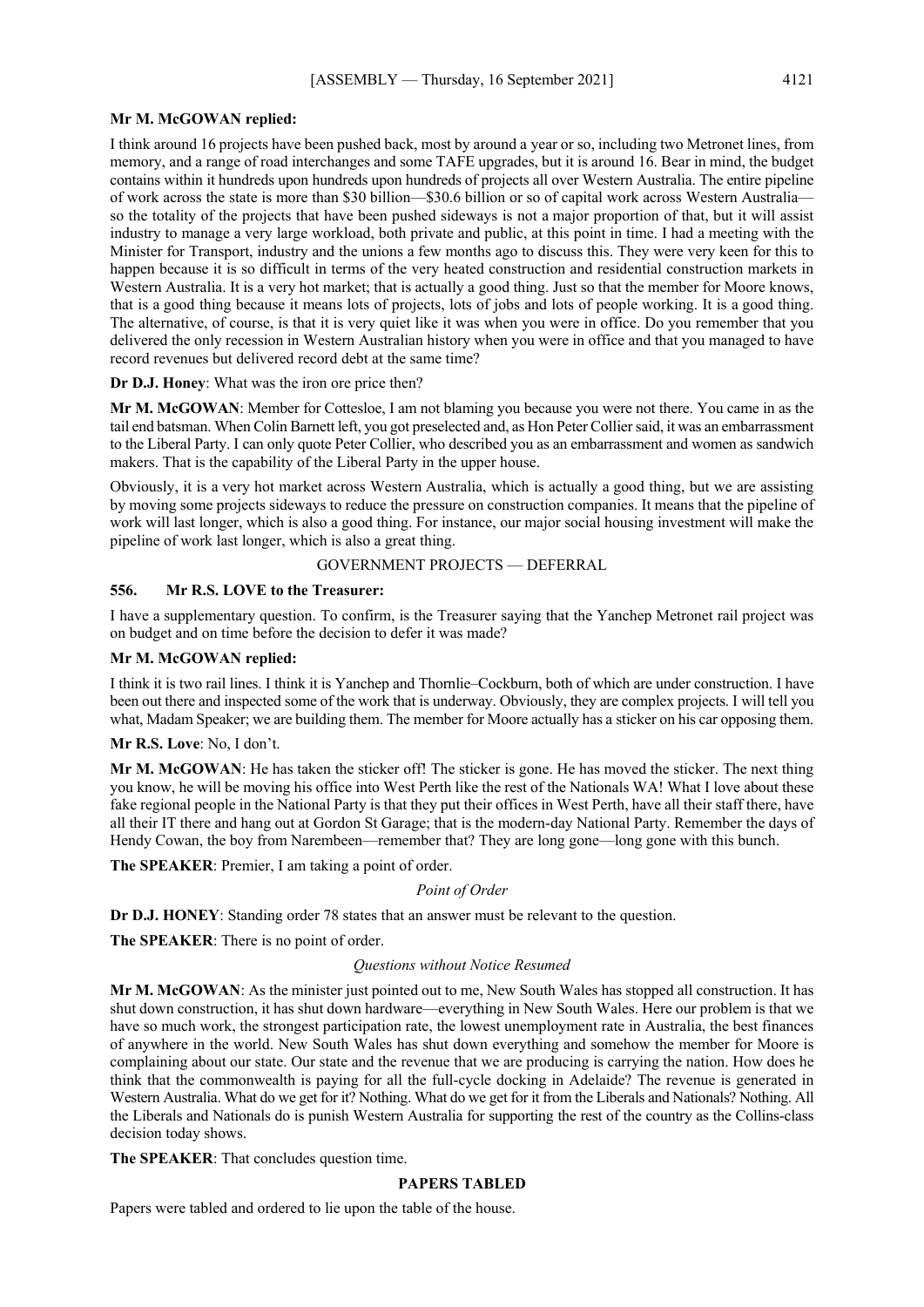### **SELECT COMMITTEE ON WITTENOOM**

*Evidence — Release — Statement by Speaker*

**THE SPEAKER (Mrs M.H. Roberts)** [2.56 pm]: I wish to inform members that under the provisions of standing order 32, I have approved the release of certain evidence provided to the former Legislative Assembly Select Committee on Wittenoom. The request was made by Hon Robin Chapple. The select committee reported to the Legislative Assembly on 3 August 1994, although some of the evidence it received was not tabled and not publicly released.

At a public hearing in December 1993, representatives from the then Department of Minerals and Energy agreed to provide the committee with certain information and documentation by way of notice. Mr Chapple has requested copies of this evidence. Under Legislative Assembly standing order 30, any committee evidence or documents that were not published or publicly released cannot be disclosed until the expiration of 10 years and such a decision is subject to the determination of the Speaker. With regard to the documents requested by Mr Chapple, the 10-year period expired on 16 December 2003 and I have decided to release the documents.

### **ELECTORAL REFORM — REPRESENTATION — REGIONS**

*Standing Orders Suspension — Motion*

### **MS M.J. DAVIES (Central Wheatbelt — Leader of the Opposition)** [2.57 pm] — without notice: I move —

That so much of standing orders be suspended as is necessary to enable the following motion to be debated forthwith —

That this house condemns the Labor government for using the guise of group ticket voting reform to push through changes to our electoral system that will reduce regional representation.

I understand that there have been discussions behind the chair.

*Standing Orders Suspension — Amendment to Motion*

On motion by **Mr D.A. Templeman (Leader of the House)**, resolved —

To insert after "forthwith" —

, subject to the debate being limited to 10 minutes for government members and 10 minutes for non-government members

#### *Standing Orders Suspension — Motion, as Amended*

**The SPEAKER**: As this is a motion without notice to suspend standing orders, it will need the support of an absolute majority for it to succeed. If I hear a dissentient voice, I will be required to divide the Assembly.

Question put and passed with an absolute majority.

#### *Motion*

**MS M.J. DAVIES (Central Wheatbelt — Leader of the Opposition)** [2.58 pm]: I move the motion.

Off the back of the answers we received from the Premier during question time today, I will reiterate the motion, which states -

That this house condemns the Labor government for using the guise of group ticket voting reform to push through changes to our electoral system that will reduce regional representation.

Let us look around the chamber and see which Labor MPs will shortly betray their communities that no less than six months ago put their trust in their leader and his team. Let us get on the record which of these MPs will betray their communities and future generations just six short months after —

Several members interjected.

**The SPEAKER**: Sorry, just pause for a moment. Minister for Water and member for Balcatta, your interjections are incessant and I ask you to desist.

**Ms M.J. DAVIES**: Let us get on the record which of these MPs will betray their communities just six short months after they were entrusted to be the advocates, defenders and supporters of their electorates. Every regional Labor MP has turned their back on their constituency to line up and toe the Labor Party line. Shame on the member for Kalgoorlie; the member for Pilbara; the member for Warren–Blackwood—it is a double whammy for the member for Warren–Blackwood because after six months, she has already betrayed them twice—the member for Geraldton; the member for Bunbury; the member for Collie–Preston; the member for Murray–Wellington; the member for Dawesville; I will even throw Mandurah in there; and the member for Kimberley. All these members are traitors to their communities, served up as cannon fodder -

Several members interjected.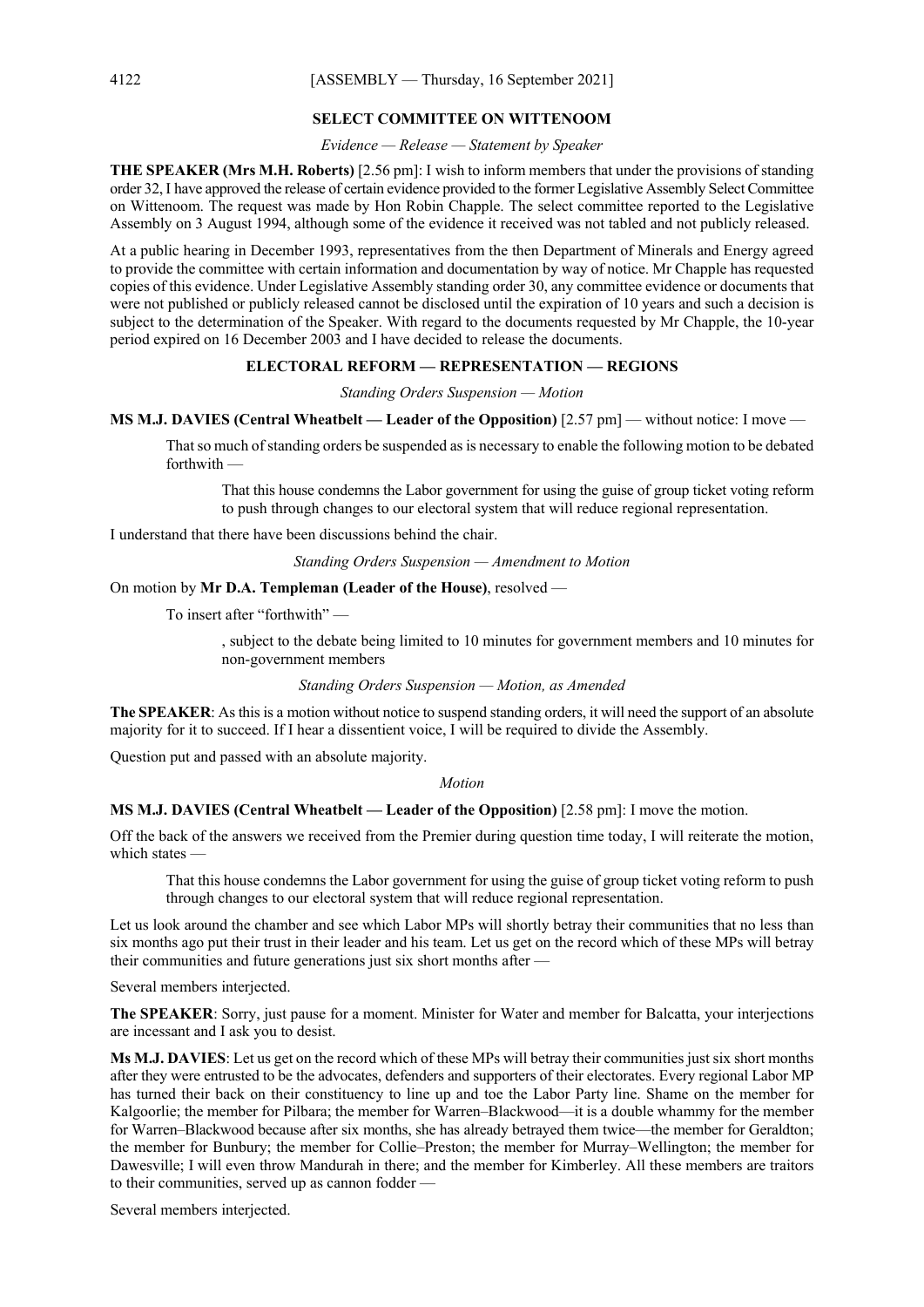#### *Point of Order*

**Mr D.A. TEMPLEMAN**: Madam Speaker, I ask for your ruling regarding the imputation on all members with regard to the word that was used.

**The SPEAKER**: Can you clarify?

**Mr D.A. TEMPLEMAN**: The member named a number of members and then accused us of being traitors. I am just asking you to rule on that.

**The SPEAKER**: That is an adverse reflection. You have named individual members, so I would ask you not to continue to do that.

#### *Debate Resumed*

**Ms M.J. DAVIES**: Thank you, Madam Speaker. I will not say it again.

They have been served up as cannon fodder by the Premier and the Attorney General in their pursuit of a Labor utopia, instead of focusing on the issues that impact their communities.

Several members interjected.

**Ms M.J. DAVIES**: There are a lot of objections going on over there. It is obviously going to be a very sore point; they are a little bit touchy in these communities. They are slavishly following their Premier who was sneaky and deceitful before and after the election. I did not realise that the Premier had been asked after the election whether the electoral reform that we are about to debate was on the agenda, but he was. He was asked by, I think, Gareth Parker and perhaps another journalist as well. Not only before the election was he asked repeatedly six or seven times by one journalist; then again in the debate before the election; and multiple times in regional media around the state. After the election he continued to tell the people of Western Australia that electoral reform was not on the agenda. Still the Labor Party is standing behind the stalking horse that it says is the reason that the reforms are very much required. It has been rubbished, as we heard in question time today, by political commentators, including Antony Green.

Antony Green said that there is no reason that we need to see the changes to the electoral reform in the Legislative Council to reduce regional representation linked to dealing with the group voting ticket. The government could have done that and it would have had our support. It could have addressed the group voting ticket issue with the support of the opposition and the community, instead of introducing these far-reaching reforms to the Legislative Council electoral system. The bill read in today puts the issue in black and white. The second reading speech in the second paragraph removes the reference to the metropolitan boundaries, so it removes any delineation or requirement for the Western Australian Electoral Commission to have regard to regional communities in future distributions of this place, while at the same time reducing regional representation in the Legislative Council.

The Labor Party has form for it; prior to the 2008 state election, it ripped six electorates out of regional Western Australia and put them into the metropolitan area. We now see it doing it again. Labor is ripping regional voices, muting them in our Parliament when members should be allowed to bring expertise, influence and important issues to this place. Labor is shameless in its pursuit of embedding Labor's power into Parliament for years to come.

The Premier and Attorney General's expert committee was a sham. People have seen the Premier deny and deny that this was an issue before and after the election, and then bring in this legislation. People know that they will not be able to trust him. Labor has done it again with the forestry decision; it did that without asking the people of WA what they think. That is arrogant, and it is now a very slippery slope as we wait to see what else the Premier will decide he can just do without asking the people of Western Australia. It will be a long three and a half years to go. Regional members, take note. Your electors will know exactly how you vote and how you betray them. We will make sure of that. You are about to vote to reduce regional representation and I look forward to you explaining that to your communities.

**MR R.S. LOVE (Moore — Deputy Leader of the Opposition)** [3.05 pm]: I am ready to contribute to this discussion because sitting right behind the Premier is the member for Albany. She was at that infamous radio interview in Albany in which the Premier denied over and again that regional reform, regional redirection and cutting regional representation was on the agenda. Sitting right behind him was the member for Albany and, ironically enough, that same member is sitting behind the Premier today. She was sitting there today as we heard the Attorney General read in this bill that will strip away not only regional representation but also any reference to the regions in legislation whatsoever. The Attorney General knows very well the implications of that because he discussed with me directly that that will mean that the regional seats that we now hold throughout Western Australia can be forced into the metropolitan area, one by one. We will see a lack of regional representation in not only the upper house but also the lower house of Parliament in the future. That is Labor's aim. That is what Labor has been about the whole time.

We know this is a very longstanding tradition with the Labor Party. We do not even have to look as far back as the Presiding Officers and Clerks Conference of 2018. Hon Kate Doust did a presentation when she was the President of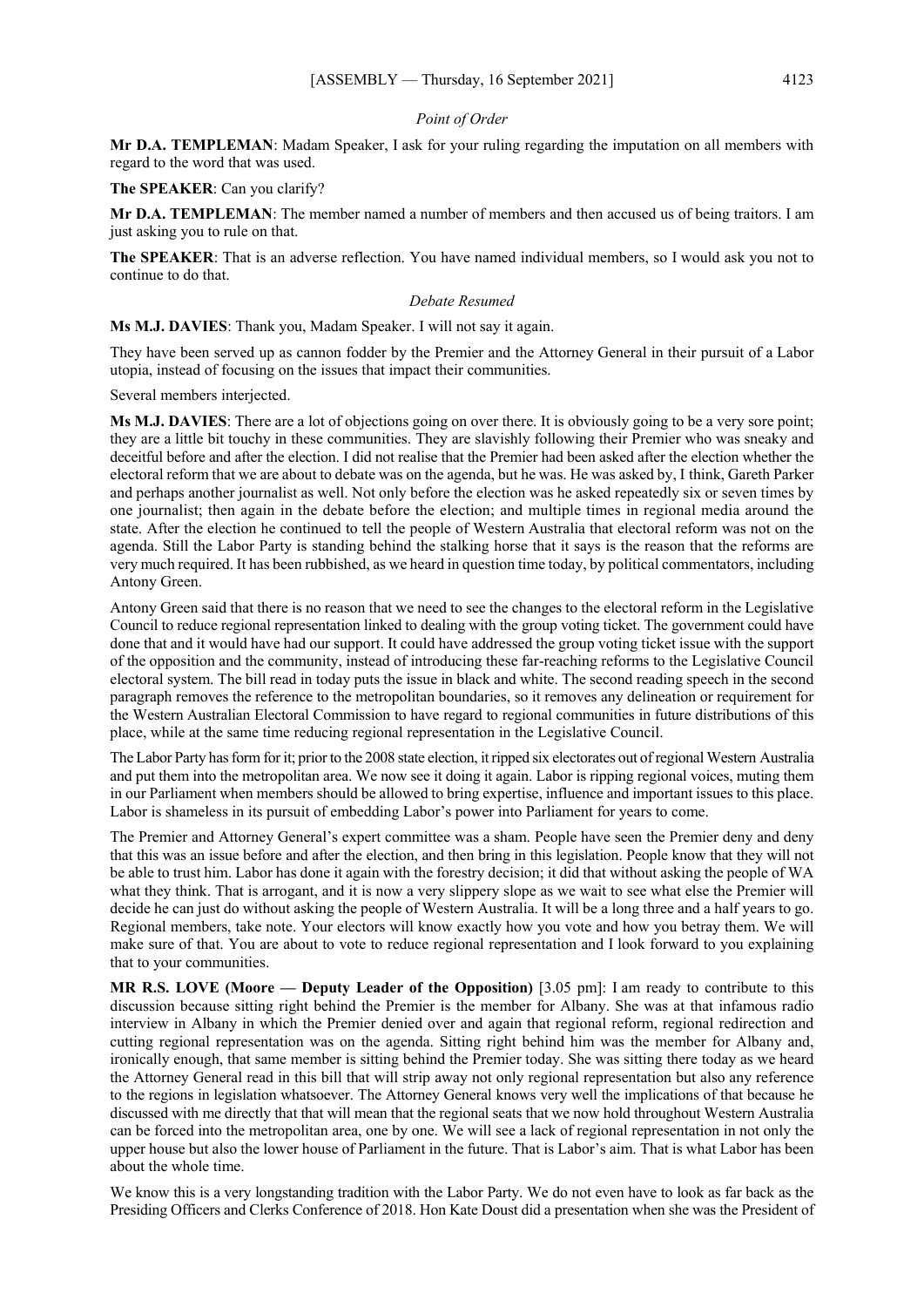the Legislative Council and put forward option C: whole-of-state electorate. Guess what the Labor Party has gone with? It has gone with exactly what the then President put up to the conference way back in 2018. It has been on Labor's agenda for a very long time, but it has denied it.

**DR D.J. HONEY (Cottesloe — Leader of the Liberal Party)** [3.06 pm]: This government has absolutely no mandate for what it is about to do, and I can do no better than to quote —

Several members interjected.

**The DEPUTY SPEAKER**: Members! Thank you.

**Dr D.J. HONEY**: I can do no better than to quote the excellent article by Peter Law in today's *The West Australian* —

McGowan's brief press conference was the latest example of his Government's dishonest and underhand approach to an issue which impacts every West Australian.

Furthermore, the article continues —

The Government has no mandate as it refused to ever honestly answer questions about its aspirations for electoral reform during the election campaign for fear of losing votes in the bush. It's now running scared from a referendum which would likely succeed, but also put the issue at the forefront of mind of regional communities.

That is the truth of it. We have a dishonest government and a dishonest Premier who has gone to the people of Western Australia without it on his mind. What did we observe in this chamber today, members? All of a sudden we have a one vote, one value warrior out there spruiking with great passion the whole point that this is somehow an equitable approach. This is the largest state in Australia and one of the largest electorates in the world. In fact, it would be the largest electoral region in the world, and Labor is going to strip away the specific regional representation in those areas. The Premier has no mandate for this whatsoever. It is quite obvious now that the Premier misled the public of Western Australia before the election and, as the Leader of the Opposition has pointed out, after the election as well. That is deceit of the people of Western Australia. We heard yesterday the Attorney General—again, someone utterly mute before the election; someone who never bothered to whisper a peep of this—tell us that it was a 120-year goal of the Labor Party. The Attorney General does not have a shred of decency in this matter. He did not mention it to the people of Western Australia.

Several members interjected.

**Dr D.J. HONEY**: All those regional members in this chamber whom the Leader of the Opposition has pointed out hid behind that lie. If you support this, you will betray your community. This is an absolute disgrace. The Premier should be ashamed; the Attorney General should be ashamed; and every regional member in this house should be ashamed of your government.

Several members interjected.

### **The DEPUTY SPEAKER**: Members!

**Dr D.J. HONEY**: You should be ashamed of your government. The simple truth is that you have no mandate for this whatsoever.

**MR M. McGOWAN (Rockingham — Premier)** [3.09 pm]: The government will not support this motion. I will explain why. Firstly, prior to the state election, the idea that someone could get elected with 98 votes was not something we had considered, but, obviously, if we did not deal with that issue, people would be criticising us.

**Dr D.J. Honey** interjected.

**Mr M. McGOWAN**: I did not interject on the Leader of the Liberal Party —

**Dr D.J. Honey** interjected.

**Mr M. McGOWAN**: But I will.

**The DEPUTY SPEAKER**: Leader of the Liberal Party!

**Mr M. McGOWAN**: Here I have the report about the Liberal Party, Leader of the Liberal Party. It describes you in all sorts of terms in the WhatsApp group by a member of your party who is in the upper house.

**Ms L. Mettam** interjected.

**The DEPUTY SPEAKER**: Deputy Leader of the Liberal Party!

**Mr M. McGOWAN**: You refused to deal with them.

**Dr D.J. Honey** interjected.

**The DEPUTY SPEAKER**: Leader of the Liberal Party!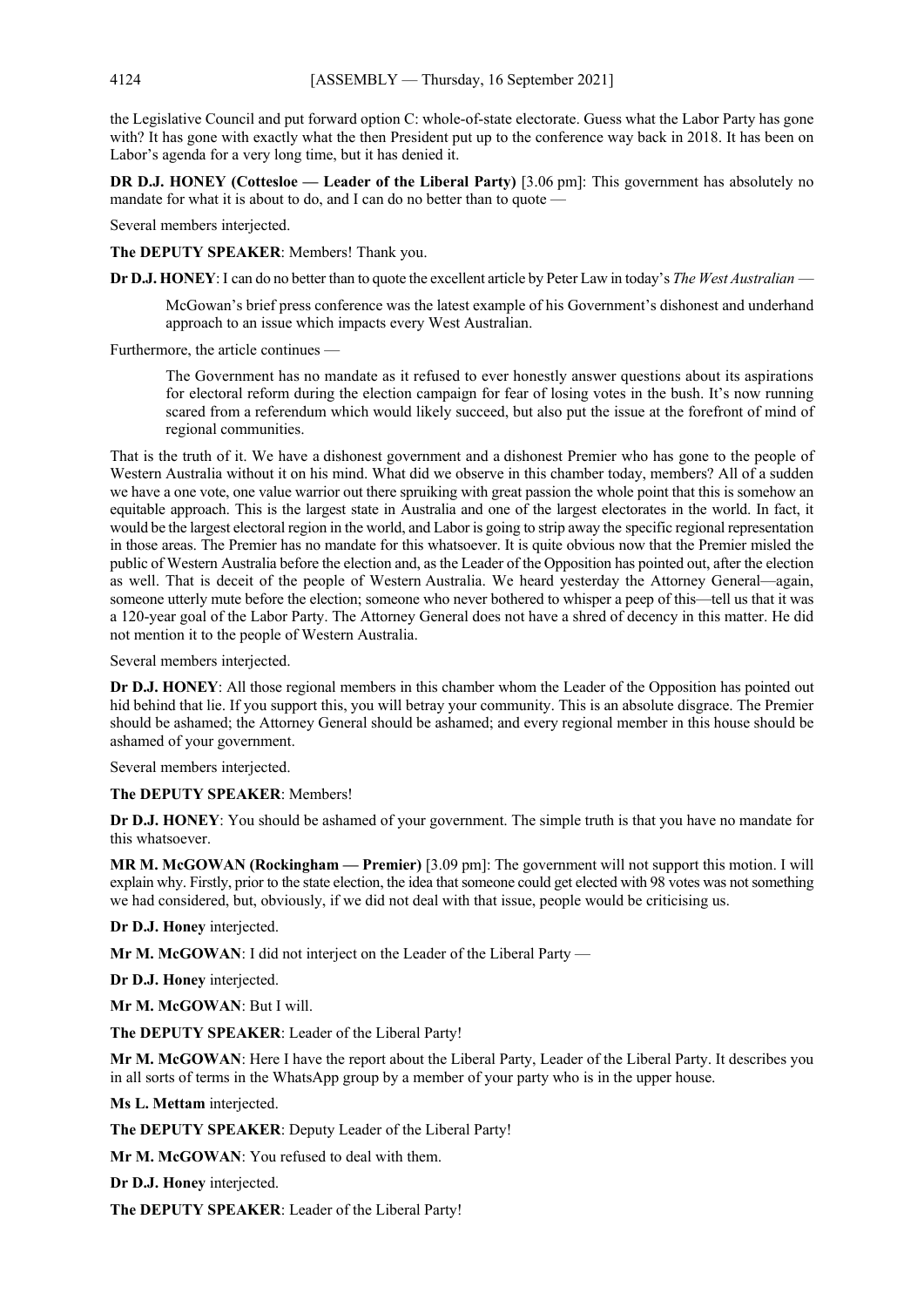**Mr M. McGOWAN**: Do you know why you do not deal with them? It is because you do not have the strength and you do not have the courage. You do not have the courage to take on Hon Peter Collier, who describes women as "sandwich makers".

Several members interjected.

**The DEPUTY SPEAKER**: Members!

**Mr M. McGOWAN**: You will not say anything about it.

We need to reform the upper house. Clearly, what occurred with Mr Wilson Tucker was a blight on democracy that someone could be elected with 98 votes and displace other people who got many thousands of votes. It needs to be reformed. It is a blight on democracy. We commissioned Mr Malcolm McCusker and an eminent group to do a review into these matters. They have made some recommendations that also deal with the blatant rorting and corruption of the voting system in the upper house. The reforms we are bringing to Parliament will ensure that regional people will have 37 upper house members representing them as opposed to six. That is what will occur.

It will also make it easier for people across the board to get elected if they get—what is it?—2.6 per cent of the vote, as opposed to the current 14.5 per cent. It will better reflect the will of the people. That is what democracy is. It is the will of the people. It is only people stuck in the 1800s, like the Liberals and Nationals in Western Australia, who do not understand that.

**Dr D.J. Honey**: Why didn't you let the people decide?

**Mr M. McGOWAN**: Will you please be quiet! No-one listens to you, Leader of the Liberal Party!

**Dr D.J. Honey** interjected.

**The DEPUTY SPEAKER**: Leader of the Liberal Party, you have had your say!

**Mr M. McGOWAN**: No-one listens to you! I will tell you what, Leader of the Liberal Party, I will tell you a home truth. You are the first Leader of the Liberal Party I have ever met who could walk down the Hay Street Mall and no-one would know who you were. He is the first one I have ever met.

Several members interjected.

**The DEPUTY SPEAKER**: Members!

**Mr M. McGOWAN**: That is how insignificant you are!

Several members interjected.

**The DEPUTY SPEAKER**: Members!

**Mr M. McGOWAN**: Your role in this Parliament and your role in Western Australian history will be nothing more than a footnote.

**Dr D.J. Honey** interjected.

**The DEPUTY SPEAKER**: Leader of the Liberal Party!

**Mr M. McGOWAN**: I can tell you what: we have the evidence that in the 1990s you were out there backing one vote, one value.

**Ms S. Winton** interjected.

**The DEPUTY SPEAKER**: Member for Wanneroo!

**Mr M. McGOWAN**: And here you are, coming in here, saying exactly the opposite to what you had to say back in the 1990s, Leader of the Liberal Party.

What occurred with Mr Wilson Tucker was a blight on democracy. Mr McCusker has presented a report that shows that the upper house is clearly in need of reform, and we are going to reform it to make it more democratic. Imagine having two parties in modern Australia opposing a more democratic system; they are actually opposing a greater level of democracy. They are arguing against democracy. All over the world, people fight and die for democracy. Wars are fought over these things, yet we have the Liberals and Nationals in this Parliament arguing against it. They are arguing against more democracy in our state—that is, people's votes should be equal; when people run for office, their votes should be equal. When people run for anything—I gave the example of shareholders in question time such as a committee position in an organisation, a club or whatever it might be, they are elected based on how many votes they get. That is the way these systems work. That is the essence of democracy, and the Liberals and Nationals are saying that somehow that is wrong—that some people's worth is less than others. That is what they are saying: some people's worth is less than others. Frankly, that offends the basic principle of being an Australian.

Several members interjected.

**The DEPUTY SPEAKER**: Leader of the Liberal Party! Deputy Leader of the Opposition!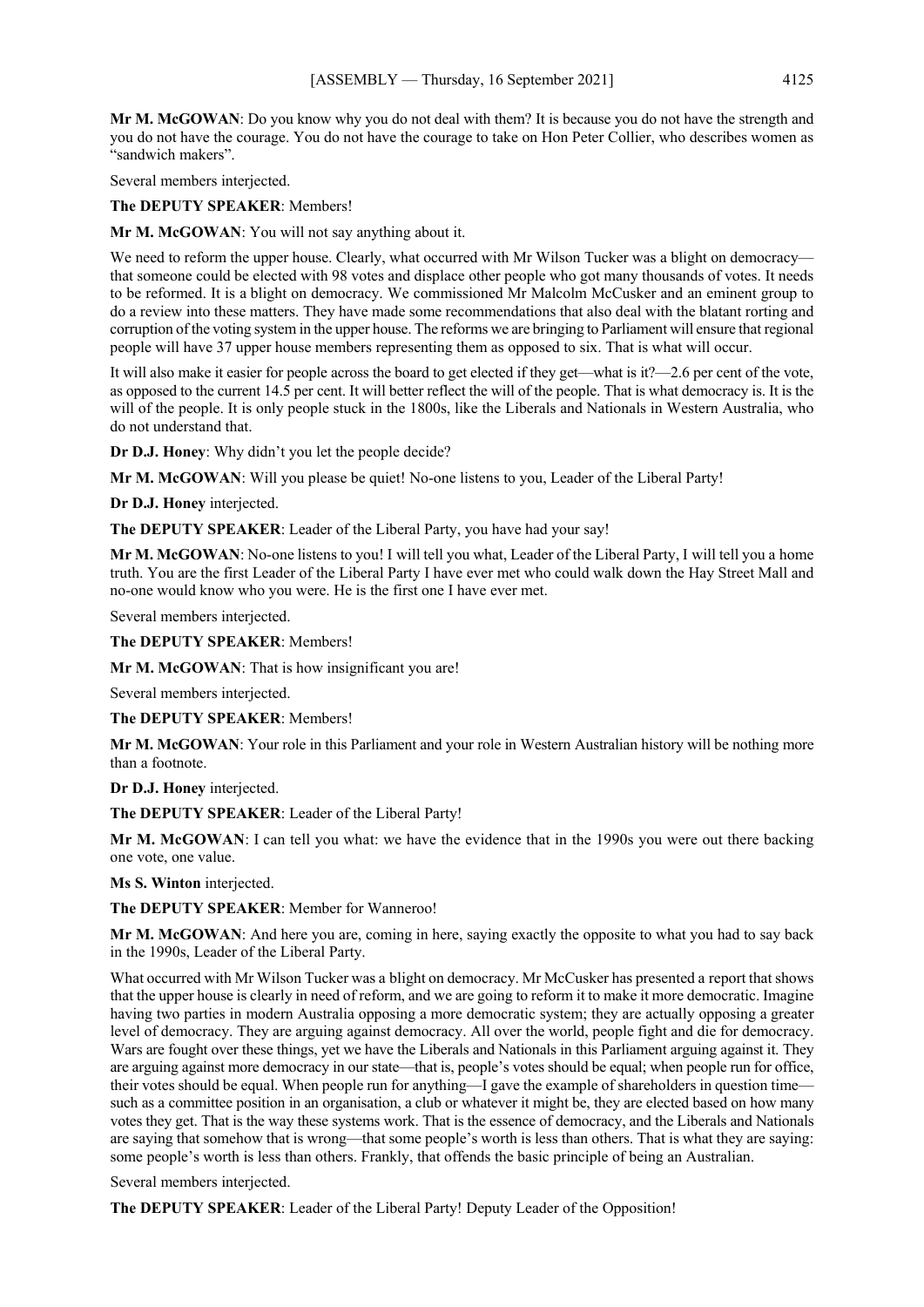**Mr M. McGOWAN**: I will tell members what, the Leader of the Nationals WA stood up there and talked about betraying communities. When she was first elected to Parliament, she occupied an office over the road from Parliament. You were taking the money as a member of the regions, as a member for the Agricultural Region, while sitting over the road from Parliament, never seeing a constituent in your community, like Hon Jim Chown, who was also over the road from Parliament, and who the Liberal Party endorsed, sitting over the road there from Parliament for all those years. I think now we know that whilst on that committee, he opposed the reappointment of Mr McKechnie, and I think there needs to be a bit more inquiry about why that took place. If you want to talk about corruption, have a look at that issue. You were betraying your community, Leader of the National Party, when you occupied an office over the road from Parliament whilst representing the Agricultural Region.

### **Ms M.J. Davies** interjected.

**The DEPUTY SPEAKER**: Leader of the National Party!

**Mr M. McGOWAN**: It was a shocking thing that you did, a disgraceful thing that you did, having your office over there. My electorate office is in my community where it has been for more than 20 years.

### **Ms M.J. Davies** interjected.

**The DEPUTY SPEAKER**: Leader of the Opposition!

**Mr M. McGOWAN**: You could not even show your electors the dignity of having your electorate office in your community, because you just wanted to escape from that day-to-day work of meeting the needs of your community.

Several members interjected.

**The DEPUTY SPEAKER**: Leader of the Opposition and Deputy Leader of the Opposition, you have had your say. It is time for the Premier to respond.

**Mr M. McGOWAN**: We are reforming to remove the corruption of the upper house. Obviously, there will continue to be some support in terms of weighting in this house for some regional MPs, including you, Leader of the National Party. There was an extraordinary level of vote-weighting and —

### **Mr D.J. Kelly**: Malapportionment!

**Mr M. McGOWAN**: —malapportionment, which is the proper term. It is basically a distortion of democracy. It is not democratic, to be frank, when some people's votes are worth six times that of others. It is just not democratic. It is the stuff we would see in a dictatorship, which would say it is somehow democratic, but it gives some people six times the votes of other people. Basically, that needs to be reformed, and that is what the government is going to do. We will ensure that regional people all over Western Australia have 37 MPs versus six.

**MS R. SAFFIOTI (West Swan — Minister for Transport)** [3.17 pm]: New members, I just want to outline a bit of history. In about 2018, we had the same Liberal Party and the same National Party that came into this house, targeting new members every day—the member for Wanneroo, the member for Mount Lawley, the member for Bicton, the member for Kalamunda and the member for Swan Hills—saying that they were going to lose their seats. They were threatening and bullying the new members every day. Do members remember the former member for Churchlands and the former member for Dawesville? They were targeting. Do members know what our members did? They went out there and represented their electorates. They doorknocked, they represented their views and then the government delivered to all of Western Australia. They were targeting the member for Pilbara all the time. Do members know what the member for Pilbara did? He went out there and he worked for his electorate and he represented its views, because that is what the people want. People want members working for them and representing their views.

Do members know what? All those people who were targeted got back in, and the people who were targeting them lost their seats, because they were lazy and arrogant. This is exactly what the opposition is doing today—sitting here, defending Hon Peter Collier and Jim Chown. Opposition members are standing up and somehow arguing that someone like Hon Jim Chown was representing his electorate because of the style of the electoral system. Because of the electoral system, someone like Jim Chown was somehow working so hard on behalf of his electorate. It is false. It is about members working for the state for all communities. That is what we intend to do and that is what we are doing.

### **Ms L. Mettam** interjected.

**The DEPUTY SPEAKER**: Deputy Leader of the Liberal Party!

**Ms R. SAFFIOTI**: There is the false National Party. I get sick of hearing people who have never actually worked on a farm lecturing us about agriculture, day in, day out. People all know they are false. Again, the poor Leader of the Liberal Party is sitting in the chamber. He has to take that position because Hon Peter Collier and Hon Nick Goiran told him to! They are the puppeteers. I mean, honestly, all the power rests in the other house. The Leader of the Opposition's numbers rest in the upper house. Both leaderships rest on the power in the upper house, so, of course, they will defend the status quo.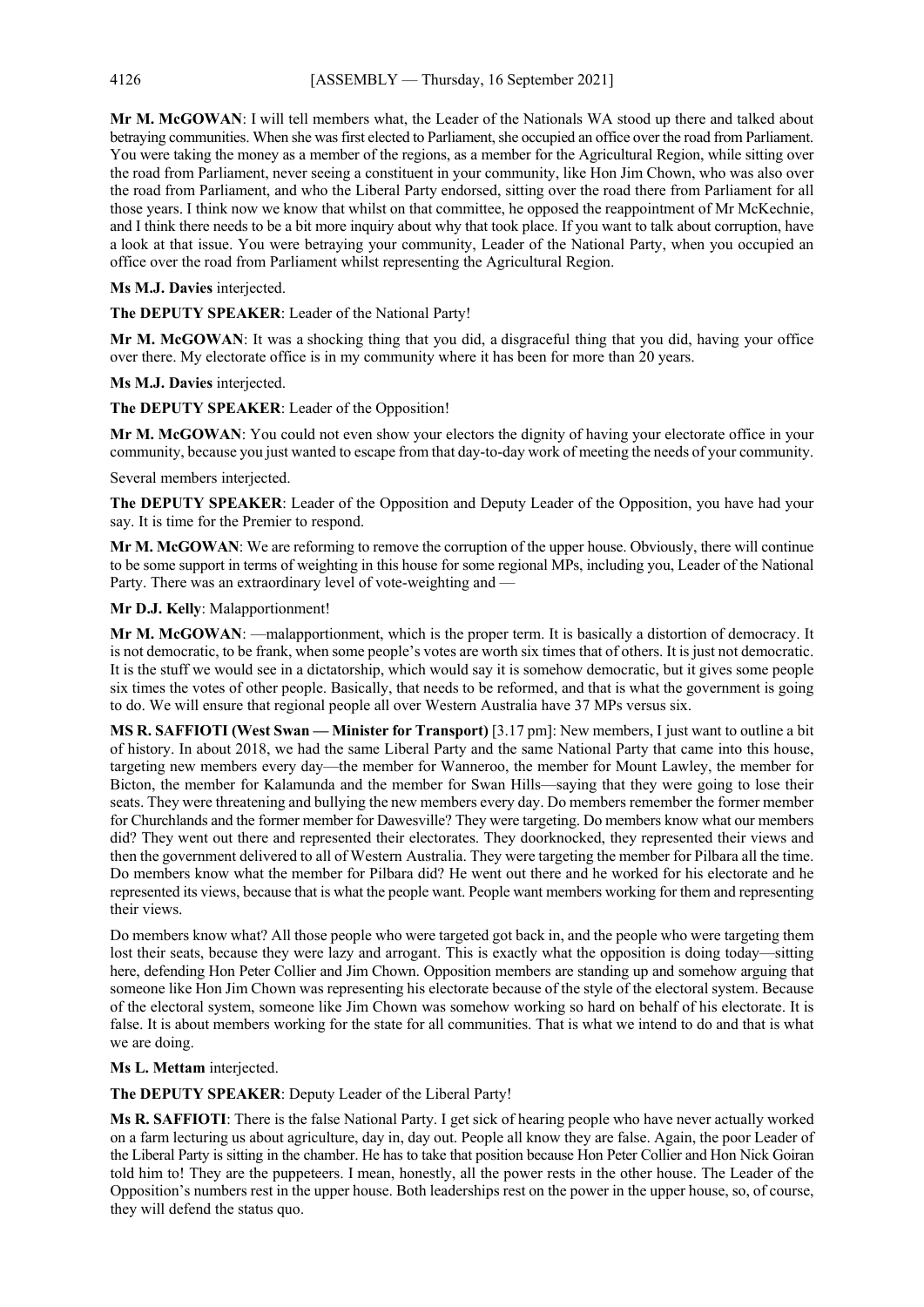#### *Division*

Question put and a division taken, the Deputy Speaker casting his vote with the noes, with the following result — Ayes (5)

| Ms M.J. Davies<br>Dr D.J. Honey | Mr R.S. Love<br>Ms L. Mettam | Mr P.J. Rundle (Teller) |                       |
|---------------------------------|------------------------------|-------------------------|-----------------------|
|                                 |                              | Noes $(40)$             |                       |
| Mr S.N. Aubrey                  | Ms M.J. Hammat               | Mr S.A. Millman         | Ms R.S. Stephens      |
| Ms H.M. Beazley                 | Ms J.L. Hanns                | Mr Y. Mubarakai         | Mrs J.M.C. Stojkovski |
| Dr A.D. Buti                    | Mr M. Hughes                 | Mrs L.M. O'Malley       | Dr K. Stratton        |
| Mr J.N. Carey                   | Mr D.J. Kelly                | Mr P. Papalia           | Mr C.J. Tallentire    |
| Ms C.M. Collins                 | Ms E.J. Kelsbie              | Mr S.J. Price           | Mr D.A. Templeman     |
| Mr R.H. Cook                    | Dr J. Krishnan               | Mr D.T. Punch           | Mr P.C. Tinley        |
| Ms L. Dalton                    | Mr P. Lilburne               | Mr J.R. Quigley         | Ms C.M. Tonkin        |
| Mr M.J. Folkard                 | Mr M. McGowan                | Ms R. Saffioti          | Mr R.R. Whitby        |
| Ms K.E. Giddens                 | Ms S.F. McGurk               | Mr D.A.E. Scaife        | Ms S.E. Winton        |
| Ms E.L. Hamilton                | Mr D.R. Michael              | Ms J.J. Shaw            | Ms C.M. Rowe (Teller) |

Question thus negatived.

#### **ESTIMATES COMMITTEE — MANAGEMENT COMMITTEE**

*Report — Presentation*

**MR D.A. TEMPLEMAN (Mandurah — Leader of the House)** [3.26 pm]: In accordance with the standing orders, I present the report of the management committee prescribing which parts of the estimates and off-budget public corporations will be considered by estimates committees A and B, and the time allocated for that consideration.

[See paper [617.](https://www.parliament.wa.gov.au/publications/tabledpapers.nsf/displaypaper/4110617aef4a5b241c42dffc482587530007ec9e/$file/tp+617+-+final+2021+estimates+schedule.pdf)]

*Adoption of Report — Motion*

#### **Mr D.A. TEMPLEMAN**: I move —

That the report be adopted.

The report that has been handed down is for the estimates process next week and includes the allocation of acting chairs along with the committee representation. I thank the opposition for its considerations and collaboration on the preparation of this report for what I am sure will be a smooth estimates committee process next week.

**MR R.S. LOVE (Moore — Deputy Leader of the Opposition)** [3.27 pm]: I offer the opposition's support for the report. The member for Roe, the member for Belmont and I joined the chair this afternoon for our long and arduous meeting to discuss the estimates process. We had a very long and difficult discussion, chaired by the Leader of the House and overseen by the Clerk. At the end of that lengthy and difficult discussion, we came to this estimates hearing schedule as presented and we endorse it.

Question put and passed.

### **APPROPRIATION (RECURRENT 2021–22) BILL 2021 APPROPRIATION (CAPITAL 2021–22) BILL 2021**

*Second Reading — Cognate Debate*

Resumed from an earlier stage of the sitting.

**MS J.L. HANNS (Collie–Preston)** [3.28 pm]: Prior to the lunchbreak I was talking about the support the Labor government has given to the Collie–Preston electorate in the lead-up to some changes that will be occurring in the coal and energy sectors. This particular decision was made in the previous term of government and was centred on the fact that the energy market and the energy system in Western Australia is changing and that the significant uptake of rooftop solar has changed demand within the south west interconnected system. The government recognised the impact of that not only for Collie–Preston, but also right across the south west economy, which meant that our particular region needed significant support. One of the ways that the government has supported this area is through the Collie industry attraction and development fund, the Collie Futures fund and the Just Transition process. The Just Transition process brings together unions, industry leaders, affected workers, TAFE for the training sector, local schools, local government and a significant state government commitment through resourcing this particular Just Transition group. The McGowan government has received national and international recognition for how it has transitioned workers to industries of the future when decisions like these are made. The McGowan government has again demonstrated its respect for the local workers and our communities by investing a further \$20 million in this budget into the industry attraction and development fund. This fund is specifically designed to attract industries to the Collie region to allow workers to transition from current jobs in coal and power generation through to new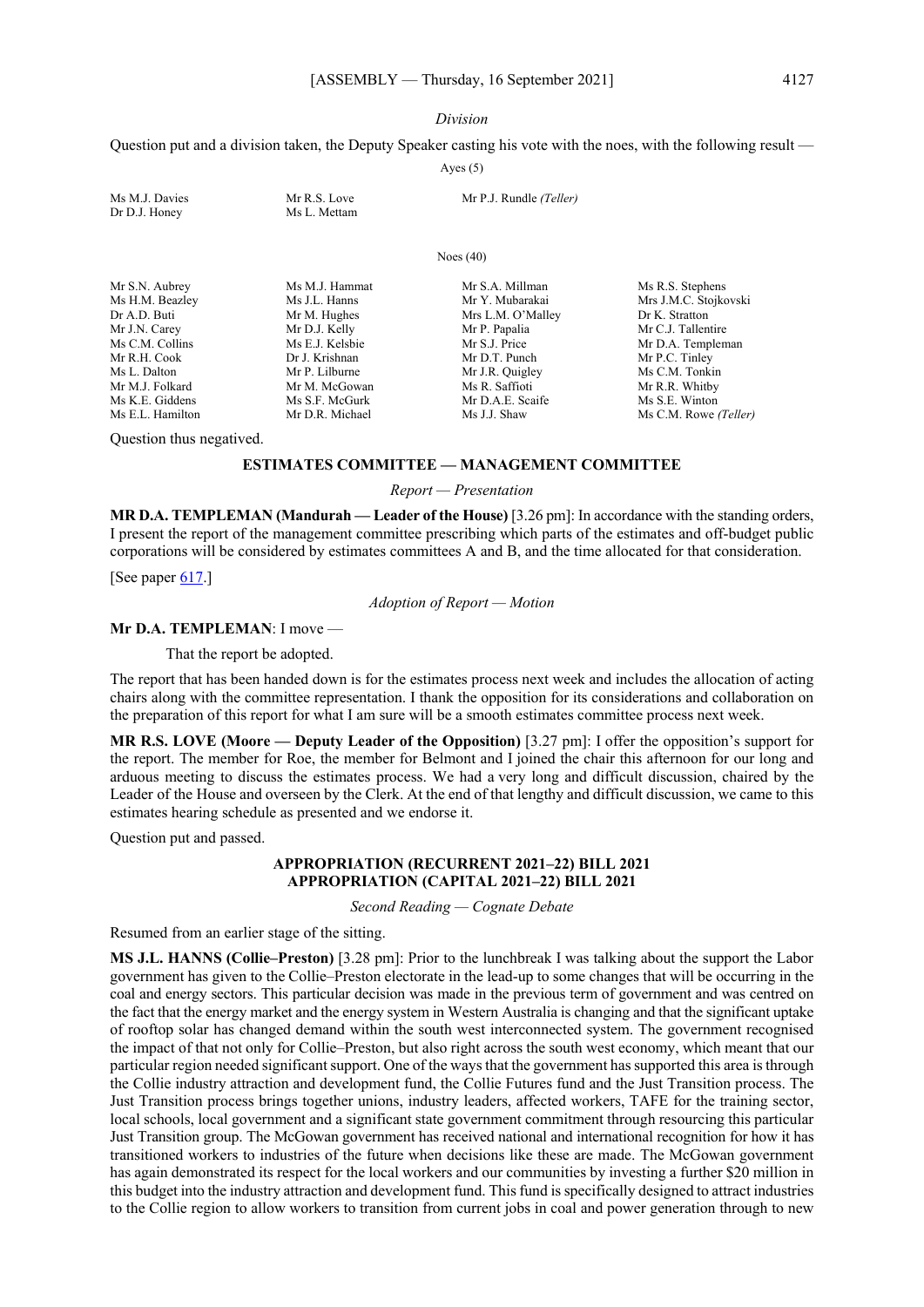opportunities that are created by this funding. This is in stark contrast to the Liberal Party's energy plan in the lead-up to the 2021 election. I am very sad that nobody from the opposition is in the house to listen to this today. The Liberals' energy plan was not very well received in the Collie area. In fact, it had a plan to close the power stations by 2024. Once that particular announcement was made, the poor Liberal candidate for Collie–Preston was really never seen again. She did not get any warning or heads up about that particular plan and what it would do to her ability to run effectively as a candidate for the Liberal Party in Collie–Preston. The Nationals WA candidate also did not have a response for days, and, unless I have missed it, I do not know that the Nationals have an energy plan for Western Australia. It is an error on the part of the Nationals, given that it is in opposition.

In contrast, the McGowan government works with communities to transition workers away from transitional industries. We are a government that does not just lock the gate and walk away from our workers. The industry attraction and development fund will allow workers to transition and develop the high-valued skills needed to work in industries of the future. An example of this from the previous term of government is the investment in tourism in the Collie–Preston area. Yesterday, I took the Minister for Tourism; Culture and the Arts; Heritage to look at some of the attractions in Collie, including the Wellington Dam wall, which I have discussed several times in this house. In Collie, we also have the Department of Mines, Industry Regulation and Safety's licensing centre, which was an initiative to devolve licensing services to the regions. This year the government has invested in the Cannaponics medicinal cannabis processing facility in Collie. It will bring in significantly more than a matched amount of private investment from Cannaponics with the project estimated to be worth \$20 million. Cannaponics has secured funding under the Collie Futures fund of \$2 million. The investment has attracted Cannaponics to set up in Collie and it has created a significant number of jobs for the region. International Graphite is another company that has taken advantage of the Collie Futures fund. It will bring the processing of graphite to Collie and it will create jobs for the future and jobs in future technologies.

The \$20 million Labor government contribution in this budget is a top-up of the initial \$80 million used to create industry investment in future jobs for our community. In fact, this government is investing in jobs for not only Collie–Preston, but also the south west in general. I have talked several times about how the Collie–Preston economy is linked very closely to the health of the economy across the whole of the south west. In considering the interrelationship between these two local economies, in this budget the McGowan government has also invested in local manufacturing in the south west. In the metropolitan region, we have brought back local manufacturing through the Metronet process and with the building of railcars at the Bellevue Assembly Facility. It has been announced that \$2 million will go towards a feasibility study on the development of a south west advanced manufacturing hub in the Bunbury Geographe region to create a project similar in scale to that of the Australian Marine Complex at Henderson, in the Perth metropolitan area. This will again create local jobs in the manufacturing industry in the south west of Western Australia. I am excited to see what job opportunities that brings for not only the Collie region, but also the south west. This particular location in the south west—it would be great if it was located in the Collie–Preston region—will take advantage of the fact that we already have an existing road and rail network, a skilled workforce and a port. Included in the geographical advantages is the fact that we are located close to Perth and the south west region, which creates a lifestyle that we enjoy.

The McGowan Labor government is creating new jobs right across Western Australia, including in Collie–Preston. It is creating jobs in areas where communities can thrive and not have to rely on jobs in FIFO workforce in remote locations. It is creating jobs whereby people, such as my husband and our friends, can come home every nightunless they are night-shift workers. That is why my family and I moved to Collie from Perth in the first place.

This budget also focuses significantly on skills training. It continues to prioritise skills training for all Western Australians. This budget has made a significant investment in continuing the Lower Fees, Local Skills program. Over the last term of government, the enrolments for South Regional TAFE in Bunbury, and all the campuses that sit within South Regional TAFE, have increased by 20 per cent as a result of this program. The budget also features a \$25 million upgrade to TAFE's facilities and equipment so that lecturers and students can work with state-of-the-art equipment that will replicate what they are likely to see in industry when they get jobs within the local area. We are making sure that WA's TAFE graduates enter the workplace with training that prepares them for twenty-first century jobs.

I am very pleased to see \$29.8 million in the budget to provide 8 000 additional vocational education and training placements in schools in Western Australia. Part of my previous role was working as a vocational education and training coordinator in schools. I enabled students to access training while at school, continuing their education and improving their literacy and numeracy standards to be able to graduate from high school and achieve within a workplace. Part of that training occurred in years 11 and 12 whereby students were also able to complete certificate II and III level training. This enabled them to leave school, as I said, with not only the required literacy and numeracy levels, but also qualifications. Often these students finish their pre-apprenticeship at school and are very competitive when seeking out apprenticeships and traineeships in further employment post-school. The \$19.2 million that this budget delivers for a year 9 career taster program is so important. In the good old days when I was a student at school, a year 10 student was asked what they wanted to do when they left school. I said that I wanted to be a teacher, and that worked out well for me. But it is a decision that a lot of other children do not find particularly easy to make.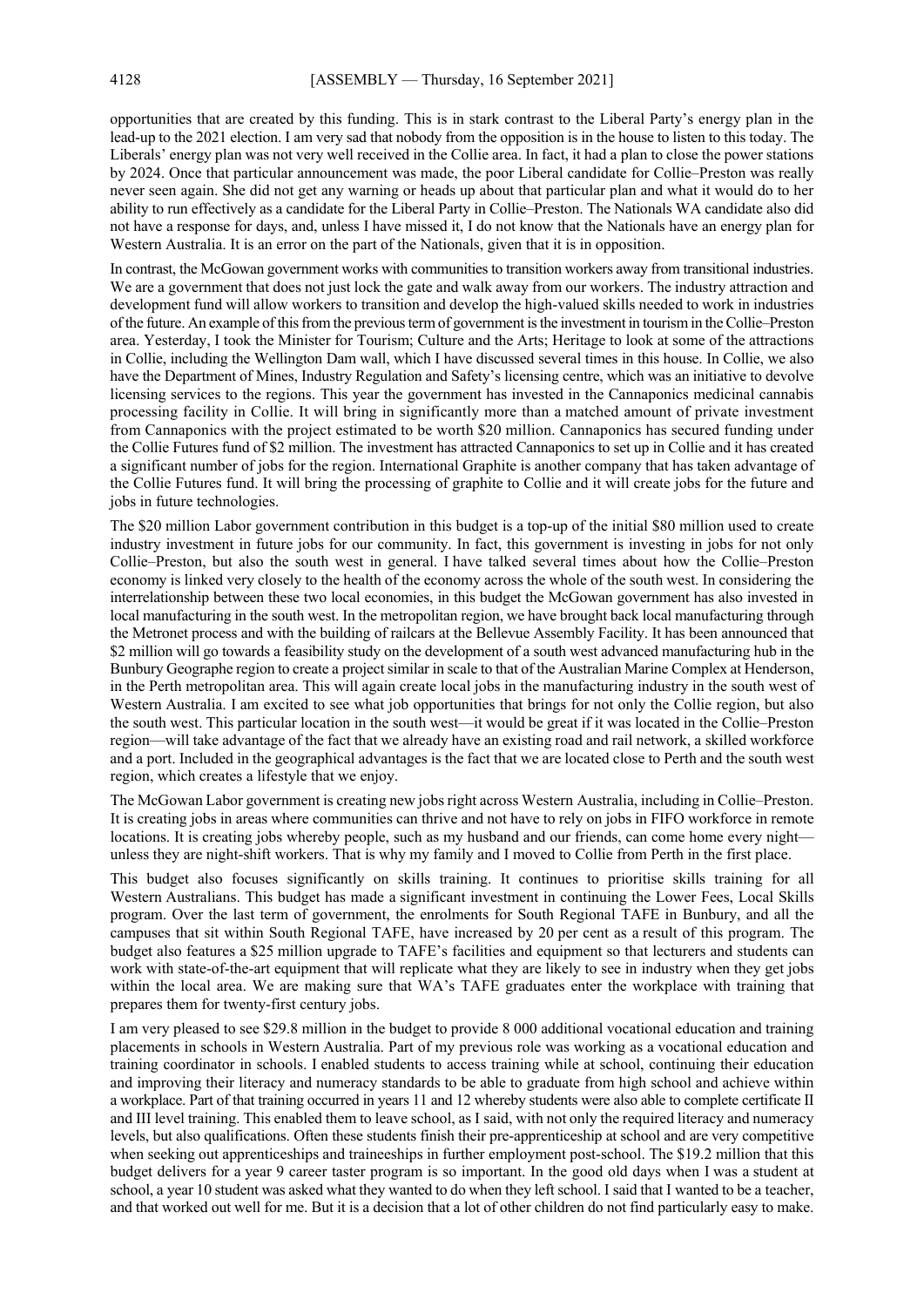It is very difficult for a year 10 student to make a decision about a future career, for example, boilermaking, when they have not tried metalwork at school but are potentially having to choose subjects for years 11 and 12. To be able to give year 9 students the opportunity to find out what the careers, jobs and skills look like so that they can make informed decisions about their future is an incredible opportunity. I have been pushing for that as a vocational education and training coordinator in our schools.

#### [Member's time extended.]

**Ms J.L. HANNS**: I am proud that this government has listened to the people who work in schools and who know what our young people need, and is funding the programs that need to be funded to give our students the best start in life that they can possibly get.

In addition, \$37 million for training will go towards an employer incentive scheme. These are incentives for businesses to employ apprentices, including mature-age apprentices, and trainees, allowing them to gain skills. The Lower Fees, Local Skills program is aimed at reducing fees in some TAFE courses by 72 per cent. Those subsidised courses have been given priority because they are based on the state priority occupation list, or SPOL in education speak. That simply means that we are providing incentives for people to study TAFE courses for which there are identified skills shortages. The Leader of the Opposition declared in her budget reply that there was a skills shortage and that the WA Labor government was doing nothing in the budget to address it. I disagree. This government's investment in TAFE training, vocational training in schools and employer incentive schemes are all aimed to address the skills shortage and to provide future jobs and opportunities for all Western Australians.

There is a saying among teachers that teaching is the only job where I steal things from home and take them to work. I must say that I absolutely agree with that. I used to take to school my kids scissors, spare pencils, notebooks and shoes and school uniforms that my kids had outgrown. I took their schoolbags which were still serviceable and perfectly okay but which my children did not like anymore. I took those things to school and gave them to the students who needed them more than my children needed them.

As a teacher and deputy principal over the past nearly 30 years, the lack of funding around education was never more apparent than under the Liberal–National government. In contrast, the McGowan government's investment in quality education for schools in Collie–Preston is outstanding. The McGowan government committed to the school's maintenance program in 2020, which meant that many schools were able to update their maintenance and get on top of some of the works that needed to be done. In fact, the member for Hillarys, who is not in the chamber, had been a particularly strong advocate for her school that went for nearly 50 years without any proper maintenance or works. I am very pleased that she was able to address that as part of her election commitments. The McGowan Labor government funded additional education assistants in classrooms. EAs are our guardian angels and unsung heroes in the classroom who allow teachers the ability to provide instruction to students. The education assistants support the education of those young people as a result of that instruction.

We increased the number of school cleaners on school sites during the COVID-19 pandemic. During the previous government, under former member for Collie–Preston Hon Mick Murray, Collie Senior High School received upgrades of \$7.5 million for its classrooms.

In this budget, \$7 million has been set aside for Eaton Community College to build new design and technology classrooms, delivering state-of-the-art equipment and resources to that school. The government will also spend \$1 million on classroom upgrades at Donnybrook District High School. In preparation for the science-based jobs of the future, we have allocated funding for Wilson Park Primary School, Allanson Primary School, Treendale Primary School, Australind Primary School and Glen Huon Primary School, and Eaton Primary School is receiving a classroom upgrade. They are all very worthy recipients, building on the previous recipients of that program.

I would like to very briefly touch on the fact that as a deputy principal and teacher over many years, I have seen lived experiences of children and families at their most vulnerable. Often, the oldest child experiences homelessness, domestic violence, substance abuse or extreme mental health issues. The home environment causes the younger children in those families to observe and often reflect some of the behaviour that they see. Despite those family behaviours, we then expect that those young people will be able to go to school, sit at a desk in the classroom and listen to the teacher intently. We know what those students are trying to deal with behind closed doors. Often they are carers for family members, dealing with trauma or suffering from mental health issues from the things they have observed and experienced. Very sadly, young people are making attempts to take their own lives. These young people go to school tired and late. Those behaviours are often picked up by teachers and deputy principals, but the sad reality for the children whom we are seeing today is that the teachers and deputy principals are not the right people to deal with those very significant and complex issues because they are not adequately trained to do that. I am very pleased that the government has announced \$104 million towards student mental health in schools, including additional school psychologists. This will mean, and shows our community, that the McGowan government is delivering support for young people and vulnerable families by providing a safer environment while they are at school and also allowing them to be supported through mental health strategies in schools. That will allow the best possible future for those young people.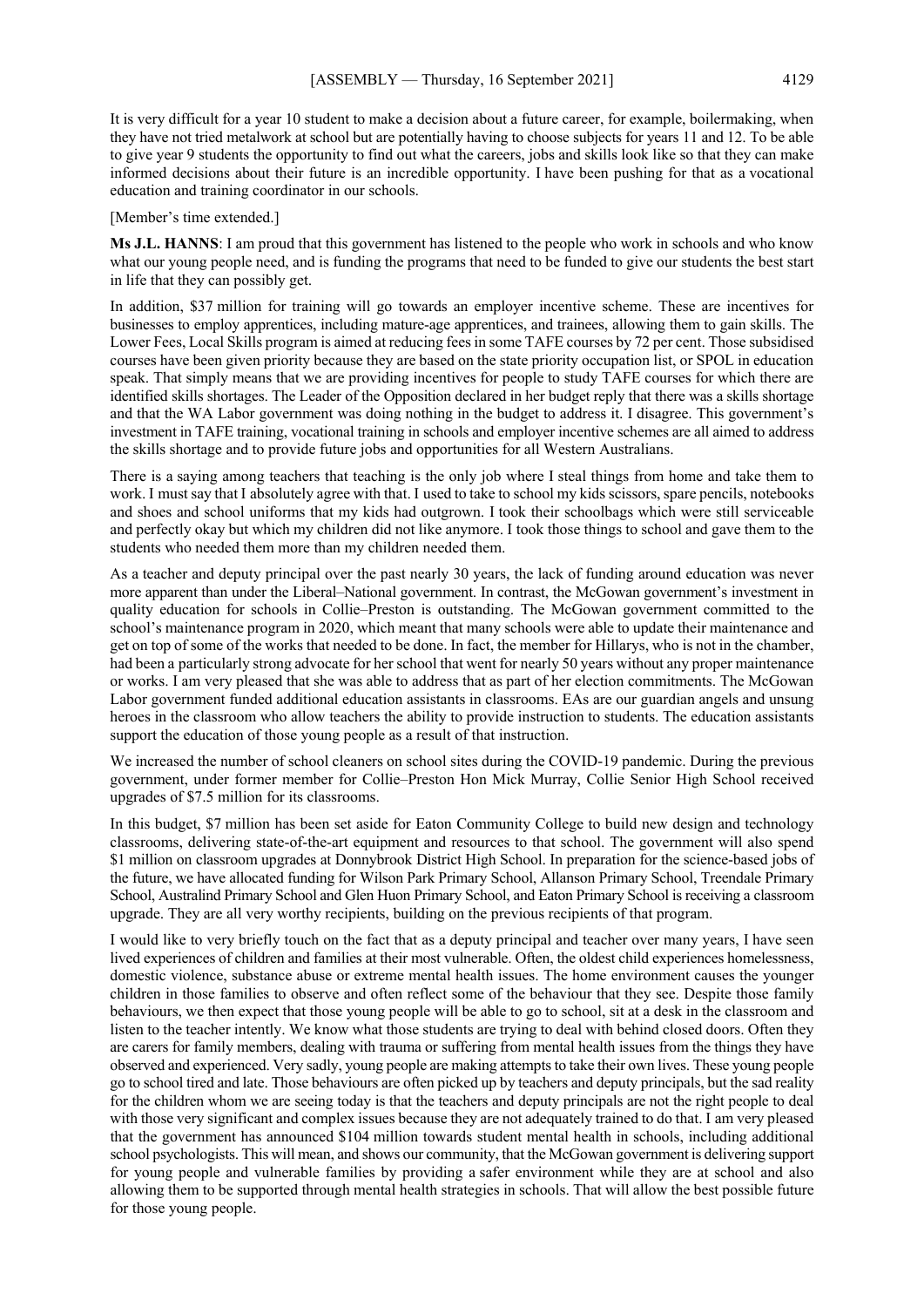I was very pleased to see measures for foster carers appear in the budget papers. During my time as a teacher and deputy principal in Collie, I got to know a number of foster cares. A lot of families worry about what will happen to the foster child they are caring for when the child turns 18. I was incredibly excited to see that we are expanding the Home Stretch program. Children in foster care will be supported to the age of 21, if they wish to be. The government allocated \$41 million to deliver that initiative. I think that demonstrates our absolute commitment as a government to vulnerable Western Australians. Foster children are among some of the most vulnerable in our community.

An additional \$93 million in increased funding has been delivered for child protection services across the state. Sadly, the examples I have given members in the chamber today illustrate that these services are needed now more than they have been in the past.

Because this was raised in the chamber today, I want to give a shout-out to, and rejoice in, the return of the safety and security rebate for seniors, which was abolished by the Liberal–National government in 2015. Several seniors have approached my electorate office to thank us for making sure that this is funded in the budget. They collect their forms and we assist them in filling them out. We are delighted to see so many of our seniors taking advantage of the safety and security rebate. I could go on forever, but I promise I will not.

In conclusion, I would like to say that I am proud to be joining the McGowan Labor government this year. The government is delivering for everybody across Western Australia. I thank in particular the people in my electorate of Collie–Preston and I commend the bills to the house.

**MS E.J. KELSBIE (Warren–Blackwood)** [3.48 pm]: I rise to speak on the Appropriation (Recurrent 2021–22) Bill 2021 and the Appropriation (Capital 2021–22) Bill 2021. It is with pride and honour that I stand here today as the elected representative of the diverse electorate of Warren–Blackwood. I am proud to be a regional member of the McGowan Labor government and was incredibly proud to watch the Premier hand down the 2021–22 state budget last Thursday.

This budget is based on the core Labor values of fairness and equality—I restate, fairness and equality—compassion, social justice, and building sustainable communities to not only thrive but also survive for years to come. The 2021–22 state budget delivers a strong surplus, which enables the McGowan Labor government to deliver major investments for all Western Australians in areas including infrastructure, social housing, hospital, mental health and climate action initiatives.

We have one of the strongest economies in the world. As a state, we have outperformed our national counterparts. As a government, we have strong financial discipline. Our economy has grown by 4.3 per cent in 2020 to 2021. Business and consumer confidence is high. The state's unemployment rate fell to its lowest level since 2013 at 4.6 per cent, with high participation levels. In July, more West Aussies than ever were in jobs. We know that there are shortages in certain sectors, in line with national trends, and this budget includes measures to address shortages with a focus on skilling and reskilling more West Aussies into jobs.

The ability for people to receive a good education regardless of where they live or how much money they have is one of the core Labor principles. The McGowan Labor government is committed to ensuring that Western Australian students have the best possible opportunities to learn. I recently attended the Western Australian College of Agriculture open day in Denmark. It was heartening to see young people who are passionate about what they are learning, about their futures and about the opportunities available to them in WA. I met students from the cattle club and students studying viticulture, plant production, conservation, mechanics, hospitality, sustainability, and sheep, cattle and dairy production.

This year's budget demonstrates the McGowan Labor government's commitment to invest in high-quality infrastructure and facilities at public schools. Science, technology, engineering and mathematics will be the future drivers of innovation across our region. I am proud to be part of a government that prioritises statewide investment in STEM and science facilities and equipment in schools. In my electorate of Warren–Blackwood we have funded upgrades of \$400 000 to Bridgetown High School, \$1 million to Manjimup Senior High School and \$1.5 million to Denmark Senior High School to redevelop classrooms into STEM classrooms. This is great news for our future generation of forward thinkers, transformers and leaders. We have also invested more into science resources for schools across the region and will transform existing classrooms into science laboratories with funding for upgrades of \$85 000 to Boyup Brook District High School, \$460 000 to Nannup District High School and \$285 000 to Northcliffe District High School.

This government knows that for students to be their best at school, we also need to prioritise student wellbeing. There is an allocation of \$104 million across WA to support student mental health and wellbeing, including additional school psychologists. The budget also prioritises the continuation of revitalising WA's TAFE sector and addressing skills needs. Our government has slashed the fees for 180 high-priority TAFE courses under the Lower Fees, Local Skills initiative, including courses in tourism and hospitality, agriculture, defence, construction, engineering, information technology and community services.

Quality education and access to facilities is important to me, and I am pleased that this budget prioritises this. It is one of my priorities to work with and support our valued organisations that deliver services to youth across our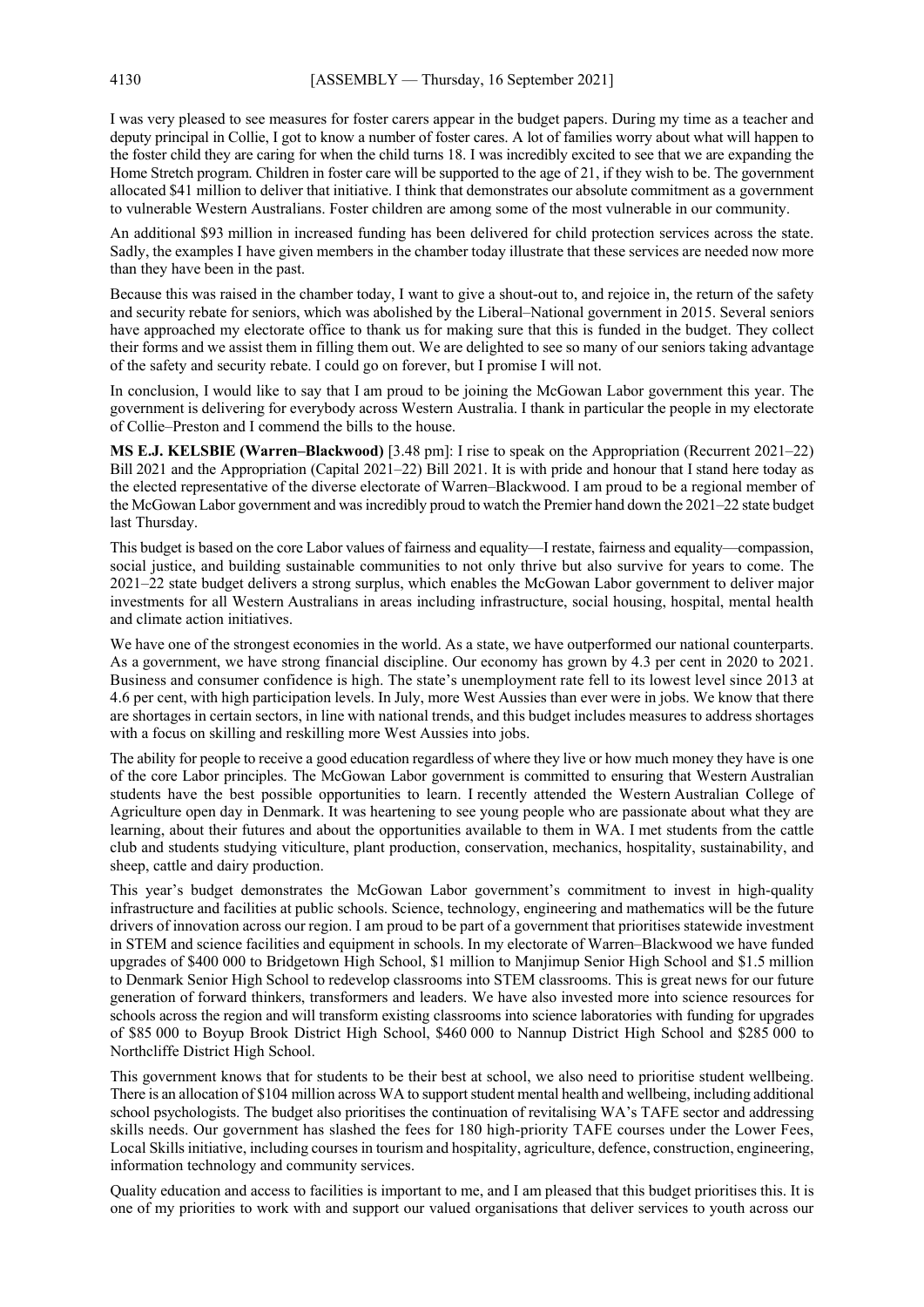regions, including schools, TAFEs, alternative educators, youth groups, mental health supporters and playgroups. In Mt Barker, I was pleased to commit \$7 000 to enable the Mt Barker playgroup to purchase new toys, lockable storage, a dishwasher and kitchen equipment to help it upgrade the Mt Barker playgroup facility that it shares with other community groups. In Augusta, I committed \$100 000 to the Augusta and Districts Community Childcare centre to help support the establishment of a new facility. Parents are currently travelling from Augusta to Margaret River and Cowaramup to access childcare services. This facility will mean that mums, dads, grandcarers and carers will have access to quality, affordable childcare locally, enabling them to get back into the workforce, work additional hours if they choose or just get some respite. This commitment is in addition to the \$4.74 million allocated in this year's budget to improve regional families' access to childcare by supporting the viability and sustainability of providers and the attraction and retention of childcare workers.

I have committed \$30 000 to the Margaret River Primary School to help it complete stage 2 of its nature playground and upgrade the quadrangle. When I met the principal at the primary school he talked about how the school community, local tradies and businesses had come together to build stage 1 of the school's nature playground. They were excited to get the additional funding to enable them to enhance the space and build stage 2.

Recently, in Bridgetown, I and the Minister for Youth, Hon Dave Kelly, met with the hardworking and dedicated staff, volunteers and students of the Blackwood Youth Action group to present them with a \$297 274 Lotterywest grant. This grant goes to fund a much-needed dedicated youth space in Bridgetown. Blackwood Youth Action provides support to young people and at-risk youth in the shires of Boyup Brook, Bridgetown–Greenbushes, Nannup and Manjimup. They are an incredible team—small but perfectly formed, with a strong focus on supporting young people. I was also able to commit \$50 000 as an election commitment to Blackwood Youth Action to help them purchase a vehicle for their driver support program to help young people get support in driving and getting their hours up.

As a regional leader, someone who has raised my kids in the country and someone who has worked for the WA Country Health Service and statewide telehealth services, I know how vital it is for regional communities to have access to quality health care. This budget includes a record \$1.9 billion boost to our state's healthcare system. This money will help address the unprecedented demand on WA's health and mental health system. In my electorate of Warren–Blackwood, the \$19.7 million increase to the patient assisted travel scheme—or PATS, as we call it and the subsidy increase to \$100 a night will make a real difference to the families that use this service, as will the change to the eligibility criteria. It has now been expanded to increase eligibility for vulnerable and disadvantaged people and for women travelling to give birth.

Regional communities also rely heavily on the Royal Flying Doctor Service. This budget prioritises \$10.9 million for the Royal Flying Doctor Service to refurbish and replace aircraft engines. I would like to mention and commend a Denmark local, Chris Howden. I caught up with Chris recently at the Denmark Airport. He told me that he had had a heart attack and had made the long journey from his home in Denmark via ambulance to the airport to meet the RFDS. He is incredibly appreciative of the work that the RFDS does. Even before his health scare, over the last 15 years, he has been working tirelessly with a group of local volunteers from the Denmark Airport Association to upgrade the airport facilities. Most recently, these volunteers have worked day and night to create a transfer station that enables the ambulance to drive in, park under the shelter from the weather—it is often wet and windy down my way—and transfer the patient in protected, more comfortable conditions. It is this sort of spirit that really drives our communities and assists our most valued services such as the RFDS.

We have also included a record \$495 million boost to mental health support in this budget, resulting in more than \$1.14 billion allocated in 2021–22 to the Mental Health Commission to boost mental health, alcohol and other drug services. Investment in mental health, especially youth mental health, is an area of great importance to me. As the member for Warren–Blackwood, I was pleased to support the community mental health action team—COMHAT, as it is called—with its development of the Boyup Brook youth zone as one of my election commitments. We are investing \$60 000 to help progress the community wellbeing plan for Boyup Brook. This investment will help create a dedicated youth zone where young people in Boyup Brook can come together. The funding will also support the purchase of mountain bike equipment and a trailer for young people to transport equipment to various local tracks in the region. Projects like these are so important to communities within my electorate and I will always be a strong voice for the rural and regional towns in Warren–Blackwood.

Staying connected and supported is important, especially during times of stress, need and potential isolation. The McGowan Labor government continues to prioritise building strong, safe and fair communities. We will continue to protect vulnerable children, families and individuals through our community services investments and funding for more initiatives to prevent family and domestic violence.

We have invested \$6.2 million to increase support payments for grandcarers. Grandparents in Warren–Blackwood who are primary carers for their grandchildren through an informal arrangement will now receive increased support payments, with annual payments for the average grandfamily with two children to increase from \$650 to \$2 000. I am incredibly pleased with this announcement and know that many in my electorate will also be. It was one of the issues raised with me recently—the request for additional financial support. This announcement will make a real difference.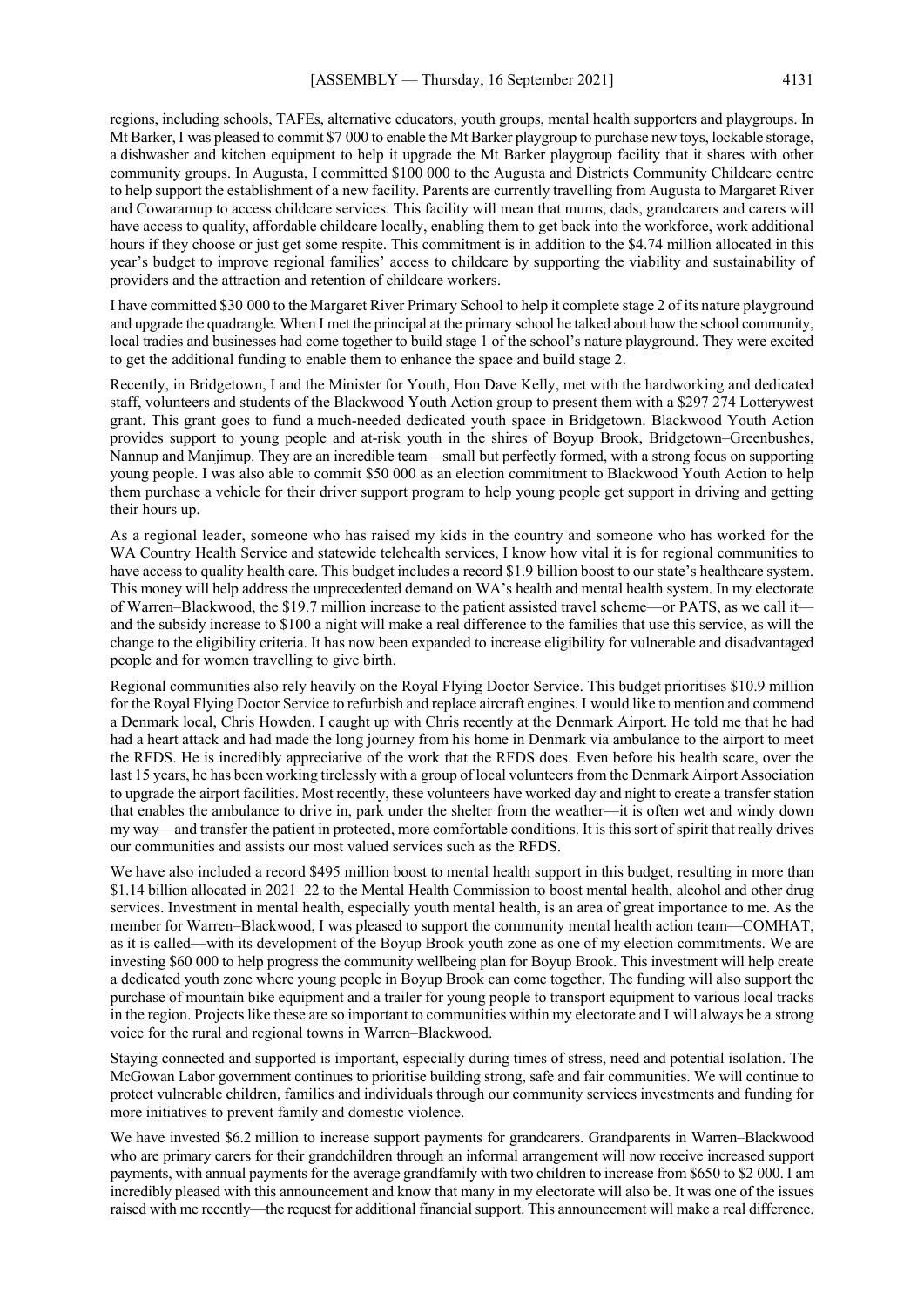I am also excited by the strong investment in job-creating projects in the budget that will drive tourism and economic development in our region. We are continuing the successful \$40 million regional economic development grants program. In great news for our Margaret River and great southern wine regions, we have committed \$3 million towards the wine industry export growth partnership for our farming communities and \$15 million for our agriculture climate resilience fund.

Climate change has had a massive impact on the native timber industry, with slow growth leading to declining timber yields in the state's native forests. Since the 1970s, there has been a 20 per cent decrease in winter rainfall in the south west. It has been clear for some time that the next forest management plan will require significant changes, and business as usual with current levels of logging is not sustainable under the forthcoming forest management plan 2023–2033.

The native forest industry in WA represents only eight per cent of the total forestry sector. Since the commencement of the current FMP in 2014, the Forest Products Commission's native harvest operations have operated at a loss of \$2.8 million to the taxpayer. In comparison, the Forest Products Commission's softwood plantation operations have operated at a profit of \$38.7 million to the taxpayer over the life of the current FMP. It would be economically and environmentally irresponsible to continue with the native industry in its current form. It is estimated that half, or even less, of the jarrah and karri sawlog currently available for harvesting would be available under the FMP if we continued to harvest areas at the same rate as we do now. We want to ensure that the forest industry has a secure future, and to do that we must invest in plantation forestry. That is where the future of the industry lies.

Last week the McGowan Labor government announced an end to native forest logging in the south west by 2024. It is a decision that the McGowan Labor government did not take lightly. It is a decision that I know has been applauded by the majority of my electorate, but it is also a decision that I know is incredibly stressful for areas of my electorate affected by the transition away from logging in the south west native forests. Our government made this decision to ensure that we preserve our forests, protect our biodiversity and safeguard important carbon sinks to help us transition to net zero carbon emissions.

Our government also made the decision to invest \$350 million in softwood over 10 years. This will create jobs and provide opportunities for people in communities across the south west and ensure a sustainable forest industry for generations to come. As part of the announcement to end the logging of our south west native forests, \$50 million will also be invested in a Just Transition plan to support regional communities, businesses and workers through the transition. I understand that for some in my electorate, this announcement has caused stress, worry and uncertainty. Change is hard, particularly when it involves someone's livelihood and periods of uncertainty. Our government is committed to supporting employees, industry stakeholders and communities through this time. I am committed to supporting employees, industry stakeholders and communities through this time and to ensuring that the money from the transition plan goes to where it is needed and is best spent to support the people in my community. I know it is a difficult time for those facing transition out of the native timber industry. The McGowan Labor government will do everything it can to assist people affected as the transition plan becomes a reality.

The \$50 million that has been set aside to support affected workers and communities could be allocated to business transition funding, retraining opportunities for workers, attracting and developing new industries, diversifying economies and support for communities, support from financial counsellors, and enhanced redundancy packages. I will continue to liaise with community and industry stakeholders to hear from them about how I can help them over the more than two-year period of transition.

History shows us that in 2001, under the Gallop Labor government, WA became the first state in Australia to cease harvesting in old-growth forests. I am proud to be part of the McGowan Labor government that is continuing this legacy. I value our majestic forests and I want to see them protected, but I also want to ensure that the workers, business owners and communities affected are supported through the transition period.

#### [Member's time extended.]

**Ms E.J. KELSBIE**: Anyone living in the regions will know how important sport and community wellbeing is in our towns. I have been able to commit \$11 000 to the Denmark Mountain Bike Club and \$15 000 to the Mt Barker Amateur Swim Club to purchase some timing systems.

I would just like to touch on the money going into trails in my electorate. An amount of \$12.78 million has been allocated to establish trail towns and centres to service existing and new trails in the great southern region of my electorate. For Warren–Blackwood, this will mean the realignment of the Munda Biddi Trail through the William Bay National Park to Denmark, new trails in the Valley of the Giants to Walpole, and upgraded trails at Castle Rock in the Porongurup National Park. An amount of \$2.24 million has been allocated to renew walk and cycle trails to encourage people to visit parks in the great southern region, including existing trails in the Porongurup, Walpole–Nornalup and Mount Frankland National Parks.

An amount of \$1.19 million has been allocated for upgrades on the Bibbulmun Track and Munda Biddi Trail, including renewing camp sites, bridges and sections of the track. An amount of \$1.56 million has been allocated for new and upgraded visitor facilities in national parks across the great southern region.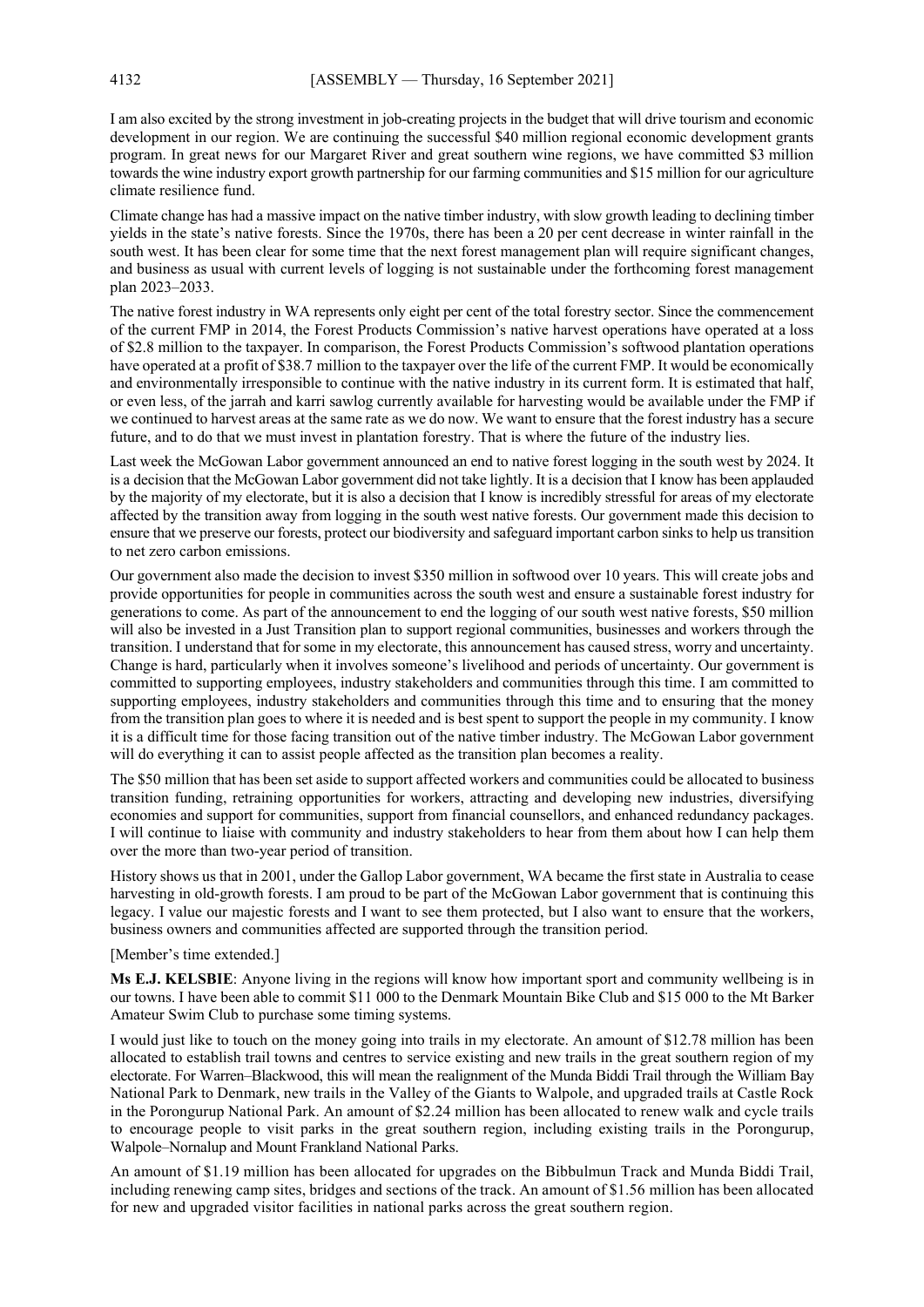It is pretty monumental to emerge from a global pandemic with a budget surplus. I am honoured to be part of the McGowan Labor government that has led, and will continue to lead, WA to a place of economic resilience and environmental sustainability and will drive impact and change.

**MS R.S. STEPHENS (Albany)** [4.07 pm]: Today, on behalf of the community of Albany, I am delighted and proud to provide a reply to the Appropriation (Recurrent 2021–22) Bill 2021 and the Appropriation (Capital 2021–22) Bill 2021 as part of the Western Australian 2021–22 state budget. As the recently elected member for Albany, I am honoured to see the alignment of my values, as the local member for a very special regional electorate, embedded in the outstanding budget initiatives announced by Premier McGowan. I take this opportunity to thank the Premier for his attention to the high-priority projects for Albany that have been funded through this budget. As a candidate seeking election earlier this year,I spoke on behalf of my community and he listened. As a result, Albany will see transformations across a range of portfolios, including housing, environment, employment and skills, road safety, tourism and emergency management. When I joined this government, there was a comprehensive suite of priorities to attend to on behalf of the community. I am proud to announce that this budget goes a long way towards addressing that list of priorities.

Delivering high-quality health care for my community of Albany is a key priority for me, and that is reflected in this budget. It includes \$19.7 million for the patient assisted travel scheme to increase the subsidy from \$60 to \$100 a night and to increase the escort eligibility for people from vulnerable and disadvantaged groups, including women travelling to Perth to give birth. It also includes \$10.9 million for the Royal Flying Doctor Service to upgrade aircraft engines. This is an incredibly important service that is heavily utilised by our community of Albany, and I know many stories of people, especially in my family, who have used this service for their ongoing health. The Albany community will be particularly grateful for the welcome investment in additional local health infrastructure, including \$13.1 million for a radiation oncology unit at Albany Health Campus, which is now under construction. This will significantly benefit the Albany region more broadly, meaning that oncology patients can be treated close to home and their families without the need for frequent treatment in Perth.

The dental health of the Albany community will be boosted with the injection of funding to double the capacity of the Albany dental clinic. I know that many parents of young children will be particularly pleased about this.

Another budget initiative of which I am extremely proud is the \$4 million Spencer Park renewal project, which is part the government's \$2.1 billion housing boost. As part of this pipeline of work, eight new one and two-bedroom units are planned for construction to help meet the high demand for singles accommodation. On Monday, the Premier and I visited some of the refurbished properties in Spencer Park. We met James Bond, owner of Bondwood Services that has done six full house refurbishments and 14 full kitchens under the social housing economic recovery package. Another six houses will be refurbished under the contract and are due to be completed in 2022. As a result of SHERP, Bondwood Services has directly employed an extra apprentice and an additional tradesperson. There is also the flow-on effect of providing work for a wide range of subcontractors. James acknowledges the boost to the local economy that his work has provided, but he also tells the story of how great it is for the tenants of these properties. Tenants often visit the jobs to keep an eye on the progress of the houses because they really look forward to moving back in. On one of the refurbishments, the tenant was a single mum with three kids. After having been in the house for some time, she told James how it had changed her life for the better. She is now cooking regular healthy meals and has pride in her home, which she did not have before. She told James that this had turned her life around. The Spencer Park renewal project is about improving the overall amenity of the suburb, as well as the housing options available to improve the liveability and connection for all people living in Spencer Park. Having grown up in Spencer Park, I am thrilled to see the suburb receive this commitment from the McGowan Labor government. The renewal of Spencer Park has been a high priority of mine, and I am confident that this investment will make the suburb a more vibrant and attractive place to live. We will see better road connections and more footpaths and landscaping, but this project will also help to modernise and improve the variety of housing available to the most vulnerable people in Albany.

Last Saturday night, I attended the Master Builders Bankwest Building Excellence Awards, Great Southern. It was a fantastic night that showcased many of the talented people in the construction industry in Albany. The highlight of the evening for me was presenting Katie Woodhams from KBuilt Construction—the only female-owned and led building company in Albany—the award for best office space for under \$1.5 million for the construction of the new visitor hub at the historic Strawberry Hill Farm. The National Trust of Australia was a recipient of a regional economic development grant for this project.

An additional \$3.2 million is committed in this budget for new trails at Mount Adelaide and Mount Clarence. This investment will significantly boost our reputation as a cycle-friendly city and will help drive destination tourism. This is coupled with my small election commitment of \$150 000 to the Albany Mountain Bike Club for the construction of a multipurpose shed, complete with a bike wash down bay, to assist with the ongoing extensions and long-term maintenance of the Poikeclerup downhill tracks.

There is a significant boost to bushfire and emergency risk management in this budget, with a commitment of \$281.8 million statewide to boost frontline emergency services and help communities recover from major disasters, which Albany has experienced. It is welcomed news that the personnel in Albany will be boosted with additional career firefighters to help respond to emergencies.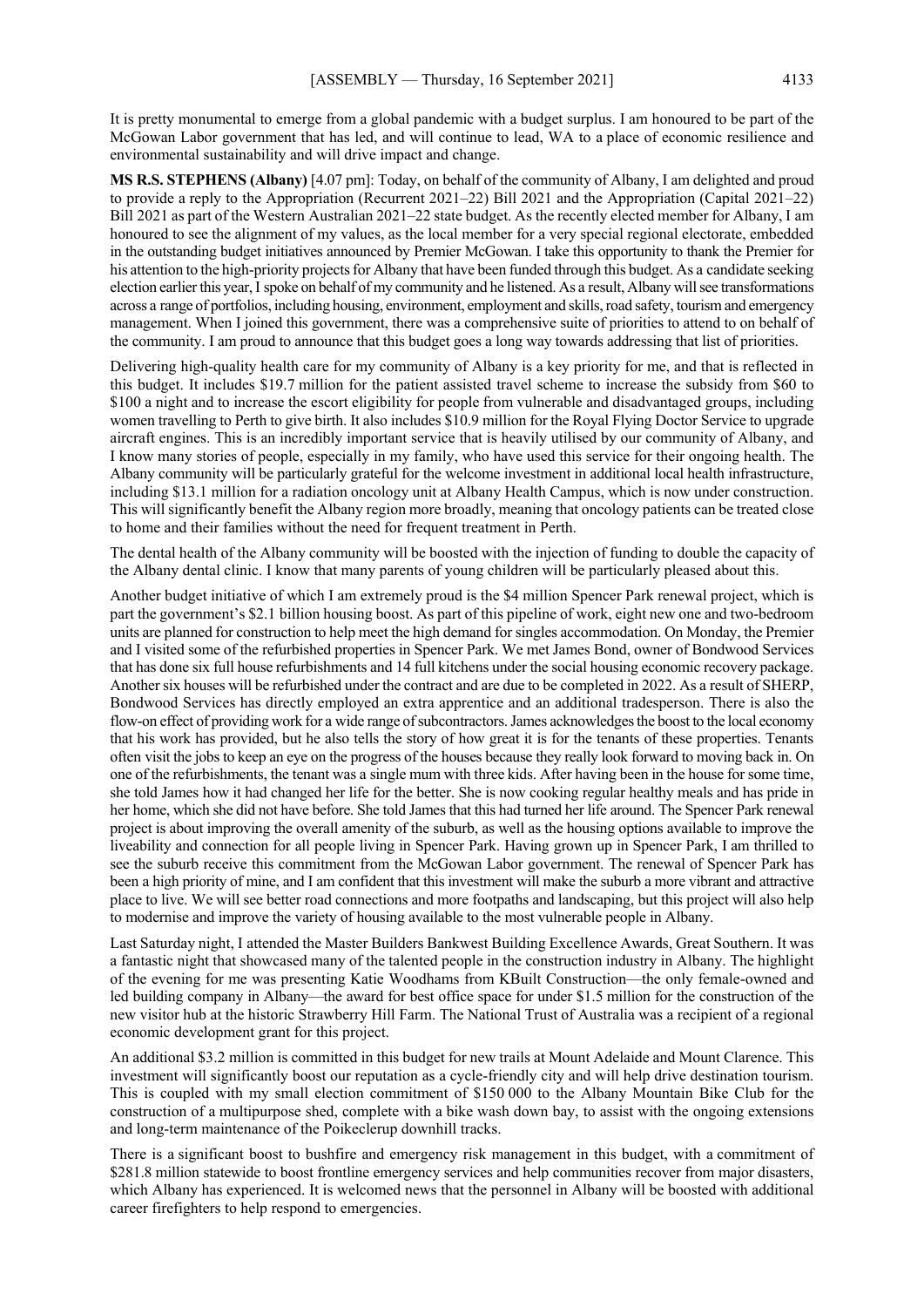Funding for regional businesses to thrive and grow has been particularly well spent in Albany with examples of business success linked to co-contribution grants through the value add agribusiness investment attraction fund, which is overseen by the Department of Primary Industries and Regional Development and designed to support investment in new projects and expansions. One of the businesses that received this grant was Handasyde Strawberries, which was successful in rounds 1 and 2 of the value add agribusiness investment attraction. Handasyde is a family-owned strawberry farm that has transformed into a family-friendly visitor attraction that includes a cafe and a farm-fresh store featuring an art gallery and a new nature-based children's playground.

In 2019, Handasyde received \$75 000 for capital expenditure, which was spent on a freeze dryer. This co-contribution grant allowed it to purchase a freeze dryer, which has enabled the reduction in strawberry wastage to next to zero per cent and resulted in the development of a range of high-end retail products with freeze-dried strawberries. Local and statewide businesses have also benefited from utilising Handasyde's freeze dryer on a contract basis for fruit drying, medicinal mushroom drying, camel milk powder production and buttermilk production. These businesses have benefited from business growth and the extension of the shelf life of products. Lyn and Neil are hardworking members of the Albany community, and I look forward to seeing them to continue to succeed.

The regional economic development grants program is a \$40 million state government initiative. Over seven years, this investment in local projects has stimulated economic growth in regional Western Australia. The grants boost investment in local regional projects that contribute to population and economic growth. Himac Group's skid steer attachments is without doubt Albany's manufacturing success story, having gone from strength to strength since it began as a small family business in 2002. Himac received funding from the McGowan government during stage 2 of the RED grants rollout. This grant went directly towards implementing a digital infrastructure for on-the-job training within its new manufacturing facility. These digital systems are critical to ensuring new welders and factory hands are given the focus and guidance for a successful career. At the time that Himac received the grant, it had 54 employees. In the 18 months since, it has created 13 new local jobs and now employs 67 people. With the incredible growth that Himac has had, particularly in the face of the pandemic, planning is already underway for a third Albany manufacturing facility, which is due to open in 2024.

This budget will continue efforts to revitalise WA's TAFE and training sector—a sector in which I worked and for which I retain a passionate interest—with a \$198 million investment per annum in regional WA over the next four years, including a \$17 million upgrade to South Regional TAFE, Albany campus, for a new trade workshop. I was very welcoming of the \$19.2 million statewide vocational education and training career taster program for year 9 students because I was the regional manager of Worklink WA and had firsthand experience in delivering programs to students in schools. VET coordinators say that year 9 is the right time for students to receive such programs.

This budget further benefits the community of Albany through unprecedented investment in education, which is the lifeblood of our future. Education improves economic growth, raises standards of living, strengthens the economy and develops our human capital. In my electorate of Albany alone, this government is investing heavily in education with \$7.5 million to upgrade the administration blocks at Albany Senior High School; a \$6.3 million performing arts centre at Albany Senior High School, and as a former student of that school, having done lots of performances, I know that that is needed; \$1.1 million for STEM classrooms at Albany Senior High School and North Albany Senior High School; and the very welcome \$16.6 million rebuild at Mount Lockyer Primary School, which is under construction.

Road safety is also high on my agenda. Creating a safer road environment through the implementation of a safe outcome approach helps reduce death and injury on our roads and minimises road trauma. That is why I am excited to see a commitment of \$669 million in road safety across the state. After delivering a record investment in regional roads over the past four years, I am excited to see more investment in regional roads, including \$175 million for the Albany ring-road, which is already under construction, and \$28 million for the regional road safety program to invest in the repairing and rebuilding and road safety treatments on more than 320 kilometres of roads in the great southern. I have received much feedback about the road safety program projects that have already been delivered in my electorate.

The 2021–22 budget significantly invests in helping regional Western Australians stay active, healthy and connected with their communities, including a \$1.6 million renovation of the Albany Surf Life Saving Club. This will improve the functionality of the clubrooms and the accessibility of the emergency response team that volunteers tirelessly with other emergency service agencies, such as the Albany Sea Rescue Squad. I would like to acknowledge the Albany Sea Rescue Squad, which was awarded the outstanding group operations award at the Department of Fire and Emergency Services Marine Rescue Western Australia Awards for its search for two men who were swept off rocks near Cheynes Beach in February. These people are the heroes of our community. They risk their lives, time and skills to save the lives of others. I cannot commend them highly enough and I am so grateful that this government prioritises funding for their operations so that they can continue to keep our communities safe.

In closing, I again thank the Premier for the delivery of the budget as Treasurer. It is transformational in its scope and attractive in its local focus on my Albany community. We will see the benefit of the foresight in the coming years.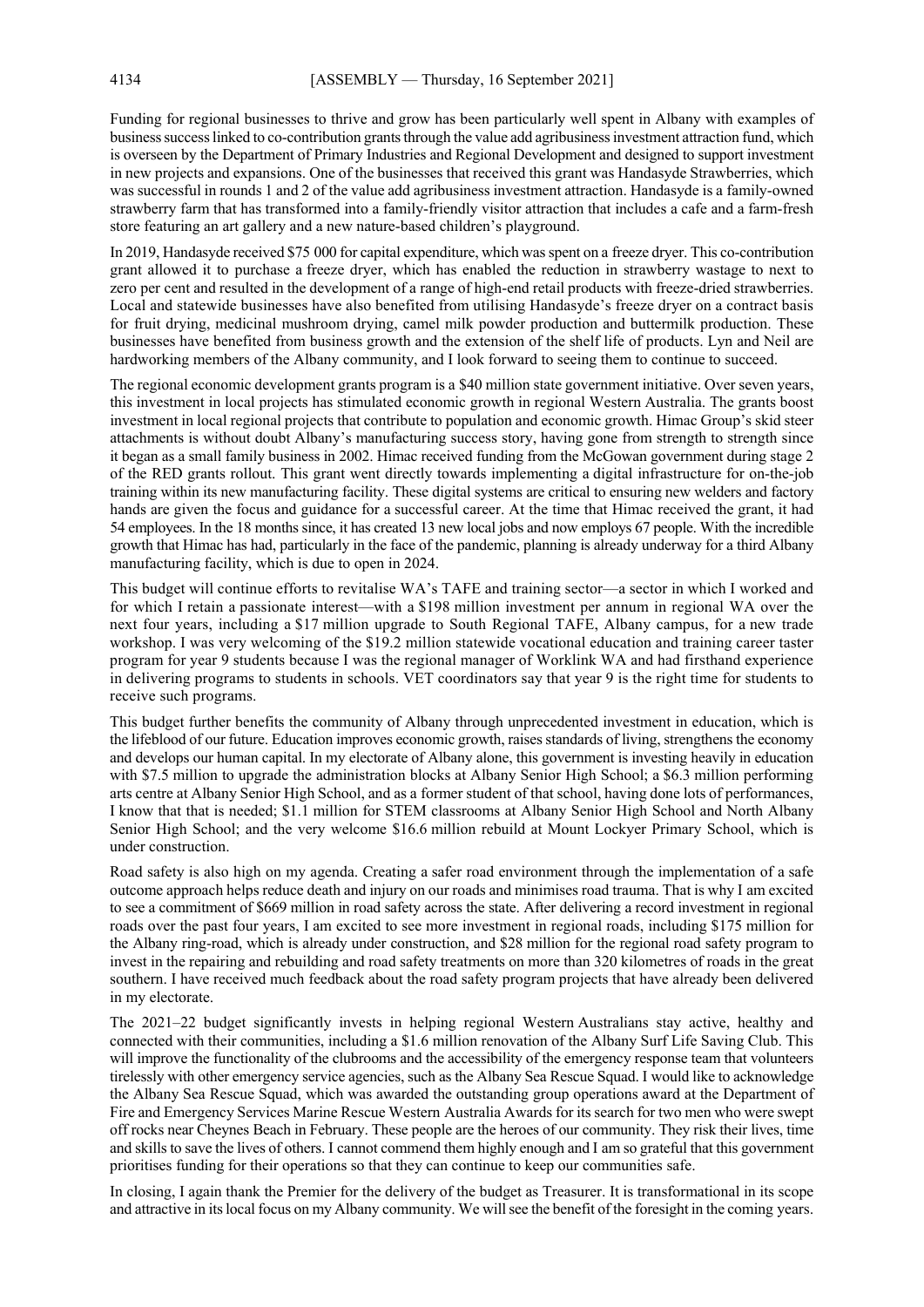**MR M. McGOWAN (Rockingham — Treasurer)** [4.19 pm] — in reply: I thank all the members who spoke in the second reading debate on the Appropriation (Recurrent 2021–22) Bill 2021 and the Appropriation (Capital 2021–22) Bill 2021. I realise that there have been a great many comments and a lot of members have spoken about the importance of their electorate. I just heard the member for Albany outlining a range of those matters. It is important that particularly new members acknowledge the issues surrounding their individual electorates. It is terrific to hear about all those issues.

I want to make a few points about the state budget. For the third year in a row, net debt will decline to \$32.1 billion. That is more than \$11 billion less, or 26 per cent lower, than the debt across the forward estimates when we arrived in office. It was climbing to \$43.7 billion. As a consequence, we are the only government in Australia in the course of the last four and a half years to have paid down debt. Every other government has increased debt. I note some members, including the Leader of the Opposition, incorrectly stated the debt figure when we came to office. It was forecast to go to \$43.7 billion, and we reduced that to \$32.1 billion despite \$9 billion of COVID spend. Net direct debt is forecast to be stable. It rises modestly to \$36 billion by 2024–25. That is still \$4.2 billion lower than was projected in the *Pre-election financial projections statement* and despite a \$30.7 billion asset investment program. It reflects a very careful assessment of the iron ore price across the forward estimates.

When this government came to office, state debt was based upon the net-debt-to-revenue ratio, which is a metric used by credit rating agencies. It was the worst of all the states. Now it is the best of all the states. Ours will fall to 60.4 per cent in 2024–25, compared with 200 per cent in Victoria and 128 per cent in New South Wales. That was calculated prior to their lockdowns, so no doubt they will be worse off than that. No additional borrowings are required on the consolidated account over the next four years. Standard and Poor's analysis that it put out on budget day was fairly glowing about the state government's budget, as was Moody's. That we have that level of financial management in place is good news for current and future Western Australians.

I just want to post one warning to people. I note that overnight the iron ore price again fell, so it is now at \$US113. Back in May it was \$US240 and it is now \$US113. When people say that we should assume the very high levels of iron ore price will continue forever, that is wrong. The iron ore price is quite a concern. Obviously, a large part of our revenue depends on that, but it is now down to \$US113. Next year and across the forward estimates we estimate the iron ore price will be \$US66, so we still have a significant buffer. But across this financial year, we estimated it to be \$US121, from memory, but it is below that. It has been above that for a time leading up to now, across this year, so we are hopeful it will at least stabilise at this level and, hopefully, climb back to what we thought it would be when we set the budget parameters. It is inevitably volatile. It depends upon a lot of factors outside our control and so estimating is difficult. That is why it requires very careful estimations.

I refer to spending on health. The budget provides an additional \$1.9 billion investment in health and mental health across the forward estimates. That will deliver 332 additional beds, 100 new doctors, 500 nurses, a \$100 million emergency department support package and \$495 million for mental health, including a range of additional services, beds, facilities and the like. Health and mental health now receive \$10.6 billion or around 30 per cent of the total spend in the budget. This state spends more per capita on health than any other state in Australia—by a considerable margin. We do not build in the COVID spend across the forward estimates because we do not know whether we will need it. Therefore, the budget reflects that. At some point in the future, hopefully, our COVID spend will decline significantly and we will not need hundreds of millions of dollars built in for COVID. That is why there is what is perceived by some people as a decline in health spend. It is not. It is just that the COVID spend stops at some point in the future and, if we need to, we will continue it. But, hopefully, we will be in a situation that means we do not have to fund COVID at the levels we currently are.

In total, the health budget has grown from \$8.8 billion in 2016–17 to \$10.1 billion today, which is a 14 per cent increase. The budget allocates \$800 million for unforeseen costs with \$240 million set aside for WA Health if necessary. The budget invests \$3.1 billion in health infrastructure across Western Australia, which includes \$1.8 billion for the construction of a new women's and babies' hospital. I understand that the member for Vasse criticised this amount. I note that in the 2020–21 election campaign, the costings launched by the former member for Churchlands set aside \$3 million for the women's and babies' hospital. That was the commitment of the Liberal Party and the Nationals WA for the women's and babies' hospital. Although it is in the member for Nedlands' electorate, it services the needs of women, babies and indeed their families from all over Western Australia, both the regions and the city. Setting aside \$1.8 billion to fund it is a terrific use of our financial success of today for a project that will meet the needs of the state for a century to come. That is terrific news and shows our state's financial strength.

We have put in place \$350 million across the next 10 years, which is \$35 million or so a year, to expand WA's softwood plantations. That will ensure an ongoing capacity to meet the needs of the construction industry from softwood planted in Western Australia. That will secure around 2 000 jobs in the softwood industry, plus 140 jobs in planting. The advice I have been given is that it is perhaps the biggest investment in softwood plantations of any state in history. It is a terrific investment in an industry that will meet the needs of the construction industry, and it is a significant carbon sink.

On top of that, we put \$50 million into a transition plan to get out of native forest logging. Obviously, the Liberals and Nationals have criticised us over that, but it is not a sustainable industry and it is a dying industry. We are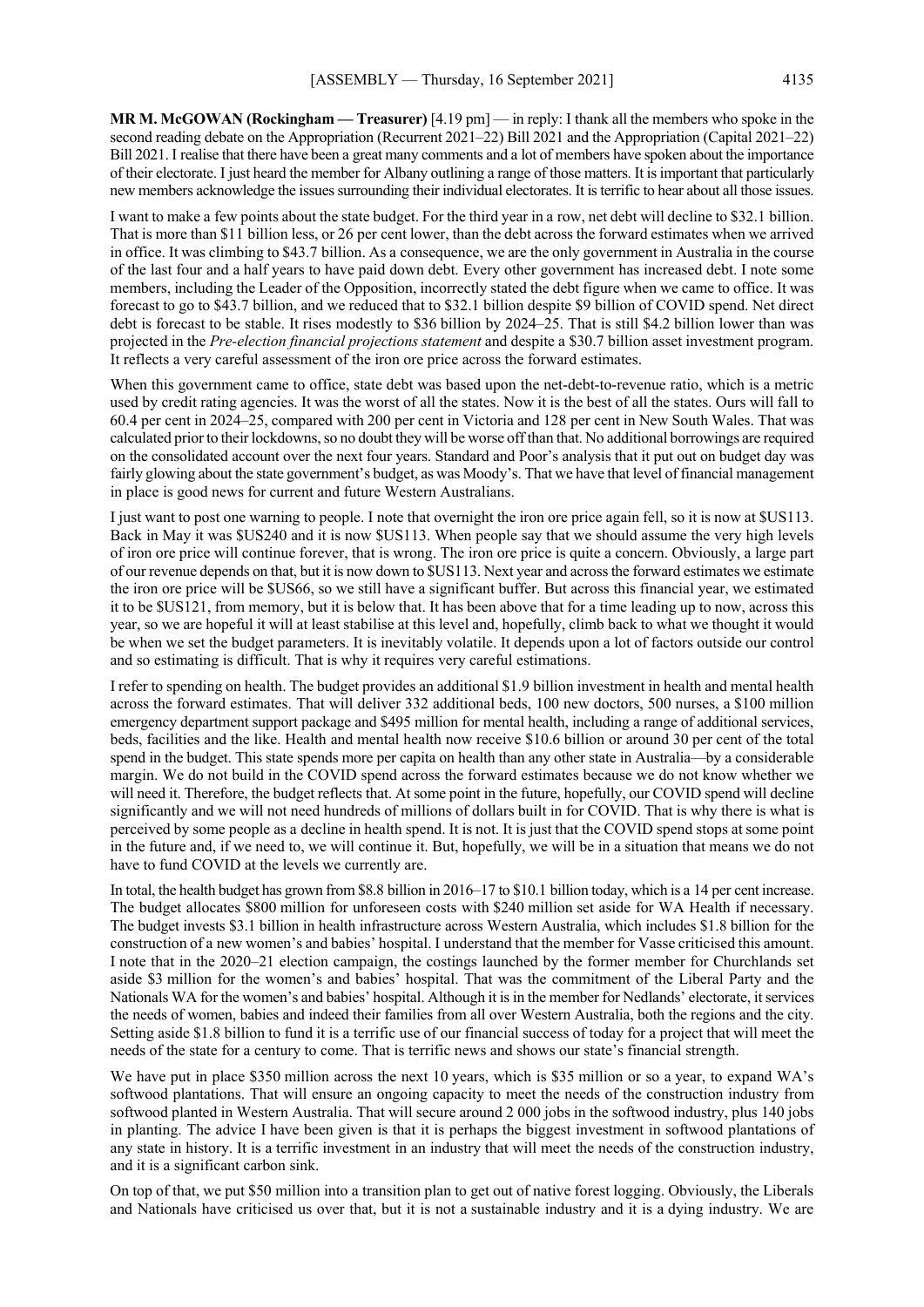providing support to continue the provision of timber for industry and to get out of an industry that is no longer sustainable, and do the right thing by the environment. I suppose if the Liberals and Nationals want to take the policy to start logging our native forests again to the next election, it is up to them, but I suspect most Western Australians will welcome that we have a transition plan, we are doing the right thing by the environment, we are stopping logging native forests and we have given plenty of notice about our intentions in that regard.

I refer to spending in regional Western Australia. An amount of \$4.2 billion is committed to royalties for regions in the state budget. That is just a fraction of our massive investment in the regions. A record \$9.1 billion will be invested in regional WA to build hospitals, health facilities, schools, roads and other infrastructure. We will invest in hospitals all over the state. The list includes Peel Health Campus, Bunbury Regional Hospital, Geraldton hospital, Newman District Hospital, Meekatharra District Hospital, Tom Price Hospital and Laverton Hospital. They are just a few of the hospitals either being completely redeveloped or rebuilt. There is a terrific contribution to health infrastructure and a range of other projects in towns all around Western Australia.

Then there is spending on roads, schools and other infrastructure around the state. There is \$9 billion worth of spending on identifiable infrastructure in regional WA in this budget. Only nine per cent of that, or \$828 million, will be funded by royalties for regions. Members can see that this is the biggest investment in infrastructure in history across regional WA. We are investing in high-quality services, including in health care, education, police and more. As the Minister for Police knows, 950 police officers will be recruited, many of whom will go to regional WA. That is an incredible investment in the regions.

There are proper processes around these things. I recall the last government's massive blowouts in projects in some towns and massive losses that were really quite extraordinary. We have not seen that under this government. We have proper processes and Treasury is engaged in them. The last government had two budget processes—the Nationals WA budget process and the Liberal Party budget process. It was a complete financial disaster for Western Australia and we have had to do significant repair work. We will continue to do that and I suspect future governments will have to repair the damage that was done.

In terms of household tariffs, and fees and charges, nearly \$400 million will be invested to keep the basket of household fees and charges below the rate of inflation. Transperth and Transwa fares will be frozen for a year. Water and electricity charges will be limited to the consumer price index. We are going to put in place a wonderful initiative from 1 January 2022 whereby the cost of any Transperth fare will be limited to two zones. Currently, some areas have nine zones. Transperth fares will be limited to two zones so public transport is more affordable for families who use public transport. It will get people onto trains and buses and make public transport cheaper for families. This is a significant cost-of-living measure for people who live in areas as far afield as Dawesville.

Fees and charges under this government compared with the last government have on averaged increased by around half. Some people have called for tax reform. Tax reform means two things: either cut taxes and/or put in place a transferral. One measure called for by the Chamber of Commerce and Industry of Western Australia is to get rid of stamp duty and put an annual land tax on everyone's house around Western Australia. When the CCI announced that measure, the estimated cost would have been around \$8 000 a year on everyone's house, which, of course, we are not going to do, no matter how much the CCI says it. I find the idea that that is somehow a tax reform and somehow helps anybody laughable.

In any event, it is important that this state is financially strong because it allows us to pay off debt, allows us to have surpluses and allows us to invest if we need to. We do not know what is around the corner. We do not know whether there will be another pandemic or another crisis of whatever nature. It is important that the state has the capacity to invest. Therefore, having the lowest debt per capita, having the best net-debt-to-revenue ratio of any state in Australia, and being the only state in surplus is important to our capacity to respond in the future.

Our \$9 billion response to COVID is because we managed the finances well and because we kept our industries open. Some people have criticised that and have said that it had nothing to do with the government. We actually kept the state and industry pretty much COVID-free. When revenue comes in from gold, alumina, iron or gas, it is because we have kept the industry open over a very difficult period. New South Wales has had massive disruption to its mining industry, relatively small as it is, and it closed down the construction industry. We avoided that and, therefore, ensured that revenues have continued to flow to both the state and also the commonwealth government. The income generated by people working in those industries continues to circulate throughout the economy, which provides further revenue in terms of GST and the like to all governments around the Australia. That is why managing COVID in a way that has prevented outbreaks in our state has helped the entire country. I understand that that is not appreciated. I note the federal Treasurer, Mr Frydenberg, keeps demanding that we bring down our borders and introduce COVID into Western Australia, but that is not a policy I want to adopt before such time as we have very, very high levels of vaccination. I do not understand why people keep insisting on that. They are stuck in a Sydney bubble and they do not understand that there is another Australia out there and that we prefer not to deliberately import COVID until such time as we have very high levels of vaccination. I keep telling them that at some point in time we will bring down border arrangements with the east, particularly New South Wales and Victoria, because we do not have borders with other states in effect, but it is not now. I genuinely do not want to infect people and